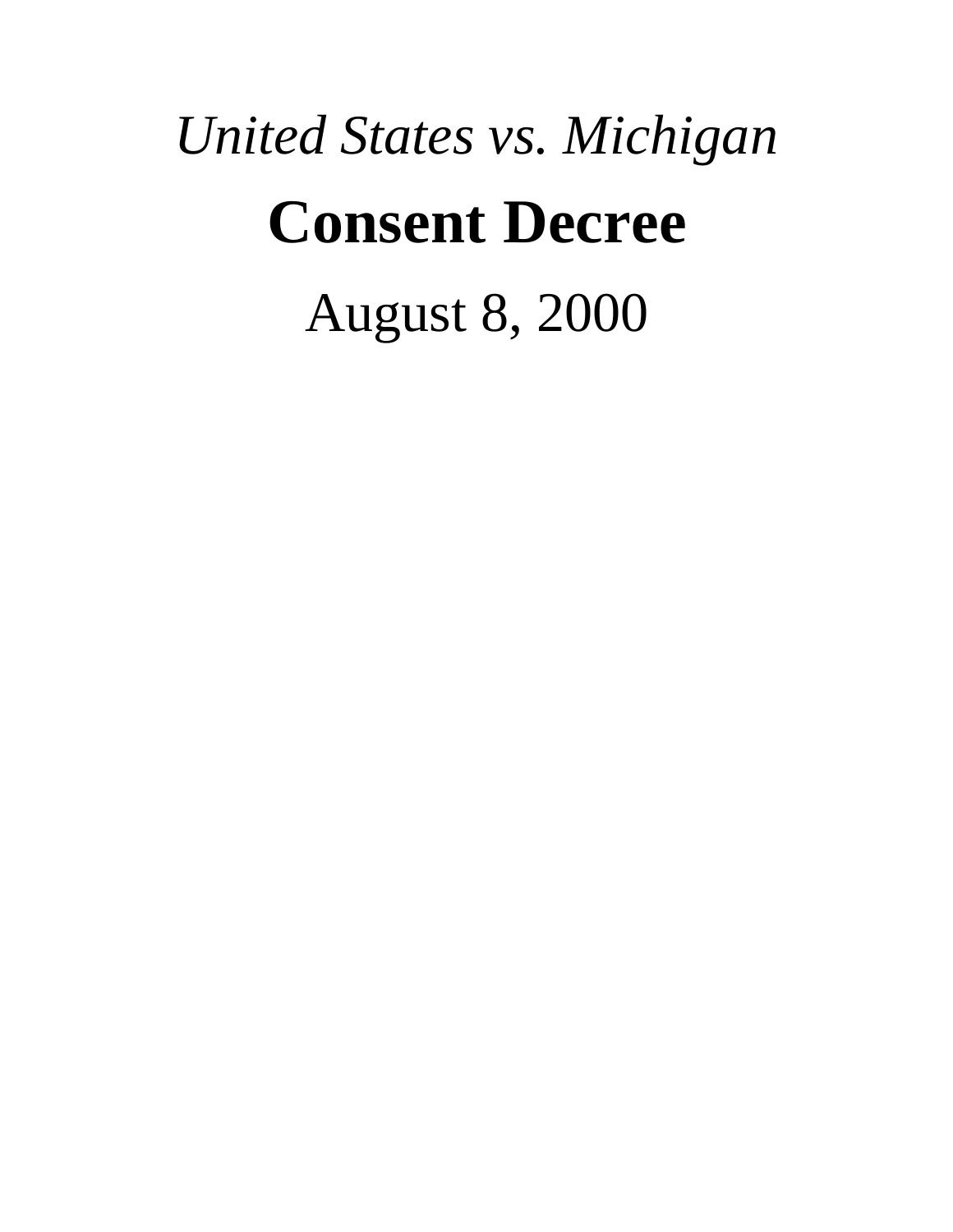#### UNITED STATES DISTRICT COURT WESTERN DISTRICT OF MICHIGAN SOUTHERN DIVISION

\_\_\_\_\_\_\_\_\_\_\_\_\_\_\_\_\_\_\_\_\_\_

#### UNITED STATES OF AMERICA,

Plaintiff,

and Case No. 2:73 CV 26

BAY MILLS INDIAN COMMUNITY, SAULT STE. MARIE TRIBE OF Hon. Richard Alan Enslen CHIPPEWA INDIANS, GRAND TRAVERSE BAND OF OTTAWA AND CHIPPEWA INDIANS, LITTLE RIVER BAND OF OTTAWA INDIANS, and LITTLE TRAVERSE BAY BANDS OF ODAWA INDIANS,

Intervening Plaintiffs,

\_\_\_\_\_\_\_\_\_\_\_\_\_\_\_\_\_\_\_\_\_\_\_\_\_\_\_\_\_\_\_\_\_\_/

# v. **CONSENT DECREE**

STATE OF MICHIGAN, et al.,

Defendants.

The parties, with the involvement of *amici curiae*, have engaged in extensive mediated negotiations to resolve their differences concerning allocation, management, and regulation of fishing in 1836 Treaty waters upon expiration of the Order of the Court entered in this case on May 31, 1985. These negotiations have resulted in this Consent Decree and related documents detailing how fishing in 1836 Treaty waters will be allocated, managed, and regulated by the parties for the next twenty years. The parties have executed a Stipulation for Entry of Consent Decree, in which the *amici* have concurred. The Court approves the agreement of the parties set forth in this Decree.

#### **THEREFORE, IT IS ORDERED AND DECREED:**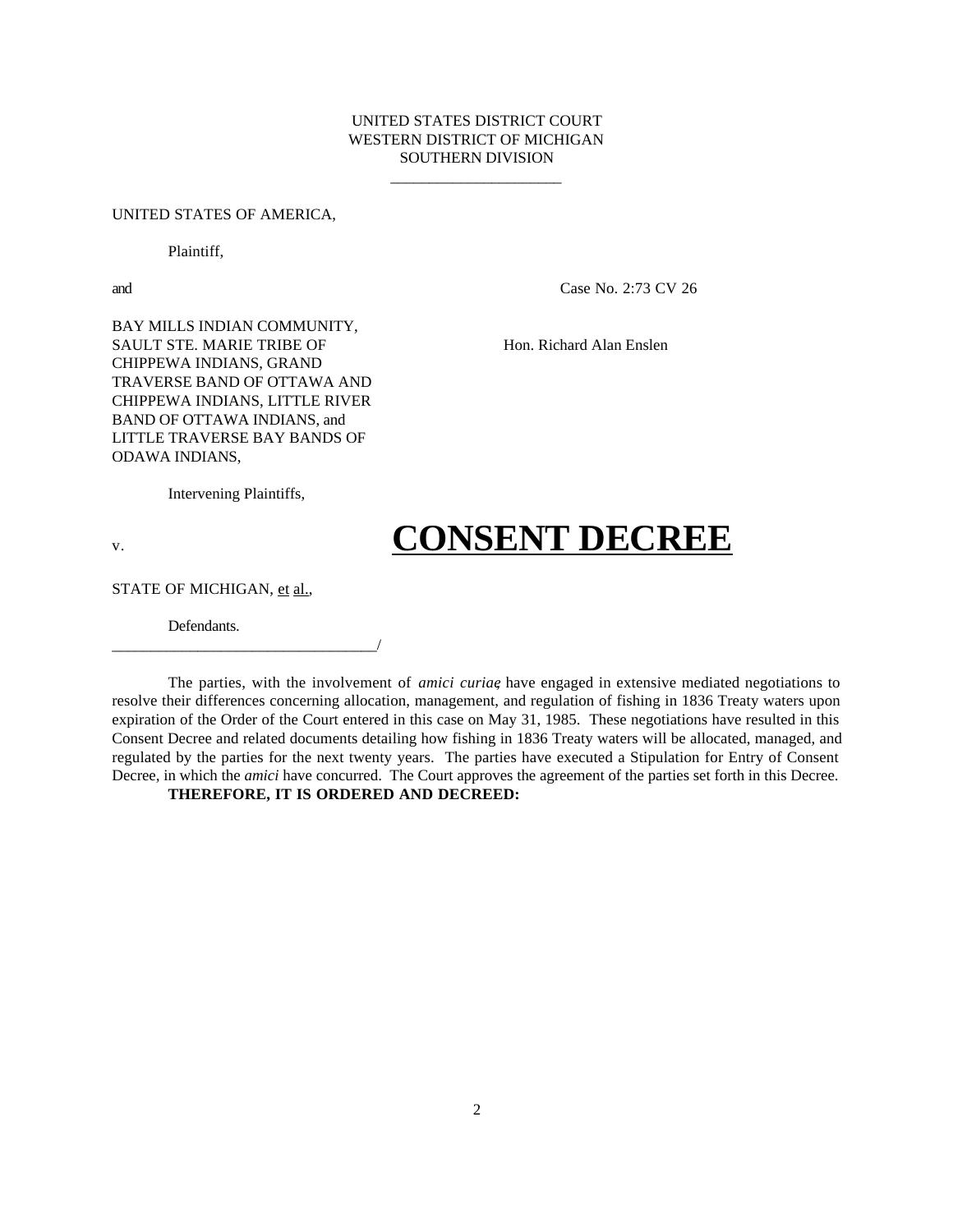#### **CONTENTS**

| Ι.    | <b>INTRODUCTION</b>                                                                                                                                                                                                |  |
|-------|--------------------------------------------------------------------------------------------------------------------------------------------------------------------------------------------------------------------|--|
| Η.    | <b>DEFINITIONS</b>                                                                                                                                                                                                 |  |
| III.  |                                                                                                                                                                                                                    |  |
| IV.   | Α.<br>1.<br>a.<br>b.<br>$\mathbf{c}$ .<br>d.<br>e.<br>$f_{\perp}$<br>g.<br>2.<br>Lake<br>a <sub>x</sub><br>$\mathbf b$ .<br>$\mathbf{c}$ .<br>d.<br>3.<br>Lake<br>a.<br>$\mathbf b$ .<br><b>B</b> .<br>$C_{\cdot}$ |  |
| V.    |                                                                                                                                                                                                                    |  |
| VI.   | A.<br><b>B</b> .<br>$\mathbf{C}$ .<br>D.                                                                                                                                                                           |  |
| VII.  | LAKE<br>A.<br><b>B</b> .<br>$\mathbf{C}$ .<br>D.<br>E.                                                                                                                                                             |  |
| VIII. | А.<br>1.<br>2.<br>В.                                                                                                                                                                                               |  |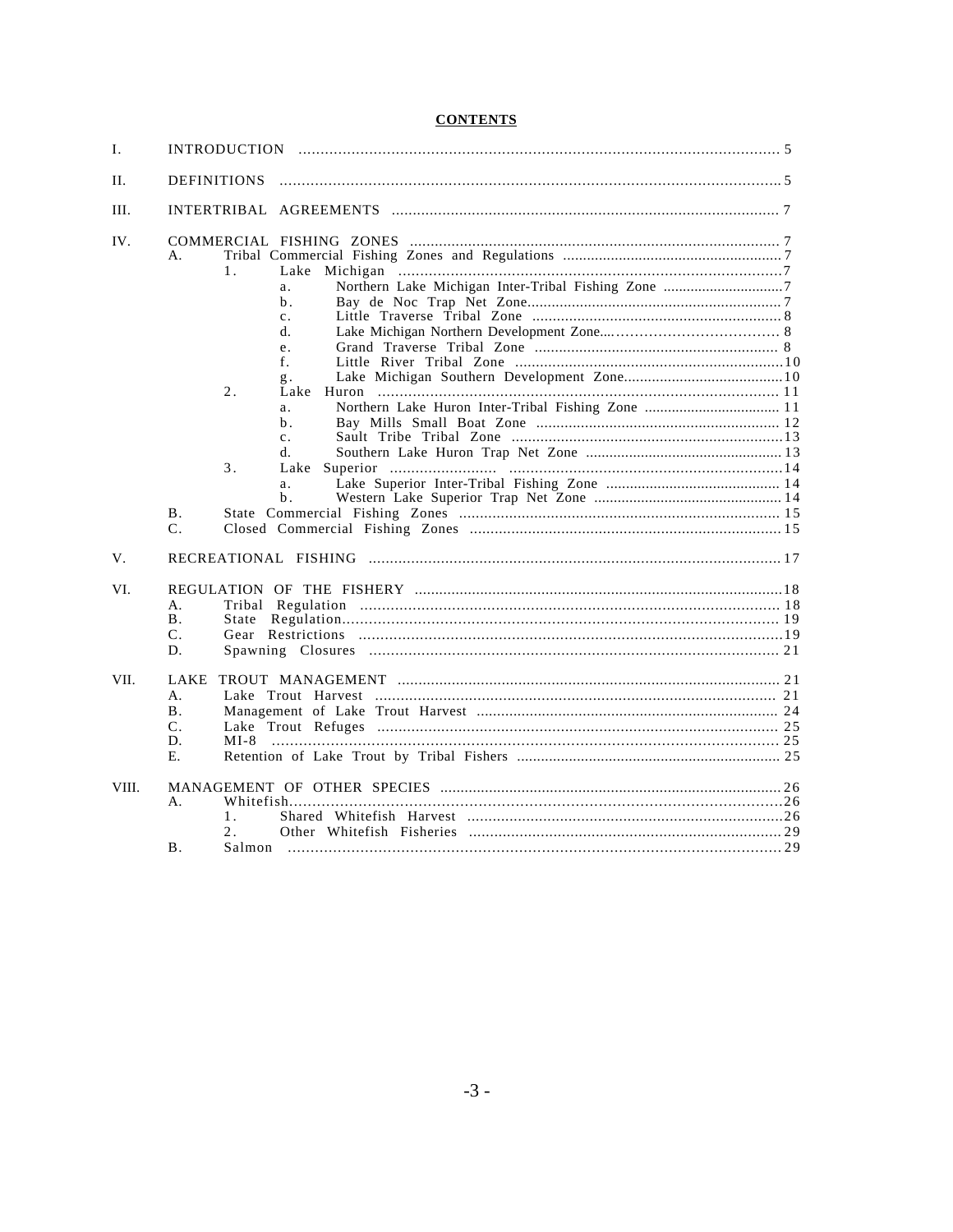| $\mathbf{C}$ . | 1.<br>a.           |  |  |
|----------------|--------------------|--|--|
|                | $\mathbf{b}$ .     |  |  |
|                | $c$ .              |  |  |
|                | d.                 |  |  |
|                | e.                 |  |  |
|                | $f_{\perp}$        |  |  |
|                | 2.                 |  |  |
| IX.            |                    |  |  |
| X.             |                    |  |  |
|                | A.                 |  |  |
|                | <b>B</b> .         |  |  |
|                | $C_{\cdot}$<br>D.  |  |  |
|                | Е.                 |  |  |
|                |                    |  |  |
| XI.            |                    |  |  |
| XII.           |                    |  |  |
| XIII.          |                    |  |  |
| XIV.           |                    |  |  |
|                | А.                 |  |  |
|                | B <sub>1</sub>     |  |  |
|                | C.<br>D.           |  |  |
| XV.            |                    |  |  |
|                |                    |  |  |
| XVI.           |                    |  |  |
|                | А.                 |  |  |
|                | <b>B</b> .<br>C.   |  |  |
|                |                    |  |  |
| XVII.          |                    |  |  |
| XVIII.         |                    |  |  |
| XIX.           |                    |  |  |
| XX.            |                    |  |  |
|                | А.                 |  |  |
|                | 1.<br>2.           |  |  |
|                | <b>B</b> .         |  |  |
|                |                    |  |  |
| XXI.           |                    |  |  |
| XXII.          | <b>DURATION</b>    |  |  |
| XXIII.         | <b>DISCLAIMERS</b> |  |  |
| XXIV.          |                    |  |  |
| XXV.           |                    |  |  |
|                | <b>APPENDIX</b>    |  |  |

**MAPS**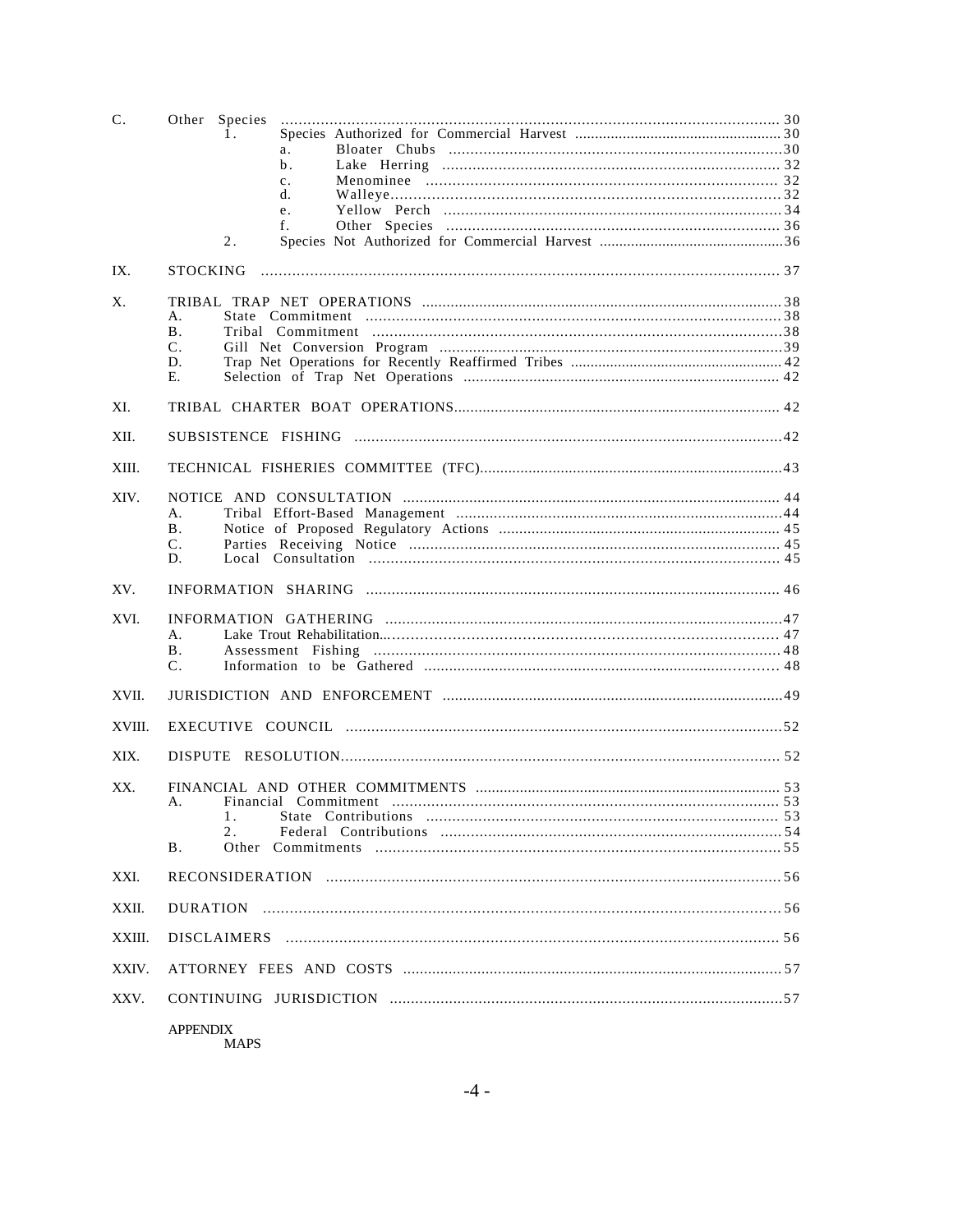#### **CONSENT DECREE**

#### **I. INTRODUCTION.**

This Decree governs allocation, management, and regulation of State and Tribal fisheries in the 1836 Treaty waters during the term described in section XXII. The Tribes shall adopt the CORA Charter, Tribal Plan, and Tribal Code for management and regulation of their fisheries during this period. This Decree requires the Tribes to abide by the terms of these documents, as they may be amended from time to time in accordance with their terms.

This Decree sets forth additional provisions to address Federal, State, and Tribal management and allocation concerns. In the event of a conflict, the provisions of this Decree shall control over the provisions of the CORA Charter, Tribal Plan, and Tribal Code.

#### **II. DEFINITIONS.**

- A. "1836 Treaty waters" means all waters of Lake Huron, Lake Michigan, Lake Superior, and connecting waters, which are within the area ceded in Article First of the Treaty of March 28, 1836, 7 Stat. 491.
- B. "BSD" means Biological Services Division, which is the biological staff of CORA.<br>C. "Break wall" means a man-made barrier that breaks the force of waves, as before a
- "Break wall" means a man-made barrier that breaks the force of waves, as before a harbor.
- D. "Commercial fishing" means a fishing activity engaged in for the purpose of sale of fish or parts of fish.
- E. "CORA" means the Chippewa Ottawa Resource Authority, an organization formed by the Tribes which has been delegated certain management and regulatory authority. "CORA Charter" means the *Chippewa Ottawa Resource Authority Charter* and *Rules of Procedure of the Chippewa Ottawa Resource Authority* attached as Appendix A, including any changes adopted in the future.
- F. "Fisher Identification Number" means a unique number assigned by CORA to an individual Tribal fisher for purposes of compiling commercial harvest data which is required to be used consistently over time in lieu of identification of that fisher by name on all required compilations.
- G. "Gill net" means a wall of webbing held vertically in the water by weights and floats, and designed to capture fish by means of entanglement.
- H. "GLRC" means the Great Lakes Resources Committee, the committee of CORA charged with promulgating Tribal fishing regulations for and making other management decisions concerning Tribal fishing in the 1836 Treaty waters.
- I. "Grid" means a geographical unit based on ten (10) minutes of latitude by ten (10) minutes of longitude and commonly used by Tribal, State, provincial, and federal governments for reporting fishery statistics. For the purpose of this Decree, the area of a grid shall include only those portions of a grid that are within the boundaries of the State of Michigan and the 1836 Treaty waters. Grids are shown on the grid maps included in Appendix C.
- J. "Harvest limit" means a limitation on harvest of lake trout, whitefish, or other species established in this Decree.
- K. "HRG" means a harvest regulation guideline for whitefish and other species developed in accordance with section III. of the Tribal Plan.
- L. "Impoundment net" means a net designed to capture fish by deflection and to retain them in a live condition until removed (e.g., trap, pound, fyke, or hoop nets, etc.).
- M. "Lake Superior Lake Trout Management Unit" means a geographical unit as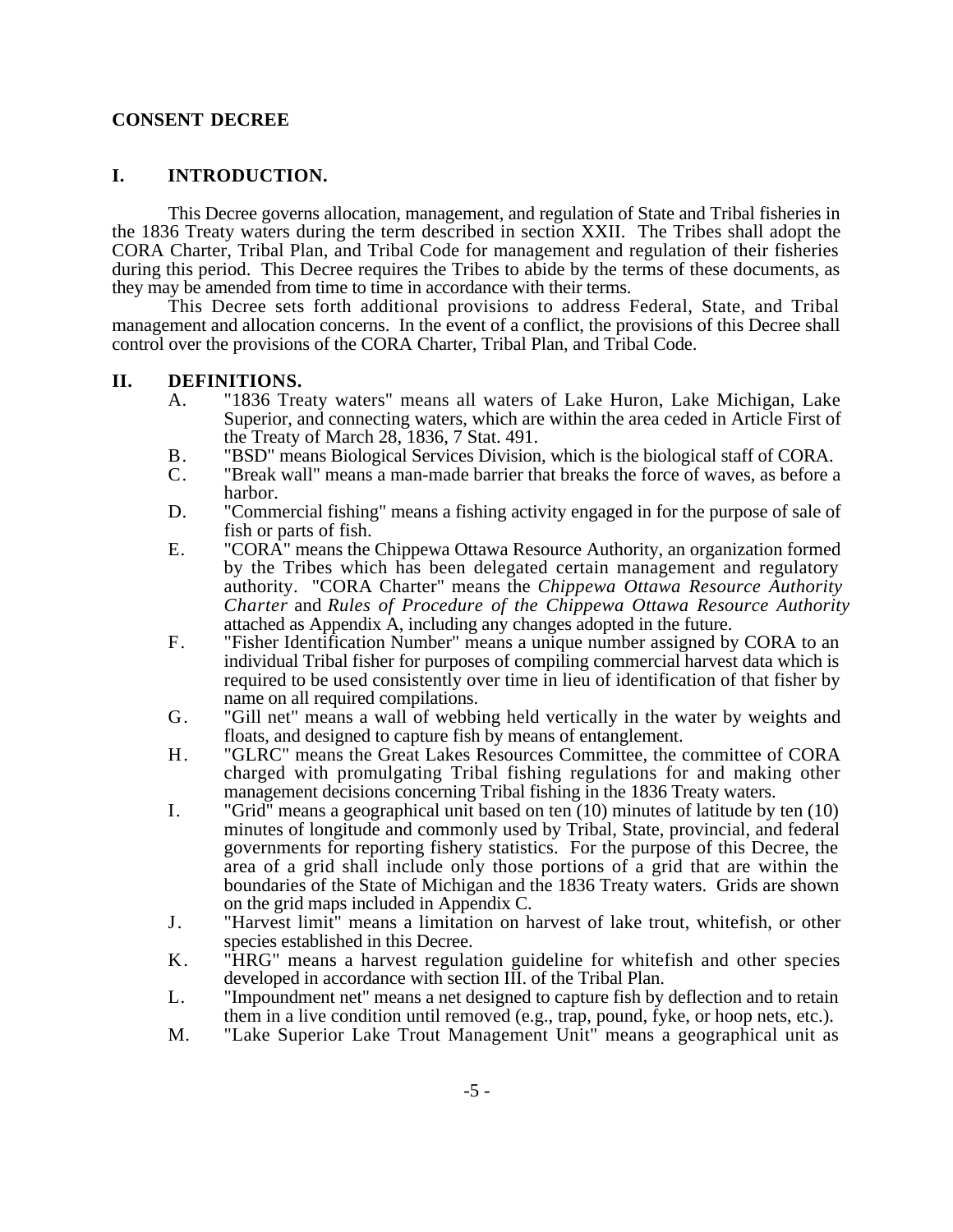described in *A Lake Trout Restoration Plan for Lake Superior* (Great Lakes Fishery Commission, Ann Arbor, Michigan, 1996). For purposes of this Decree and for data compilation, the Lake Superior Lake Trout Management Units are aggregations of grids as outlined on the grid maps included in Appendix C.

- N. "Large mesh gill net" means a gill net having a diagonal stretch mesh measurement of four and one-half (4.5) inches or greater.
- O. "MDNR" means the State of Michigan, Department of Natural Resources.<br>P. "Mile" means statute mile.
- P. "Mile" means statute mile.<br>Q. "Parties" means the partie
- "Parties" means the parties to United States v. Michigan, W. D. Mich. Case No. 2:73 CV 26, and does not include any person or entity granted *amicus curiae* status in the case.
- R. "Pier" means a permanent man-made structure built for use by the public extending from land out over the water.
- S. "Round weight" means the total weight in pounds of fish prior to any form of processing, dressing, or eviscerating, and includes the weight of the head, entrails, and skin.
- T. "Small mesh gill net" means a gill net having a diagonal stretch mesh measurement of two and one-half  $(2.5)$  through three  $(3.0)$  inches.
- U. "State" means the State of Michigan and includes without limitation the MDNR and the other defendants in this action.
- V. "Statistical district" means a geographical unit as described in Great Lakes Fishery Commission Special Publication Number 2. For purposes of this Decree and for data compilation, the statistical districts are aggregations of grids as outlined on the grid maps included in Appendix C.
- W. "Subsistence fishing" means a Treaty fishing activity solely to provide fish for personal or family consumption and not for sale or exchange, but does not include recreational fishing as described in section V.
- X. "TFC" means the Technical Fisheries Committee created in section XIII.<br>Y. "Trap net" means an impoundment net consisting of a lead, heart, tunnel.
- Y. "Trap net" means an impoundment net consisting of a lead, heart, tunnel, and pot or crib, the webbing of which is held on the lake bottom by leads and upright in the water by floats and held in place by anchors.
- Z. "Tribal Code" means the *Chippewa Ottawa Resource Authority Commercial, Subsistence, and Recreational Fishing Regulations for the 1836 Treaty Ceded Waters of Lakes Superior, Huron, and Michigan*, including any future changes adopted in accordance with the Tribal Plan and this Decree.
- AA. "Tribal Plan" means the *Management Plan for the 1836 Treaty Great Lakes Waters* adopted by the Tribes and attached to this Decree as Appendix B, including any future changes adopted in accordance with the Tribal Plan and this Decree.
- BB. "Tribes" means the five (5) Tribes who are parties to this action and members of CORA: the Bay Mills Indian Community ("Bay Mills"), Grand Traverse Band of Ottawa and Chippewa Indians ("Grand Traverse"), Little River Band of Ottawa Indians ("Little River"), Little Traverse Bay Bands of Odawa Indians ("Little Traverse"), and Sault Ste. Marie Tribe of Chippewa Indians ("Sault Tribe").
- CC. "USFWS" means the United States Fish and Wildlife Service, Department of the Interior.
- DD. "Whitefish management unit" means an aggregation of grids as outlined on the grid maps included in Appendix C.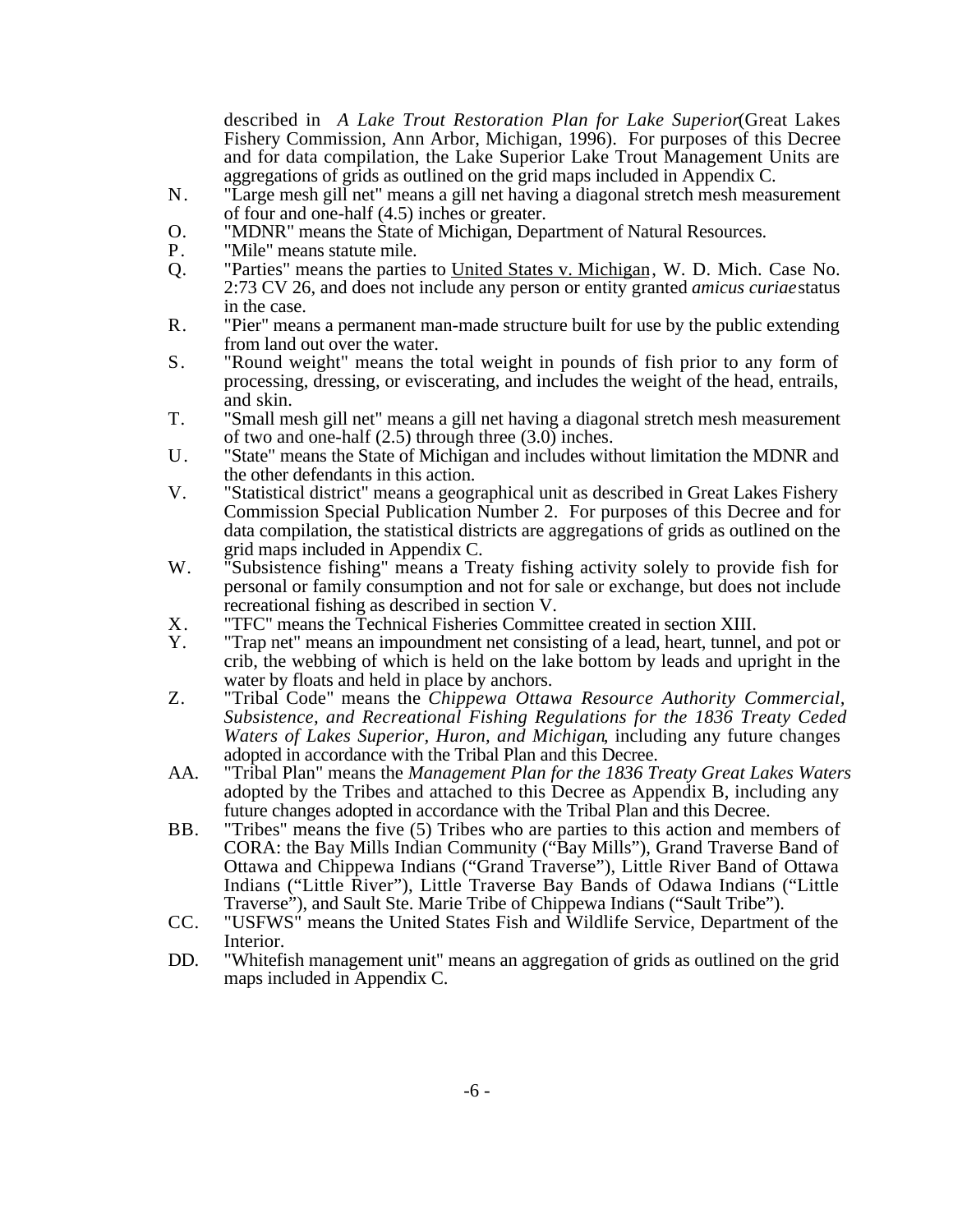#### **III. INTERTRIBAL AGREEMENTS.**

In addition to stipulating to the entry of this Decree, the Tribes shall adopt the CORA Charter, Tribal Plan, and Tribal Code. Taken together, these three documents set forth how the Tribes will manage and regulate their fisheries cooperatively during the term of this Decree. These documents also contain commitments and agreements among the Tribes essential to that cooperation and the implementation of this Decree. The Tribes shall abide by the terms of the CORA Charter, Tribal Plan, and Tribal Code, including amendments adopted in accordance with the provisions of those documents and consistent with this Decree.

#### **IV. COMMERCIAL FISHING ZONES.**

- A. Tribal Commercial Fishing Zones and Regulations. Subject to the provisions of this Decree, including its closures and restrictions, the following waters are open to Tribal commercial fishing:
	- 1. Lake Michigan.
		- a. Northern Lake Michigan Inter-Tribal Fishing Zone.
			- (1) Description: Grids 115 through 118, 211 through 220, 310 through 320, 409 through 419, 509 through 516, 613, and the north half  $(N1/2)$  of 614, except for the southeast quarter  $(SE1/4)$  of grid 314 and the south half  $(S1/2)$  of grid 415.
			- (2) Regulations: This zone shall be open to fishers from all Tribes subject to the provisions of this Decree, the Tribal Plan, and the Tribal Code.
		- b. Bay de Noc Trap Net Zone.
			- (1) Description: Grids 306, 308, 309, 406 through 408, and 506 through 508. For purposes of this Decree only, the parties reserving the issue of the location of the western boundary of 1836 Treaty waters in Lake Michigan, Tribal fishing is prohibited west of a line extending from the mouth of the Escanaba River in Delta County due east to the center of the shipping channel, thence due south to the Michigan-Wisconsin border, as shown on a map included in Appendix C.
			- (2) Regulations: Subject to the provisions of this Decree, the Tribal Plan, and the Tribal Code, the following regulations apply in this zone:
				- (a) Except as provided in sub. (d), below, Tribal commercial fishing by any method other than trap nets shall be prohibited.
				- (b) Each trap net operation shall be limited to fifteen (15) trap nets.
				- (c) Trap net fishing in this zone shall initially be limited to five (5) trap net operations, including one (1) trap net operation from Little Traverse and four (4) trap net operations from Sault Tribe. Additional Sault Tribe trap net operations may be authorized in the future by CORA based on data collected during previous years.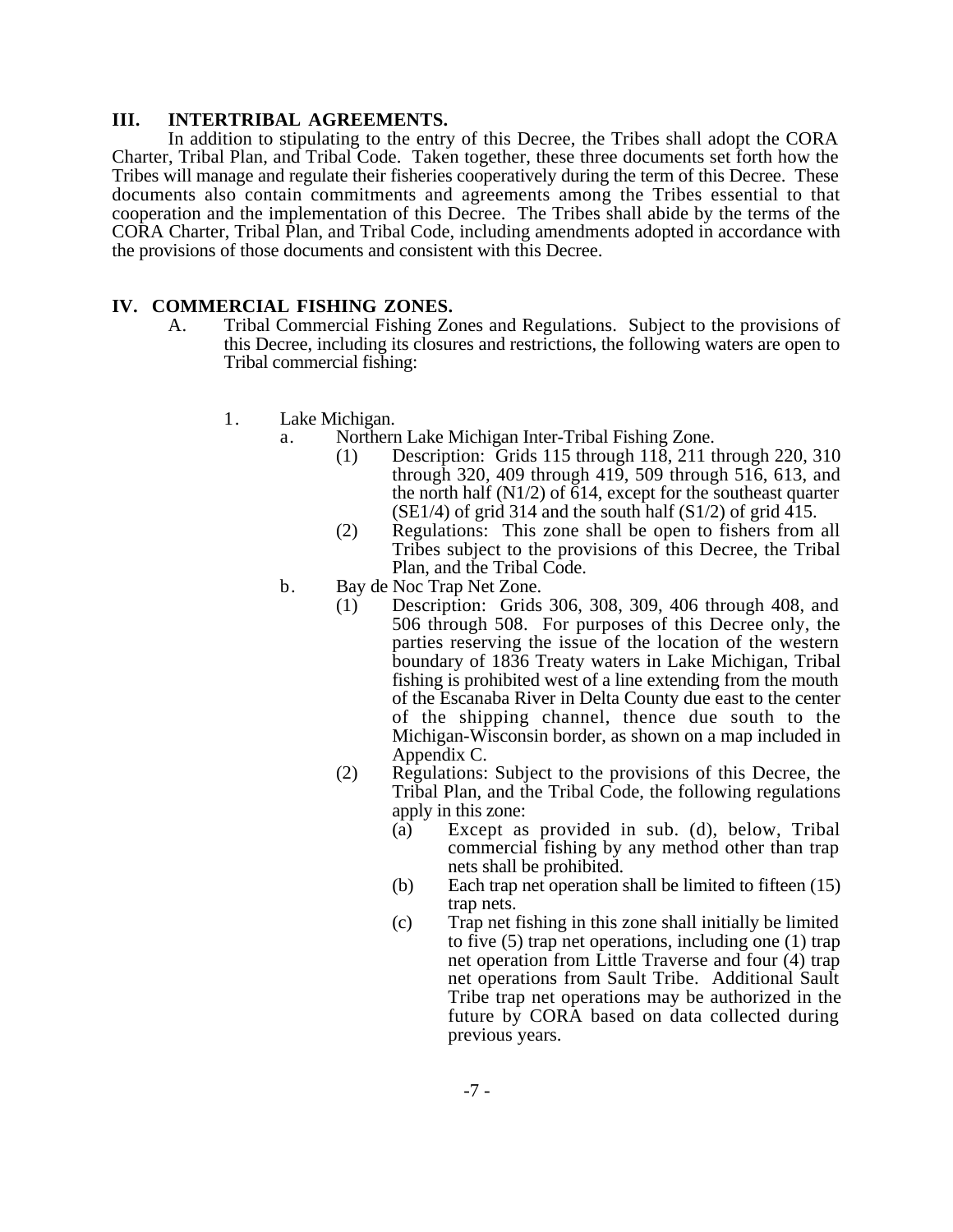- (d) Notwithstanding the above, fishing for yellow perch in a portion of grid 508 is permitted in accordance with section VIII.C.1.e. $(1)(\bar{b})$ .
- c. Little Traverse Tribal Zone.
	- (1) Description: Grids 517 through 519, the southeast quarter  $(SE1/4)$  of grid 314, and the south half  $(S1/2)$  of grid 415.
	- (2) Regulations: Subject to the provisions of this Decree, the Tribal Plan, and Tribal Code, the following regulations apply in this zone:
		- (a) Commercial fishing in grid 518 shall be:
			- i. Open to trap net fishing year round;
			- ii. Open to large mesh gill net fishing as follows:
				- A) From October 1 through April 30 west of a line running from Townline Road on the south to the Stuttsmanville Road tower on the north; and
				- B) From May 1 through September 30 west of a line from Nine Mile Point on the south to Seven Mile Point on the north.
		- (b) Large mesh gill net operations in the south half  $(S1/2)$  and northeast quarter (NE1/4) of grid 517 and that portion of grid 518 in which large mesh gill net commercial fishing is permitted shall not exceed 12,000 feet of large mesh gill net in the water at any time.
		- (c) Fishing for yellow perch in a portion of grid 518 is permitted subject to the provisions of section VIII.C.1.e.
- d. Lake Michigan Northern Development Zone.
	- (1) Description: Grids 610 through 612, 709 through 711, 808 through 811, 908 through 910, and 1008 through 1010.
	- (2) Regulations: Subject to the provisions of this Decree, the Tribal Plan, and Tribal Code, the following regulations apply in this zone:
		- (a) Grids 711, 811, 910, and 1010 shall be open to Grand Traverse trap net operations targeting whitefish; provided, that the aggregate net effort shall not exceed twelve (12) nets in the water at any one time.
		- (b) Except as provided in sub. (a), above, tribal commercial fishing in this zone shall be limited to a permit fishery targeting bloater chubs.
		- (c) Tribal commercial fishing for all other species shall be prohibited.
- e. Grand Traverse Tribal Zone.
	- (1) Description: Grids 615, 616, 712 through 716, 812 through 816, 911 through 916, 1011, and the south half (S1/2) of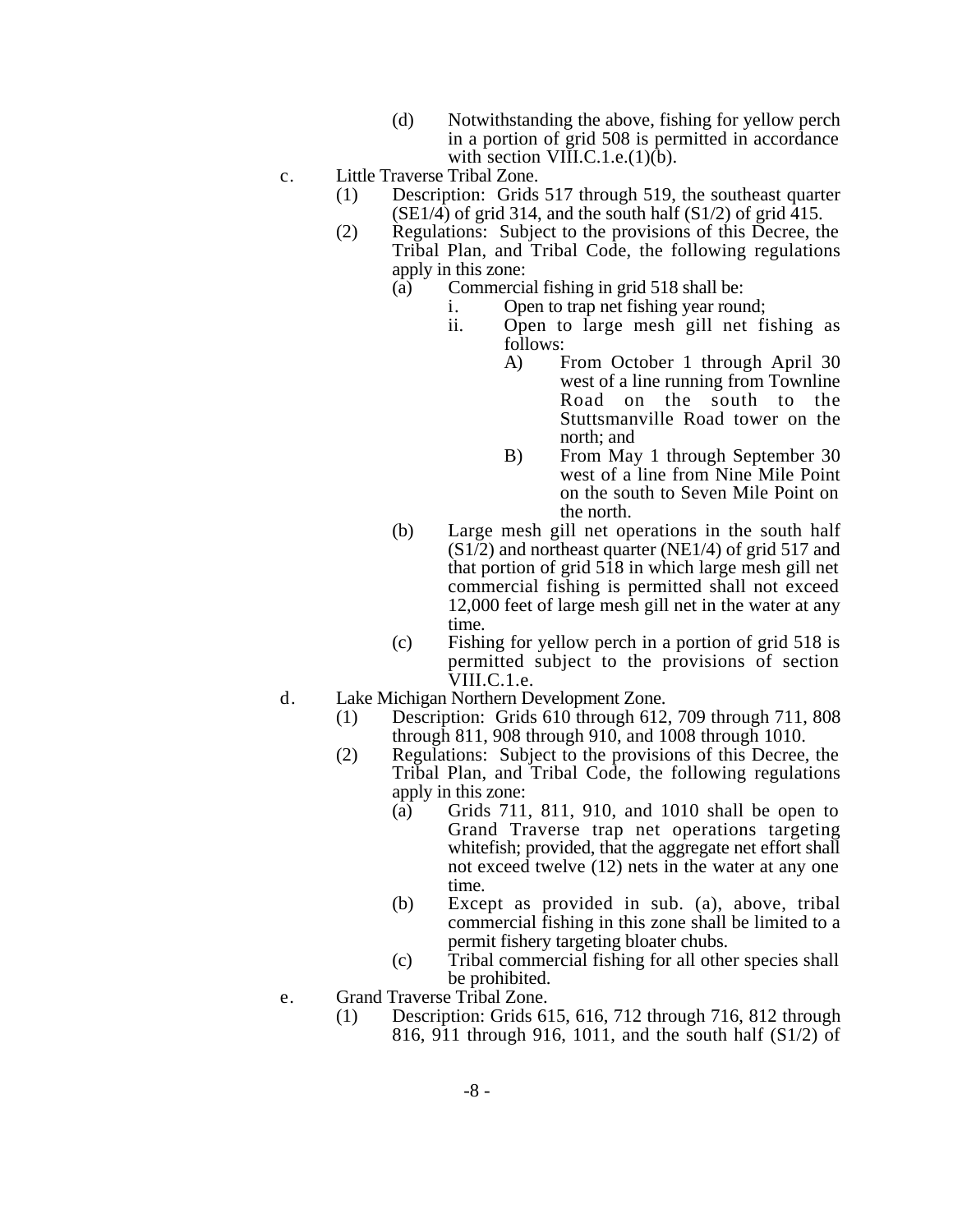grid 614.

- (2) Regulations: Subject to the provisions of this Decree, the Tribal Plan, and Tribal Code, the following regulations apply in this zone:
	- (a) Trap net operations. This zone is open to trap net operations year round except for grids 915 and 916.
	- (b) Large mesh gill net operations:
		- i. Grids 615, 616, 715, 716, the south half (S1/2) of grid 614, and the northern portion of grids 815 and 816 extending one (1) mile south from their northern boundary shall be open year round to large mesh gill net fishing.
		- ii. Grids 712 and 713 shall be open to large mesh gill net fishing from the day after Labor Day through June 15.
		- iii. Grid 714 shall be open to large mesh gill net fishing from the day after Labor Day through April 30.
		- iv. In grids 712, 713, and 714, large mesh gill nets shall be set at depths of thirty (30) feet or deeper from January 1 through April 30 and from the day after Labor Day through September 30, except when fishing for salmon pursuant to section VIII.B.
		- v. In addition to the provisions of sub. iv., above, in grids 712 and 713, large mesh gill nets shall be set at depths of fifty (50) feet or less from May 1 through June 15. After two years, if the average catch per unit of effort is more than fifteen  $(15)$  lake trout per thousand feet of net, Grand Traverse may conduct an assessment approved by the TFC to evaluate whitefish harvest outside of the depths authorized above during the period May 1 through June 15. If the assessment through June  $15$ . demonstrates that whitefish may be harvested at a greater depth with a reduced harvest of lake trout and without increasing the harvest of other salmonids, then Grand Traverse may move this fishery to that new depth, subject to the concurrence of the State and Grand Traverse. The assessment must be conducted by biological staff rather than commercial fishers.
	- (c) Small mesh gill net operations:
		- i. This zone shall be open to small mesh gill net fishing for chubs year round except for grids 915, 916, and the portion of grids 815 and 816 south of a line one (1) mile south of their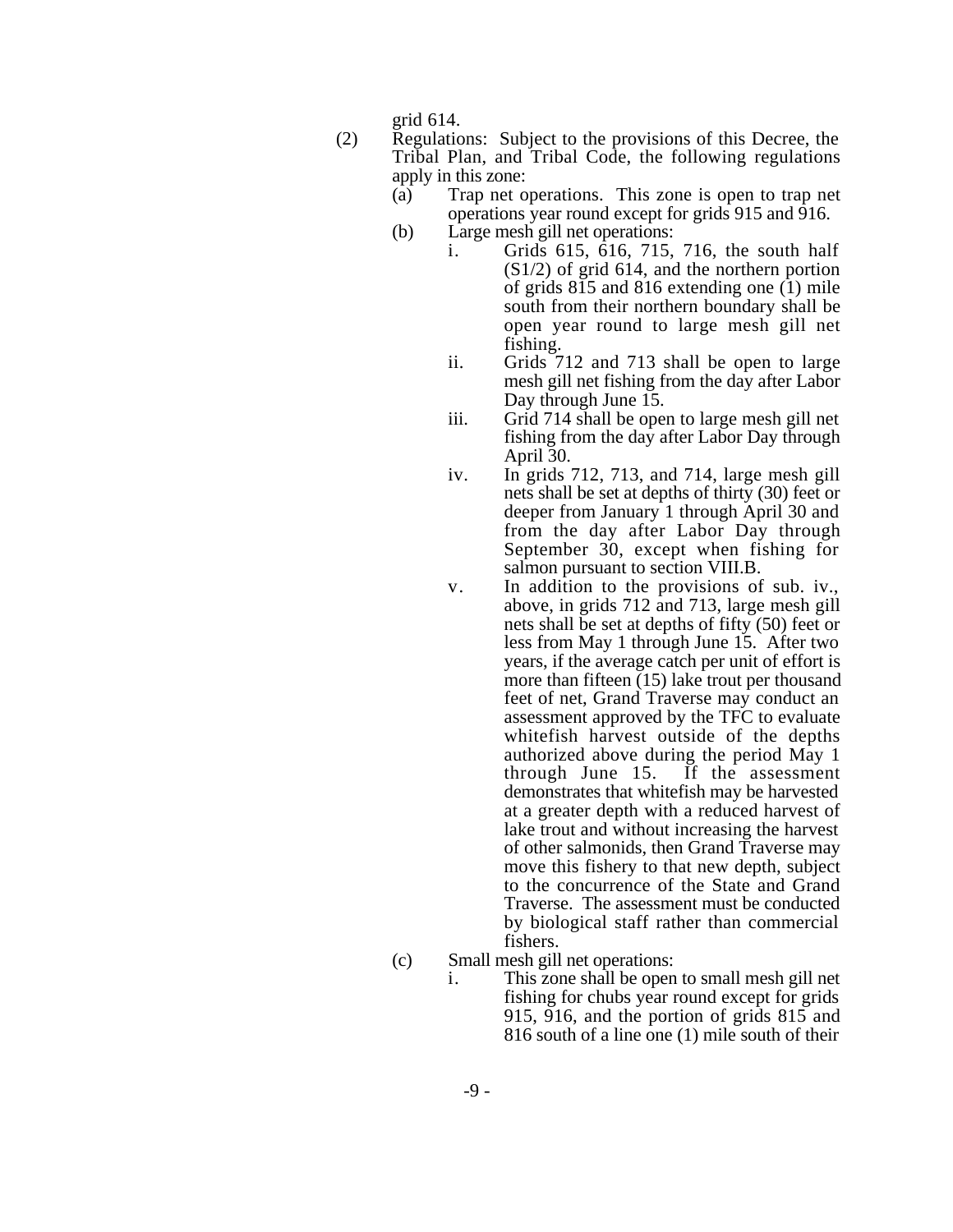northern boundary.

- ii. Grids 615, 712, 713, 714, 715 (except for that portion described in section VIII.C.1.d.[1][a]i.), 716, and the south half  $(S1/2)$  of grids 614 and 616 shall be open year round to small mesh gill net fishing for yellow perch and walleye.
- f. Little River Tribal Zone.
	- (1) Description: Grids 1107 through 1111, 1207 through 1211, 1306 through 1310, and 1406 through 1410.
	- (2) Regulations: Subject to the provisions of this Decree, the Tribal Plan, and Tribal Code, the following regulations apply in this zone:
		- (a) Trap Net Operations:
			- i. For the first three (3) years in which Tribal trap net operations fish in this zone or in that portion of the Lake Michigan Southern Development Zone (see section IV.A.1.g.) which is within whitefish management unit WFM-07, such waters shall be open to up to two (2) Tribal trap net operations, not exceeding twelve (12) nets each;
			- ii. After three (3) years, the amount of Tribal effort allowed in the waters described in sub. i., above, shall be subject to regulation by CORA in accordance with the Tribal Plan and this Decree, based on data collected during previous years.
		- (b) Chub Operations:
			- i. Tribal commercial fishing for chubs with small mesh gill nets is allowed in this zone.
			- ii. For the first three (3) years in which a Tribal small mesh gill net operation fishes in this zone or in that portion of the Lake Michigan Southern Development Zone (see section IV.A.1.g.) which is within whitefish management unit WFM-07, such waters shall be open to up to two (2) small mesh gill net operations, not exceeding 24,000 feet of net each.
			- iii. After three (3) years, the amount of Tribal effort allowed in the waters described in sub. ii., above, shall be subject to regulation by CORA in accordance with the Tribal Plan and this Decree based on data collected during previous years.
		- (c) Commercial fishing with large mesh gill nets is prohibited in this zone.
- g. Lake Michigan Southern Development Zone.
	- (1) Description: All 1836 Treaty waters south of the northern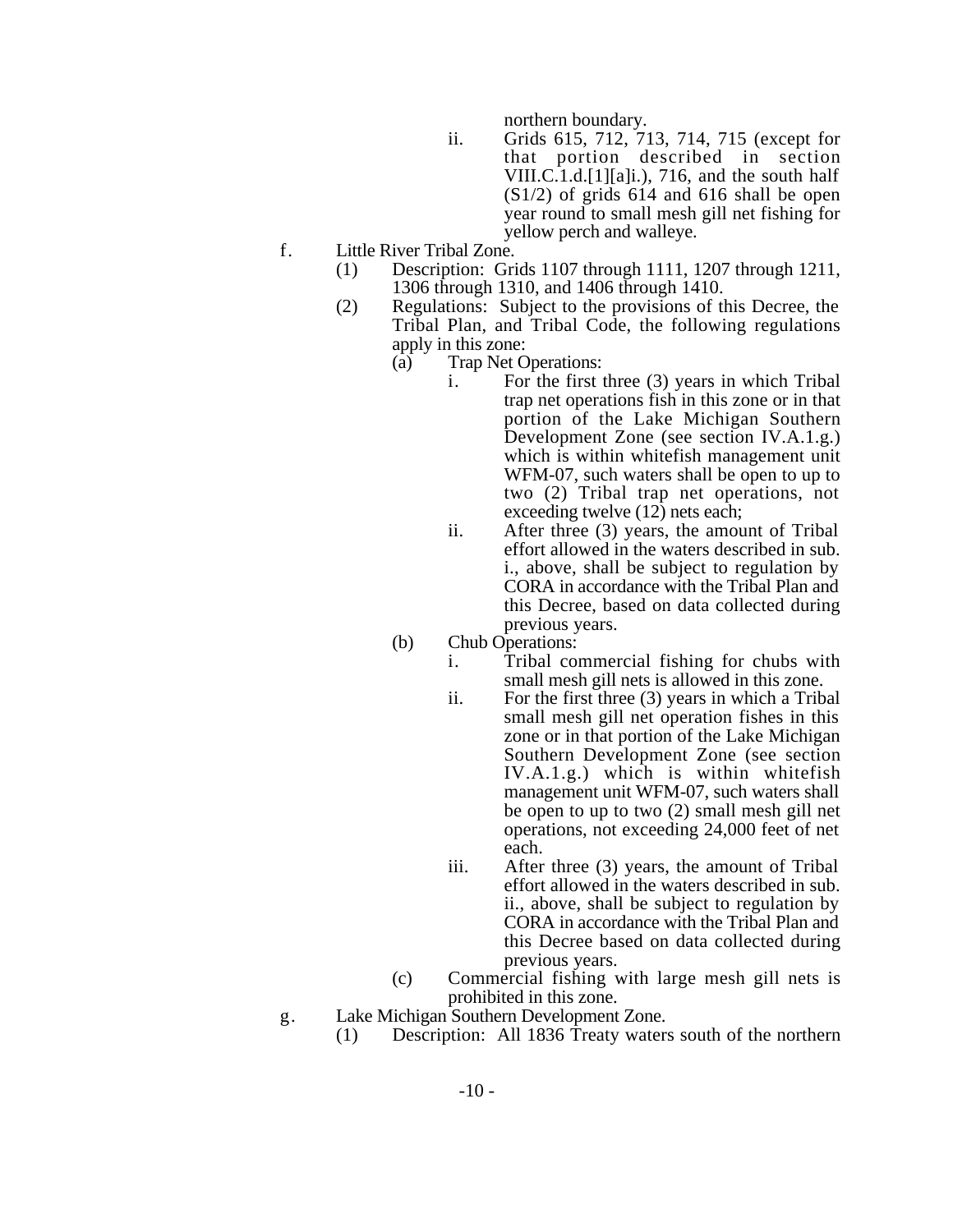boundary of the 1500 tier of grids.

- (2) Regulations: Subject to the provisions of this Decree, the Tribal Plan, and Tribal Code, the following regulations apply in this zone:
	- (a) Trap Net Operations:
		- i. For the first three (3) years in which a Tribal trap net operation fishes in the portion of the zone that is within whitefish management unit WFM-08, such waters shall be open to one (1) Tribal trap net operation, not to exceed twelve (12) nets;
		- ii. After three (3) years, the amount of Tribal effort allowed in the waters described in sub. i., above, shall be subject to regulation by CORA in accordance with the Tribal Plan and this Decree, including harvest limits established by the TFC under section VIII.A.1., based on data collected during previous years.
	- (b) Chub Operations:
		- i. Tribal commercial fishing for chubs with small mesh gill nets is allowed in this zone.
		- ii. For the first three (3) years in which a Tribal small mesh gill net operation fishes in the portion of the zone that is within whitefish management unit WFM-08, such waters shall be open to one (1) small mesh gill net operation, not exceeding 24,000 feet of net.
		- iii. After three (3) years, the amount of Tribal effort allowed in the waters described in sub. ii., above, shall be subject to regulation by CORA in accordance with the Tribal Plan and this Decree based on data collected during previous years.
	- (c) Commercial fishing with large mesh gill nets is prohibited in this zone.
- 2. Lake Huron.
	- a. Northern Lake Huron Inter-Tribal Fishing Zone.
		- (1) Description: Grids 202, 207 through 209, 301 through 309, 401 through 410, 504, and those portions of grids 505 and 506 which lie north of a line from Hammond Bay Harbor buoy to the northeast corner of grid 506, except for those portions of grids 303 and 304 closed to all commercial fishing as described in sub. C.5., below.
		- (2) Regulations: Subject to the provisions of this Decree, the Tribal Plan, and the Tribal Code, the following regulations shall apply in this zone:
			- (a) Except as provided in sub. c., below, this zone shall be open to fishers from all Tribes.
			- (b) The area described in sub. C.6., below, shall be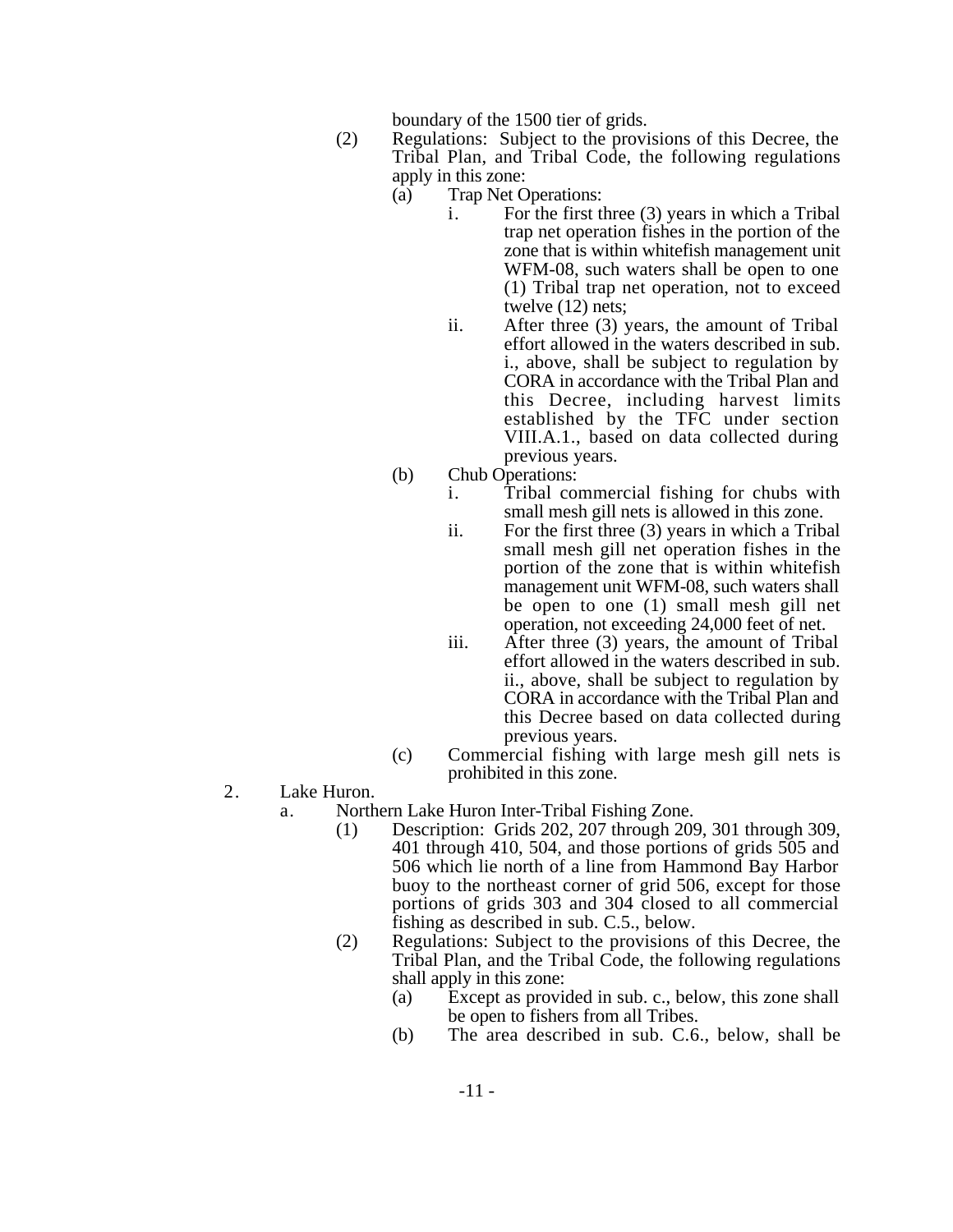closed to commercial fishing beginning the Friday before Memorial Day through Labor Day.

- (c) The following restrictions apply to large mesh gill net operations in that portion of Lake Huron grids 505 and 506 that lies north of the line described in sub. (1), above:
	- i. Effort shall be restricted to a maximum of 8,500 feet of net per vessel; and
	- ii. Fishing shall be limited to depths of seventyfive (75) feet or deeper from the Friday before Memorial Day through Labor Day.
- b. Bay Mills Small Boat Zone.
	- (1) Description: Those portions of grids 505 and 506 which lie south of a line from Hammond Bay Harbor buoy to the northeast corner of grid 506.
	- (2) Regulations. Subject to the provisions of this Decree, the Tribal Plan, and Tribal Code, the following regulations apply in this zone:
		- (a) Commercial fishing shall be restricted to October 1 through December 31, and subject to a spawning closure as described in section VI.D.
		- (b) Effort shall be limited to no more than ten (10) small boats (twenty-six [26] feet or less) fishing a maximum of 6,000 feet of large mesh gill net per boat. This limitation includes any boat used for assessment purposes as described in sub. (f), below.
		- (c) Except as provided in sub. (f), below, nets must be set in water seventy-five (75) feet deep or less.
		- (d) All live lake trout shall be released.
		- (e) Sault Tribe fishers shall not fish in this zone.
		- (f) Commencing with the entry of this Decree, Bay Mills may conduct an assessment fishery to evaluate the impact of large mesh gill net effort on lake trout in depths greater than seventy-five (75) feet during the period October 1 through December 31. The design of the assessment shall be determined by the TFC and shall be based upon the Northern Lake Huron Assessment previously conducted by the parties, except that no triggers for whitefish shall apply and the assessment shall be limited to one (1) vessel fishing a maximum of 6,000 feet of large mesh gill net. Based upon the results of this assessment, the TFC may approve fishing in this zone at depths greater than seventy-five  $(75)$  feet during the period October 1 through December 31.
		- (g) Commencing in 2006 the TFC shall determine a lake trout harvest limit specifically for this small boat zone, as a component of the overall harvest limit for whitefish management unit MH-1. In addition to the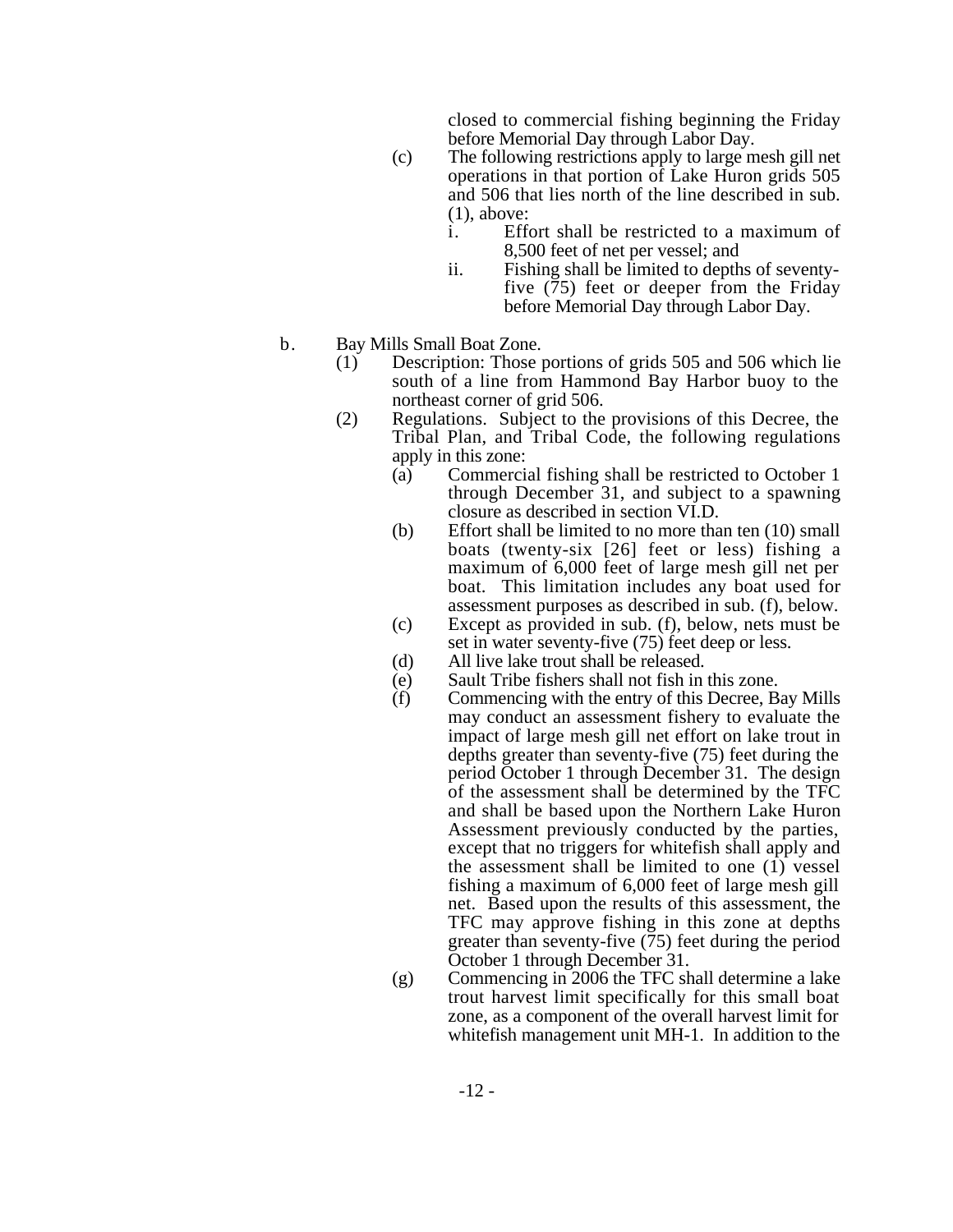restrictions above, this small boat zone shall thereafter be subject to the lake trout harvest limit and commercial effort limit provisions described in sections VII.A. and VII.B.

- c. Sault Tribe Tribal Zone.
	- (1) Description: Those portions of Lake Huron within one (1) mile from shore and delineated by the following landmarks:
		- (a) St. Martin's Bay zone from Rabbit Back Point north and east to Brulee Point.
		- (b) Cordwood Point zone from Cordwood Point south to a point one-half (0.5) mile north of the Hammond Bay harbor light.
	- (2) Regulations. Subject to the provisions of this Decree, the Tribal Plan, and Tribal Code, the following regulations apply in this zone:
		- (a) The waters described in sub. (1), above, shall be the Sault Tribe Tribal Zone only during the salmon seasons set forth in section VIII.B.3.b. At all other times, these waters shall be part of the Northern Lake Huron Inter-Tribal Fishing Zone. See sub. a., above.
		- (b) Other restrictions are set forth in section VIII.B.3.
		- (c) Bay Mills fishers shall not fish in the portion of this zone described in sub. (1)(b), above.
	- (3) The Sault Tribe shall issue permits to Bay Mills fishers to fish for salmon in the St. Martin's Bay zone described in sub.  $(1)(a)$ , above, as follows:
		- (a) a minimum of five (5) permits per year in the years 2001 through 2005;
		- (b) a minimum of two (2) permits per year in the years 2006 through 2008; and
		- (c) thereafter, if the State elects to stock more than 250,000 chinook salmon in St. Martin's Bay in any year, the minimum number of permits per year shall be as shown below:

| <b>Chinook Stocked</b> | <b>Minimum Permits</b> |
|------------------------|------------------------|
| 250,000 or less        |                        |
| 250,001 to 288,500     |                        |
| 288,501 to 326,000     | 2                      |
| 326,001 to 363,500     | 3                      |
| 363,501 to 399,999     |                        |
| 400,000 or more        |                        |
|                        |                        |

The minimum number of permits shown above shall apply in the year that is three years after the year in which the corresponding stocking level is stocked. For example, if 350,000 chinook were planted in 2006, Bay Mills would receive a minimum of three (3) permits in 2009.

- d. Southern Lake Huron Trap Net Zone.
	- (1) Description: For purposes of this Decree only, the parties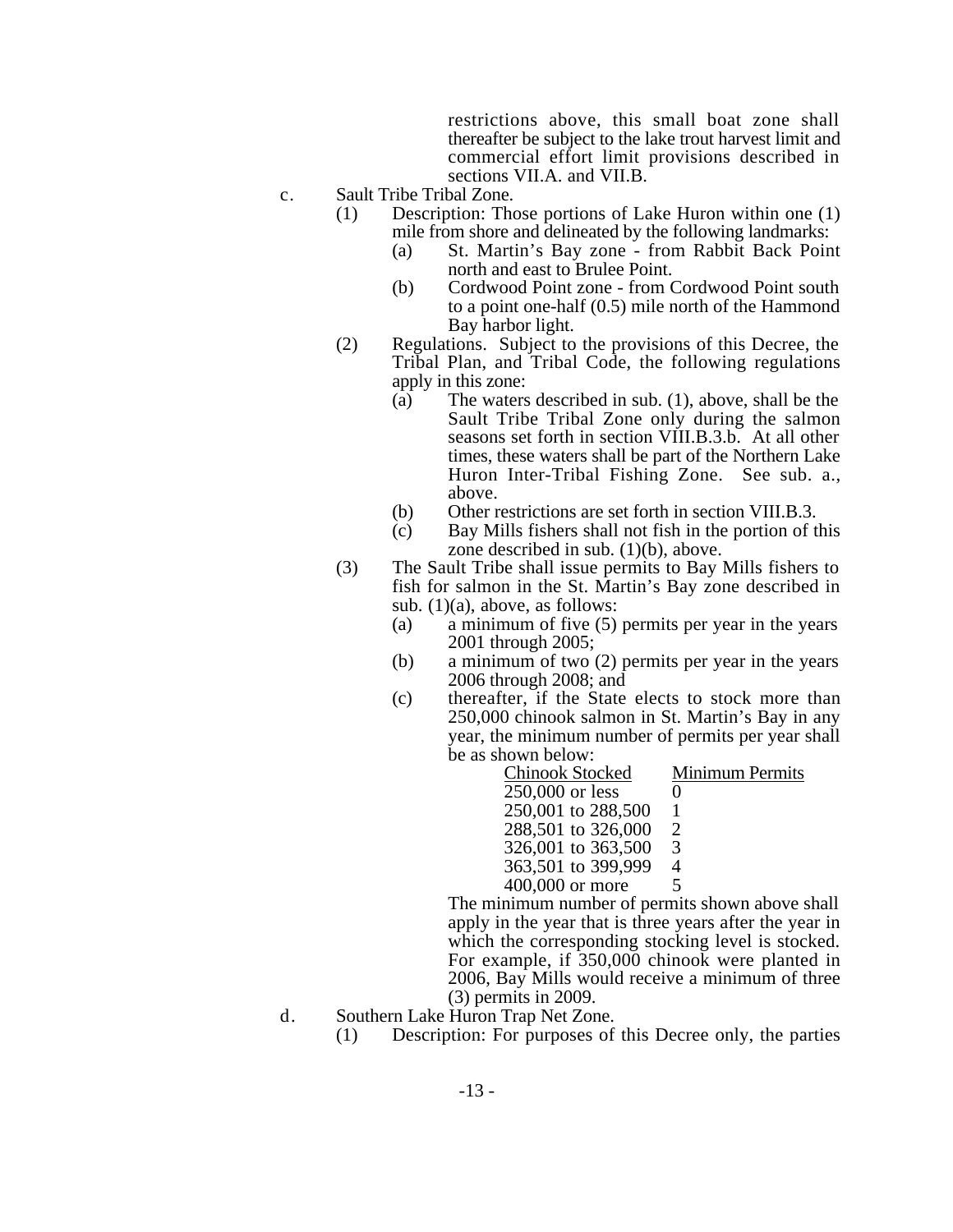reserving the issue of the eastern boundary of the 1836 Treaty waters in Lake Huron, Grids 507 through 512, 606 through 611, 709, and those portions of grids 612, 613, 710, 711, and 810 which are north of a line from the mouth of the Thunder Bay River in a straight line northeast through the northeast corner of grid 711 to the international border, as shown on a map included in Appendix C.

- (2) Regulations: Subject to the provisions of this Decree, the Tribal Plan, and Tribal Code, the following regulations apply in this zone:
	- (a) Except as provided in sub. (e), below, Tribal commercial fishing by any method other than trap nets shall be prohibited.
	- (b) Trap net fishing in this zone shall be open only to Bay Mills and Sault Tribe trap net fishers.
	- (c) A total of four (4) trap net operations shall initially be authorized for this zone. Additional operations may be authorized in the future by CORA based on data collected in previous years.
	- (d) Each trap net operation will be limited to twelve (12) trap nets within the zone.
	- (e) Fishing for chubs with small mesh gill nets or small mesh trap nets shall be permitted by fishers of any Tribe under rules to be developed by CORA.
- (3) Bay Mills and Sault Tribe may authorize the Tribal fishers permitted to fish in this zone to obtain permits from the State to fish with trap nets in those waters within the State of Michigan south of the southern boundary of this zone and north of a line from the tip of North Point on Thunder Bay in a straight line northeast parallel to the southern boundary of this zone to the international border, as shown on a map included in Appendix C. The State shall issue a permit for trap net fishing for whitefish in the area described above to any such fisher; provided, that the aggregate net effort allowed by all such permits shall not exceed sixteen (16) nets. The permits shall incorporate regulations from the Tribal Code applicable to these fishers in this zone, and may contain such other conditions as the State may impose. South of the line described in sub. (1), above, the State shall have jurisdiction to enforce the permit conditions under State law.
- 3. Lake Superior.
	- a. Lake Superior Inter-Tribal Fishing Zone.
		- (1) Description: All water east of the western edge of grids 934, 1034, 1134, 1234, 1334, 1434, 1534, and 1634.
		- (2) This zone shall be open to fishers from all Tribes subject to the provisions of this Decree, the Tribal Plan, and the Tribal Code.
	- b. Western Lake Superior Trap Net Zone.
		- (1) Description: All 1836 Treaty waters west of the western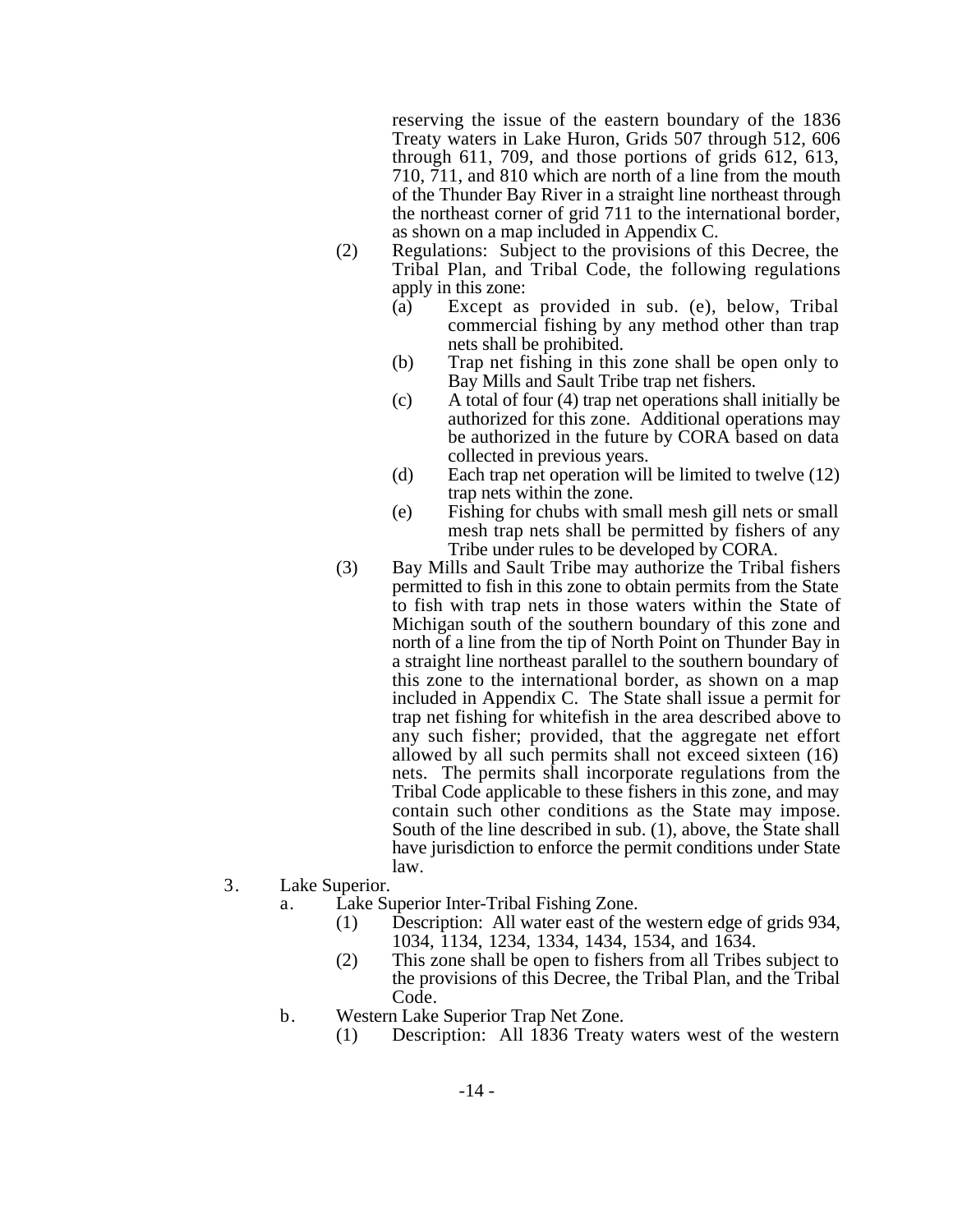edge of grids 934, 1034, 1134, 1234, 1334, 1434, 1534, and 1634.

- (2) Tribal commercial fishing by any method other than trap nets shall be prohibited.
- B. State Commercial Fishing Zones.
	- 1. State-licensed or permitted commercial fishing shall be prohibited in all 1836 Treaty waters except the following:
		- a. Those waters of Lake Superior west of the grids 1037, 1137, 1237, 1337, and 1437 and within a fifty (50) mile radius of Marquette or Munising, depending upon which is the state fisher's home port.
		- b. Those waters within a fifty (50) mile radius of Muskegon that are also within whitefish management unit WFM-08; provided, that state licensed or permitted fishing in such waters shall be restricted to the current or future holders of the existing State licenses for fishing out of Muskegon.
		- c. Those waters within a fifty (50) mile radius of Ludington that are also within whitefish management unit WFM-07; provided, that State licensed or permitted fishing in such waters shall be restricted to chub fishing only and to the current or future holders of the existing State license for fishing out of Ludington.
		- d. Those waters within a fifty (50) mile radius of Leland that are also within whitefish management unit WFM-06.
		- e. Those waters within a fifty (50) mile radius of Cedar River that are also within whitefish management unit WFM-01.
	- 2. In addition to the foregoing, the State shall prohibit State-licensed or permitted commercial fishing outside 1836 Treaty waters but within whitefish management unit WFH-05.
- C. Closed Commercial Fishing Zones. All commercial fishing is prohibited in the following areas:
	- 1. The St. Marys River, east of a line extending from Point Aux Pins, Ontario, to Brush Point, Michigan, downstream to the Detour - Drummond Island ferry docks, including all of Potagannissing Bay from Hay Point (Drummond Island) west to Cherry Island and north to the international boundary.
	- 2. Lake Michigan grid 519 in Little Traverse Bay.<br>3. Lake Michigan grids 915 and 916 in Grand Tra
	- Lake Michigan grids 915 and 916 in Grand Traverse Bay.
	- 4. Those portions of Lake Michigan grid 306 that lie within 1836 Treaty waters and north of a line from the mouth of the Ford River to Peninsula Point.
	- 5. Those portions of Lake Huron grids 303 and 304 described as follows: The Les Cheneaux channels, or entrances thereto, or waters adjacent thereto within a line drawn as follows: beginning at the southernmost point of land on the westerly side of McKay Bay; then southerly in a straight line to the northernmost point of Boot Island; then along the eastern shore of Boot Island to its southernmost point; then along the south shoreline of Boot Island to its westernmost point; then westerly in a straight line to the southernmost point of Government Island; then along the shoreline of Government Island to the point at which the distance between said island and LaSalle Island is the least, then westerly in a straight line to LaSalle Island; then along the eastern and southern shoreline of LaSalle Island to the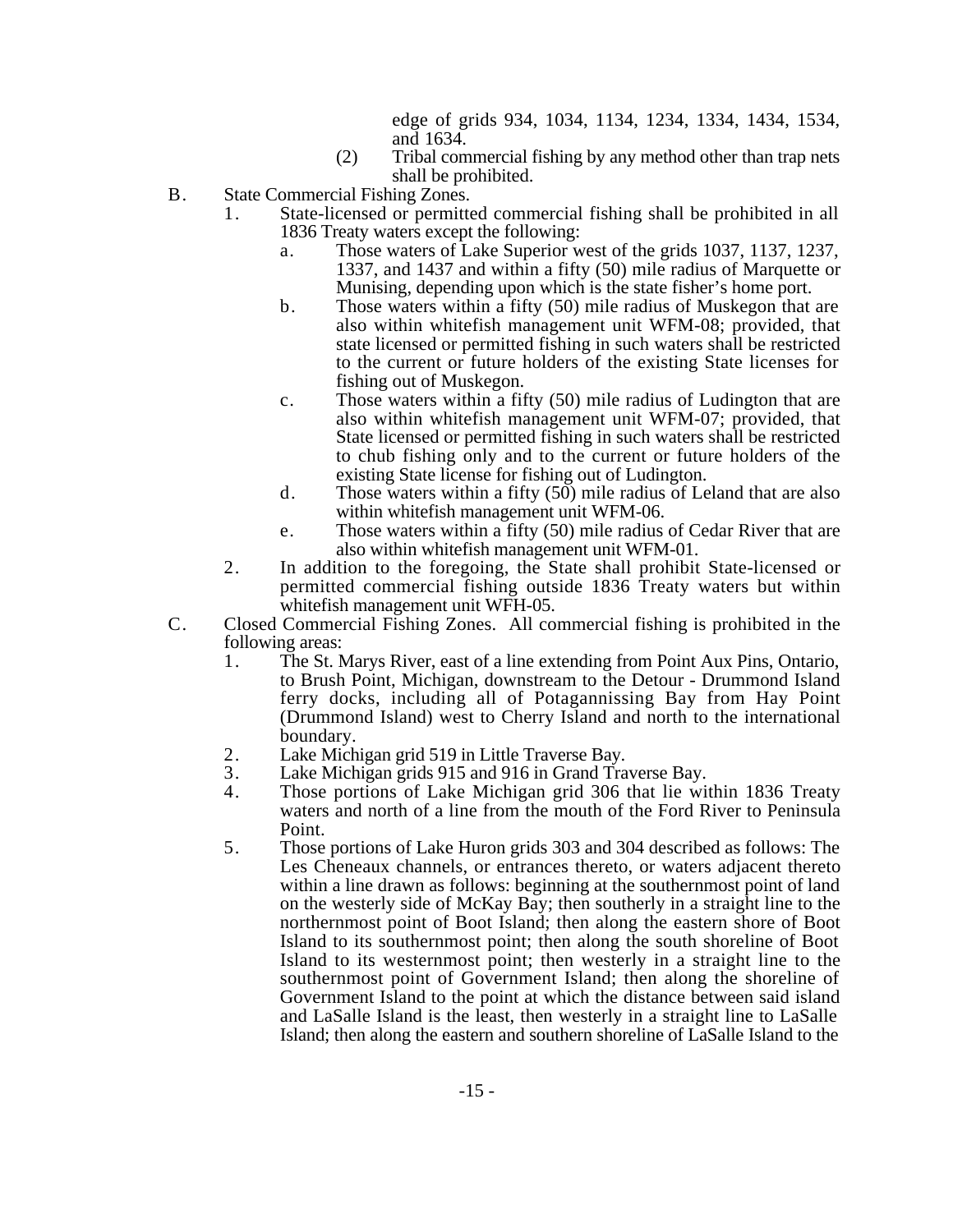point at which the distance between said island and Little LaSalle Island is the least; then westerly in a straight line to Little LaSalle Island; then westerly along the southern shoreline of Little LaSalle Island to its westernmost point; then westerly in a straight line to the eastern shore of Marquette Island; then along the southwestern shore of Marquette Island to Coats Point; then northwesterly to the southernmost part of Brulee Point, except that trap net fishing targeting whitefish shall be permitted in that portion of Lake Huron grid 303 within the area encompassed by a line from Coats Point on Marquette Island along the western shore of said island to Cube Point; then due west to the shore of Brulee Point; then southeasterly along said shore to the southern tip of Brulee Point; then southeasterly to Coats Point on Marquette Island, as shown on a map included in Appendix C.

- 6. For the period from the Friday before Memorial Day through Labor Day only, those portions of Lake Huron grids 304 and 305 north of a line beginning at the southerly point of land on the easterly side of Dudley Bay (Cadogan Point); then running southwesterly in a straight line to the southeasterly end of Beaver Tail Point; then running westerly in a straight line to the southeasterly end of Whitefish Point in Mackinac County, as shown on a map included in Appendix C.
- 7. Any area within one hundred (100) yards of any break wall or pier; provided, that this prohibition shall not apply to salmon fishing authorized by section VIII.B.
- 8. Any area within a three-tenths (0.3) mile radius of the mouth of the following streams; provided, that this prohibition shall not apply to salmon fishing authorized by section VIII.B.; and provided further, that the TFC may review and approve changes to the list of streams in this subsection 8., and may also provide for seasonal closures:
	- a. Lake Superior.
		- (1) Marquette County: Chocolay River and Sand River;<br>(2) Alger County: Laughing Whitefish River, Autrain
		- Alger County: Laughing Whitefish River, Autrain River, Anna River, Mosquito River, Seven Mile Creek, and Hurricane River;
		- (3) Luce County: Blind Sucker River, Big Two Hearted River, and Little Two Hearted River; and
	- (4) Chippewa County: Tahquamenon River and Pendills Creek. b. Lake Huron.
		- (1) Mackinac County: Nunns Creek, Pine River, and Carp River;
		- (2) Cheboygan County: Cheboygan River;
		- (3) Presque Isle County: Ocqueoc River, Swan River, and Grand Lake Outlet;
		- (4) Alpena County: Thunder Bay River.
	- c. Lake Michigan.
		- (1) Delta County: Escanaba River, Days River, Tacoosh River, Rapid River, Whitefish River, Ogontz River, Sturgeon River, Big Fishdam River, and Little Fishdam River;
		- (2) Schoolcraft County: Thompson Creek, Manistique River, and Milakokia River;
		- (3) Mackinac County: Crow River, Millecoquins River, Black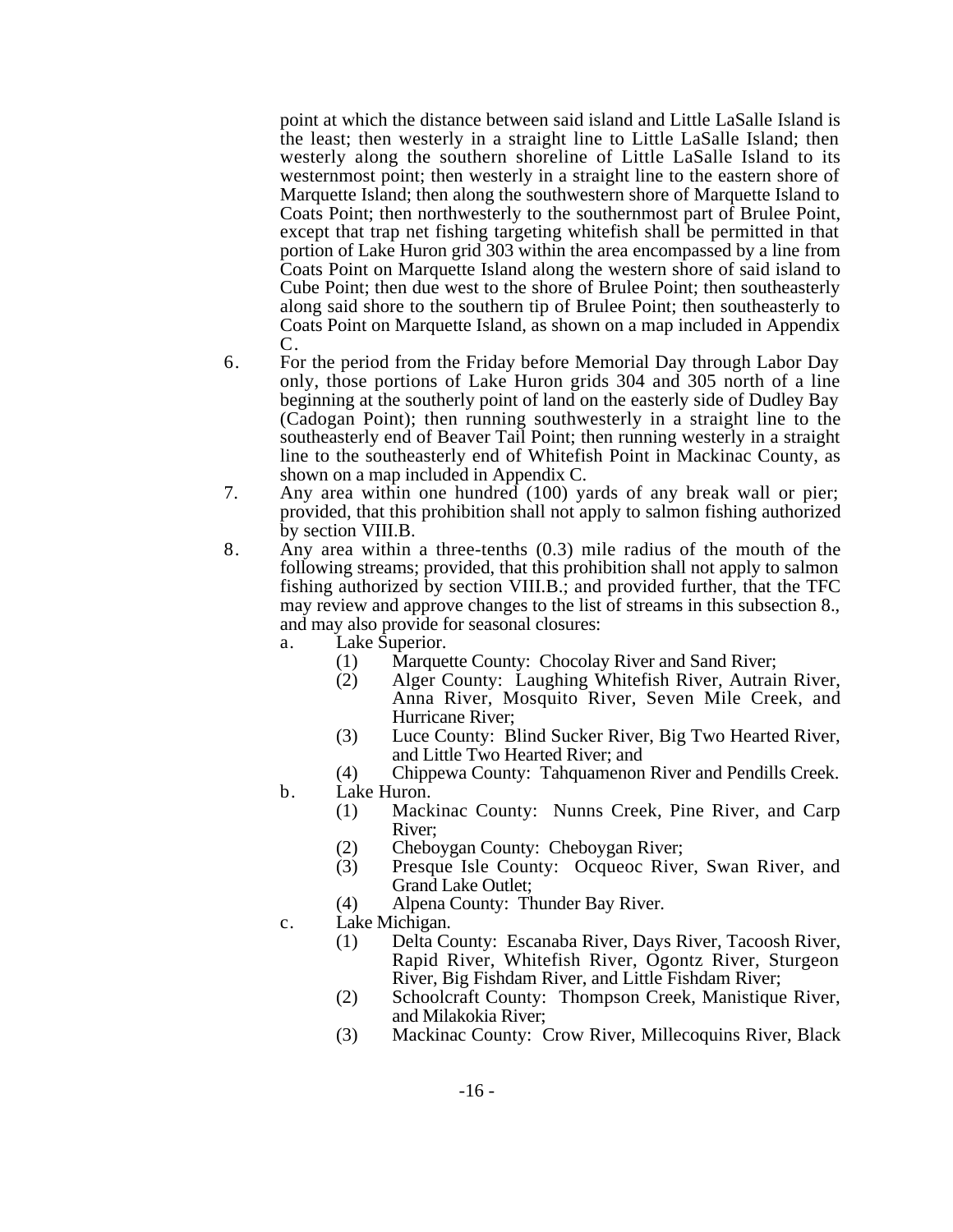River, Paquin Creek, Cut River, and Brevoort River;

- (4) Emmet County: Carp Lake River and Bear River;<br>(5) Charlevoix County: Pine River;
- (5) Charlevoix County: Pine River;
- (6) Antrim County: Elk River;
- (7) Grand Traverse County: Boardman River;<br>(8) Leelanau County: Leland River;
- (8) Leelanau County: Leland River;<br>(9) Benzie County: Platte River and
- Benzie County: Platte River and Betsie River;
- (10) Manistee County: Arcadia Lake Outlet, Portage Lake Outlet, and Manistee River;
- (11) Mason County: Pere Marquette River;<br>(12) Oceana County: Pentwater Lake Out
- Oceana County: Pentwater Lake Outlet, Silver Creek, and Stoney Creek;
- (13) Muskegon County: White River and Muskegon River; and
- (14) Ottawa County: Grand River.
- 9. The following provisions for harbor closures shall apply:
	- a. The area within one-half (0.5) mile of the break walls at the Hammond Bay Harbor of Refuge; provided, that in that portion of this closure that lies within the Bay Mills Small Boat Zone described in sub. A.2.b.(1), above, the closure shall be reduced to three-tenths (0.3) mile during any period in which fishing in that zone is restricted to depths of seventy-five (75) feet or less.
	- b. The area within two (2) miles of the break walls at Rogers City.
	- c. The TFC shall review and recommend on a case by case basis closures for navigation or safety purposes within a radius not to exceed two (2) miles from the following harbors: Bay Harbor, Charlevoix, Arcadia, Onekema, Manistee, Presque Isle, and Rockport.

#### **V. RECREATIONAL FISHING.**

- A. Recreational fishing by State-licensed fishers is permitted throughout the entire 1836 Treaty waters subject to State regulation.
- B. Tribal members may engage in recreational fishing in the 1836 Treaty waters under Tribal Code provisions or Tribal rules which incorporate or are substantially similar to the State recreational fishing rules. Tribal members engaged in recreational fishing must have a Tribal membership identification card in their possession, but no further license shall be required.
- C. Creel Survey.
	- 1. The State shall estimate the recreational fishing harvest in 1836 Treaty waters from charter boat catch reports, a creel survey, and other appropriate data.
	- 2. The creel survey methodology shall be adequate to measure the recreational harvest in each unit in which a harvest limit calculation is required, or where an allocation of harvest opportunity is made, in this Decree. The State's creel survey methodology shall be subject to periodic review by the TFC in accordance with the provisions of section XIII.C.8.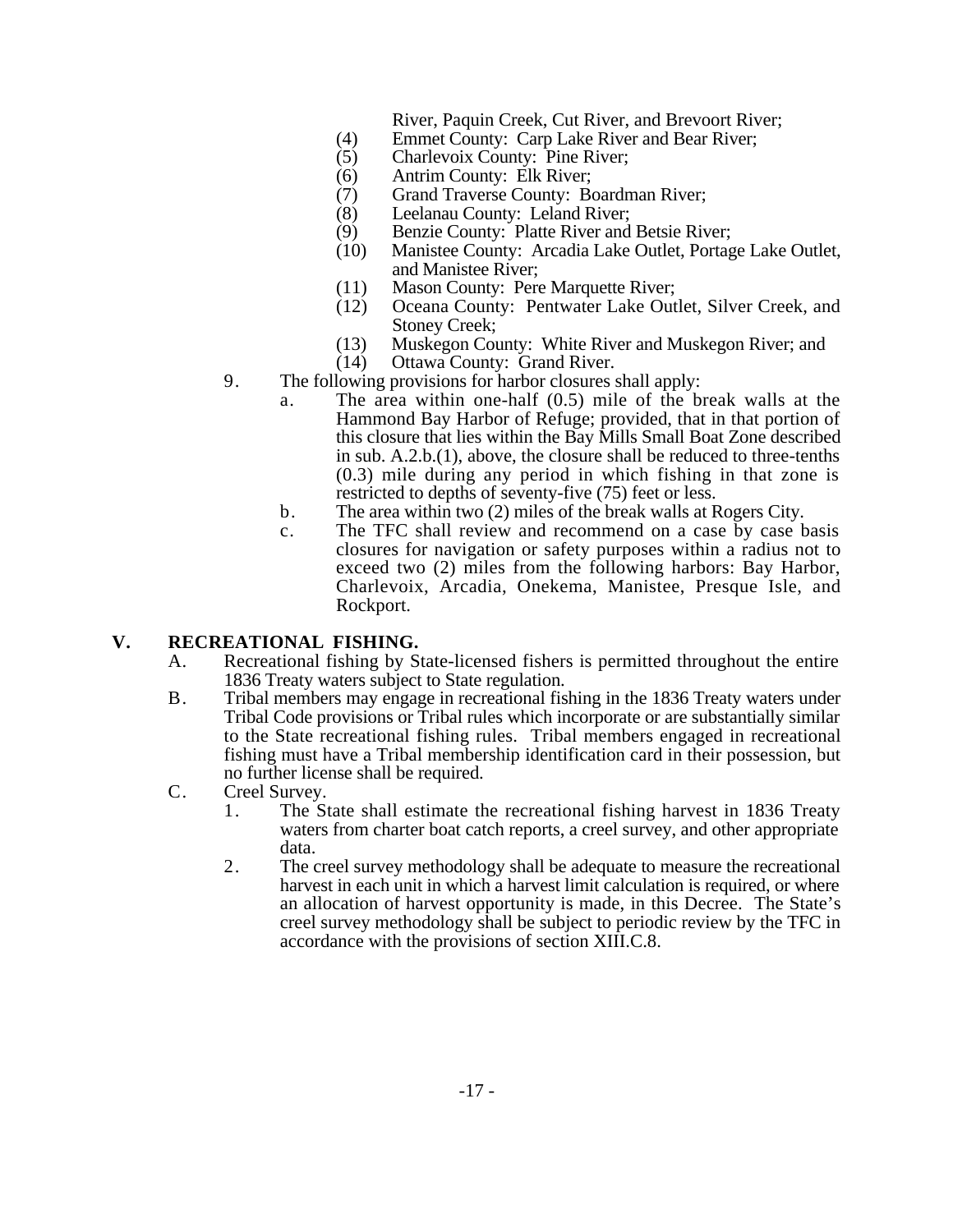# **VI. REGULATION OF THE FISHERY.**

### A. Tribal Regulation.

- 1. The Tribal fishery in the 1836 Treaty waters shall be managed and regulated as provided in this Decree, the Tribal Plan and the Tribal Code. Neither the Tribal Plan nor the Tribal Code shall be extended, modified, or replaced without notice and consultation as required in this Decree.
- 2. Each of the Tribes shall adopt the CORA Charter and the Tribal Plan, and CORA shall adopt the Tribal Code, as a part of the Tribes' management and regulation of fishing by their members in the 1836 Treaty waters. Each of the Tribes shall manage its fishery and regulate its members in compliance with this Decree, the Tribal Plan, the Tribal Code, and decisions and orders of GLRC and the BSD Director made in accordance with the Tribal Plan.
- 3. Each of the Tribes shall promulgate regulations necessary to implement those portions of the Tribal Plan and this Decree which apply to that particular Tribe only, or which affect it in ways that are not reflected in the Tribal Code.
- 4. Each of the Tribes may promulgate additional and different regulations governing its members which are more restrictive than the provisions of the Tribal Code, provided that the regulations comply with the Tribal Plan and this Decree and do not involve matters that require uniformity among the Tribes.
- 5. The Tribal Code shall include the following license regulations:
	- "License and Registration Definitions and Restrictions:<br>"(a) A commercial fishing captain license entitles the
		- A commercial fishing captain license entitles the holder to operate a fishing boat and to participate fully in all commercial fishing activities, including the capture and sale of all species pursuant to these Regulations. It further entitles the holder to employ helpers in such activities. Fees for such licenses may be set by individual Tribes. The license shall be valid during the calendar year for which it is issued.
		- "(b) A commercial fishing helper license entitles the holder to assist the holder of a commercial fishing captain license in commercial fishing activities. Fees for such licenses may be set by individual Tribes. The license shall be valid during the calendar year for which it is issued.
		- "(c) A subsistence fishing license entitles the holder to engage in fishing activities for subsistence purposes. Fees for such licenses may be set by individual Tribes. The license shall be valid during the calendar year for which it is issued.
		- "(d) A commercial fishing vessel registration is necessary in order for any vessel to be utilized for commercial fishing. Anyone with a valid commercial fishing captain license may operate a properly registered commercial fishing vessel. Fees for such licenses may be set by individual Tribes.
		- "(e) A member of a Tribe who engages in recreational fishing shall not be required to have in his or her possession a fishing license but must have tribal identification in his or her possession at all times.
		- "(f) No holder of a commercial fishing captain license, commercial fishing helper license, or commercial fishing vessel registration shall fish as an employee of or for shares with a person not licensed to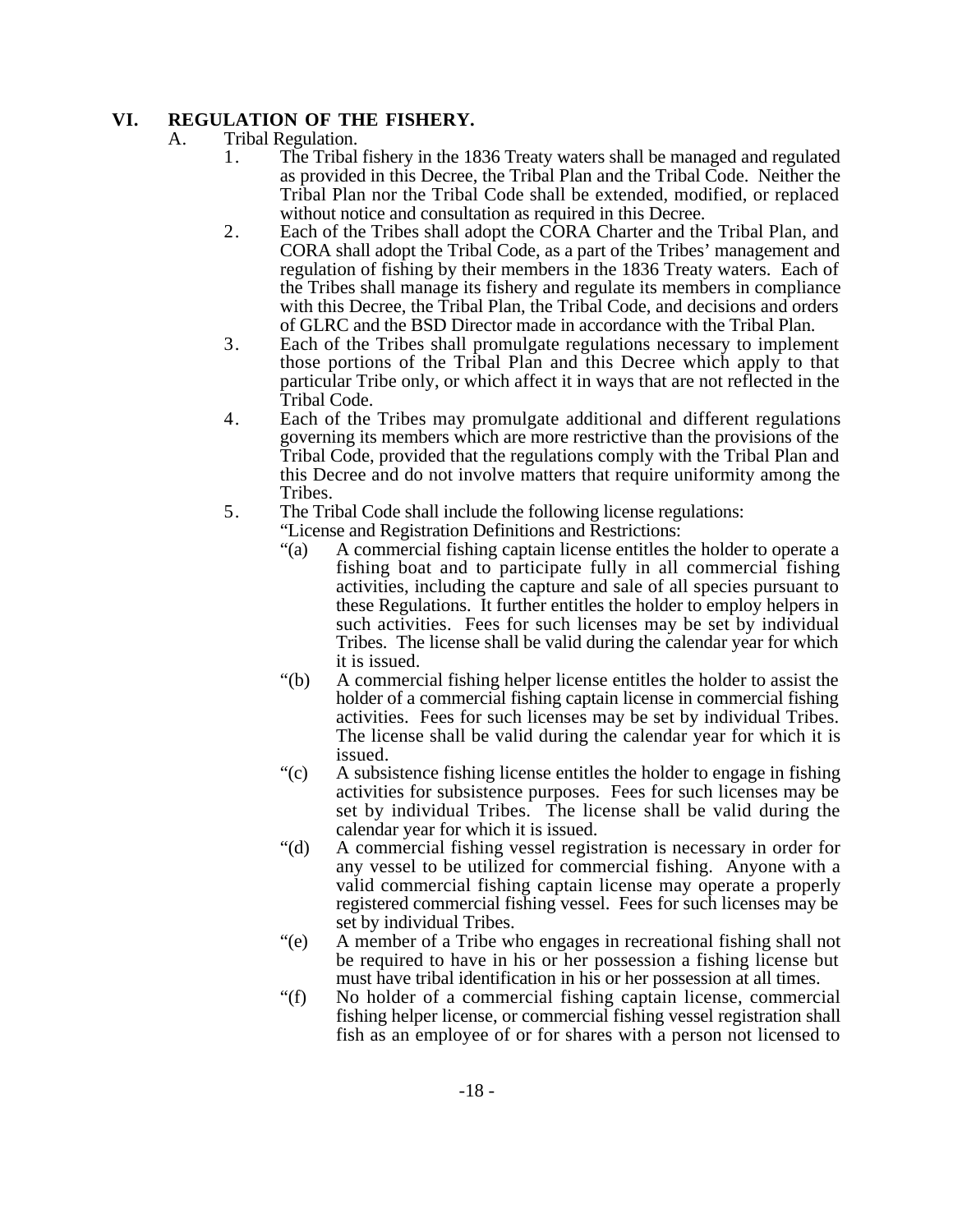exercise treaty fishing rights. This prohibition shall be liberally interpreted to prohibit a licensee from exercising treaty fishing rights for the benefit of non-Indians.

- "License Regulations:
- "(a) No member of a Tribe sixteen (16) years of age or older may engage in fishing activity within the Treaty ceded waters without having in his or her possession at all times a commercial fishing captain license countersigned under 25 C.F.R. Part 249, a commercial fishing helper license countersigned under 25 C.F.R. Part 249, or a subsistence license issued in accordance with these regulations, or, if engaged in recreational fishing, a tribal identification.
- "(b) No member of a Tribe may allow a person who does not possess a valid fishing license as required by subsection (a) of this section to aid or assist him or her while engaged in any fishing activity authorized by this Code; provided, however, that a validly licensed member of a Tribe may employ the consulting technical expertise of a non-member by obtaining a permit therefor from GLRC, which permit may not extend for more than one calendar year and may not be renewed for more than one additional year. Such permit shall list the name and address of the consultant, the type of fishing operation to which consultation will be provided, and the name and size of the vessel on which consultation will be provided. No such permit may be issued under any of the following circumstances:
	- "(1) The consultant has an ownership interest in the vessel which the member seeks to utilize; or
	- "(2) The consultant has an ownership interest in the fishing gear which the member seeks to utilize; or
	- "(3) The consultant's payment for services from the member is based on a percentage of the member's proceeds from fishing activity.
- "(c) The license, permit or identification required by subsections (a) and (b) of this section shall be shown to any Enforcement Officer who makes a request therefor.
- "(d) Each boat which is used by a member of the Tribes for fishing activity shall have affixed to it in a clearly visible manner the number of the commercial fishing vessel registration issued by a Tribe. Each snowmobile or off road vehicle which is used by a member of a Tribe for fishing activity shall have affixed to it in a clearly visible manner a valid Tribal or State of Michigan snowmobile or off road vehicle registration.
- "(e) Each boat which is used by a member of a Tribe for commercial fishing activity must have on board at all times at least one person with a valid commercial fishing captain license."
- B. State Regulation. The State shall manage and regulate the State commercial and recreational fisheries in the 1836 Treaty waters as provided in this Decree. The State shall not change the management or regulation of its fishery without notice and consultation as required in this Decree.
- C. Gear Restrictions.
	- 1. Except as otherwise approved by the TFC, the following are the only types of gear which shall be permitted for commercial fishing activity: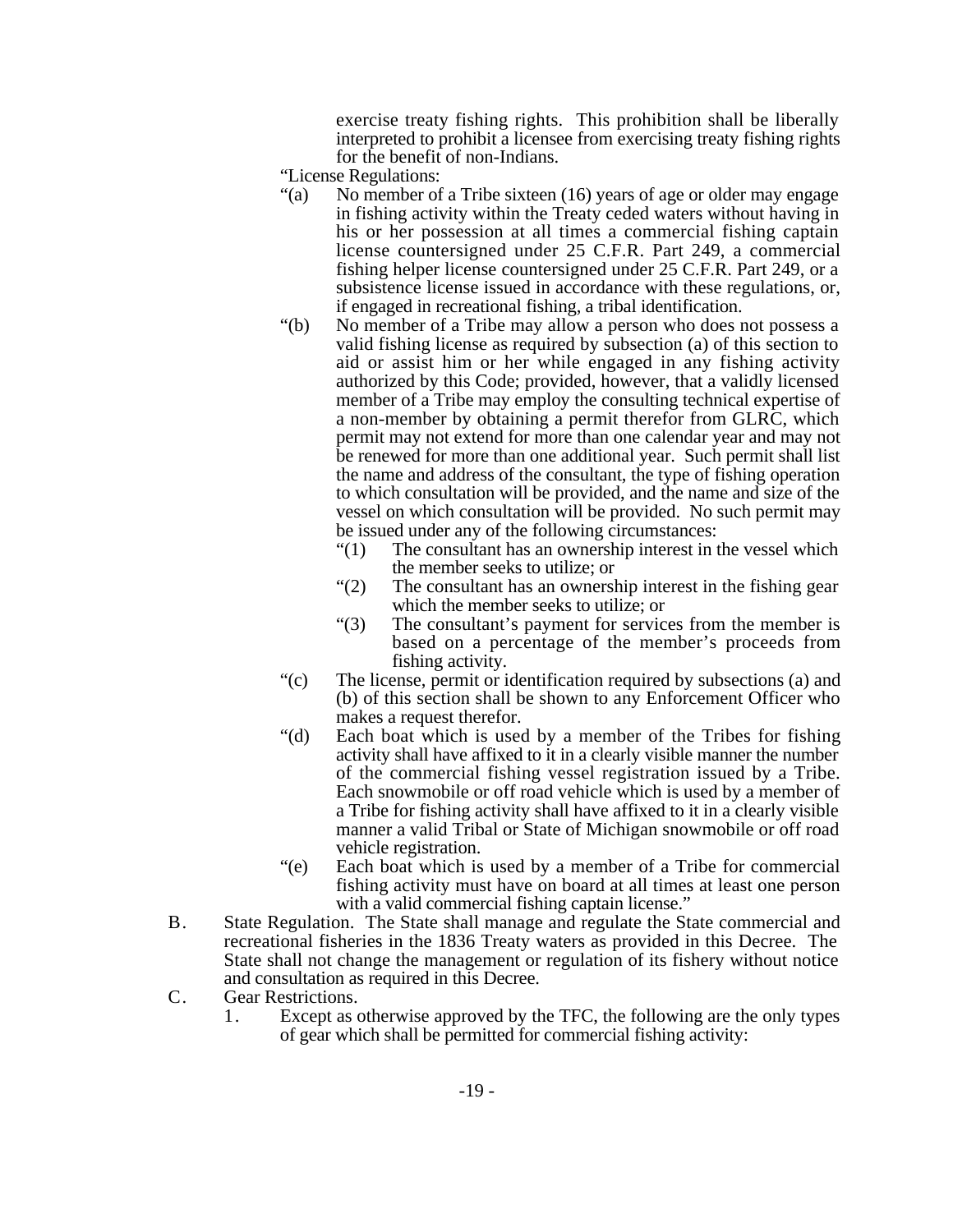- a. Large mesh gill nets;
- b. Small mesh gill nets;
- c. Impoundment nets;
- d. Seines; and
- e. Hooks.
- 2. Trap nets shall have a four and one-half (4.5) inch (stretch) minimum pot mesh size, except:
	- a. Trap nets of four and one-quarter (4.25) inches pot mesh size or greater may be used if they were used within 1836 Treaty waters prior to May 31, 2000.
	- b. Small mesh trap nets having a two and one-half (2.5) to three (3.0) inch (stretch) pot mesh size may be used for fishing for yellow perch, chubs, or other appropriate species as authorized by CORA.
- 3. Commencing in 2002, nets shall be marked as follows:
	- a. All gill nets set in depths greater than fifteen (15) feet shall have a staff buoy at each end with at least four (4) feet exposed above the surface of the water with a red or orange flag no less than twelve (12) inches by twelve (12) inches bearing the license number of the fisher and affixed to the top of the staff.
	- b. Any gill net or portion of a gill net set in water less than fifteen (15) feet deep shall have: a red or orange float not less than one (1) gallon in size, or a red or orange PVC float that is at least six (6) inches by fourteen (14) inches in size, on each end that is in water less than fifteen (15) feet deep. The floats at the ends of the net shall bear the license number of the fisher. In addition, each such net shall also have either:
		- (1) An additional float of the size described above spaced every three hundred (300) feet or less along the length of the net that is in water less than fifteen (15) feet; or
		- (2) Standard commercially available fluorescent orange floats at least one and one-half (1.5) inches by four (4) inches in size along the corkline not less than every twelve (12) feet in water less than fifteen (15) feet.
	- c. All trap nets must be marked with a staff buoy on the pot with at least four (4) feet exposed above the surface of the water with a red or orange flag no less than twelve (12) inches by twelve (12) inches bearing the license number of the fisher and affixed to the top of the staff. In addition, the king anchor and inside end of the lead shall be marked with a red or orange float not less than one (1) gallon in size.
- 4. The TFC shall conduct a review study to determine whether a ninety (90) foot depth restriction for trap nets is appropriate and make recommendations to the parties concerning depth restriction regulations.
- 5. No Tribal commercial fisher shall use large mesh gill nets with mesh greater than five and one-half (5.5) inches stretch measurement at any time in any 1836 Treaty waters except as follows:
	- a. When fishing for salmon under section VIII.B.;
	- b. When fishing in Lake Superior Lake Trout Management Unit MI-8 using large mesh gill nets that were used in that area prior to May 31, 2000; or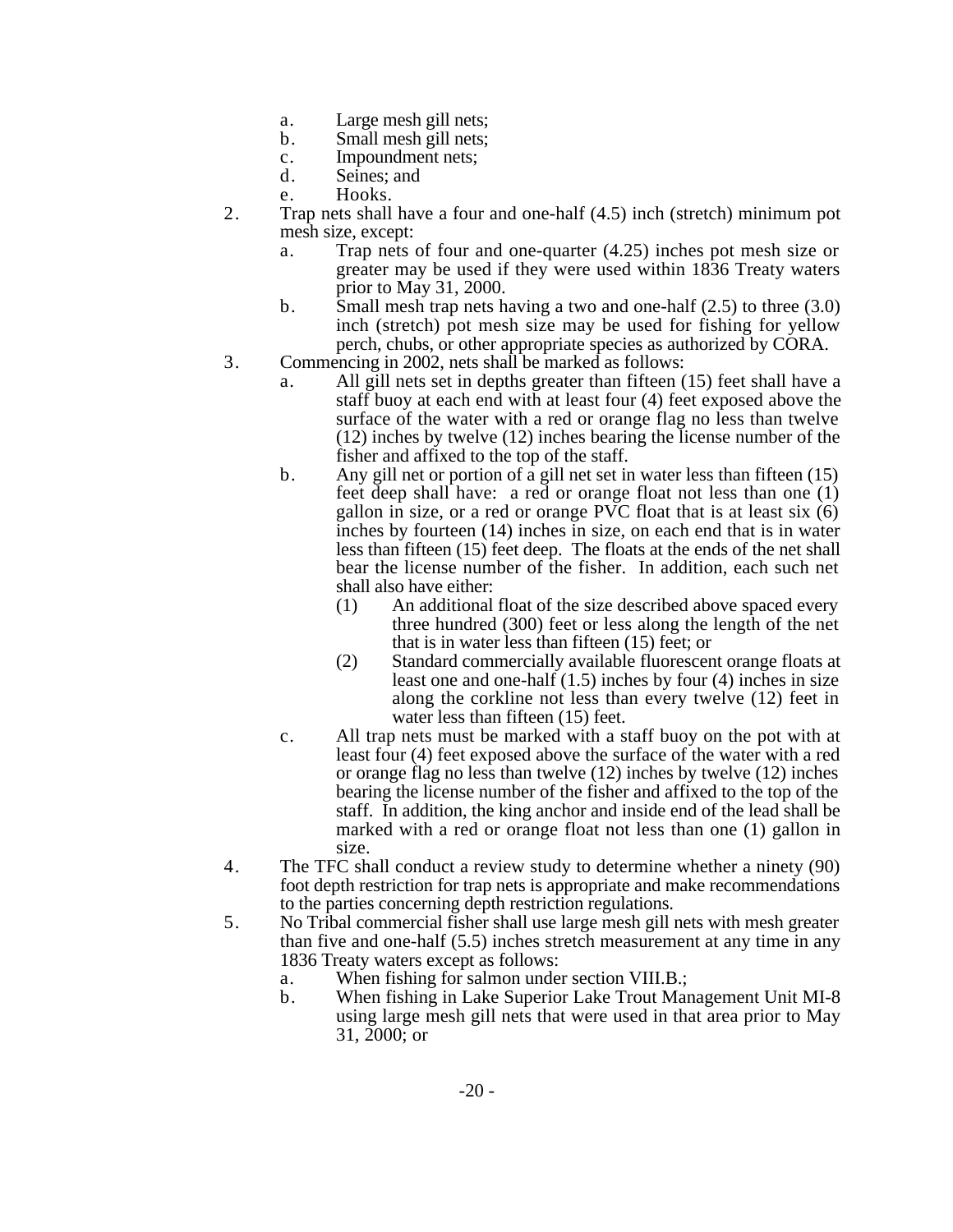- c. As authorized by the TFC for species other than whitefish or lake trout.
- 6. Tribal commercial fishing gear shall not be set in a manner which completely blocks or entirely prevents the free passage of fish into and out of streams that flow into 1836 Treaty waters.
- D. Spawning Closures.
	- 1. Except as otherwise determined by the TFC, all commercial fishing with impoundment nets and large mesh gill nets shall be prohibited from November 6 through November 29 to protect spawning lake trout and whitefish. Trap nets may remain in the water during this period, but trap net tunnels must be tied closed.
	- 2. Commercial fishing with small mesh gill nets in six (6) fathoms of water or less shall be prohibited from October 15 through November 15.
	- 3. The TFC shall examine lake trout spawning grounds and seasons and shall determine additional closures as appropriate.
	- 4. The TFC shall examine current spawning closures for walleye and yellow perch and make recommendations to the parties for changes if appropriate.

# **VII. LAKE TROUT MANAGEMENT.**

- A. Lake Trout Harvest.
	- 1. Lake trout harvest shall be regulated by the parties in accordance with lake trout harvest and effort limits developed as provided in this section. Lake trout harvest limits shall apply to the total harvest of those lake trout strains used in calculating the harvest limits by commercial, Tribal subsistence, recreational, and commercial assessment fishers as provided in section XVI.B.2. The TFC shall devise a method for adjusting the total harvest of lake trout to reflect the harvest of those lake trout strains used to calculate the harvest limits.
	- 2. Unless the parties agree otherwise, a lake trout harvest limit shall be set annually on or before April 30 for the following lake trout management units, as shown on maps included in Appendix C:
		- a. Lake Huron statistical district MH-1.
		- b. Lake Huron statistical district MH-2.
		- c. Lake Michigan statistical districts MM-1, MM-2, and MM-3 (combined).
		- d. Lake Michigan statistical district MM-4.
		- e. Lake Michigan statistical district MM-5.<br>f. Lake Michigan statistical districts MM-6
		- Lake Michigan statistical districts MM-6 and MM-7 (combined).
		- g. Lake Superior Lake Trout Management Unit MI-5.
		- h. Lake Superior Lake Trout Management Unit MI-6.
		- i. Lake Superior Lake Trout Management Unit MI-7.
	- 3. Unless the parties agree otherwise, lake trout harvest limits shall be based on the following target annual lake trout mortality rates:
		- a. Forty percent (40%) total annual mortality in MH-2; MM-1, MM-2, and MM-3 (combined); and MM-6 and MM-7 (combined).
		- b. Forty-five percent (45%) total annual mortality in MH-1, MM-4, MM-5, MI-5, MI-6, and MI-7.
	- 4. Lake trout shall be allocated approximately equally between the State and the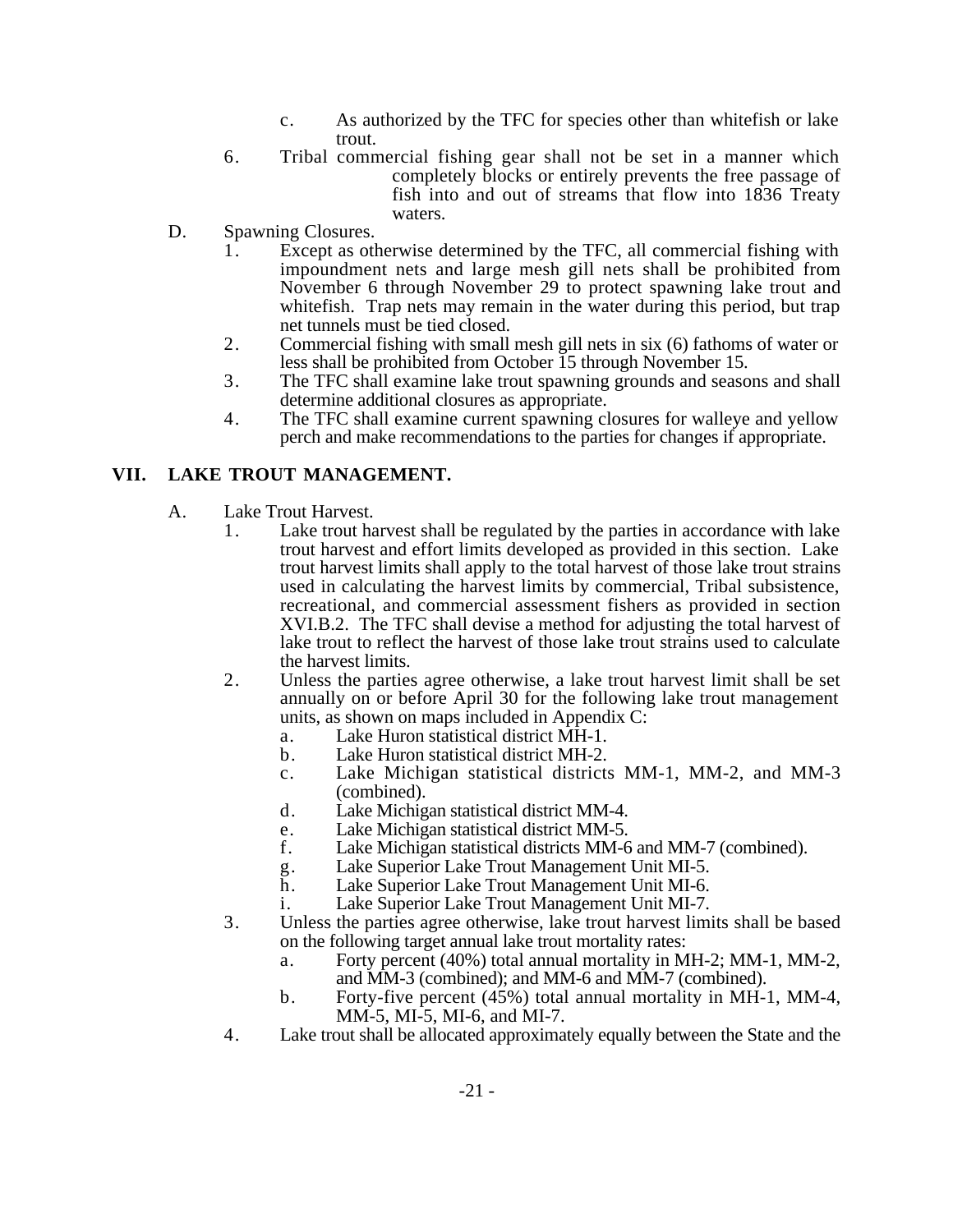| <b>MANAGEMENT UNIT</b> | <b>TRIBAL SHARE</b> | <b>STATE SHARE</b> |
|------------------------|---------------------|--------------------|
| $MH-1$                 | 88%                 | 12%                |
| $MH-2$                 | 5%                  | 95%                |
| $MM-1/2/3$             | 90%                 | 10%                |
| $MM-4$                 | 55%                 | 45%                |
| $MM-5$                 | 40%                 | 60%                |
| $MM-6/7$               | 10%                 | 90%                |
| $MI-5$                 | 5%                  | 95%                |
| $MI-6$                 | 50%                 | 50%                |
| $MI-7$                 | 70%                 | 30%                |

Tribes, though the precise allocation varies from one area to another. When fully phased in under the provisions of this section, the allocation of lake trout harvest limits shall be as follows:

- 5. The harvest and effort limits shall be calculated by a Modeling Subcommittee of the TFC each year based upon data collected from the fisheries and appropriate statistical and mathematical modeling techniques. Methods used to calculate these limits, including combinations of management units, shall be periodically reviewed and revised by the Modeling Subcommittee. All changes in methods shall be subject to review and approval by the TFC. All parties shall submit their end-of-year data to the Modeling Subcommittee by March 1 for each gear type showing total catch and effort by management unit, catch by age, and such other data as the TFC may request. The TFC shall submit preliminary harvest and effort limits to the parties on or before March 31, and shall provide final harvest and effort limits by April 30.
- 6. After allocation in sub. 4., above, is fully phased in for a management unit, changes in harvest limits from year to year shall not result in adjustments greater than a fifteen percent (15%) increase or decrease from the previous year in that unit, unless all parties agree that a greater change is appropriate.
- 7. Lake trout total annual mortality is currently higher than the target levels defined in sub. 3., above, in some management units and lower than target levels in others. Subject to the provisions of sub. f., below, a variety of methods for calculating annual harvest and effort limits in different areas and time periods shall be used.
	- a. Subject to the provisions of sub. b., below, annual harvest limits based on target annual mortality and target allocations as set forth in subs. 3. and 4., above, respectively, shall apply in the following units in the following years:
		- (1) MM-1, MM-2, and MM-3 (combined); MM-5; MM-6 and MM-7 (combined); MH-2; MI-5; and MI-7 for the period 2001 through 2020.
		- (2) MI-6 for the period 2006 through 2020.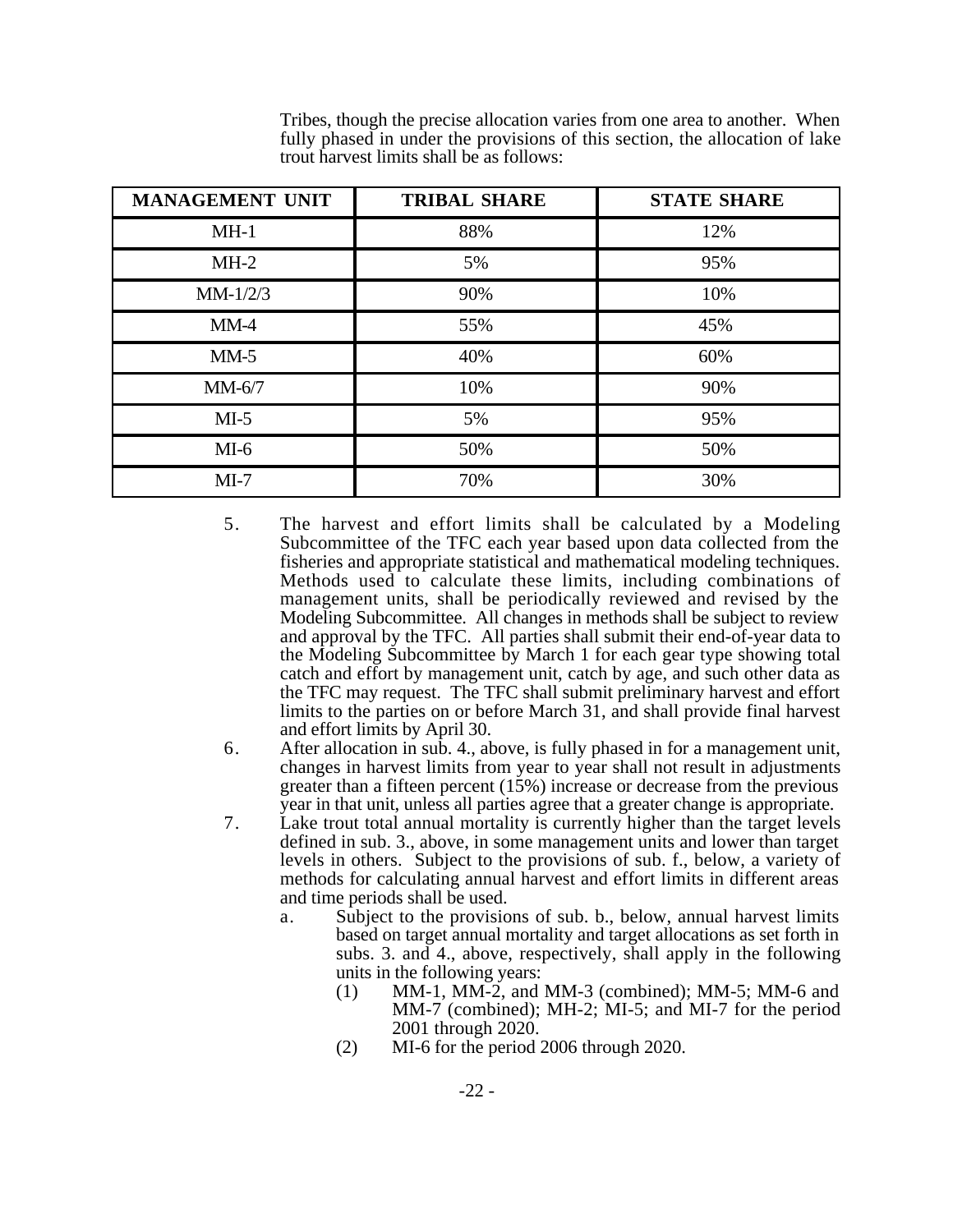- (3) MH-1 for the period 2012 through 2020.<br>(4) MM-4 for the period 2010 through 2020.
- MM-4 for the period 2010 through 2020.
- b. The following phase-in to target levels based on reduction in harvest shall apply to Tribal harvest limits in MM-1, MM-2, and MM-3 (combined) for the period 2001 through 2005 in any year in which this phase-in method results in a higher commercial harvest limit than the method in sub. a., above; provided, that the Tribal harvest limit in MM-1, MM-2, and MM-3 (combined) shall not be less than 450,000 pounds round weight in any year during this period:
	- (1) For the year 2001, the Tribes' lake trout harvest limit shall be their 1997 through 1999 average harvest, less the reduction in lake trout harvest projected from gill net conversions under section X.C.
	- (2) For the years 2002 through 2005, the Tribes' lake trout harvest limit shall be their prior year's harvest limit, less the reduction in lake trout harvest projected from gill net conversions under section X.C. occurring since the calculation of the previous harvest limit.
- c. Phase-in to target levels based on reduction in effort or change in regulations shall apply in years 2001 through 2005 in units MM-4, MH-1 (excluding the Bay Mills Small Boat Zone), and MI-6 as described below:
	- (1) Commercial gill net effort limits for each year shall be determined in each of these units as the 1997 through 1999 average commercial gill net effort less the cumulative gill net effort removed by conversion under section X.C. Commercial harvest limits for each year shall be derived annually based on that year's commercial gill net effort limit, provided that such limits shall not be used to manage the fishery unless average catch per effort in commercial gill nets increases by twenty percent (20%) above the 1997 through 1999 average.
	- (2) Recreational harvest limits for each year shall be derived based on the previous three-years' average recreational effort adjusted for any changes in fishing regulations.
- d. Phase-in to target levels based on an interim total annual mortality rate of forty-seven percent (47%) and the percent allocations by year in the table below shall apply in unit MH-1 (including the Bay Mills Small Boat Zone) for the period 2006-2011:

| YEAR | <b>TRIBAL SHARE</b> | <b>STATE SHARE</b> |
|------|---------------------|--------------------|
| 2006 | 92%                 | 8%                 |
| 2007 | 92%                 | 8%                 |
| 2008 | 91%                 | 9%                 |
| 2009 | 91%                 | 9%                 |
| 2010 | 90%                 | 10%                |
| 2011 | 90%                 | 10%                |
|      |                     |                    |

- e. Phase-in to target levels in unit MM-4 shall be based on a Tribal share of sixty percent (60%) and a State share of forty percent (40%) during the period 2006 through 2009.
- f. Unless all parties agree otherwise, lake trout harvest and effort limits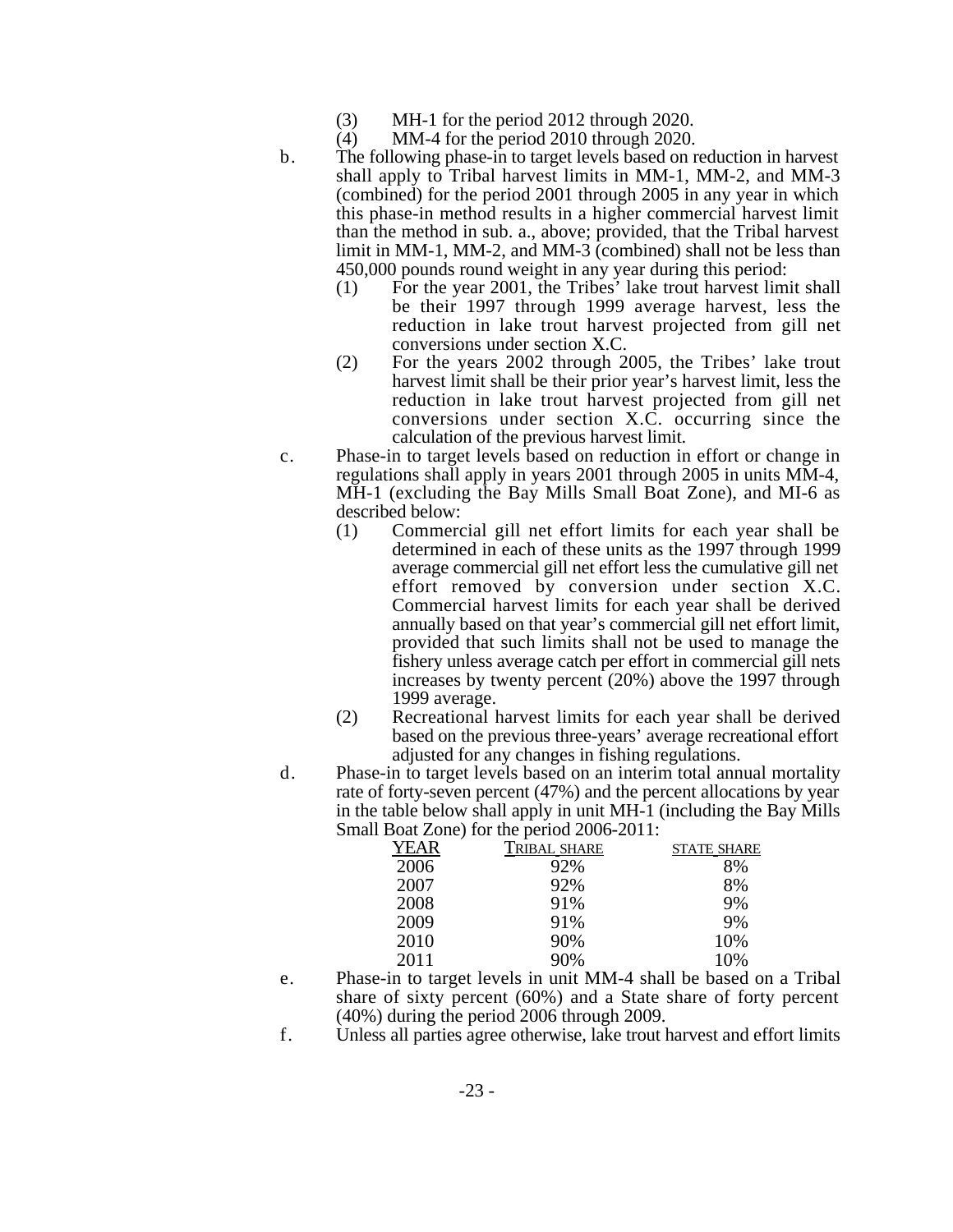shall not be set to achieve total annual lake trout mortality rates lower than the target rates described in sub. 3., above.

- 8. Grand Traverse may pursue stocking of additional lake trout in units MM-4 and MM-5 as provided in section IX.B., and in that event, the State and Grand Traverse shall negotiate an allocation of the harvest resulting from that stocking.
- B. Management of Lake Trout Harvest. The State and the Tribes shall manage their respective fisheries in good faith to avoid exceeding their respective lake trout harvest limits as provided in sub. A., above, and reasonable commercial effort limits developed by the TFC based upon the lake trout harvest limits and catch per effort data. These requirements shall be enforced on a management unit by management unit basis. Lake trout harvest limits shall be applied as follows:
	- 1. Lake trout harvest limits shall be calculated annually for each lake trout management unit as provided in sub. A., above. The total harvest limit shall then be apportioned according to the lake trout allocation for the Tribes and the State in each management unit as described in sub. A., above.
	- 2. Lake trout harvest shall be measured every year in each management unit by appropriate, scientifically-based methods. As part of the process of calculating annual harvest limits for the upcoming year, the TFC shall compute the percent deviation between the previous year's harvest limit and the estimated harvest for each management unit. For example, if the State lake trout harvest limit was 20,000 pounds round weight and the estimated State harvest was 25,000 pounds round weight, there was a positive twenty-five percent  $(+25%)$  deviation. If the estimated State harvest was 15,000 pounds round weight, there was a negative twenty-five percent (-25%) deviation.
	- 3. In addition, a three (3)-year running sum of deviations shall be computed for both the State and the Tribes. For example, if the State's deviations in the last three (3) years were positive five percent  $(+5%)$ , negative ten percent  $(-10\%)$ , and positive twelve percent  $(+12\%)$ , its three  $(3)$  year running sum would be positive seven percent (+7%).
	- 4. If, in any one (1) year, either the State's or the Tribes' deviation exceeds positive fifteen percent  $(+15%)$ , then:
		- a. The exceeding party's (either the State or the Tribes collectively) harvest limit in the following year shall be reduced by the amount in pounds round weight by which its harvest exceeded its harvest limit for the one (1) year in question;
		- b. The other party's harvest limit in the following year shall be increased by the same amount whether or not the other party was also an exceeding party; and
		- c. The exceeding party shall take management action so that its harvest in the following year does not exceed its harvest limit for that year as adjusted under this subsection 4.
	- 5. If in any three (3) consecutive years either the State's or the Tribes' running sum of deviations exceeds positive fifteen percent  $(+15%)$ , then:
		- a. The exceeding party's (either the State or the Tribes collectively) harvest limit in the following year shall be reduced by the amount in pounds round weight by which its harvest exceeded its harvest limit for the three (3) years in question;
		- b. The other party's harvest limit in the following year shall be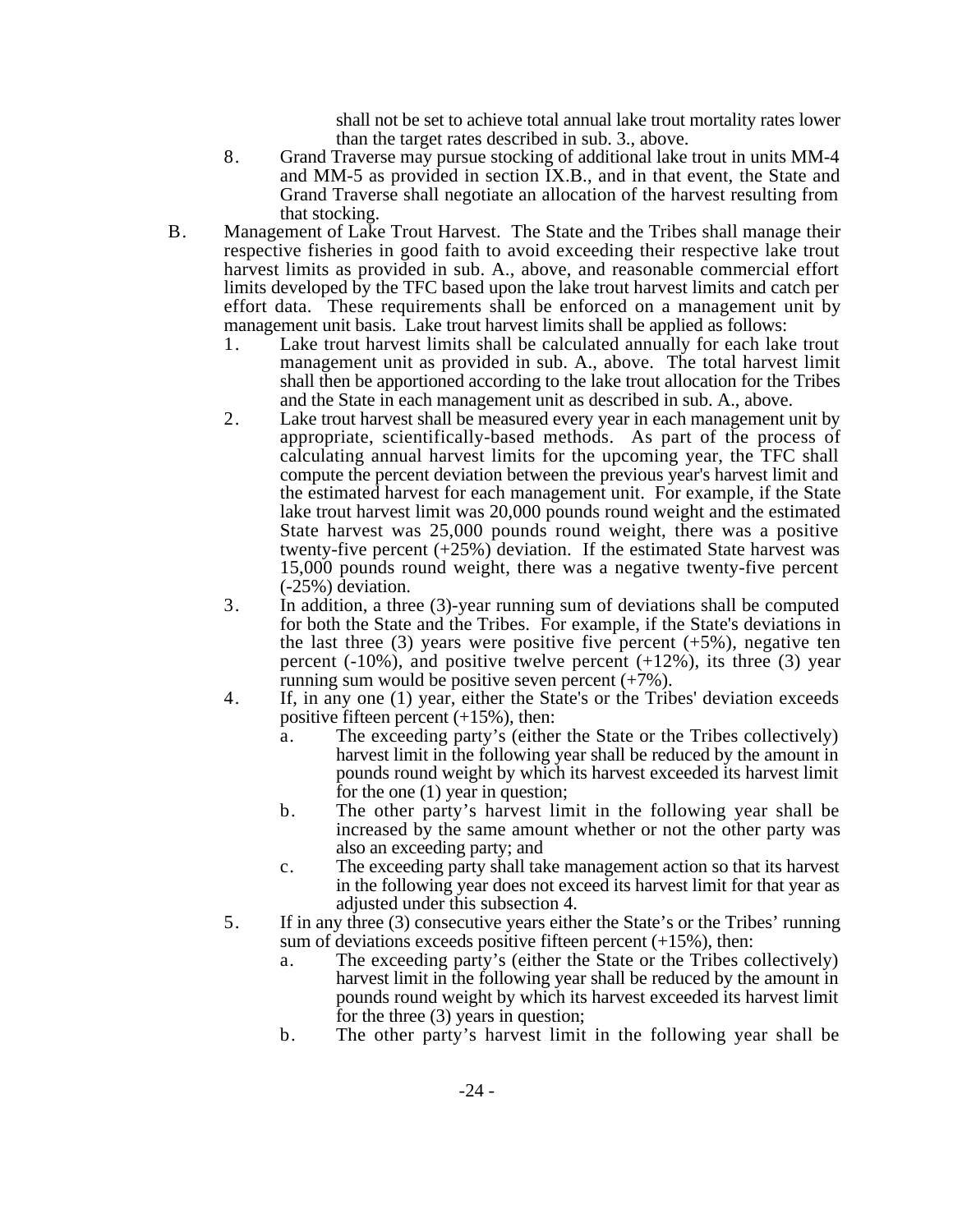increased by the same amount whether or not the other party was also an exceeding party; and

- c. The exceeding party shall take management action so that its harvest in the following year does not exceed its harvest limit for that year as adjusted under this subsection 5.
- 6. If in any year an adjustment in harvest limits is required under both sub. 4. and sub. 5., above, the amount of the adjustment shall be the larger of the amounts calculated under those subsections.
- 7. In the event that the State or the Tribes are required to take management action under sub. 4. or sub. 5., above, the State, CORA, or both, as appropriate, shall present a good faith proposal for such action to the TFC. In the event that the members of the TFC do not agree that the proposal is adequate to prevent the proposing party's harvest from exceeding its harvest limit for the coming year, any party may invoke the dispute resolution process in section XIX.
- 8. It is the intent of this subsection B. that:
	- a. large deviations shall be rare and promptly addressed;<br>b. the fishery shall not be overly regulated in respo
	- b. the fishery shall not be overly regulated in response to minor deviations caused by random fluctuations and imprecision in assessment methods; and
	- c. on average neither the State nor the Tribes shall exceed their apportioned harvest opportunities.
- C. Lake Trout Refuges.
	- 1. The following areas shall be lake trout refuges:
		- a. In Lake Huron, grids 307 through 309, the north half (N1/2) of grid 407, and grids 408 through 410.
		- b. In Lake Michigan, two (2) locations:
			- (1) Grids 413, 414, 513, 514, 515, 516, and 613; the south half  $(S1/2)$  of grids 313, 314, and 415; the north half  $(N1/2)$  of grid 614; and the northwest quarter (NW1/4) of grid 517.
			- (2) Grids 1606, 1607, 1706, 1707, 1806, 1807, 1906, and 1907.
	- 2. No commercial or subsistence fishing with gill nets shall be permitted in any refuge. Commercial fishing with trap nets is permitted, but retention of lake trout shall be prohibited. Retention of lake trout caught by commercial, subsistence, or recreational fishers in any lake trout refuge shall be prohibited.
- D. MI-8. In Lake Superior Lake Trout Management Unit MI-8, the lake trout harvest limit, if any, shall be determined by CORA.
- E. Retention of Lake Trout by Tribal Fishers.
	- 1. In trap net zones, as described in sections IV.A.1.b., IV.A.2.d., and IV.A.3.b., all Tribal trap net fishers shall be prohibited from retaining lake trout. All lake trout caught by such fishers shall be returned to the water whether dead or alive.
	- 2. All Tribal trap net fishers who have converted their operations to trap net operations at the expense of the State of Michigan, either as part of the gill net conversion program described in section X.C. or through any supplemental conversion program instituted while this Decree is in effect, shall be prohibited from retaining lake trout. All lake trout caught by such fishers shall be returned to the water whether dead or alive.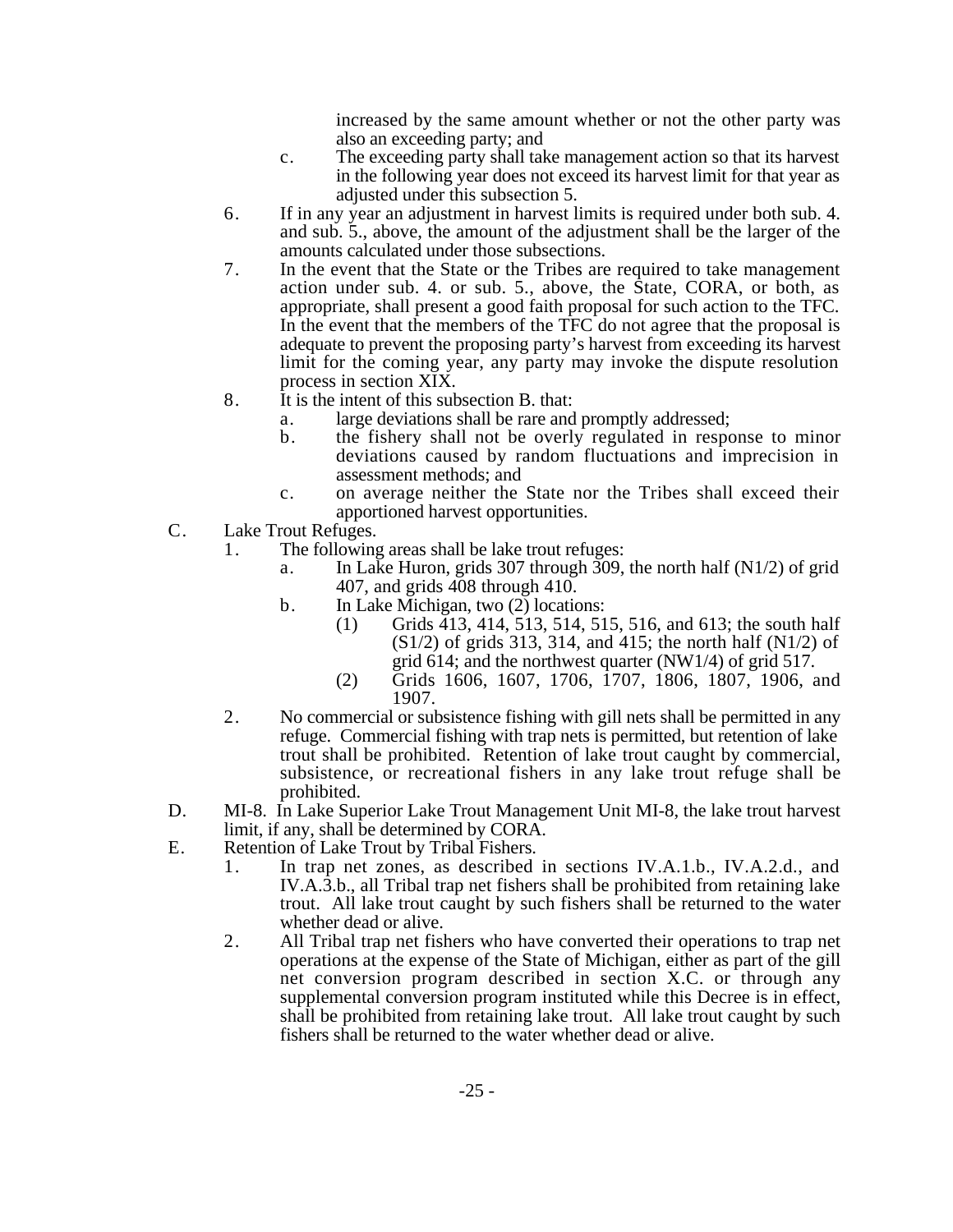- 3. A lake trout bag limit not to exceed one hundred (100) pounds round weight per vessel per day shall apply to all other Tribal trap net fishers. No undersized lake trout shall be retained.
- 4. All live, undersized lake trout caught by Tribal gill net fishers shall be released. No more than fifteen (15) pounds round weight per vessel per day of undersized lake trout may be retained by Tribal gill net fishers.

#### **VIII. MANAGEMENT OF OTHER SPECIES.**

- A. Whitefish.
	- 1. Shared Whitefish Harvest.
		- a. Introduction. Beginning in 2001, in the whitefish management units in which the State and the Tribes share commercial whitefish fisheries, which are listed in sub. b., below, whitefish harvest shall be regulated by the parties in accordance with whitefish harvest limits developed as provided in this subsection 1. Whitefish harvest limits shall apply to the total harvest by commercial, Tribal subsistence, recreational, and commercial assessment fishers as provided in section XVI.B.
		- b. Areas of Shared Harvest. A whitefish harvest limit shall be set annually in the following whitefish management units, as shown on the maps included in Appendix C:
			-
			- (1) Lake Michigan unit WFM-01;<br>(2) Lake Michigan unit WFM-06; (2) Lake Michigan unit WFM-06;<br>(3) Lake Michigan unit WFM-08:
			- (3) Lake Michigan unit WFM-08;<br>(4) Lake Superior unit WFS-04; a
			- Lake Superior unit WFS-04; and
			- (5) Lake Superior unit WFS-05.
		- c. Target Annual Mortality. Except as otherwise determined by the TFC, whitefish harvest limits shall be based on allowing a maximum of sixty-five percent (65%) total annual whitefish mortality within the various units.
		- d. Whitefish Harvest Limits. Whitefish harvest limits shall be determined on an annual basis, but with a lag period of one (1) year, for the upcoming year by the Modeling Subcommittee (i.e., in any given year the harvest limit for the upcoming year shall be based on the data collected during the year prior to the year in which the calculation is made). The whitefish harvest limits shall be calculated by the Modeling Subcommittee based upon data collected from the fisheries and appropriate statistical and mathematical modeling techniques. Methods used to calculate limits, including target annual mortality rates, shall be periodically reviewed and revised by the Modeling Subcommittee. All changes shall be subject to review and approval by the TFC. All parties agree to submit catch data to the Modeling Subcommittee by October 1. The TFC shall submit a preliminary calculation of the new harvest limit to the parties for the upcoming year by November 1 and a final calculation by December 1 of each year. For example, the whitefish harvest limit for 2002 will be based on whitefish data accumulated through 2000. The 2000 data shall be due on October 1, 2001.
		- e. WFM-08 Size Limit. After the first three (3) years of Tribal trap net fishing pursuant to section IV.A.1.g. $(2)(a)i$ , the TFC shall consider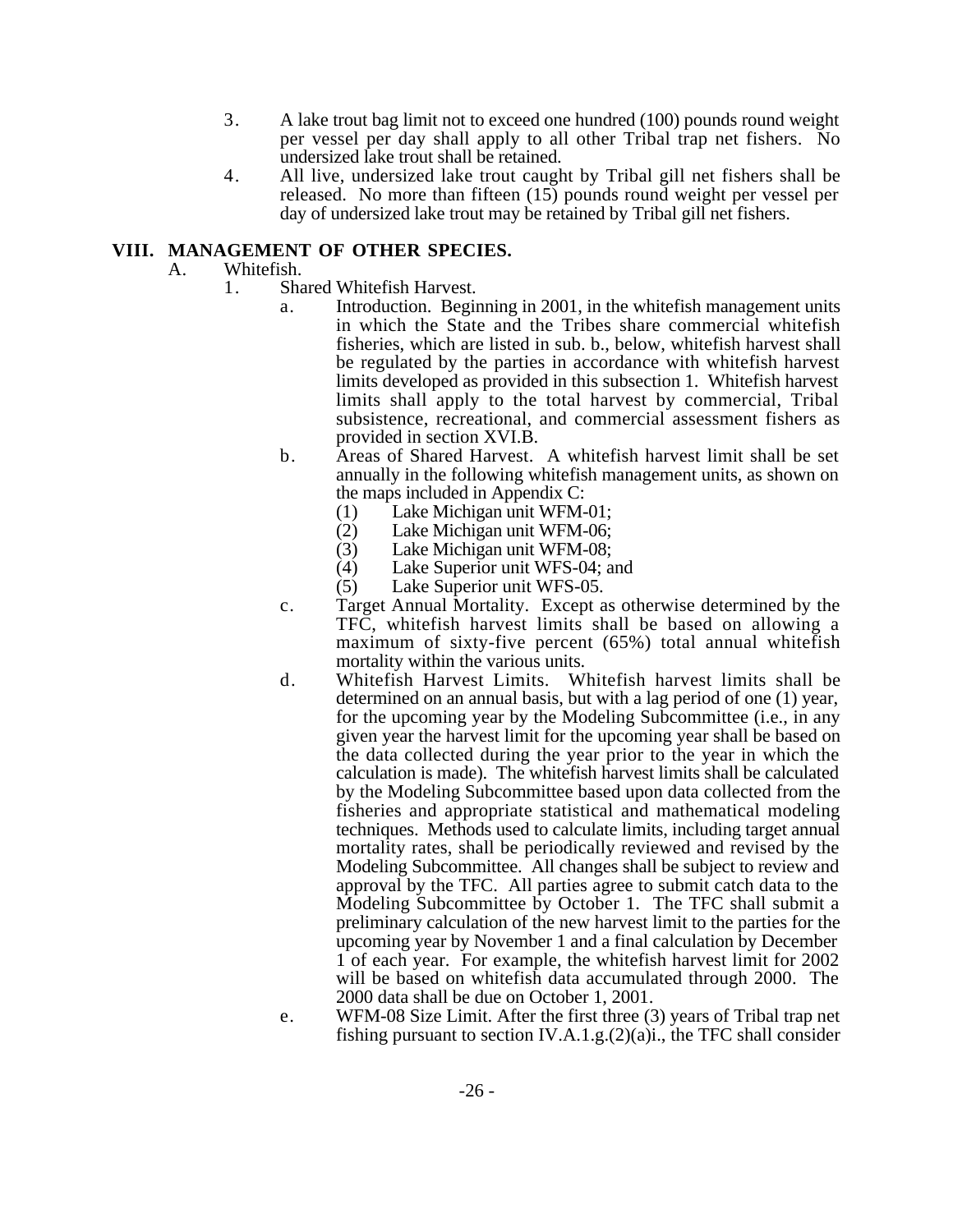whether a nineteen (19) inch minimum length limit is appropriate for Tribal commercial fishers in WFM-08. In the absence of consensus on the TFC to impose such a limit, any party may invoke the dispute resolution process, but the Tribes shall not be required to adopt such a limit unless it is necessary for conservation, as that term is used in Indian treaty rights law.

- f. Apportionment of Harvest. The commercial harvest in each of the areas described in sub. b., above, shall be apportioned between the State and the Tribal fishers as follows:
	- (1) WFM-01: The State shall be entitled to harvest ten percent (10%) of the whitefish harvest limit or 200,000 pounds round weight, whichever is less, and the Tribes shall be entitled to harvest the remainder of the whitefish harvest limit; provided, that in any year in which no State licensee participates in the fishery the Tribes shall be entitled to the entire whitefish harvest limit.
	- (2) WFM-06: The State shall be entitled to harvest thirty percent (30%) of the whitefish harvest limit or 65,000 pounds round weight, whichever is less, and the Tribes shall be entitled to harvest the remainder of the whitefish harvest limit; provided, that in any year in which no State licensee participates in the fishery the Tribes shall be entitled to the entire whitefish harvest limit.
	- (3) WFM-08: The State shall be entitled to harvest forty-five percent (45%) of the whitefish harvest limit or 500,000 pounds round weight, whichever is less, and the Tribes shall be entitled to harvest the remainder of the whitefish harvest limit; provided, that in any year in which only one (1) State licensee participates in the fishery the State's share shall be twenty-two and one-half percent (22.5%) of the whitefish harvest limit or 250,000 pounds round weight, whichever is less, and the Tribes shall be entitled to the remainder of the whitefish harvest limit; and provided further, that in any year in which no State licensee participates in the fishery the Tribes shall be entitled to the entire whitefish harvest limit.
	- (4) WFS-04: The State shall be entitled to harvest ten percent (10%) of the whitefish harvest limit or 25,000 pounds round weight, whichever is less, and the Tribes shall be entitled to harvest the remainder of the whitefish harvest limit; provided, that in any year in which no State licensee participates in the fishery the Tribes shall be entitled to the entire whitefish harvest limit.
	- (5) WFS-05: The State shall be entitled to harvest sixteen percent (16%) of the whitefish harvest limit or 130,000 pounds round weight, whichever is less, and the Tribes shall be entitled to harvest the remainder of the whitefish harvest limit; provided, that in any year in which no State licensee participates in the fishery the Tribes shall be entitled to the entire whitefish harvest limit.
- g. Management of the Shared Whitefish Harvest. The State and the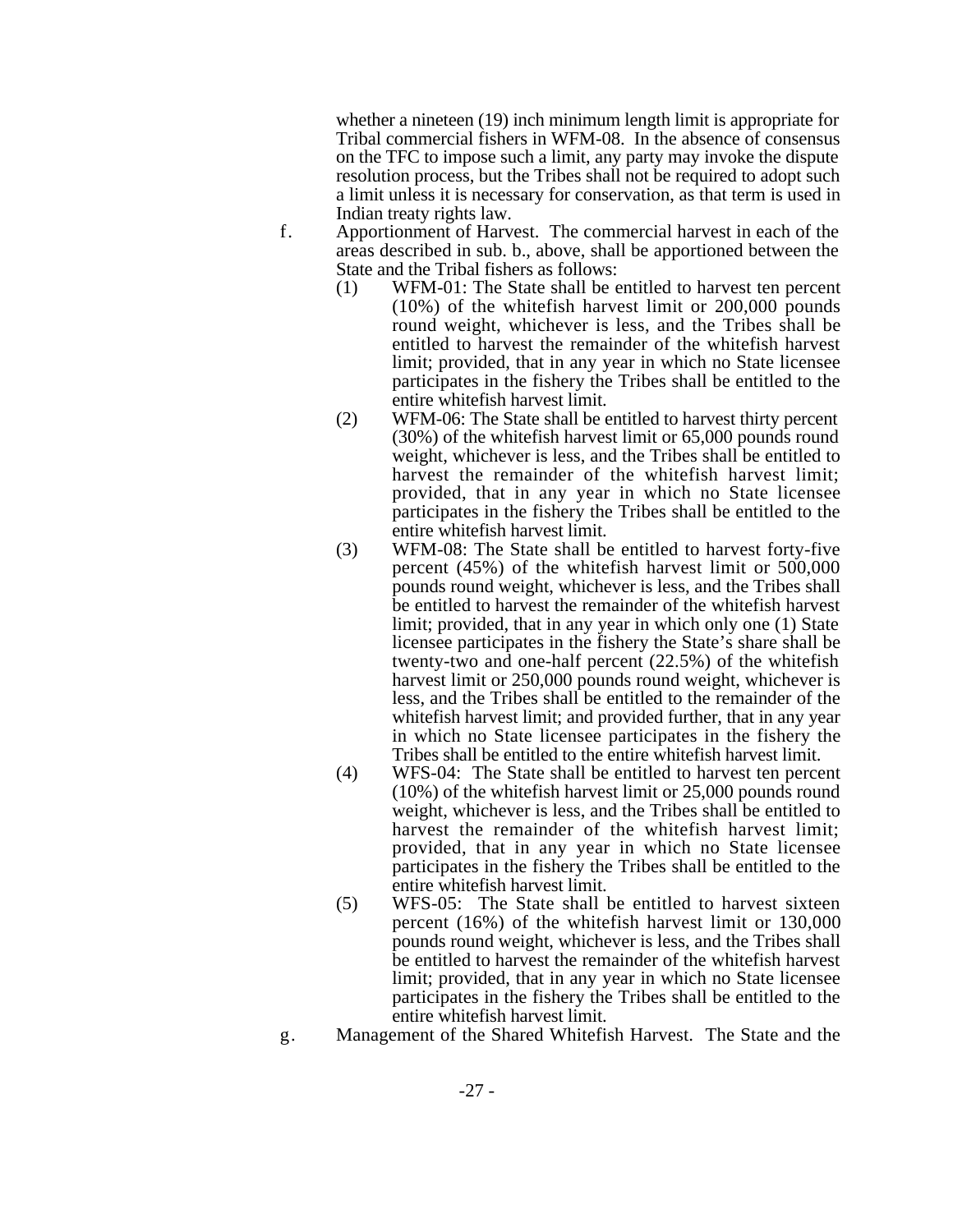Tribes shall manage their respective fisheries in good faith to avoid exceeding their respective whitefish harvest limits as provided in sub. f., above. This requirement shall be enforced on a management unit by management unit basis as follows:

- (1) Whitefish harvest limits shall be calculated annually for each shared management unit. The total harvest limit shall be determined and then apportioned according to the whitefish allocation for the Tribes and the State in each shared management unit as described in sub. f., above.
- (2) Whitefish harvest shall be measured every year in each shared management unit by appropriate scientifically-based methods. As part of the process of calculating annual harvest limits for the upcoming year, the TFC shall compute the percent deviation between the previous year's harvest limit and the estimated harvest for each shared management unit. For example, if the State whitefish harvest limit was 20,000 pounds round weight and the estimated State harvest was 25,000 pounds round weight, there was a positive twenty-five percent  $(+25%)$  deviation. If the estimated harvest was 15,000 pounds round weight, there was a negative twenty-five percent (-25%) deviation.
- (3) In addition, a five  $(5)$ -year running sum of deviations shall be computed for both the State and the Tribes. For example, if the State's deviations in the last five (5) years were positive five percent  $(+5\%)$ , negative ten percent  $(-10\%)$ , zero percent  $(0\%)$ , negative seven percent  $(-7\%)$ , and positive twelve percent  $(+12\%)$ , its five  $(5)$ -year running sum would be zero percent (0%).
- (4) If, in any one (1) year, either the State's or the Tribes' deviation exceeds positive twenty-five percent  $(+25%)$ , then:
	- (a) The exceeding party's (either the State or the Tribes collectively) harvest limit in the following year shall be reduced by the amount in pounds round weight by which its harvest exceeded its harvest limit for the one (1) year in question;
	- (b) The other party's harvest limit in the following year shall be increased by the same amount whether or not the party was also an exceeding party; and
	- (c) The exceeding party shall take management action so that its harvest in the following year does not exceed its harvest limit for that year as adjusted under this subsection (4).
- (5) If, in any five (5) consecutive years, either the State's or the Tribes' running sum of deviations exceeds positive twenty-five percent  $(+25%)$ , then:
	- (a) The exceeding party's (either the State or the Tribes collectively) harvest limit in the following year shall be reduced by the amount in pounds round weight by which its harvest exceeded its harvest limit for the five (5) years in question;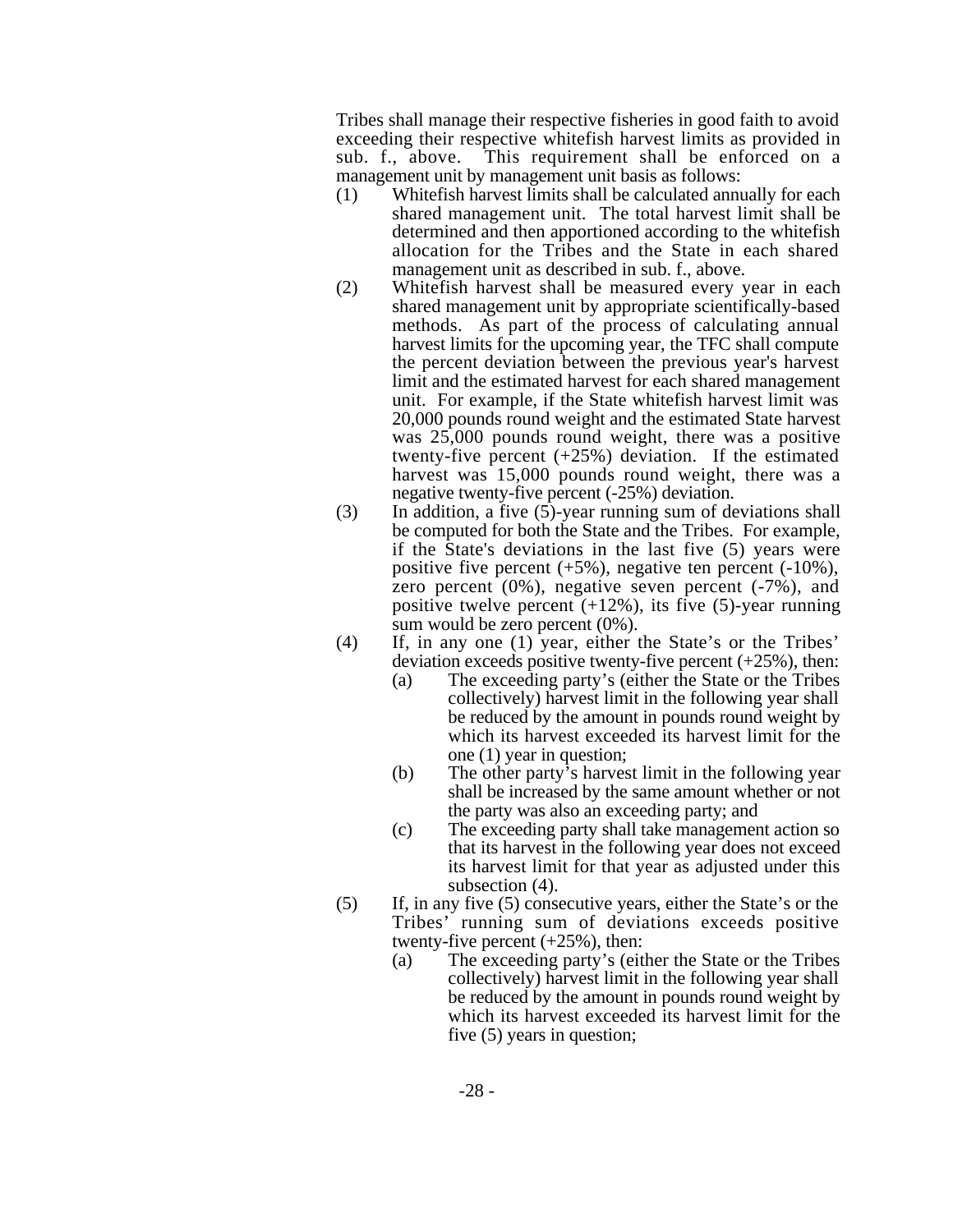- (b) The other party's harvest limit in the following year shall be increased by the same amount whether or not the party was also an exceeding party; and
- (c) The exceeding party shall take management action so that its harvest in the following year does not exceed its harvest limit for that year as adjusted under this subsection (5).
- (6) If in any year an adjustment in harvest limits is required under both sub. (4) and sub. (5), above, the amount of the adjustment shall be the larger of the amounts calculated under those subsections.
- (7) In the event that the State or the Tribes are required to take management action under sub. (4) or sub. (5), above, CORA, the State, or both, as appropriate, shall present a good faith proposal for such action to the TFC. In the event that the members of the TFC do not agree that the proposal is adequate to prevent the opposing party's harvest from exceeding its harvest limit in the coming year, any party may invoke the dispute resolution process in section XIX.
- (8) It is the intent of this section that:
	- (a) large deviations shall be rare and promptly addressed;
	- (b) the fishery shall not be overly regulated in response to minor deviations caused by random fluctuations and imprecision in assessment methods; and
	- (c) on average, neither the State nor the Tribes shall exceed their apportioned harvest opportunities.
- 2. Other Whitefish Fisheries. In all whitefish management units which are not shared whitefish units listed in sub. 1.b., above, the Tribes shall manage their commercial whitefish fisheries in accordance with the provisions set forth in section III. of the Tribal Plan. The Tribes shall not amend those provisions without the prior written agreement of the State and the United States.
- B. Salmon.
	- 1. A limited entry permit salmon fishery in Lake Michigan for Little Traverse fishers shall be authorized subject to the following restrictions:
		- a. Salmon fishing by Little Traverse fishers shall be permitted within one (1) mile from shore from Seven Mile Point in grid 518 north to McGulpin Point in grid 320, from August 1 through October 15.
		- b. Nets may be fished at the surface in this fishery from September 10 through October 15. At all other times during the salmon season in this salmon fishery, nets shall be set at least eight (8) feet below the surface.
	- 2. A salmon fishery in Lake Michigan for Grand Traverse fishers is authorized subject to the limitations of this subsection:
		- a. Salmon fishing shall be permitted from September 15 through October 30 in grid 615, the south half (S1/2) of grid 614, and in that portion of grid 714 which is north of an east-west line commencing three-tenths (0.3) mile north of mouth of the Leland River.
		- b. Salmon fishing shall be permitted from the day after Labor Day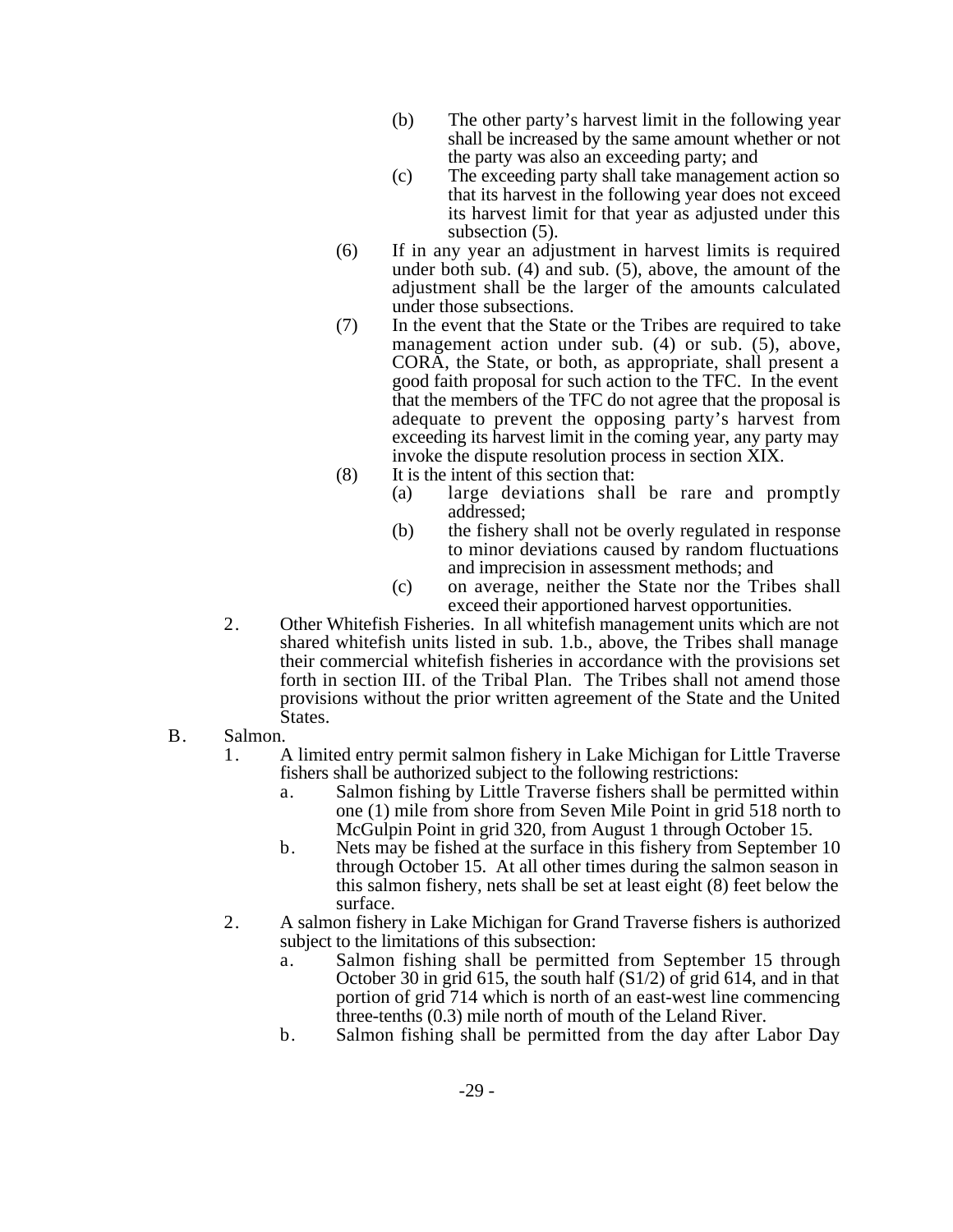through October 30 in those portions of grids 715 and 815 within the boundaries of a line from the tip of Omena Point to buoy *N"2"* off Omena Point, then to buoy *C"1"* off Stony (Suttons) Point, and then due west to the intersection with the Leelanau Peninsula*.*

- 3. A salmon fishery in Lake Huron shall be authorized subject to the limitations of this subsection:
	- a. Fishing for salmon by the Tribal commercial fishers is limited to the Sault Tribe Tribal Zone described in section IV.A.2.c.(1).
	- b. Salmon fishing shall be permitted from August 1 through October 15 in the St. Martin's Bay zone, and from September 10 through October 15 in the Cordwood Point zone.
	- c. Nets may be fished at the surface at any time during the specified salmon seasons in the areas described in subs. a. and b., above.
- 4. Except as provided in subs. 1.. 2., and 3., above, commercial fishing for salmon is prohibited except for incidental harvest. The Tribes shall prohibit the retention of more than two hundred (200) pounds round weight per vessel per day of salmon caught as incidental catch in gill nets in waters and seasons not open to salmon fishing, and shall prohibit any retention of salmon caught in trap nets.
- 5. Salmon nets shall be marked in accordance with standards no less stringent than the following:
	- a. Each gang of salmon nets shall be marked at each end with a staff buoy which extends a minimum of five (5) feet above the surface and which:
		- $(1)$  is at least fifty percent  $(50%)$  reflective orange in color;
		- (2) has affixed to the top one orange flag twelve (12) inches by twelve (12) inches in size; and
		- (3) has affixed the license number of the fisher.
	- b. Each gang of nets shall have attached along the top edge of the net orange PVC floats which are at least six (6) inches by fourteen (14) inches in size and which are evenly spaced along the length of the gang at intervals of not more than three hundred (300) feet of net.
- 6. Salmon nets shall be set in a manner that permits reasonable ingress and egress by shoreline residents.
- C. Other Species.
	- 1. Species Authorized for Commercial Harvest.
		- a. Bloater Chubs. Subject to the provisions of this Decree, the Tribal Plan, and the Tribal Code:
			- (1) The TFC shall determine the availability of chub stocks and establish harvest limits, if appropriate, in the shared zones identified in sub. (4), below. In all other waters open to Tribal commercial fishing, CORA shall determine the availability of chub stocks and regulate harvest in accordance with the Tribal Plan.
			- (2) Tribal commercial fishing for chubs with small mesh gill nets is authorized; provided, that subject to the provisions of sub. (3), below, nets must be set in forty (40) fathoms of water or deeper.
			- (3) The TFC shall develop or approve an assessment protocol to establish whether and in what areas chubs may be fished in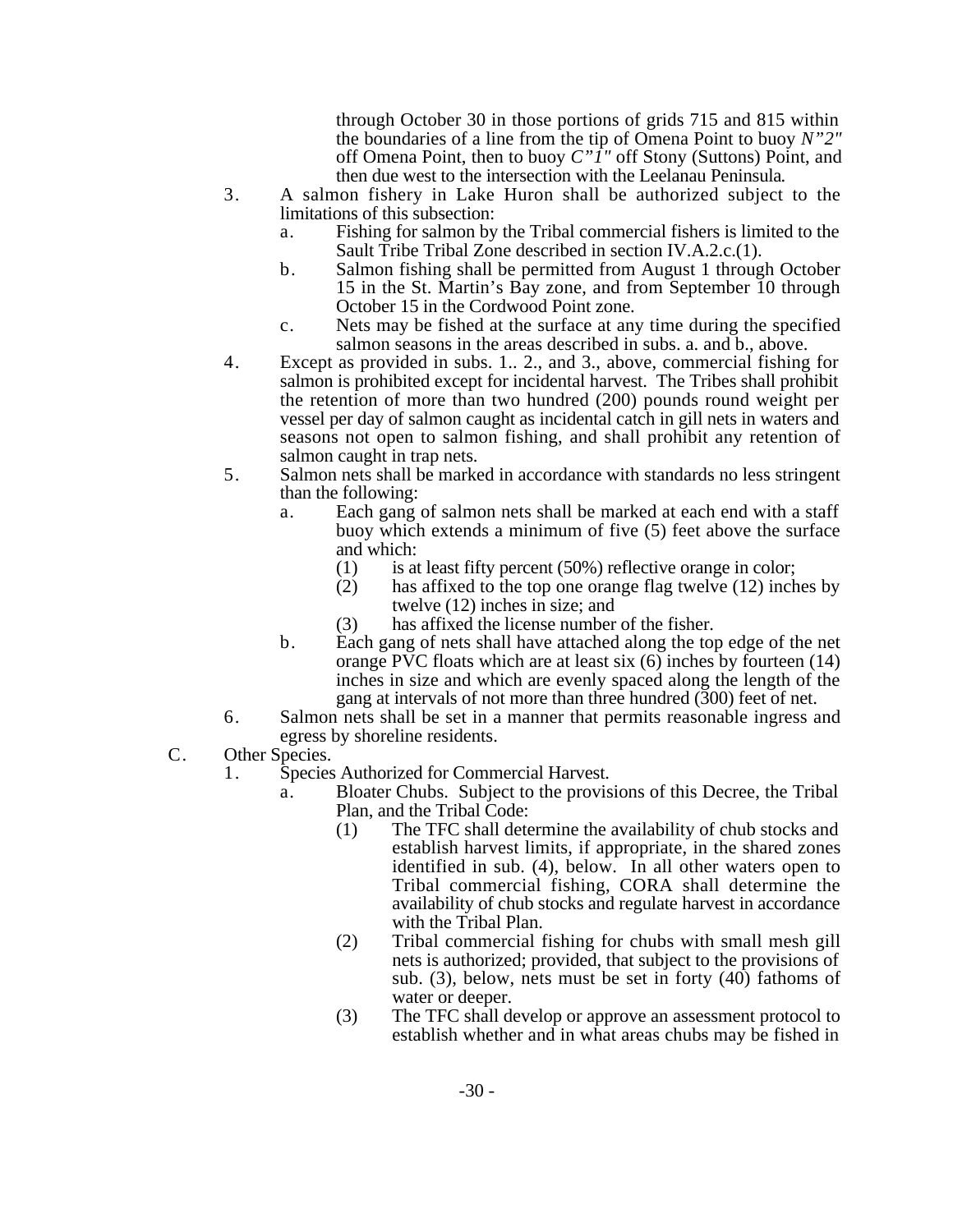waters less than forty (40) fathoms in a manner that does not impose significant biological problems for, or increased bycatch of, lake trout, whitefish, or other species. Based upon the assessment the TFC may authorize fishing in depths less than forty (40) fathoms in particular areas. If the TFC fails to reach consensus on a depth limitation, any party may seek resolution of the issue by invoking dispute resolution under section XIX., but the change shall not be made until the dispute is resolved. The TFC shall periodically review and assess the fishery to determine whether the current depth limitations are appropriate.

- (4) Apportionment of Harvest. Beginning in 2001, in the following areas, in which the chub fishery is shared between State and Tribal fishers, the harvest shall be allocated as follows:
	- (a) Whitefish management unit WFM-05: The State shall be entitled to harvest five percent (5%) of the available harvest or 21,000 pounds dressed weight, whichever is less, and the Tribes shall be entitled to harvest the remainder of the harvestable surplus; provided, that in any year in which no State licensee participates in the fishery the Tribes may harvest the entire harvestable surplus.
	- (b) Whitefish management unit WFM-06: The State shall be entitled to harvest thirty-three percent (33%) of the available harvest or 127,000 pounds dressed weight, whichever is less, and the Tribes shall be entitled to harvest the remainder of the harvestable surplus; provided, that in any year in which only one State licensee participates in the fishery, the State shall be entitled to twenty-two percent (22%) of the available harvest or 85,000 pounds dressed weight, whichever is less, and the Tribes shall be entitled to harvest the remainder of the available harvest; and provided further, that in any year in which no State licensee participates the Tribes may harvest the entire harvestable surplus.
	- (c) Whitefish management unit WFM-07: The State shall be entitled to harvest sixteen percent (16%) of the available harvest or 62,500 pounds dressed weight, whichever is less, and the Tribes shall be entitled to harvest the remainder of the harvestable surplus; provided, that in any year in which no State licensee participates in the fishery the Tribes may harvest the entire harvestable surplus.
	- (d) Whitefish management unit WFM-08: The State shall be entitled to harvest thirty-three percent (33%) of the available harvest or 125,000 pounds dressed weight, whichever is less, and the Tribes shall be entitled to harvest the remainder of the harvestable surplus;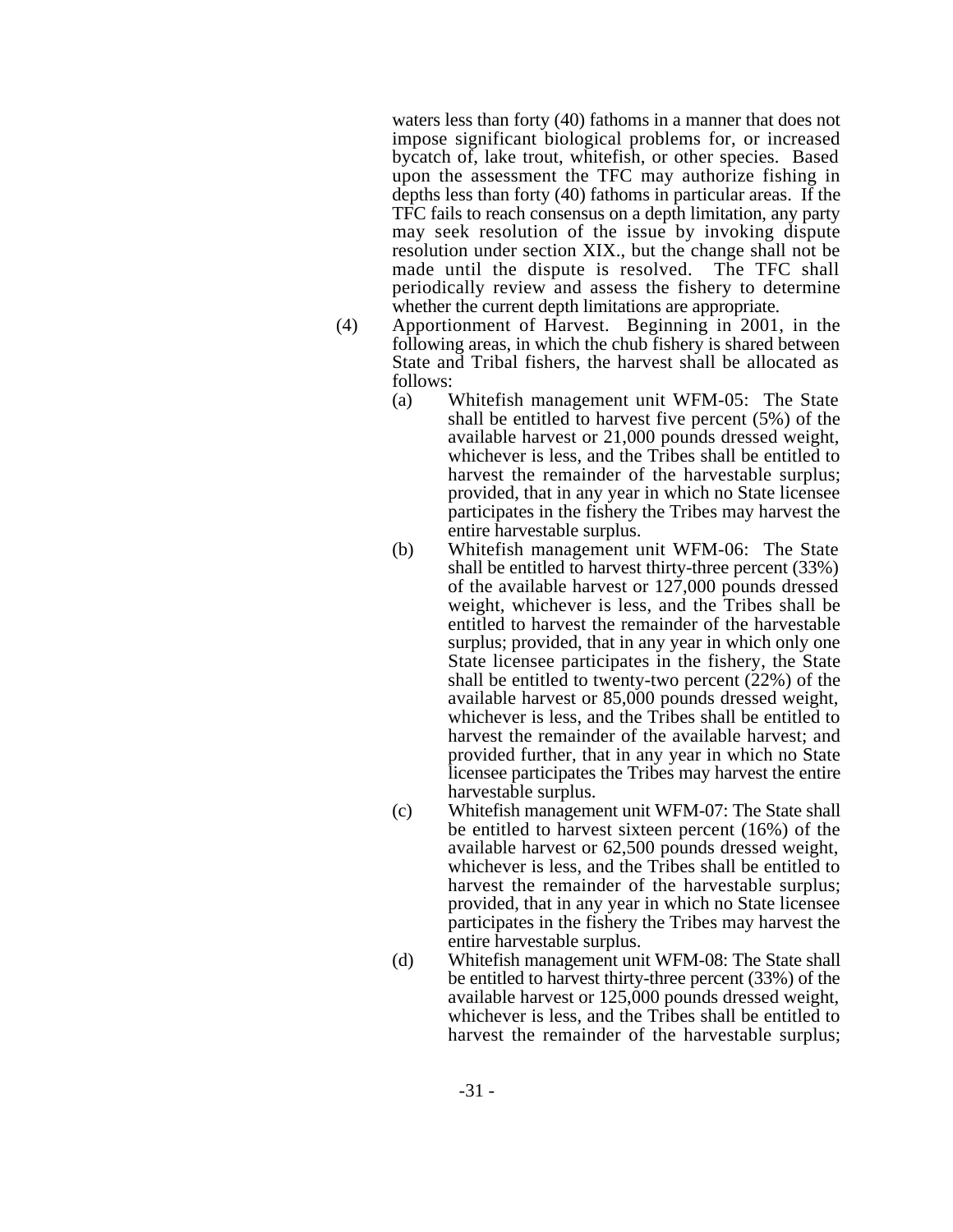provided, that in any year in which only one State licensee participates in the fishery, the State shall be entitled to sixteen percent (16%) of the available harvest or 62,500 pounds dressed weight, whichever is less, and the Tribes shall be entitled to harvest the remainder of the available harvest; and provided further, that in any year in which no State licensee participates the Tribes may harvest the entire harvestable surplus.

- (e) Whitefish management unit WFS-04: The State shall be entitled to harvest thirty-five percent (35%) of the available harvest or 17,000 pounds dressed weight, whichever is less, and the Tribes shall be entitled to harvest the remainder of the harvestable surplus; provided, that in any year in which no State licensee participates in the fishery the Tribes may harvest the entire harvestable surplus.
- (f) Whitefish management unit WFS-05: The State shall be entitled to harvest twenty-nine percent (29%) of the available harvest or 39,000 pounds dressed weight, whichever is less, and the Tribes shall be entitled to harvest the remainder of the harvestable surplus; provided, that in any year in which only one State licensee participates in the fishery, the State shall be entitled to nineteen percent (19%) of the available harvest or 26,000 pounds dressed weight, whichever is less, and the Tribes shall be entitled to harvest the remainder of the available harvest; and provided further, that in any year in which no State licensee participates the Tribes may harvest the entire harvestable surplus.
- b. Lake Herring. CORA shall manage the Tribal commercial harvest of lake herring in accordance with the Tribal Plan. The State may request that the TFC review this fishery in the manner described in sub. f., below.
- c. Menominee. CORA shall manage the Tribal commercial harvest of menominee in accordance with the Tribal Plan.
- d. Walleye.
	- (1) Subject to the provisions of this Decree, the Tribal Plan, and the Tribal Code, the following waters are open to Tribal commercial fishing targeting walleye:
		- (a) Lake Michigan grids 116, 117, 118, 218, 219, 615, 712, 713, 714, 715, 716, and the south half (S1/2) of grids 614 and 616, subject to the following restrictions:
			- i. The area in grid 715 north and west of a line from the tip of Northport Point in a direct line to *R"2" Bell* buoy off Northport Point, then due west to the shore, shall be closed to walleye fishing except from March 16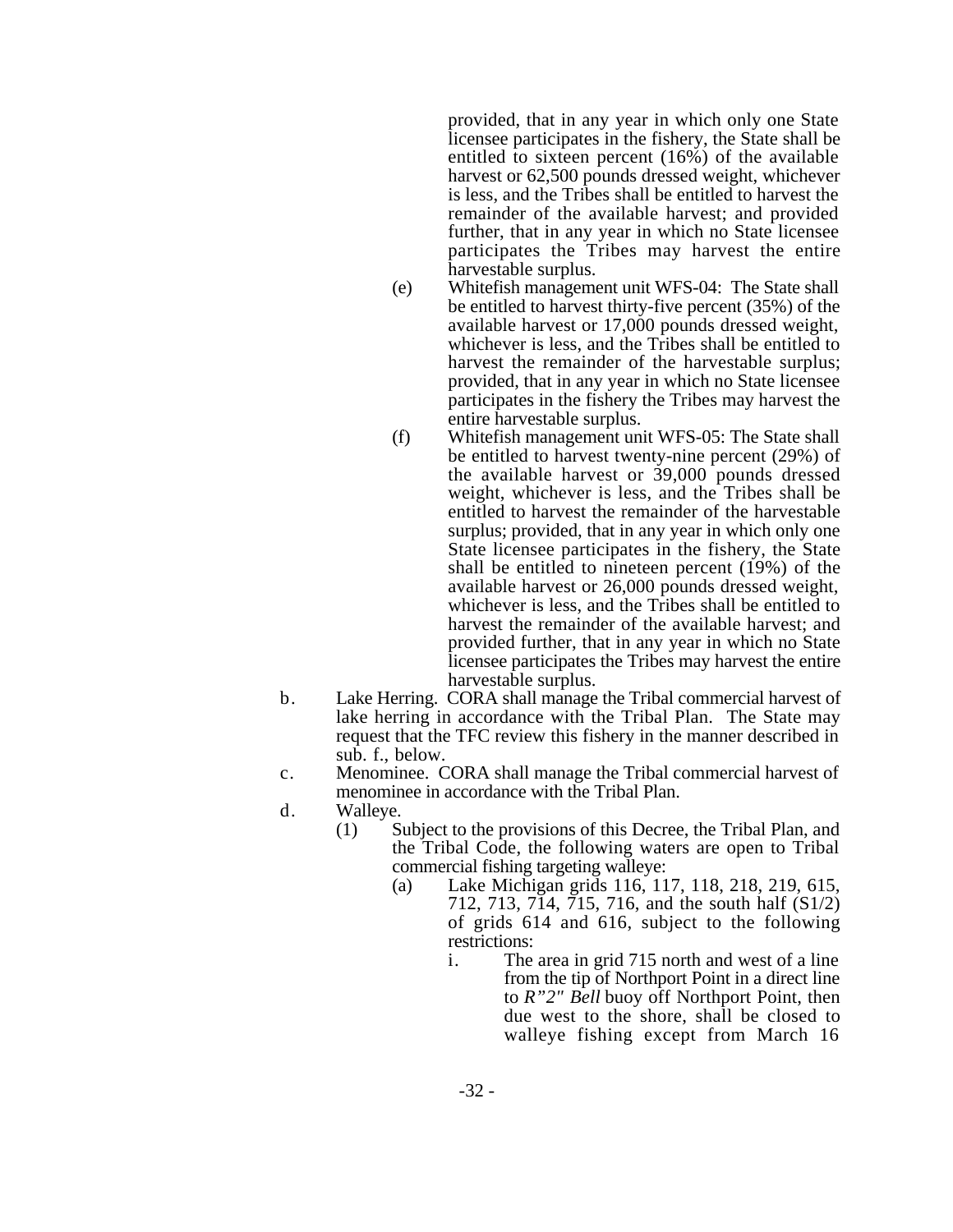through April 23. Fishing for walleye during this period shall be limited to depths of twenty (20) feet or less using impoundment nets. All yellow perch shall be returned to the water dead or alive.

- ii. Small mesh gill nets shall be limited to two and three-quarters (2.75) to three (3.0) inch stretch measure in the north half (N1/2) of grid 715 outside of the area described in sub. i., above.
- iii. Small mesh gill nets shall be set in waters ninety (90) feet deep or less in grids 712, 713, and 714.
- iv. Small mesh gill nets shall be set in waters from twenty (20) to ninety (90) feet deep in grids 615 and 716, the south half  $(S1/2)$  of grids 614 and 616, and the portion of grid 715 outside the area described in sub. i., above.
- v. Nets set for walleye in grids 712, 713, 714, 715, 716, 615, and the south half (S1/2) of grids 614 and 616 shall be no more than six (6) feet in height and shall be set with the lead line on the bottom of the lake.
- vi. The TFC may periodically review and assess the fishery in subs. iii. and iv., above, to determine whether the depth limitations are appropriate.
- (b) Lake Huron grids 202, 301 through 306, and 401 through 403, except for those portions of grids 303 through 305 described in sections IV.C.5. and IV.C.6., as shown on a map included in Appendix C.
- (c) Lake Superior grid 1646.
- (2) Except as provided in sub. (1), above, and sub. (3), below, commercial fishing for walleye is prohibited.
- (3) The Tribes shall:
	- (a) Prohibit possession of more than fifteen (15) pounds round weight of walleye per vessel per day in all 1836 Treaty waters not identified in sub. (1), above, and in closed seasons;
	- (b) Require that all walleye less than fifteen (15) inches long caught in impoundment nets shall be returned to the water dead or alive; and
	- (c) Require that all walleye caught in trap net zones, as described in sections IV.A.1.b., IV.A.2.d., and IV.A.3.b., shall be returned to the water dead or alive.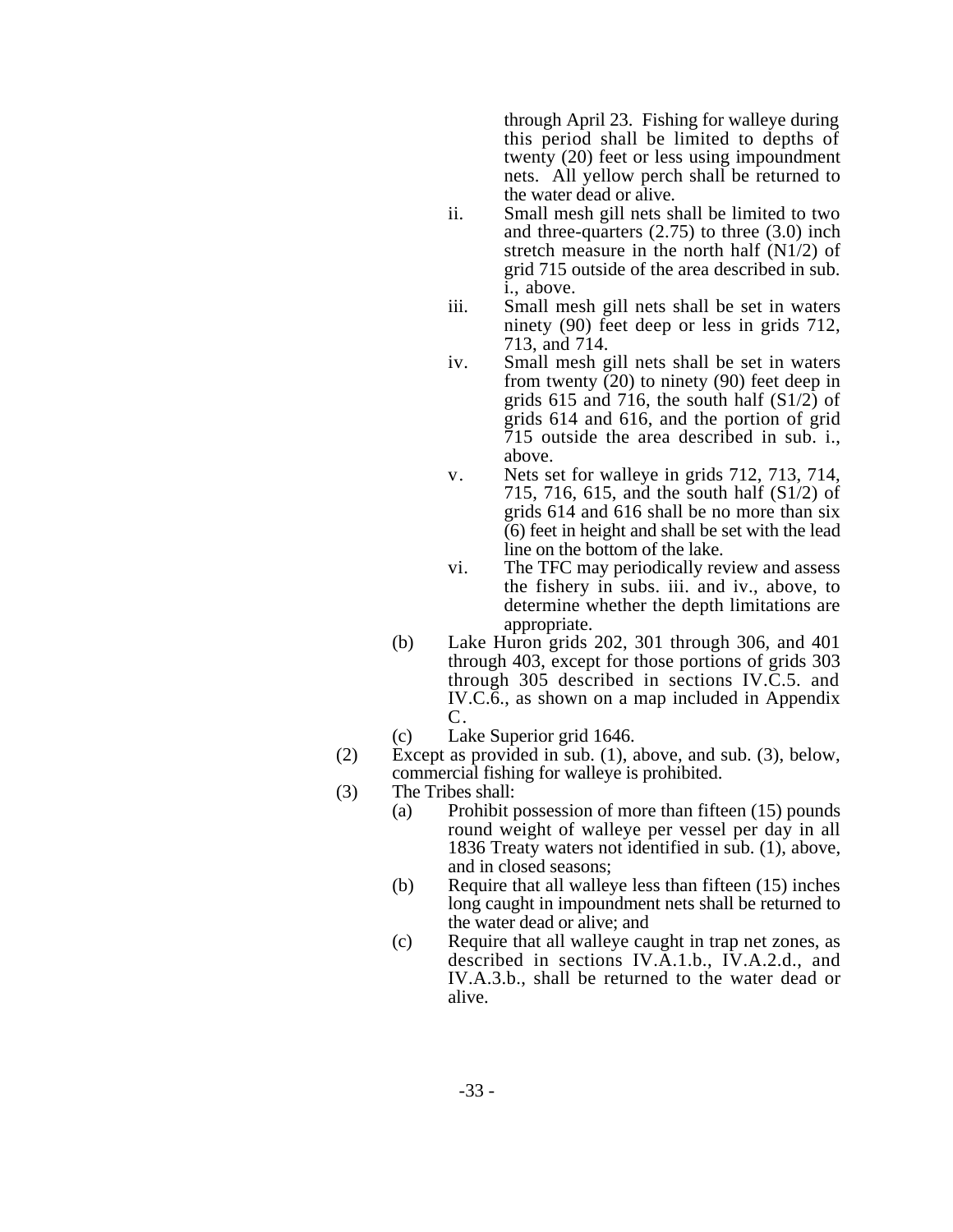e. Yellow Perch.

(1) Subject to the provisions of this Decree, the Tribal Plan, and the Tribal Code, the following waters are open to Tribal commercial fishing targeting yellow perch:

- (a) Lake Michigan grids 116, 117, 118, 218, 219, 615, 712, 713, 714, 715, 716, and the south half  $(S1/2)$ of grids 614 and 616, subject to the following restrictions:
	- i. The area in grid 715 north and west of a line from the tip of Northport Point in a direct line to *R"2" Bell* buoy off Northport Point, then due west to the shore, shall be closed to commercial fishing for yellow perch.
	- ii. Small mesh gill nets shall be limited to two and three-quarters (2.75) to three (3.0) inch stretch measure in the north half (N1/2) of grid 715 outside of the area described in sub. i., above.
	- iii. Small mesh gill nets shall be set in waters ninety (90) feet deep or less in grids 712, 713, and 714.
	- iv. Small mesh gill nets shall be set in waters from twenty  $(20)$  to ninety (90) feet deep in grids 615 and 716, the south half  $(S1/2)$  of grids 614 and 616, and the portion of grid 715 outside the area described in sub. i., above.
	- v. Nets set for yellow perch in grids 712, 713, 714, 715, 716, 615, and the south half  $(S1/2)$  grids 614 and 616 shall be no more than six (6) feet in height and shall be set with the lead line on the bottom of the lake.
	- vi. The TFC may periodically review and assess the fishery in subs. iii. and iv., above, to determine whether the depth limitations are appropriate.
- (b) The northeast quarter (NE1/4) of Lake Michigan grid 508, and a narrow strip of water along the eastern part of the northwest quarter (NW1/4) of grid 508 near St. Martins Island and described as follows: commencing at the eastern shore of St. Martins Island at forty-five degrees thirty minutes (45% 30') north latitude; then southward along the shore of St. Martins Island to its southernmost tip; then due south to the intersection of the Michigan-Wisconsin border; then southeastward to the intersection with the eighty-six degrees forty minutes (86% 40') west longitude; then northward along said longitude to the intersection with forty-five degrees thirty minutes (45% 30') north latitude; then westward along said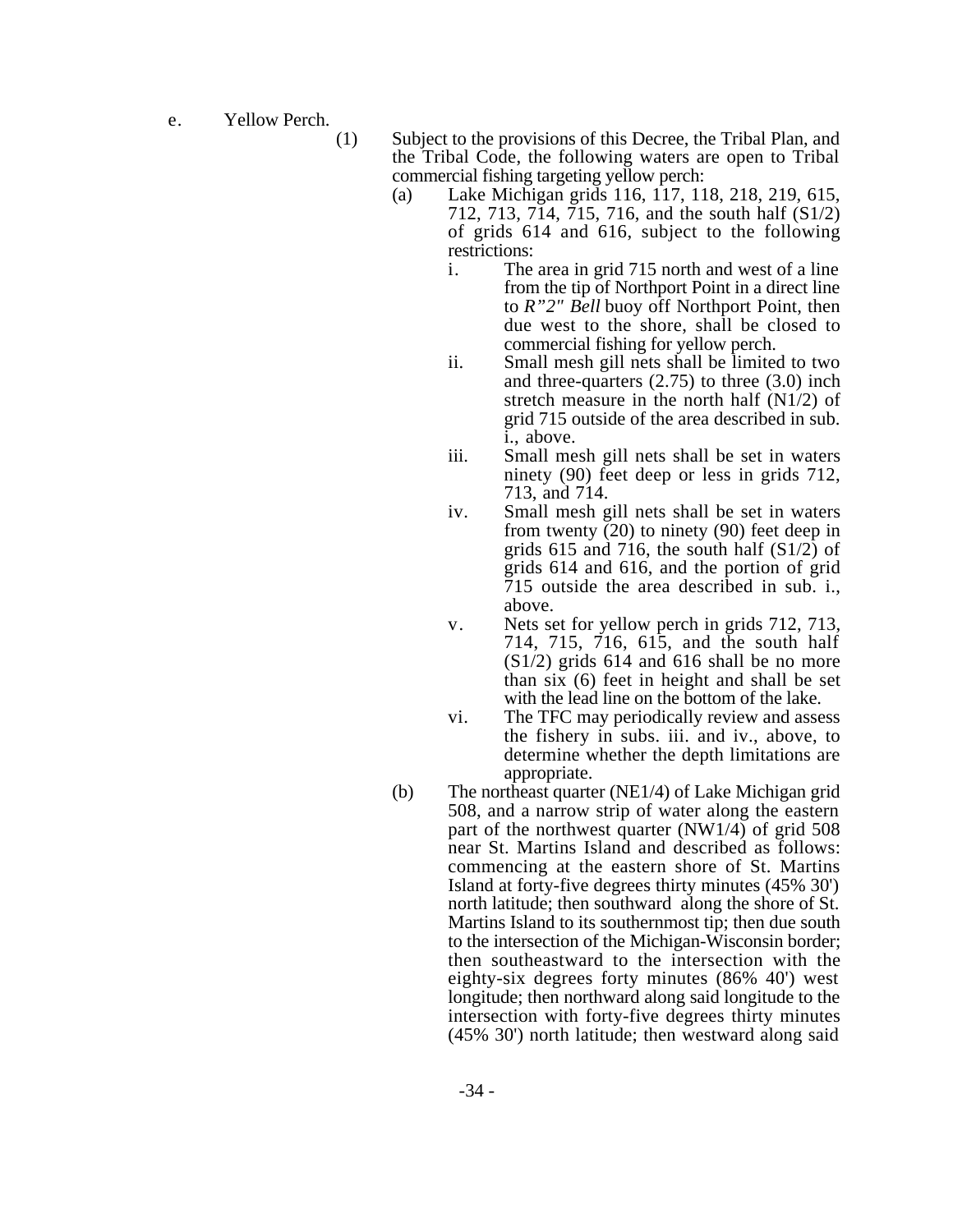latitude to the point of beginning.

- (c) Lake Michigan grids 315 to 319 and that portion of grid 320 west of McGulpin Point except:
	- i. St. James Harbor west of eighty-five degrees thirty minutes (85% 30') west longitude; and
	- ii. In grid 318, that part east of a line from the westernmost tip of Waugoshance Point to the southeast corner of the grid.
- (d) The portions of Lake Michigan grids 418 and 518 described as follows: the area bounded by a line from the church spire at Middle Village southward to a line running from Townline Road on the south to the Stuttsmanville Road tower to the north; then south along that line a distance of three (3) miles; then along a line paralleling the shore and three (3) miles from the shore to a point due west of the church spire at Middle Village; then east to the shore. The portion of this area in grid 418 shall be open to fishers from other Tribes as determined by Little Traverse in its discretion.
- (e) Lake Huron grids 202, 301 through 306, and 401 through 403, except for those portions of grids 303 through 305 closed to tribal commercial fishing under sections IV.C.5. and IV.C.6., as shown on a map included in Appendix C.
- (f) Lake Superior grid 1646.
- (2) The following seasonal closures shall apply in Lake Michigan:
	- (a) The north half  $(N1/2)$  of the southwest quarter (SW1/4) of grid 316 shall be closed to yellow perch fishing from and including the Friday before Memorial Day through Labor Day;
	- (b) In grid 318, the area east of a line from the westernmost tip of Waugoshance Island to the southeast corner of grid 318 shall be closed to yellow perch fishing from and including December 1 through March 31.
- (3) Yellow perch fishing in the waters described in sub.  $(1)(c)$ , above, shall be subject to the following restrictions:
	- (a) Yellow perch fishing shall be pursued in water depths between twenty (20) and ninety (90) feet.
	- (b) Nets set for yellow perch shall be no more than six (6) feet in height and shall be set with the lead line on the bottom of the lake.
	- (c) Until 2006 Little Traverse shall conduct a yellow perch assessment fishery under the direction of the TFC. The protocol for such assessment shall be established based on lakewide yellow perch assessments being done under the auspices of the Yellow Perch Task Group (YPTG); however, the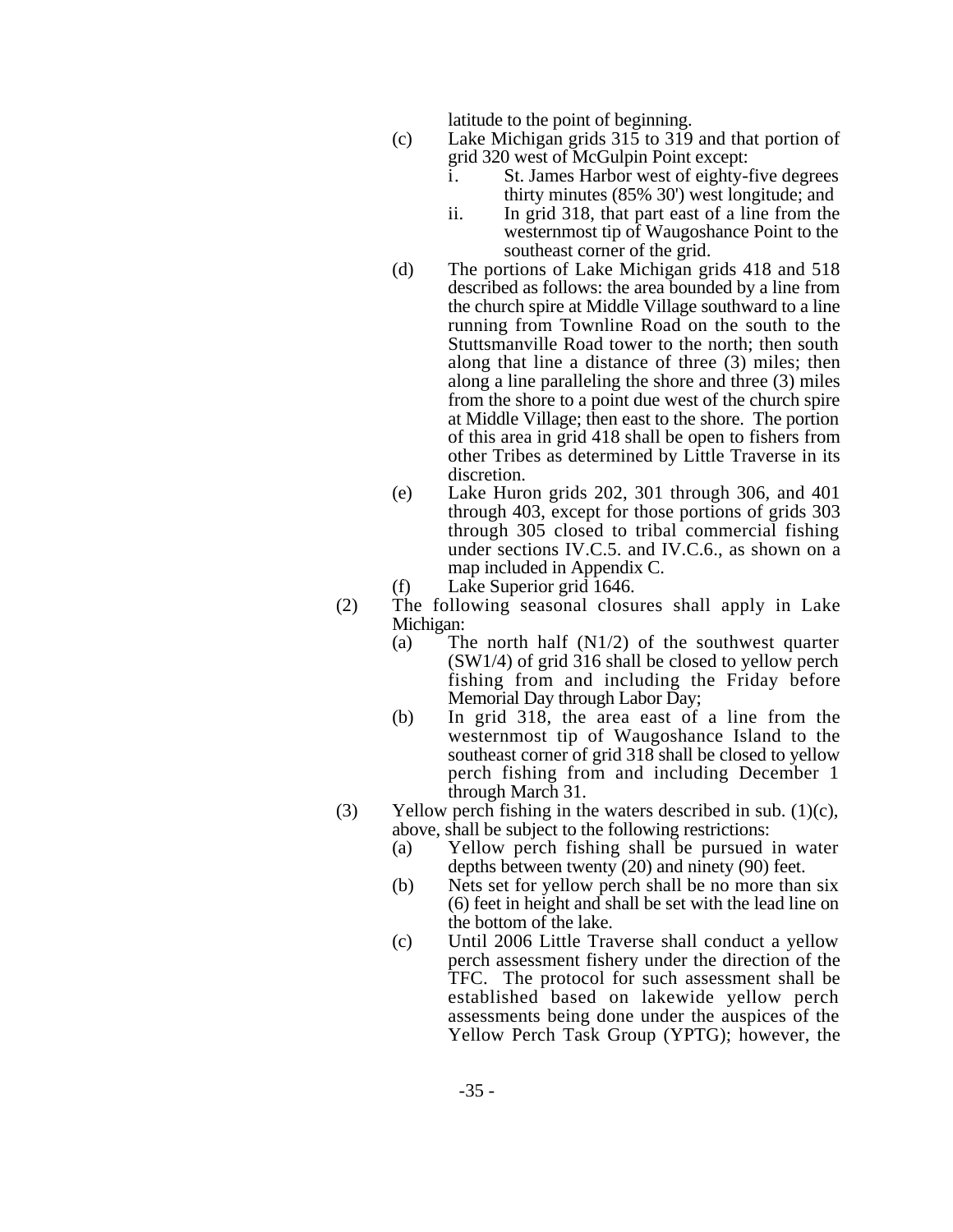TFC may conduct additional assessments to supplement data gathered under the protocol developed by the YPTG.

- (4) The TFC shall, if appropriate, determine commercial and recreational harvest limits for yellow perch in the waters described in sub. (1), above.
- (5) Except as provided in sub. (1), above, and sub. (6), below, commercial fishing for yellow perch is prohibited.
- (6) The Tribes shall:
	- (a) Prohibit possession of more than fifteen (15) pounds round weight per vessel per day of yellow perch in all 1836 Treaty waters not identified in sub. (1), above, and in closed seasons;
	- (b) Require that all yellow perch less than eight (8) inches long caught in impoundment nets be returned to the water dead or alive; and
	- (c) Require that all yellow perch caught in trap net zones, as described in sections IV.A.1.b. (except for that portion described in section VIII.C.1.e.[1][b]), IV.A.2.d., and IV.A.3.b., be returned to the water dead or alive.
- f. Other Species. The commercial harvest of any other species is authorized unless specifically prohibited in sub. 2., below. However, no party shall target such species without prior notice to the TFC. Any party may request that the TFC design a protocol for assessment of such species to determine the appropriate management of the species. The TFC shall develop appropriate management measures based upon the assessment. If there is an issue of allocation between Tribal and State commercial fishers, there shall be a presumption in favor of the Tribal fishers.
- 2. Species Not Authorized for Commercial Harvest.
	- a. The following fish species shall not be targeted for harvest or offered for sale or exchange when taken as bycatch during commercial fishing activities: muskellunge (except in Lake Michigan), splake, brown trout, brook trout, rainbow (steelhead) trout, Atlantic salmon, largemouth and smallmouth bass, and northern pike. Retention of such species when taken as bycatch during commercial trap net fishing is prohibited. Retention of more than twenty-five (25) pounds round weight per vessel per day of such species as bycatch during commercial gill net fishing is prohibited.
	- b. The following fish species shall not be targeted for harvest or offered for sale or exchange when taken as a bycatch during commercial fishing, and any catch shall immediately be returned to the water if alive or, if not alive, shall be turned in to the BSD, Tribal biological staff, or the nearest MDNR field office and shall not be retained in possession: lake sturgeon, muskellunge (Lake Michigan only), and any fish species listed as threatened or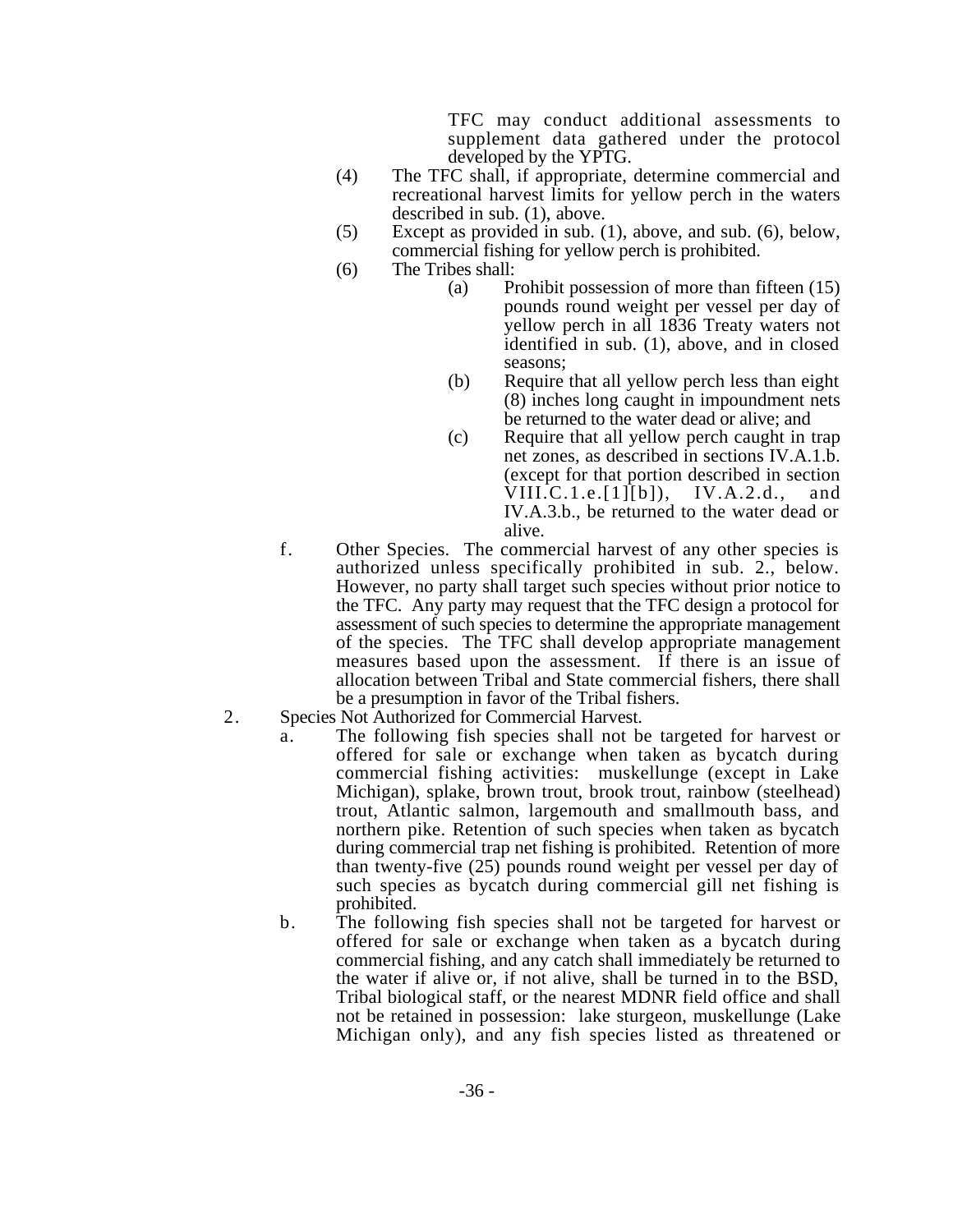endangered under the Federal Endangered Species Act.

### **IX. STOCKING.**

- A. Lake Committee Role. The parties support the functions of the Lake Committee organized under the auspices of the Great Lakes Fishery Commission for each of the lakes containing 1836 Treaty waters. Lake trout reared by the federal government for stocking in the Great Lakes will continue to be stocked for lake trout rehabilitation. The State and the Tribes shall continue to use the Lake Committee process to oversee stocking practices of lakewide concern, such as lakewide stocking caps for certain species.
- B. TFC Review. A party proposing to make any change from 1999 stocking plans or activities shall provide notice to all other parties sufficient to allow for TFC review of the proposed change before it occurs. Changes requiring notice include:
	- 1. A change in stocking site priority in terms of receiving available fish.<br>2. A change in the overall distribution plan for any species in terms of n
	- 2. A change in the overall distribution plan for any species in terms of number of fish assigned to each site (including eliminating or adding sites).
	- 3. Stocking a new species, strain, or size class of fish at a location.
	- 4. Any other change that would materially affect an allocation of harvest opportunity set forth in this Decree.

Within one (1) year after entry of this Decree, the TFC shall identify current stocking regimes and shall develop a standard format for new stocking proposals, including a problem/opportunity statement, description of expected results, and an evaluation plan. If a party objects to any other party's stocking proposal, that objection and the rationale for the objection shall be made in writing. New stocking proposals that are not approved by the TFC shall not be implemented unless and until the party proposing the stocking prevails in dispute resolution. Each year, all parties shall prepare a table of stocking sites organized by species of fish that compares planned and accomplished stocking for the previous year.

- C. Lake Trout Stocking. Because portions of the waters of northern Lakes Michigan and Huron that were formerly in deferred status are now subject to the lake trout harvest limits described in section VII., all parties shall support action by the Lake Committees for these lakes to alter stocking patterns immediately to reflect this expanded commitment to lake trout rehabilitation, including an immediate increase in stocking in MH-1 to the level recommended by the Lake Huron Committee and an increase in stocking in MM-1, MM-2, and MM-3 (combined) to a comparable level as soon as is feasible. In addition, the State and the Tribes shall resist changes in stocking that will have the effect of lowering a lake trout harvest limit established under section VII.
- D. Other Stocking Commitments. Except as the parties may otherwise agree, the following stocking commitments are not subject to review and approval under sub. B., above:
	- 1. The State shall annually stock chinook salmon spring fingerlings in St. Martin's Bay of Lake Huron as follows:
		- a. 400,000 in 2001 and 2002;<br>b. 300,000 in 2003 through 20
		- b. 300,000 in 2003 through 2005; and
		- c. 250,000 in 2006 and thereafter until the expiration of this Decree.
	- 2. The State shall provide and stock 100,000 yearling lake trout annually in MH-1 in Lake Huron beginning in 2002.
- E. Walleye Stocking in the Grand Traverse Tribal Zone. Prior to continuing stocking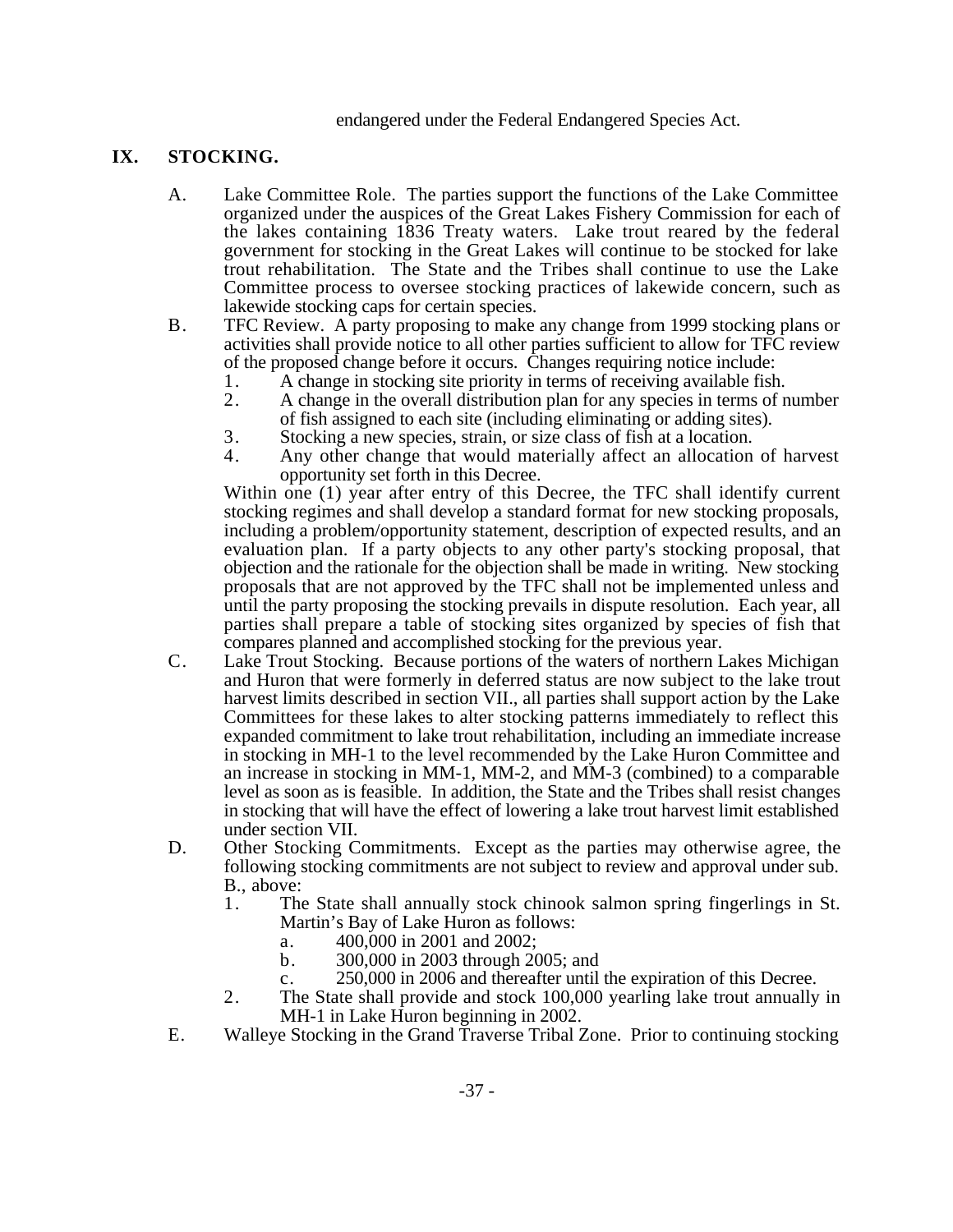of walleye in the Grand Traverse Tribal Zone, Grand Traverse shall submit a plan consistent with the standard format described in sub. B., above, for review by the TFC. The USFWS and MDNR shall consult with Grand Traverse prior to submission of the plan. Walleye stocking under the submitted plan shall be reviewed by the TFC after four (4) years to determine whether the stocking should be continued, altered, or discontinued.

# **X. TRIBAL TRAP NET OPERATIONS.**

- A. State Commitment.
	- 1. In order to reduce the amount of large mesh gill net effort of the Tribes who have participated in the fishery for some time, and to provide fishing opportunities to recently reaffirmed Tribes that do not involve the use of large mesh gill nets, the State shall assist the Tribes in obtaining trap net opportunities as described in this section.
	- 2. As provided in section XX.A.1.a.(1), the State shall provide funding to enable the Tribes to accomplish the following:
		- a. Acquire the State commercial fishing licenses necessary to reduce the State commercial harvest in WFM-01 to the level specified in section VIII.A.1.f.(1). All State licenses acquired under this subsection shall be immediately surrendered to the State.
		- b. Under the terms of the agreement described in sub. C.3.g.(2), below, acquire a total of twelve (12) vessels and related equipment which shall be allocated as follows: two (2) to Little Traverse and ten (10) to meet the Tribal commitment described in sub. B., below. Each trap net operation shall include a suitable trap net vessel which meets all applicable standards of safety and seaworthiness; a minimum of twelve (12) large mesh trap nets; and other related equipment necessary to the operation; all of which shall be in good usable condition and shall have passed Tribal inspection. Any vessels and equipment remaining after the initial round of conversions shall be held and maintained by the Sault Tribe or CORA for use in further conversions by qualifying Tribal fishers consistent with the provisions of this section.
	- 3. As provided in sections XX.A.1.a.(3) and XX.A.1.a.(5), the State shall provide the funding to obtain the services of consultants to assist the Tribes or Tribal fishers in operating the trap net operations provided by this section.
	- 4. As provided in section XX.A.1.a.(2), the State shall also fund conversions under special circumstances proposals submitted to the State by a Tribe as provided in sub. C.2.b., below.
	- 5. The State's commercial licensees or permittees operating in the Lake Huron Trap Net Zone shall be relocated south of whitefish management unit WFH-05.
- B. Tribal Commitment. The Sault Tribe shall accomplish removal of at least fourteen (14) million feet of large mesh gill net effort from Lakes Michigan and Huron by 2003, based upon 1996 to 1998 effort data, through conversion as provided in sub. C., below, or other methods. Conversion by fishers from other Tribes shall count toward this commitment. Participation by individual Tribal members in the conversion program shall be voluntary.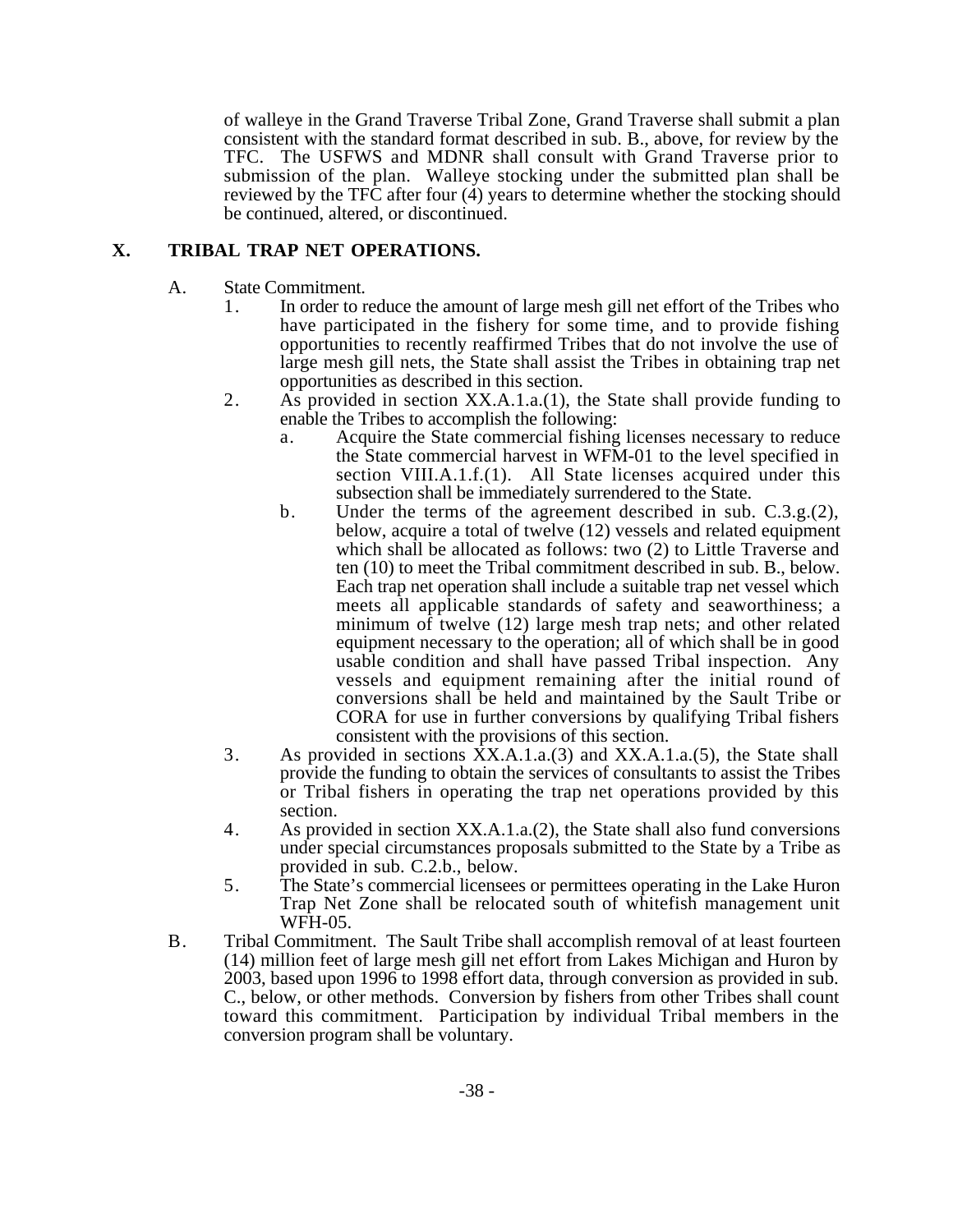- C. Gill Net Conversion Program.
	- 1. Of the trap net operations acquired from the State-licensed fishers in Bay de Noc, up to ten (10) shall be set aside for the gill net conversion program.
	- 2. Criteria.
		- a. Fishers shall qualify for participation in the conversion program if they have fished an average of at least 500,000 feet of large mesh gill nets per year during the qualifying period of 1997 - 1999. Tribal fishers who have: fished trap nets during the period but have switched back to gill nets; acquired large mesh gill net operations from another fisher; or been absent from the fishery during a portion of the qualifying period for good cause, shall have their gill net effort adjusted or imputed upon a reasonable basis.
		- b. Notwithstanding the foregoing, fishers who present special circumstances may be considered for inclusion in the conversion program on a case by case basis. The fisher's Tribe shall submit a proposal for consideration of special circumstances to the State, which shall meet with the Tribe in good faith to consider the proposal. Examples of possible special circumstances include:
			- (1) Family operations that currently hold State and Tribal licenses.
			- (2) Family operations involving two (2) or more licensees which fish both trap and gill nets, or both large and small boats.
			- (3) Two (2) or more small boat licensees who wish to combine in a single trap net operation.
			- (4) Individual fishers who fish both trap nets and large mesh gill nets who wish to participate in the program.
	- 3. Implementation.
		- a. Litigation over the implementation of the conversion process with or among third parties or among the Tribes, including but not limited to the condition of the equipment exchanged, shall not be a basis for relief from the terms of this Decree.
		- b. The State, in its sole discretion and subject to the availability of funds, may consider providing additional trap net operations, or funding, to convert additional Tribal large mesh gill net fishers on an ad hoc basis while this Decree is in effect. Consideration may be given to proposals prepared by a Tribe and forwarded to the MDNR, with copies sent to the other parties.
		- c. Upon acceptance of a conversion trap net operation, a converting Tribal fisher shall convey ownership and title, free from any liens and encumbrances, and shall surrender possession to the State of the fisher's gill net tug, all on-board equipment used in the operation of such vessel, and all of the fisher's large mesh gill nets. A converting Tribal fisher who does not own a gill net tug and has qualified for conversion by fishing with a small boat shall convey and surrender the vessel he has used for fishing with gill nets. Upon acceptance of a state-funded conversion trap net operation, use or possession on the water of large mesh gill nets by a converted fisher shall be prohibited, except as provided in sub. e., below. Use or possession on the water of small mesh gill nets is prohibited on such state-funded conversion vessels, except for the taking of chubs and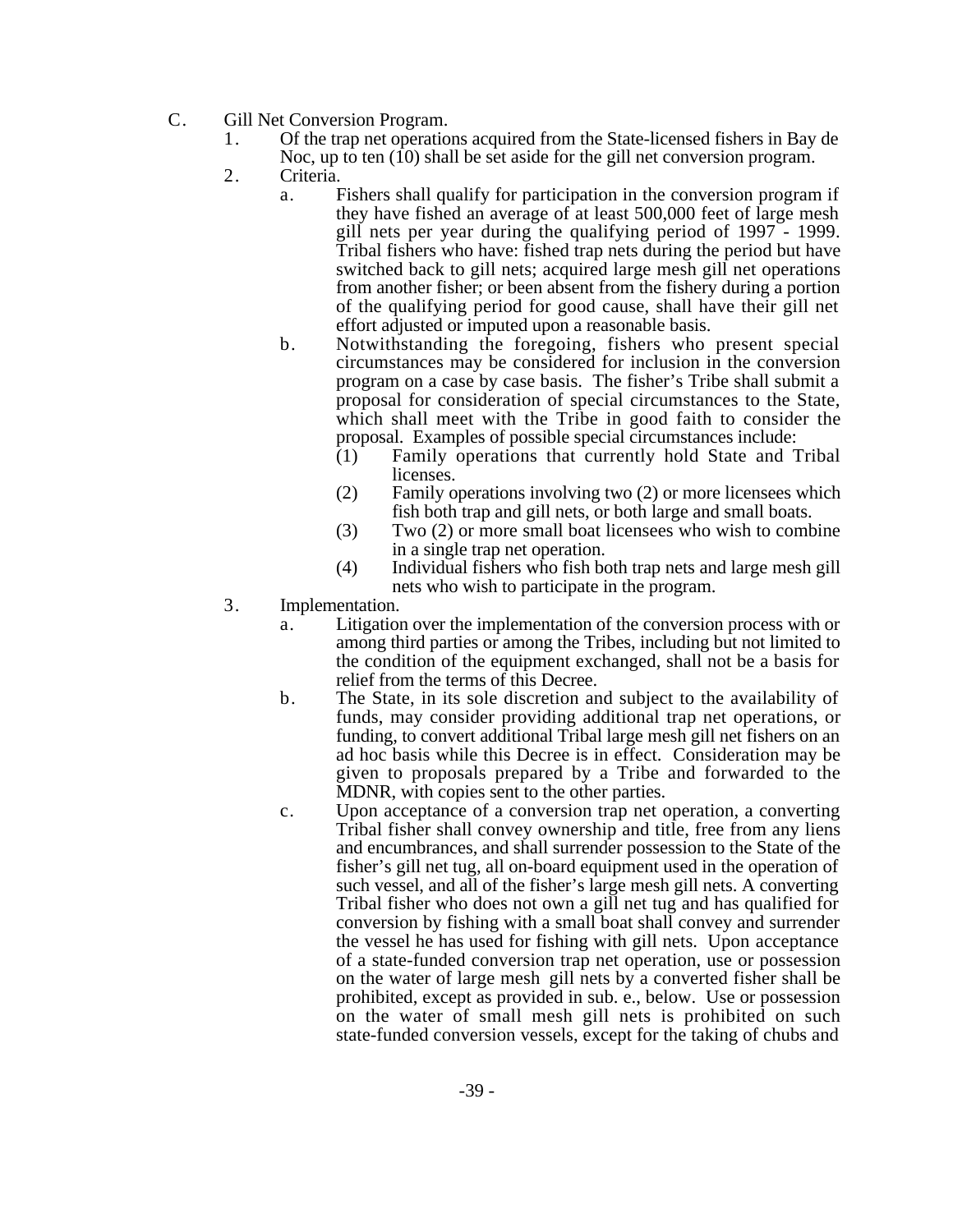menominee as provided in this Decree.

- d. The tugs surrendered to the State shall be accepted "as is" in the condition they were in when last used by the fisher, except that the State shall be permitted to inspect and require that any tug which was acquired by a converting fisher on or after October 1, 1999, be brought up to acceptable marine standards.
- e. A fisher who converts to trap nets under this subsection C. shall not thereafter resume the use of large mesh gill nets except as follows:
	- (1) Subject to Tribal approval, after two (2) years of use of the trap net operation, the fisher may exchange license and gear with another Tribal licensee who represents at least sixty percent (60%) of the average large mesh gill net effort of the converted fisher during the years 1997 through 1999.
	- (2) Subject to Tribal approval, a converted fisher may acquire a large mesh gill net operation and license if the fisher has sold his trap net operation and retired from the fishery for a period of two (2) years.
- f. A Tribal fisher who participates in the gill net conversion program under this subsection C. may sell his or her trap net operation and transfer the fisher's captain's license as provided under current Tribal regulations. Anyone acquiring such a conversion trap net operation shall be subject to the same restrictions as the original conversion program participant.
- g. The provisions of this section shall be implemented by the following agreements:
	- (1) An escrow agreement or other suitable agreement to which the State, Little Traverse, Grand Traverse, and the Sault Tribe shall be parties that shall assure that the funds provided by the State to the Tribes for the acquisition of licenses and equipment are distributed in accordance with the terms of this section and that the State commercial fishing licenses acquired are in fact surrendered to the State along with a full and complete release of the State from any liability to the surrendering fisher.
	- (2) An agreement among the Sault Tribe, Little Traverse, Grand Traverse, and the State-licensed commercial fishers selling their trap net fishing vessels and equipment and surrendering their State licenses that governs the timing, terms and conditions of the purchase, sale, and surrender. The agreement shall be approved by the State, which may also become a party to the agreement.
	- (3) An agreement between the Sault Tribe or Grand Traverse and a Tribal fisher participating in the conversion program to which the State is a third party beneficiary which governs the timing, terms and conditions of the transfer of equipment in accordance with the provisions of subs. c. and d., above.
- h. The Sault Tribe shall contribute the trap net vessel "PB-2," together with any associated equipment still in its possession, for selection by one of its fishers in the conversion program in conjunction with the vessels and equipment acquired under sub. A.2.b., above.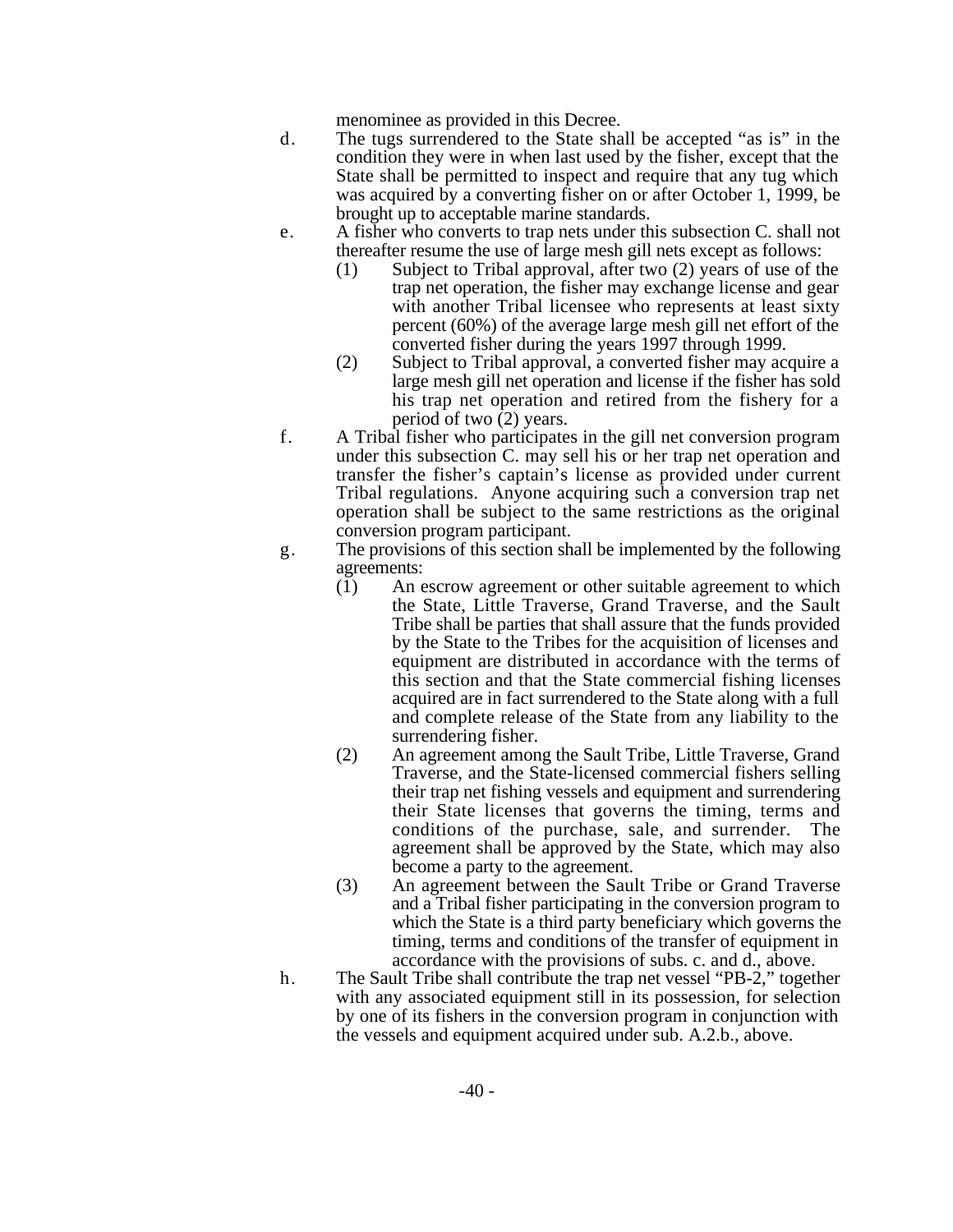- 4. Sault Tribe Provisions.
	- a. The Sault Tribe shall establish a new category of captain's license, the trap net conversion license, and shall issue such a license to each participant in the conversion program. The license shall:
		- (1) Authorize fishing with trap nets, and with small mesh gill nets subject to the restrictions contained in sub. 3.c., above.
		- (2) Authorize trap net fishing in trap net zones and in all other open waters, subject to the restrictions contained in this Decree, the Tribal Plan, and the Tribal Code.
		- (3) Restrict sale of the operation and transfer of license as provided in subs. 3.e. and 3.f., above.
	- b. The Sault Tribe shall continue in effect its current regulations on large and small boat captain's licenses, including the prohibitions on using more than one (1) vessel at a time and on upgrading from a small boat to a large boat license. In addition, the Sault Tribe shall adopt the following provisions:
		- (1) The number of large boat and small boat captain's licenses shall each be capped at the number outstanding on January 1, 2000.
		- (2) Special permits authorizing the use of large mesh gill nets shall be prohibited.
		- (3) The number of large boat and small boat captain's licenses issued at any time shall be the number in each category outstanding on January 1, 2000, less the number replaced with trap net conversion licenses.
		- (4) A retired or inactive trap net conversion license shall not be reissued as a large boat or small boat gill net captain's license.
	- c. The following preferences shall apply in ranking Sault Tribe fishers for participation in the conversion program and selection of trap net operations:
		- (1) Those fishers who have fished in whitefish management unit WFM-04 during the qualifying period and who have agreed to relocate their fishing effort to one (1) of the trap net zones created in sections IV.A.1.b. and IV.A.2.d.
		- (2) Fishers who do not meet the requirement of sub. (1), above, and who have agreed to relocate to one (1) of the trap net zones identified in sub. (1).

Additional qualifying conversions may be considered only after these conversions have been completed.

- d. A fisher participating in the conversion program who has agreed to move the trap net operation to one (1) of the trap net zones and has obtained a preference provided in sub. c., above, shall be required to fish within the trap net zone exclusively for a period of two (2) years after conversion. Tribal fishers who have not obtained a preference, or preference fishers after two (2) years of fishing, may fish in any waters open to Tribal fishing, subject to any restrictions on such fishing contained in the Tribal Plan or Tribal Code.
- e. A converted trap fisher who had an average small mesh gill net effort of over 950,000 feet per year for the years 1997 and 1998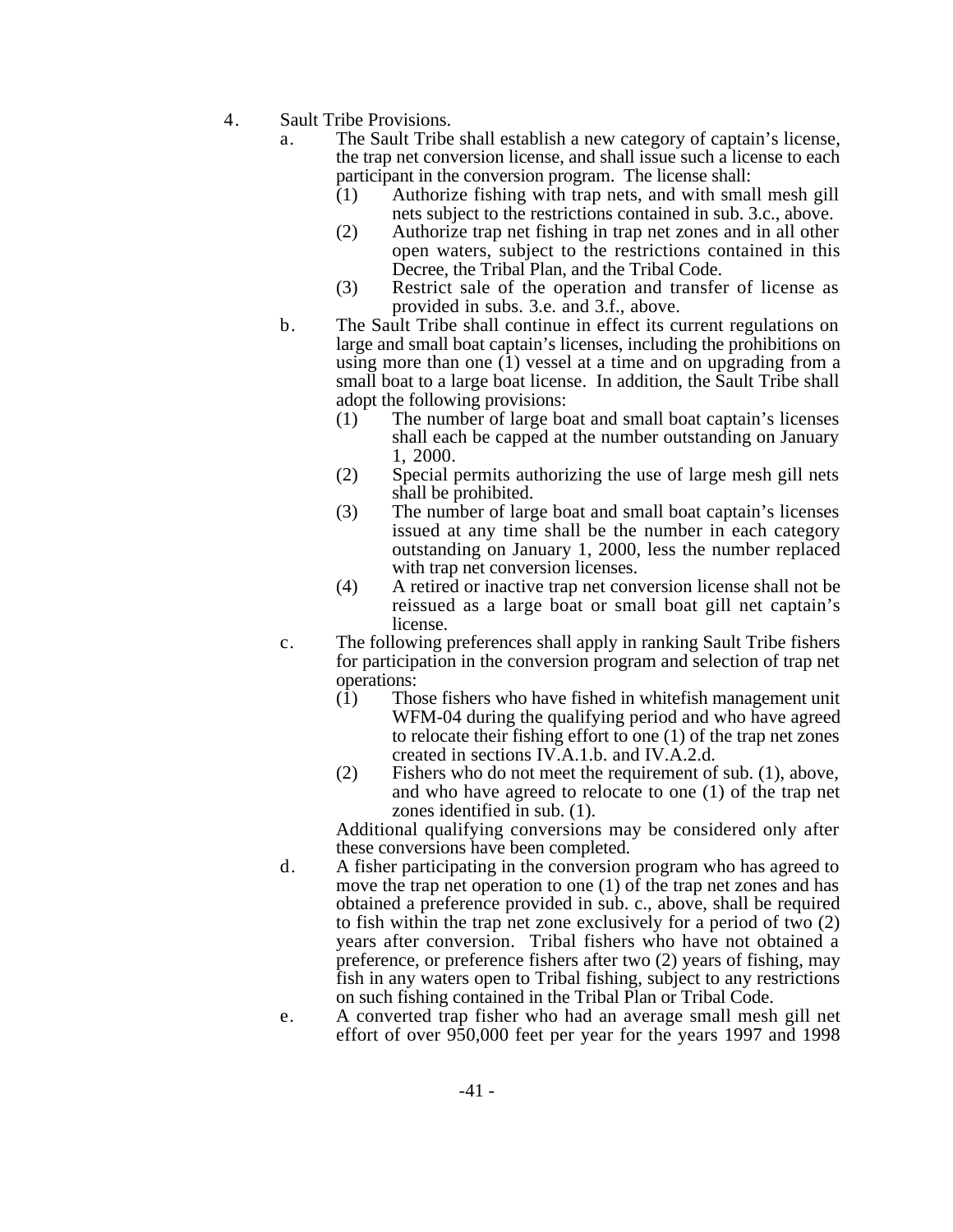may keep his or her gill net tug for the sole purpose of fishing small mesh gill nets for chubs and menominee.

- 5. Grand Traverse Provisions. Grand Traverse shall establish a new category of captain's license, the trap net conversion license, and shall issue such a license to each participant in the conversion program. The license shall:
	- a. Authorize fishing with trap nets, and with small mesh gill nets subject to the restrictions contained in sub. 3.c., above.
	- b. Authorize trap net fishing in all waters open to such fishing by Grand Traverse fishers, subject to the restrictions contained in this Decree, the Tribal Plan, and the Tribal Code.
	- c. Restrict sale of the operation and transfer of license as provided in subs. 3.e. and 3.f., above.
- D. Trap Net Operations for Recently Reaffirmed Tribes.
	- 1. Little Traverse. Little Traverse shall receive two (2) of the operations described in sub. A.2.b., above. These two (2) operations may also be used for fishing large mesh gill nets for salmon only and for fishing small mesh gill nets for all species permitted under this Decree.
	- 2. Little River. The State shall provide funds to Little River as described in section XX.A.1.b. which it may use for the purposes set forth in that section, including the acquisition of trap net operations.
- E. Selection of Trap Net Operations. The selection of trap net operations by Sault Tribe, Grand Traverse, and Little Traverse shall proceed as follows: qualifying Sault Tribe and Grand Traverse fishers shall be ranked in order of their average annual gill net effort in Lakes Michigan and Huron in the years 1997 through 1999. The ranking of Sault Tribe fishers shall be adjusted in accordance with the preferences set forth in sub. C.4.c., above. Fishers shall make their selections in the order of their ranking, with Little Traverse selecting its operations in the fourth and seventh positions in the order of selection.

# **XI. TRIBAL CHARTER BOAT OPERATIONS.**

- A. Any Tribe which authorizes or conducts a charter boat operation shall adopt safety inspection standards for its charter operations substantially similar to those that exist under current State law for vessels carrying passengers for hire.
- B. Customers of Tribal charter operations who are not members of one of the Tribes shall be subject to applicable State law including, but not limited to, licensing requirements, rod limits, size and bag limits, daily possession limits, and seasons.
- C. Any Tribe which authorizes or conducts a charter boat operation shall report its charter boat harvest, including the number and weight of species caught by recreational fishers, and areas fished, to the State in accordance with provisions applicable to state-licensed charter boat operations, and the harvest shall be recorded by the State in accordance with those provisions.

#### **XII. SUBSISTENCE FISHING.**

- A. The Tribes shall develop standardized subsistence fishing reporting and sampling systems.
- B. Tribal fishers who engage in subsistence fishing shall obtain a subsistence fishing license issued by their Tribe, and shall abide by all provisions of the Tribal Code and applicable Tribal regulations governing subsistence fishing. In addition,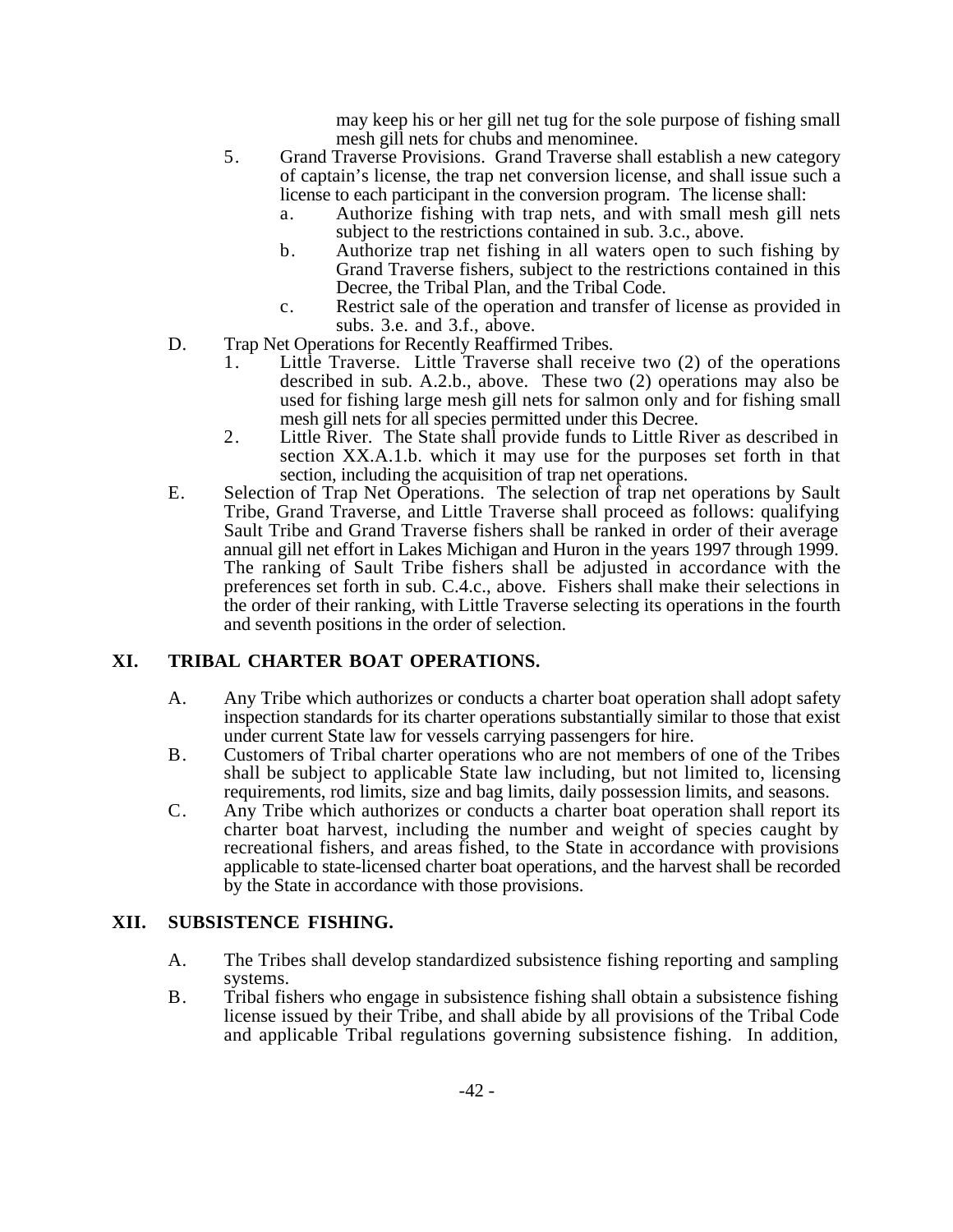subsistence fishing with gill nets or impoundment nets requires a Tribal permit which shall be limited both in duration and in the area where the fishing may occur. A copy of any license or permit issued by a Tribe under this subsection B. shall be provided promptly to the BSD, which shall provide copies to the MDNR, Fisheries Division and MDNR, Law Enforcement Division.

- C. Subsistence fishers shall be limited to one hundred (100) pounds round weight aggregate catch of all species in possession and they may not sell or otherwise exchange for value any of the catch. Subsistence gill netting is limited to one (1) net of three hundred (300) feet or less per vessel per day, except that in the St. Marys River (as described in section IV.C.1.) a single gill net shall not exceed one hundred (100) feet in length. The tying together of single gill nets to form a gang of nets is prohibited. Subsistence nets shall be marked at each end with an orange float equivalent to at least a one (1) gallon jug in size bearing the Tribal ID number of the subsistence fisher.
- D. Subsistence fishing is authorized in all 1836 Treaty waters, except:
	- 1. Subsistence fishing with gill nets is prohibited in all lake trout refuges.<br>2. Subsistence fishing gear shall not be set in a manner which complete
		- Subsistence fishing gear shall not be set in a manner which completely blocks or entirely prevents the free passage of fish into and out of streams that flow into 1836 Treaty waters.
		- 3. There shall be no subsistence fishing with nets:
			- a. Within one hundred (100) yards of any break wall or pier; or
			- b. Within a three-tenths (0.3) mile radius of the mouth of the streams listed in section IV.C.8.
- E. In Little Bay de Noc, Lake Michigan, subsistence fishers shall not use gill nets or possess walleye beginning March 1 through May 15 in the waters of grid 306 north of an east-west line drawn through Saunders Point.
- F. In Big Bay de Noc, Lake Michigan, subsistence fishers shall not use gill nets or possess walleye beginning March 1 through May 15 in the waters of grids 308 and 309 north of a line from St. Vitals Point to the northernmost tip of Garden Bluff.
- G. All subsistence fishers who engage in any fishing activity under this section must file catch reports with their Tribe, which shall provide the reports to CORA.

# **XIII. TECHNICAL FISHERIES COMMITTEE (TFC).**

- A. Creation. There shall be a Technical Fisheries Committee (TFC), which shall be the primary body for consultation and collaboration on biological issues under this Decree.
- B. Membership and Authority. The membership of the TFC shall consist of the BSD Director and one (1) biologist from each of the Tribes, the MDNR, and the United States, though additional representatives of each party may also attend and participate in TFC sessions. The TFC shall operate as a vehicle for discussion and exchange of information and viewpoints. Except as otherwise provided in this Decree, the TFC shall not act as a formal decision-making body. The TFC shall attempt to shape consensus on the matters and issues before it, and shall take no action and make no determination without the consensus of all its members. No party shall take any action that requires the approval of or a determination by the TFC unless and until the TFC provides the approval or makes the determination or the party prevails in the dispute resolution process. The foregoing provision does not apply to actions that are subject only to TFC review, recommendation, or both. As to such matters, lack of consensus on the TFC shall not prevent a party from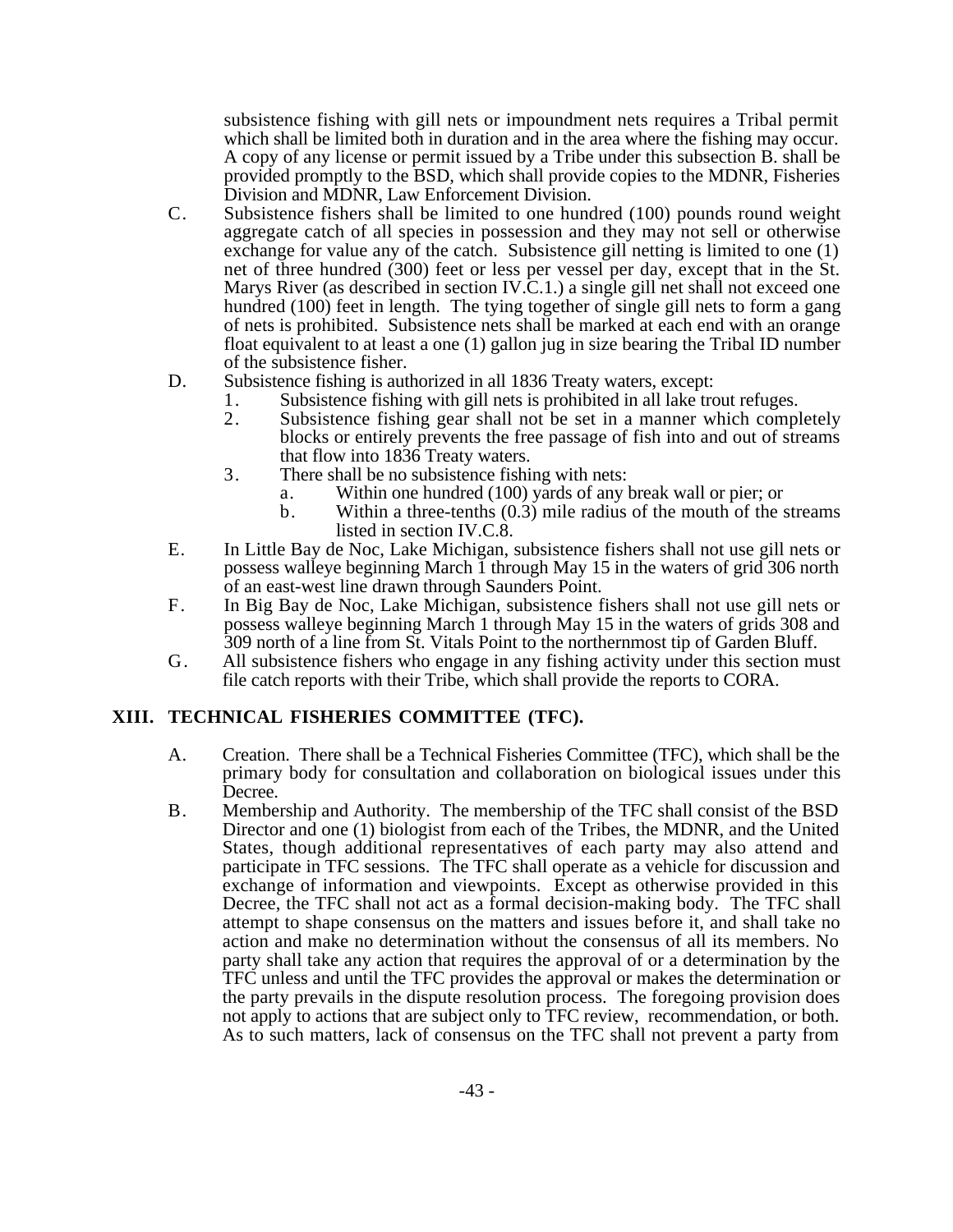taking actions consistent with this Decree unless or until a party opposing the action prevails in dispute resolution.

C. Tasks and Responsibilities. In addition to the specific duties described elsewhere in this Decree, the TFC shall have the following responsibilities:

1. Establish and update fish population models to be used for setting harvest limits under this Decree and by the Tribes in setting HRGs under the Tribal Plan. The work shall be performed by the Modeling Subcommittee, which shall build upon the work of the interagency modeling group that developed the models upon which sections VII.A., VII.B., and VIII.A.1. are based.

2. Act as a forum for development and review of harvest limits, HRGs, effortbased management issues, and discussion of similar biological matters.

3. Monitor the commercial, recreational, subsistence, and assessment harvest of fish from the 1836 Treaty waters and make recommendations concerning in-season effort adjustments due to unanticipated increases in harvest activity.

4. Review and, upon request of the parties, recommend such fisheries regulations as are biologically necessary to protect, preserve, or enhance the fishery resource within the 1836 Treaty waters.

5. Review, coordinate, and recommend biological research, monitoring, and fishery assessment projects of the parties within 1836 Treaty waters.

6. Review, coordinate, and recommend programs related to environmental damage and risks to the ecosystem, including habitat changes, forage base conditions, and exotic species.<br>7. Facilitate the exchange

7. Facilitate the exchange of information as provided in section XV.<br>8. Provide for review and continuous improvement of harvest estin

Provide for review and continuous improvement of harvest estimating and reporting systems to assure that each party is submitting valid harvest estimates or reports. The TFC shall review the methods of all harvest estimating and reporting systems to assure the designs of these systems provide:

- a. estimates and reports that are sufficient to satisfy the requirements of calculating harvest and effort limits as described in this Decree; and
- b. adequate coverage of management units defined by this Decree.

Initial review of harvest estimating and reporting systems shall take place within two (2) years of the effective date of this Decree. Following the initial review future reviews shall be scheduled at a minimum of every five (5) years. The parties shall make changes in their harvest estimating and reporting systems that materially improve the accuracy of those systems at reasonable cost.

#### **XIV. NOTICE AND CONSULTATION.**

A. Tribal Effort-Based Management.

1. Annual Report. The BSD shall provide a copy of the annual report and recommendations required by section III.C.1. of the Tribal Plan to the parties at the same time the report is provided to GLRC. Prior to submission of the report to GLRC, the BSD shall review and discuss its contents with the TFC.

2. Proposed Effort Modifications. By April 1 of any year in which GLRC proposes to make any effort modifications as provided in section III.D. of the Tribal Plan, GLRC shall submit the proposed effort modifications to all parties for review and comment. If any party expresses concern about any aspect of the proposed modifications within fifteen (15) days thereafter, GLRC shall hold at least one consultative meeting to discuss the concerns prior to the proposed modifications taking effect. Prior to the consultative meeting the agency expressing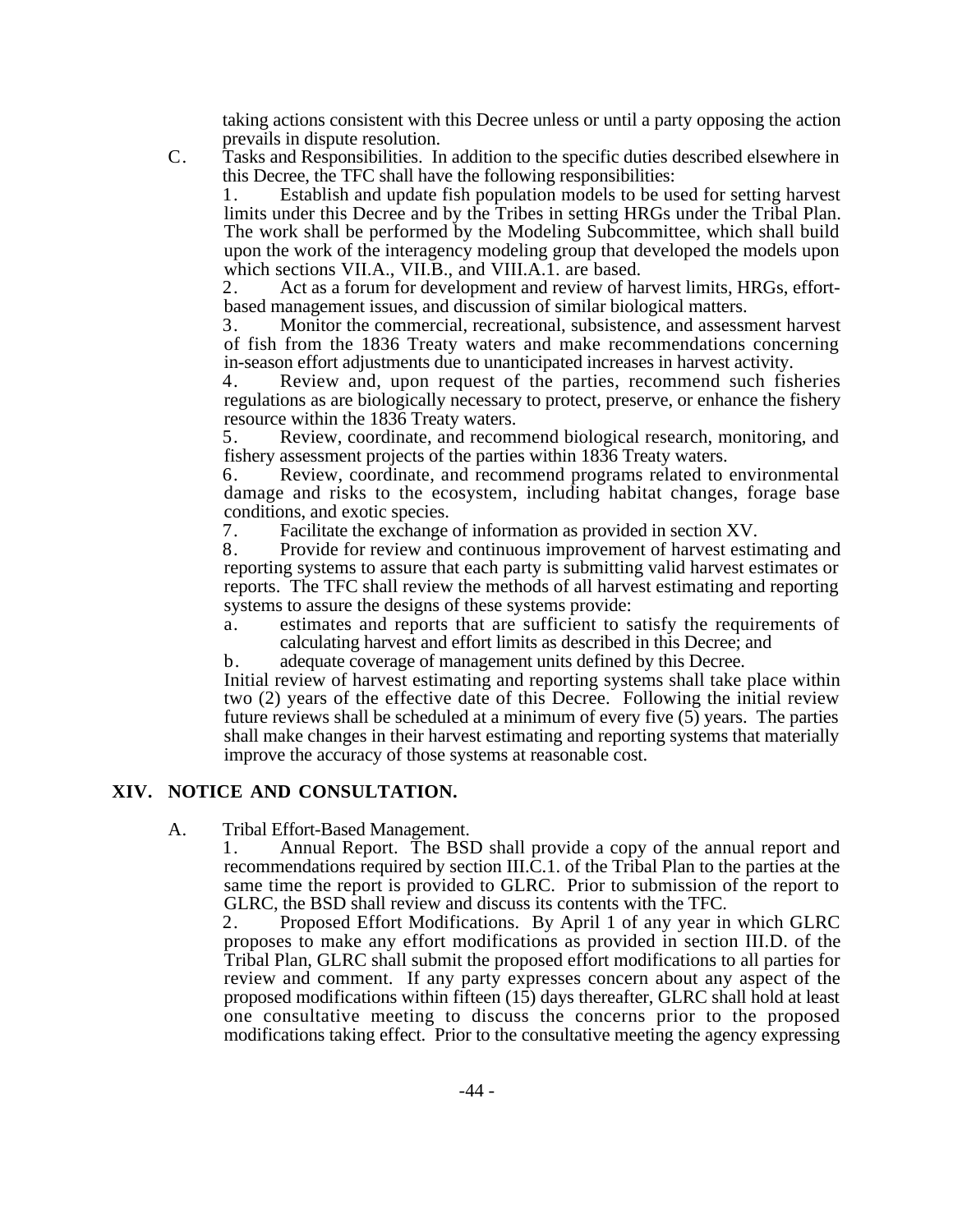concern shall provide a written explanation of the basis for its concerns, including any supporting data or analyses, together with any recommendations it may have to resolve their concerns. GLRC shall address the concerns raised in the consultative process before adopting the modifications and shall provide fifteen (15) days written notice of its final action to all parties before the modifications take effect. GLRC shall also follow this consultative procedure before making any in-season adjustments as provided in section III.E.2. of the Tribal Plan.

B. Notice of Proposed Regulatory Actions.

1. As used in this section, "regulatory action" means the promulgation, adoption, enactment, modification, amendment, issuance, or rescission of:

- a. Any provision of the Tribal Plan or Tribal Code, or any decision or order by GLRC or the BSD Director authorized by the Tribal Plan or Tribal Code.
- b. Any State law, rule, or administrative action or order relating to or affecting fishing in the 1836 Treaty waters.
- c. Any code, ordinance, rule, or administrative action or order of a particular Tribe relating to a matter agreed to by that Tribe under the Tribal Plan or this Decree.

2. Prior to taking any regulatory action, the party taking the action shall, to the extent practicable and in good faith, provide written notice to the other parties of the proposed action as follows:

- a. Except as provided in sub. A., above, if a change in a law, regulation, or Tribal Plan provision, at least thirty (30) days notice.
- b. If an administrative action or order that is not an emergency order, at least ten (10) days notice.
- c. If an emergency order as provided for in State or Tribal law, the most expeditious notice practicable under the circumstances.

3. Upon the completion of any regulatory action, the party taking the action shall provide a copy of the action to all other parties within ten (10) days after the action is taken.

- C. Parties Receiving Notice. All notices required by this Decree shall be provided to the following individuals:
	- 1. Tribal Chairperson, Bay Mills Indian Community.<br>2. Tribal Chairperson, Grand Traverse Band of Ottaw
	- 2. Tribal Chairperson, Grand Traverse Band of Ottawa and Chippewa Indians.<br>3. Tribal Chairperson, Little River Band of Ottawa Indians.
	-
	- 3. Tribal Chairperson, Little River Band of Ottawa Indians.<br>4. Tribal Chairperson, Little Traverse Bay Bands of Odawa 4. Tribal Chairperson, Little Traverse Bay Bands of Odawa Indians.<br>5. Tribal Chairperson, Sault Ste. Marie Tribe of Chippewa Indians.
	- 5. Tribal Chairperson, Sault Ste. Marie Tribe of Chippewa Indians.
	- 6. Executive Director, Chippewa Ottawa Resource Authority.

7. Director, Biological Services Division, Chippewa Ottawa Resource Authority.

- 8. For the State of Michigan, the following officials:
- a. Director, Michigan Department of Natural Resources.
- b. Native American Coordinator, Michigan Department of Natural Resources.
- c. Chief, Fisheries Division, Michigan Department of Natural Resources.<br>9. For the United States, the following officials:
- For the United States, the following officials:
- a. Secretary of the Interior.
- b. Midwest Regional Director, Bureau of Indian Affairs.
- c. Region III Director, U. S. Fish and Wildlife Service.
- D. Local Consultation. Upon request, CORA or the affected Tribe or Tribes shall meet from time to time with representatives of local sport fishing interests and local government officials to discuss matters of local concern regarding fishery user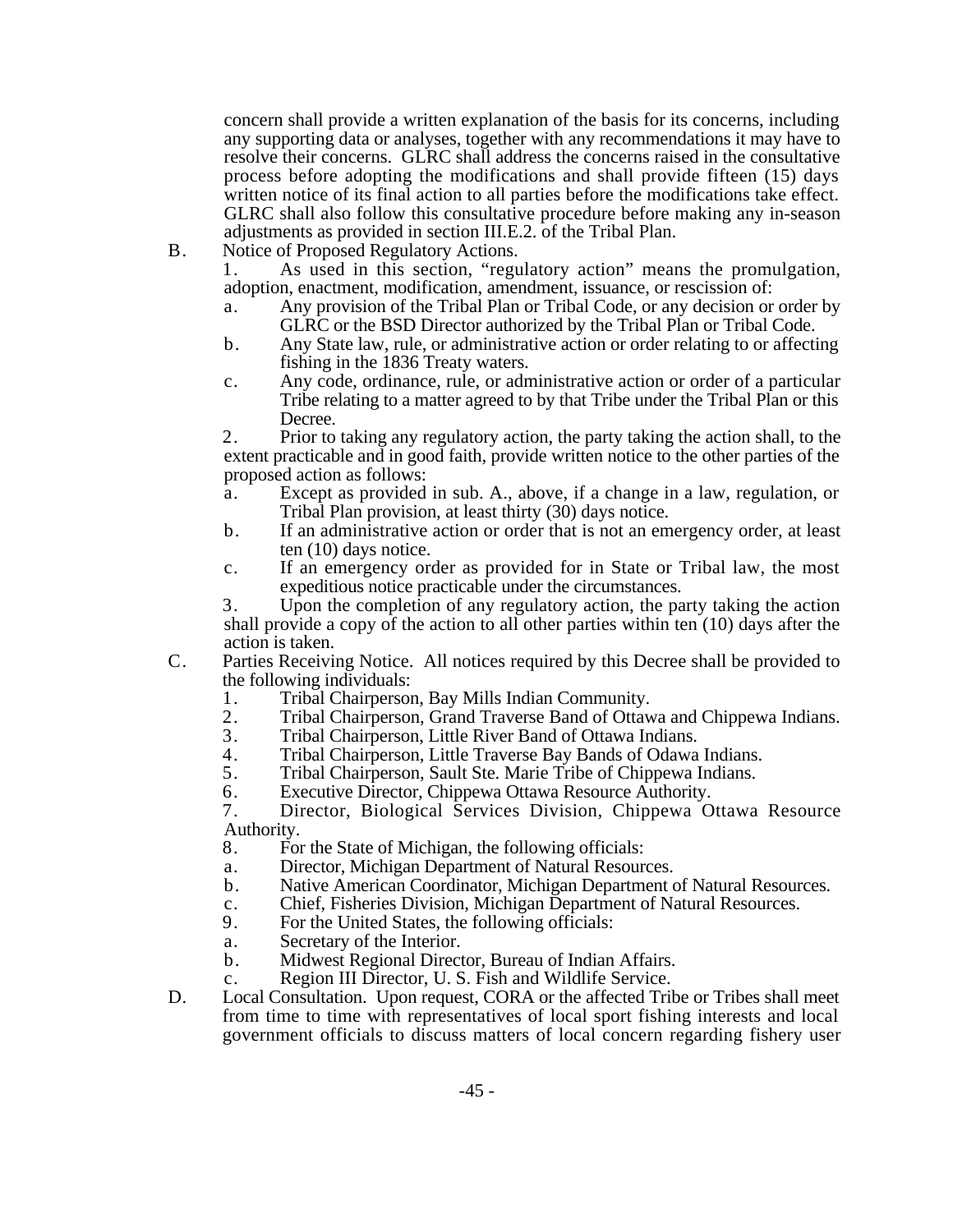interaction.

#### **XV. INFORMATION SHARING.**

The parties agree to share with each other the following types of information:

- A. Biological Data. The Tribes, MDNR, USFWS, and the United States Geological Survey shall share all biological data in their possession that is not protected by applicable law, including plans for, and results of, stocking, assessments, and other research and studies relating to the 1836 Treaty waters. Data provided by the parties shall be used only for fishery management. Absent approval by the producing party, any use of such data for peer-reviewed publication purposes is prohibited. Nothing in this subsection A. shall be construed as creating an exemption from disclosure under applicable law.
- B. Commercial Harvest.

1. Each month, unless the TFC requires more frequent reporting, the Tribes and the State shall promptly share with the parties information concerning commercial harvest of Great Lakes species. The regulations of the parties shall require, at a minimum, the submission of the following data by individual commercial fishers: commercial harvest data for each fishing vessel; fisher license number; weight of species landed; location of fishing, by grid; type and amount of fishing gear; and date. CORA shall serve as the central repository for any information concerning Tribal commercial harvest in the 1836 Treaty waters.

2. Catch reports filed by individual Tribal fishers are confidential and protected from disclosure by Tribal law. CORA shall provide Tribal member commercial harvest data, including round weight, using fisher identification numbers consistent from year to year for identifying individual fishers, but shall not divulge the name of any reporting fisher or release a catch report except as required by an order from the appropriate Tribal court. CORA may change a fisher identification number if the other parties concur in the change. Data from catch reports required by this subsection B. shall be provided to the parties and may be provided to other fisheries agencies for other bona fide scientific and management purposes.

- C. Subsistence Harvest by Tribal Fishers. Tribal regulations shall require, at a minimum, reporting by Tribal subsistence fishers of round weight of species landed; location of fishing, by grid; type and amount of fishing gear; and date. Data from the subsistence harvest reports of Tribal fishers shall be compiled by CORA and provided to the parties within six (6) months. Catch reports and fisher identifying data are confidential and protected as provided in sub. B.2., above. CORA shall also provide the parties with the results of all Tribal subsistence effort sampling.
- D. Retail Sales Records. GLRC or the Tribes shall adopt regulations requiring Tribally licensed commercial fishers to issue a bill of sale to any retail outlet purchasing fish from such fishers. The bill of sale shall contain the name of the Tribal fisher; the number and pounds, by species, of fish sold; the date of sale; and the signature of the fisher.
- E. Tribally-Licensed Fish Wholesaler Reports. GLRC or the Tribes shall require any Tribally-licensed fish wholesaler to furnish written reports of all purchases of fish, indicating the name of the seller; the date; the seller's license number; the number and pounds of each species sold; and the price paid for each species. Tribally-licensed wholesale fish dealers shall require identification from each seller of fish. A Tribally-licensed wholesale fish dealer shall purchase fish only from a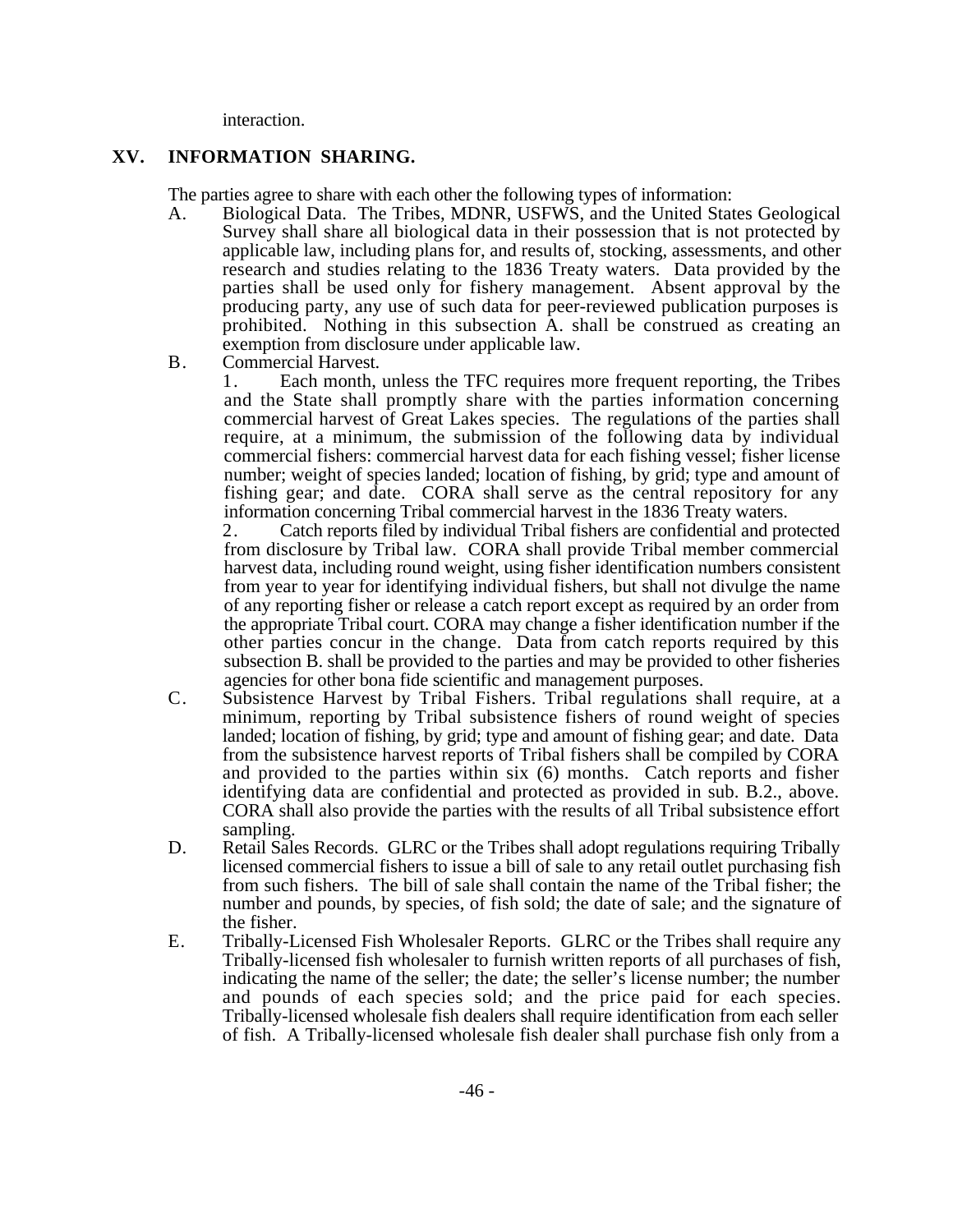State or Tribally licensed commercial fisher, or other legal source of fish. A copy of the report shall be mailed by the Tribally-licensed fish wholesaler to CORA by the tenth (10th) day of the month following the month in which the transaction occurred.Copies of these reports shall be provided to the MDNR, Fisheries Division, and USFWS within one (1) month of receipt.

- F. State-Licensed Fish Wholesaler Reports. A record of each purchase of fish shall be provided signed by the seller and the buyer, indicating the name of the seller; the date; the seller's identification number; the number and pounds of each species sold; and the price paid for each species. One copy shall be mailed to the MDNR by the tenth (10th) day of the month following the month in which the transaction occurred. Licensed wholesale fish dealers shall require identification from each seller of fish. A licensed wholesale fish dealer shall purchase fish only from a State or Tribally licensed commercial fisher, or other legal source of fish. The MDNR shall provide CORA and USFWS with copies of all reports of fish purchased by fish wholesalers licensed by the State within one (1) month of receipt.
- G. Recreational Harvest by State-Licensed Fishers. The MDNR shall provide to CORA and USFWS data on State-licensed recreational fishing and charter boat harvest, including the number and weight of species caught by recreational fishers; areas fished; and, to the extent that recreational harvest or effort is estimated, the methodology used to derive the estimate if requested.
- H. Recreational Harvest by Tribal Fishers. CORA shall provide to MDNR and USFWS such data as it possesses on Tribal recreational fishing.
- I. Charter Boat Harvest. The Tribes shall report to the State their Tribal charter boat harvest, including the number and weight of species caught by recreational fishers and areas fished, in accordance with provisions applicable to state-licensed charter boat operations.
- J. Salmon Weir Harvest. Upon request, the MDNR shall provide to the other parties data relating to the weir harvest of salmon within 1836 Treaty waters.
- K. Consultant Permits. The Tribes shall provide the MDNR and USFWS notice of the issuance of any permit issued to a non-Tribal member consultant authorized to assist a Tribal fisher under the Tribal Plan and Tribal Code within forty-eight (48) hours of issuance.
- L. Environmental Contaminants. Subject to the provisions of sub. A., above, the Tribes, the State, USFWS, and the United States Geological Survey shall share with each other in a timely manner any data concerning environmental contaminant levels in fish in 1836 Treaty waters.
- M. Exotic Species. Subject to the provisions of sub. A., above, the Tribes, the State, USFWS, and the United States Geological Survey shall share with each other in a timely manner any data concerning exotic species intrusions into 1836 Treaty waters and shall cooperate under the federal Aquatic Nuisance Prevention and Control Act of 1990 and the National Invasive Species Act of 1996.

# **XVI. INFORMATION GATHERING.**

A. Lake Trout Rehabilitation. The parties shall undertake an evaluation of the factors impeding successful lake trout rehabilitation, with frequent consultation and cooperation throughout the process. The following research subjects shall be considered by the parties:

1. The effects of abiotic and biotic factors on survival of lake trout early life stages. Because high densities of adult spawning lake trout have been reached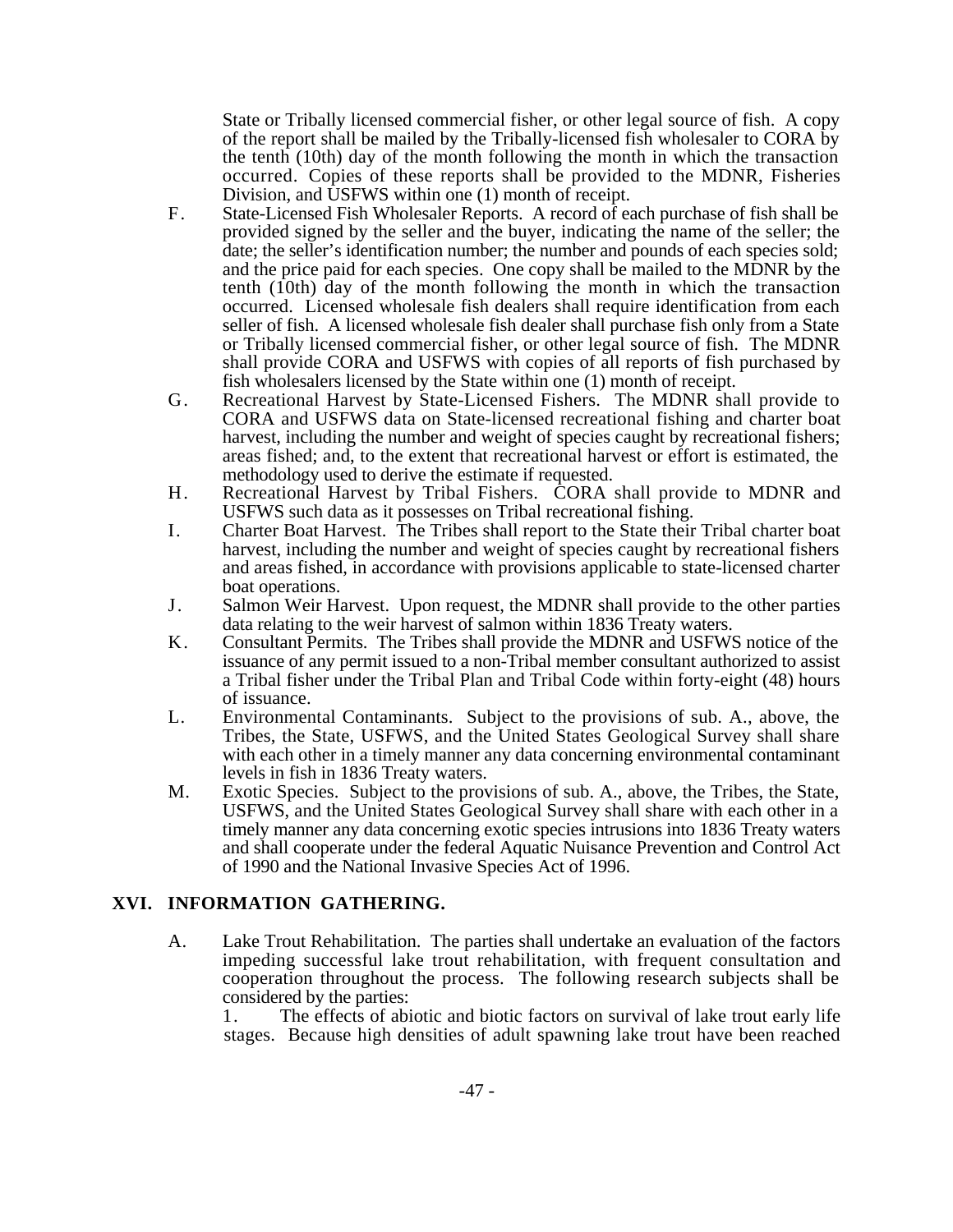through rehabilitation, and egg deposition has been documented from these adult spawners, research is needed to address why early life stages are not surviving.<br>2. The success of recent developments to stock early life stages.

The success of recent developments to stock early life stages.

3. The effects of genetic diversity of lake trout on reproductive success, spawning site preference, and biotic interactions. Stocking strategies (and stocking experiments) need to be designed to determine the mechanisms for maximizing phenotypic diversity in lake trout strains.

4. Early mortality syndrome (EMS) and other fish health concerns, to understand how these may impact lake trout rehabilitation.

B. Assessment Fishing.

1. Assessment fishing in 1836 Treaty waters may be conducted by the professional or technical biological staff of the BSD, the Tribes, the MDNR, or the United States.

2. Assessment fishing may also be conducted by commercial fishers under permit from CORA or the State, provided that such assessment has been reviewed by the TFC. Such assessment fishing by commercial fishers, except that conducted by the United States, shall be limited by the following, except as otherwise approved by the parties:

- a. The commercial assessment harvest shall be included in the total annual harvest of fish taken from a lake trout or whitefish management unit, as the case may be.
- b. State-licensed commercial fishers shall not be permitted to conduct assessment fisheries in areas otherwise closed to State-licensed commercial fishers.
- c. Tribal commercial fishers shall not be permitted to conduct assessment fisheries in areas otherwise closed to Tribal commercial fishing under section IV.C.
- d. If an assessment conducted by commercial fishers will harvest a species in an area where commercial fishing for that species is prohibited or utilize gill nets in an area where the commercial use of such gear is otherwise prohibited, the assessment shall be limited to a single operation using no more than 6,000 feet of large mesh gill net, small mesh gill net, or graded mesh gill net, as appropriate.

3. Assessment fishing may include assessment of commercial harvest opportunities or other matters not strictly biological, and sale of the catch may be authorized.

C. Information to be Gathered. The TFC shall gather the following information and ensure that the biological and other information necessary for effort-based management decisions shall be available to the parties:

1. Harvest information from commercial, subsistence, and recreational fishers and from wholesale fish dealers.

- 2. Age composition.<br>3. Length/weight com
- 3. Length/weight composition.<br>4. Maturity/sex ratio.
- 4. Maturity/sex ratio.<br>5. Sea lamprey wound
- 5. Sea lamprey wounding and other lamprey-related data.<br>6. Agency assessment indexing, such as bycatch per unit
- 6. Agency assessment indexing, such as bycatch per unit of effort.<br>7. Fish stocking activities and plans.
- Fish stocking activities and plans.
- 8. Fish diet.

9. Fish health factors such as disease, contaminants, and nutritional deficiencies (e.g., thiamine).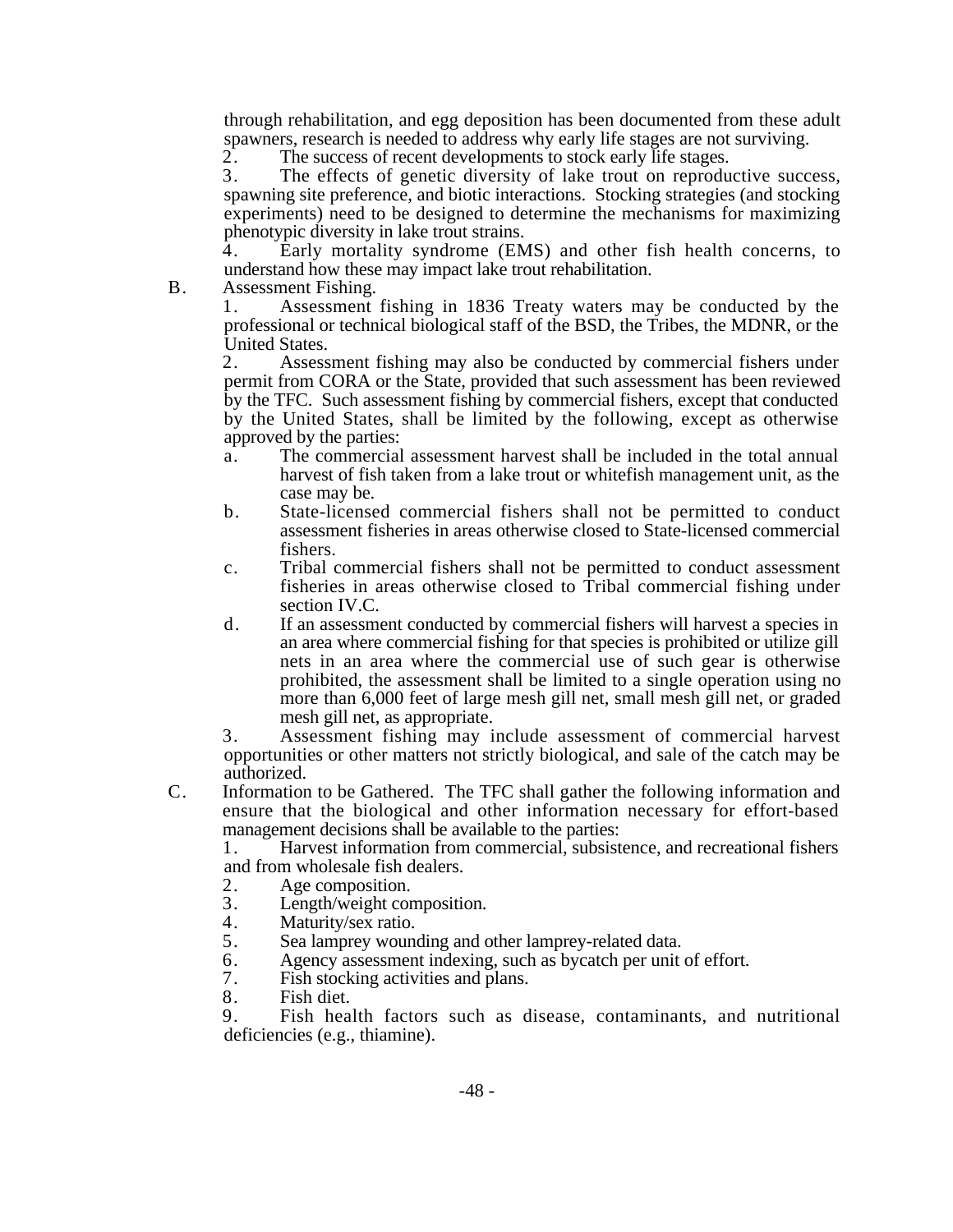# **XVII. JURISDICTION AND ENFORCEMENT.**

- A. Courts. Except as provided in section IV.A.2.d.(3), the courts of the Tribes shall have exclusive jurisdiction over enforcement of Tribal laws or regulations governing the fishing activities of Tribal members in 1836 Treaty waters. The State shall not enforce its fishing laws and regulations against Tribal members engaged in fishing activity within the 1836 Treaty waters. The State shall not require State registration of boats used for Tribal treaty fishing activity within 1836 Treaty waters.
- B. Enforcement Efforts.

1. The State and the Tribes shall provide, support, and maintain adequately equipped law enforcement personnel and resources to provide for protection of the resource, insure regulatory compliance, prevent harassment and vandalism, and maintain public confidence.

- 2. Law Enforcement Committee.
- a. Creation. There is established a Law Enforcement Committee as the primary body for consultation and collaboration on enforcement issues under this Decree.
- b. Membership. The Law Enforcement Committee shall be composed of the chief law enforcement officer or designee of each Tribe and the chief law enforcement officer or designee of the MDNR. In the event that the Bureau of Indian Affairs shall provide conservation law enforcement services to any of the Tribes, the Michigan Agency's chief law enforcement officer or designee shall also be a member.
- c. Ex Officio Members. One (1) or more representatives from the USFWS, the United States Coast Guard, the United States Department of Justice, the Bureau of Indian Affairs, the Ontario Ministry of Natural Resources, and any other law enforcement agency deemed necessary may serve as ex officio members of the Committee. Ex officio members may provide information and assistance to the Committee, but shall not vote.
- d. Advisory Group. There shall be established an Advisory Group composed of one (1) non-governmental citizen of each Tribe and one (1) non-Tribal member non-governmental citizen representative for each of the Great Lakes comprising 1836 Treaty waters. Members of the Advisory Group shall be appointed by the Law Enforcement Committee. Members of the Advisory Group shall be invited to Law Enforcement Committee meetings and participate in discussions, but attendance shall be on a voluntary basis. Advisory Group members shall sign a confidentiality agreement precluding disclosure of information gathered at the Law Enforcement Committee meetings unless specific permission is granted by the Law Enforcement Committee to release information from the meeting.
- e. Functioning of Law Enforcement Committee.
	- (1) The Law Enforcement Committee shall attempt to shape consensus on the matters and issues before it.
	- (2) The Committee shall appoint one (1) of its members as Chair each year. The Chair shall be responsible for scheduling meeting locations, taking suggestions for agenda items, preparing and disseminating meeting agendas prior to meeting dates, and such other duties as the Committee shall decide.
	- (3) Law Enforcement Committee meetings shall be sponsored by the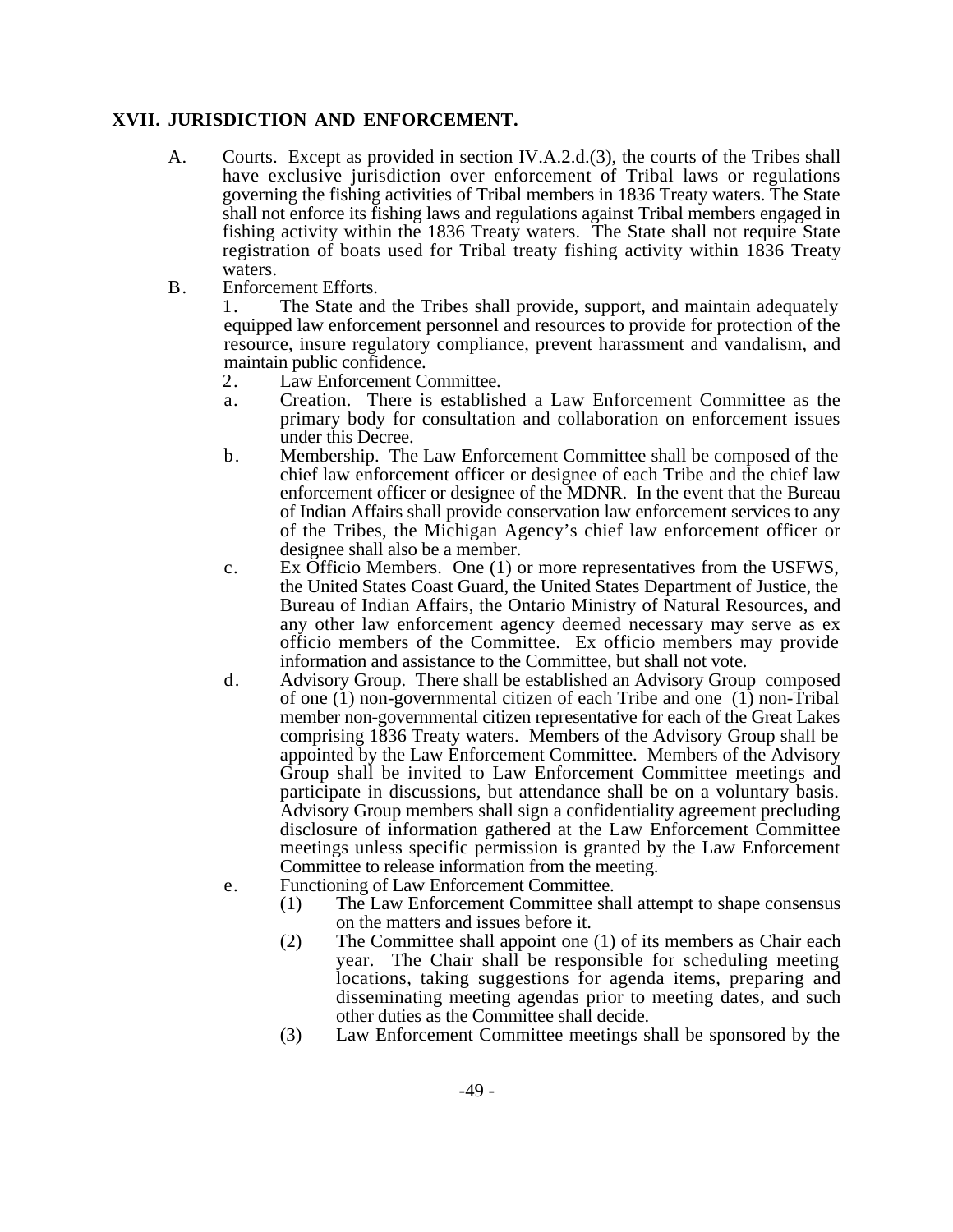member agencies on a rotating basis.

- f. Law Enforcement Committee Duties.
	- (1) Each of the Tribes and the State shall commit one (1) position as available to work with a mutual-aid enforcement team pool each year. The team shall engage in group patrols at least eight (8) times per year. Patrols shall be scheduled by the Law Enforcement Committee.
	- (2) Annual work plans shall be created. Annual objectives in such plans shall address at minimum the following:
		-
		- (a) Public safety issues;<br>(b) Enforcement priorities Enforcement priorities;
		- (c) Standardized report forms;
		- (d) Coordination of shared resources;
		- (e) Identification of training needs and the provision of identified training;
		- (f) Protection of commercial gear from theft and vandalism;
		- (g) Identification of areas of special law enforcement concerns; and
		- (h) Sharing of enforcement information.
	- (3) Meetings:
		- (a) The Law Enforcement Committee shall meet four (4) times yearly, each January, April, July, and October, and at such other times as the Chair receives a request from a member to schedule a meeting.
		- (b) Each meeting agenda shall include at minimum the following:
			- i. Review and evaluation of the work plan and the activities of each member organization under the plan;
			- ii. Revision as necessary of the work plan;
			- iii. Sharing of case disposition information from the period since the last meeting of the Committee;
			- iv. Review, evaluation, and forwarding with recommendations to CORA and MDNR of field suggestions for regulatory changes; and
			- v. Review and evaluation of field suggestions for training needs.
		- (c) The first meeting of the year shall also include:
			- i. Preparation of the annual work plan;<br>ii. Review of summary reports of all la
			- Review of summary reports of all law enforcement activities of member agencies of the Committee during the previous year;
			- iii. Review of training completed the previous year and of proposed training for the current year; and
			- iv. Review of the status of current law enforcement resources and those to be made available during the current year.
		- (d) The April agenda shall also include at a minimum the compiling, publishing, and disseminating to member agencies of a summary report of the information contained in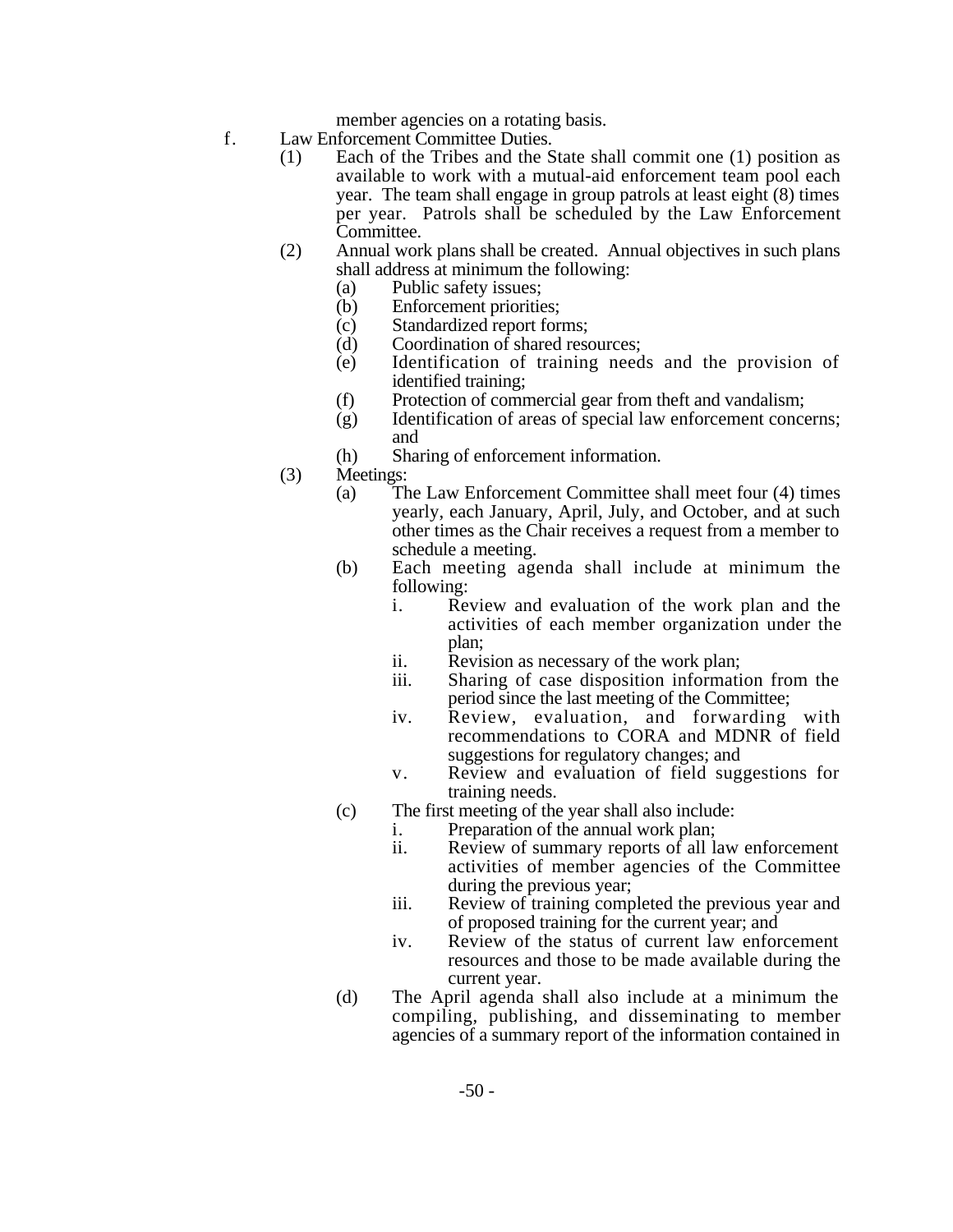the standardized report forms.

- (4) The Law Enforcement Committee shall investigate and recommend to CORA and MDNR improvements in marking and identification of fishing gear and equipment.
- (5) Standard Complaint Handling Mechanism.
	- (a) A standard complaint handling mechanism shall be established.
	- (b) A twenty-four (24) hour, toll free "hotline" shall be established for complaint calls relating to violations of fishing regulations, harassment of fishers, vandalism of fishing gear, and related matters. The "hotline" shall be monitored year round by the MDNR Report All Poaching communications room operator. The "eight hundred" ("800") line shall be funded by CORA.
	- (c) Each agency shall provide regularly updated call-out lists to expedite dispatch of complaints.
	- (d) Complaints shall be dispatched by radio, telephone, or other electronic means to the officer closest to the complaint location, and shall be followed by a printed complaint form sent to the officer to whom the complaint was dispatched, and also to the agency licensing the subject involved in the complaint. It shall be the officer's responsibility to complete and return the complaint form to his or her agency and to contact the complainant listed on the form to advise that the complaint has been handled.
- (6) The Law Enforcement Committee shall develop and implement a standardized information system that shall allow the sharing of patrol plans, patrol activity records, patrol actions, and other law enforcement information, accessible to all authorized enforcement personnel, on as close to a real-time basis as necessary.
- (7) The Law Enforcement Committee shall develop and implement a common communications protocol for use between agencies.
- (8) Each law enforcement agency enforcing the Tribal Code shall have written policies and procedures for investigating complaints made against officers enforcing the Tribal Code which shall include a written report to the complainant of disposition of the complaint.

3. Conservation officers of the MDNR may enforce the Tribal Code and any additional regulations of the Tribes pertaining to the fishery in 1836 Treaty waters.

4. The Tribes shall provide to the MDNR documentation of each person issued a commercial fishing license under 25 C.F.R. Part 249, a commercial fishing permit, or a subsistence fishing license.<br>5. The Sault Tribe shall dedicate

5. The Sault Tribe shall dedicate at least one and one-half (1.5) full time officers at St. Ignace for enforcement of commercial fishing regulations under this Decree, the Tribal Plan, and the Tribal Code, including patrols in the area between St. Ignace and Alpena. Bay Mills shall dedicate at least one-half (0.5) full time officer to this effort.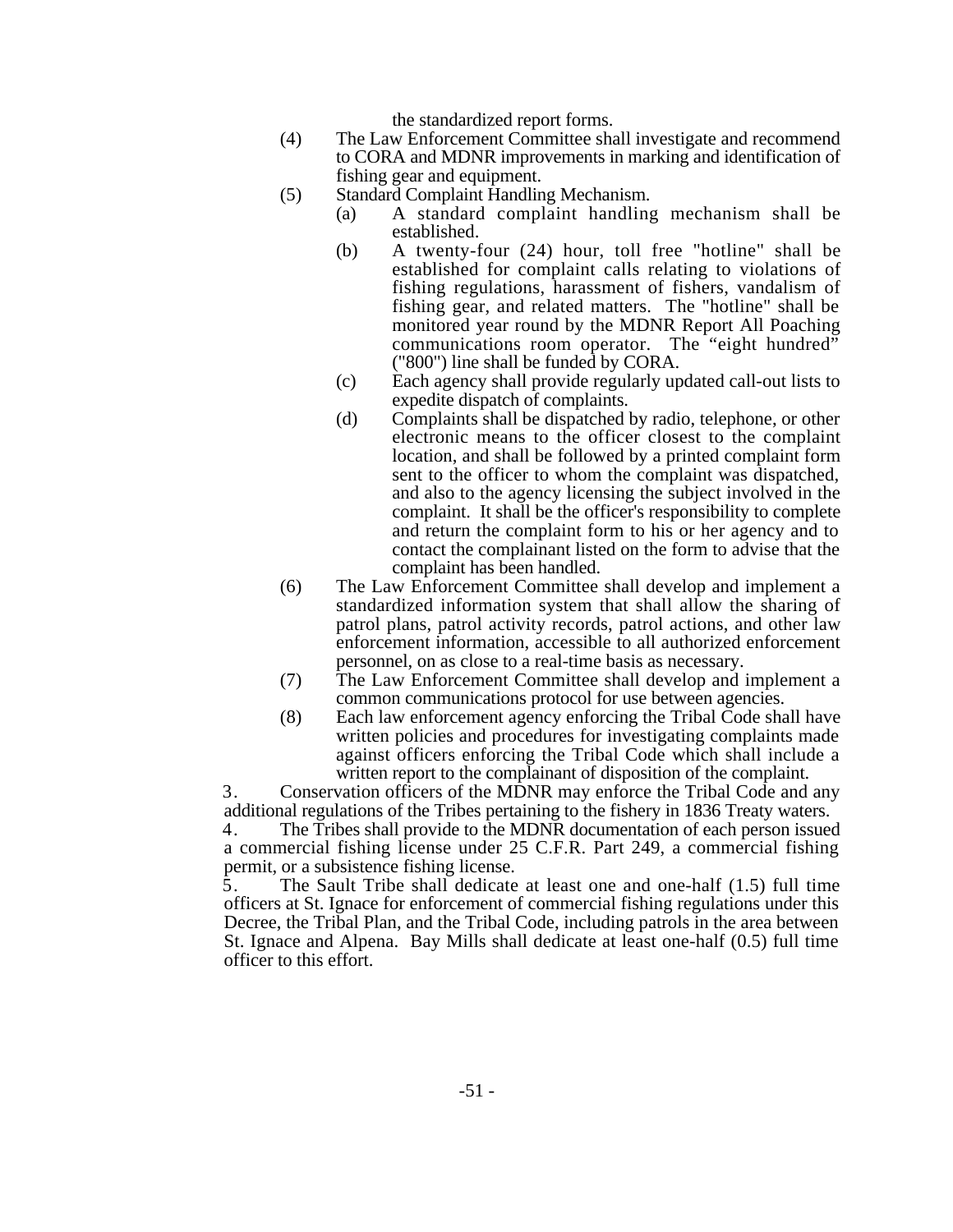# **XVIII. EXECUTIVE COUNCIL.**

- A. There is created an Executive Council which shall consist of the chairpersons of the Tribes, the Director of the MDNR, and the Secretary of the Interior, or their duly authorized representatives.
- B. The Executive Council shall meet and confer as necessary, but in no event less than annually, to review the status of the fishery resource, the implementation of this Decree, and any other matters appropriate for consideration by the parties at the policy level.
- C. The Executive Council shall provide a forum for policy-level discussion and consultation, but it shall not have any decision-making authority unless otherwise expressly agreed by all of the parties.

#### **XIX. DISPUTE RESOLUTION.**

Any dispute arising out of or relating to this Decree shall be resolved by the procedures set forth in this section.

A. Negotiation.

1. It is the intent of the parties that any dispute be resolved informally and promptly through good faith negotiations among the parties. Should any dispute or controversy arise, the steps outlined in this subsection A. shall immediately be taken. However, matters identified in this Decree as requiring consent or agreement of all the parties shall not be subject to dispute resolution under this section.

2. If the dispute involves any matter within the tasks or responsibilities of the TFC, the party raising the dispute shall first bring the matter before the TFC for discussion and an attempt to achieve consensus. If the TFC has not previously had the matter before it for discussion, the TFC shall be convened to discuss the dispute upon at least fifteen (15) days written notice to the members setting forth the particulars of the dispute. If the TFC fails to reach consensus on the matter, or if consensus on components of the dispute within the purview of the TFC does not resolve the entire dispute, any party may proceed with the next step in dispute resolution under this section.

3. Any party may initiate negotiation proceedings by sending written notice to all other parties setting forth the particulars of the dispute, the provision of this Decree involved, and a suggested resolution of the problem. The recipient parties involved in the dispute must respond within ten (10) days of receipt with an explanation and response to the proposed solution, which response shall be sent to all other parties.

4. If correspondence does not resolve the dispute, the parties involved in the dispute and any other parties who desire to attend shall meet on at least one (1) occasion within fifteen (15) days after the response by the recipient parties and attempt to resolve the matter. If such a meeting does not produce a resolution, the parties may proceed with mediation or judicial resolution as further provided in this section.

- B. Mediation. If the dispute is not resolved by informal negotiations among the parties within fifteen (15) days or any mutually agreed extension of time after the first meeting of the parties, the parties may agree to attempt to resolve the matter by mediation. Unless the parties agree to a different mediation procedure, voluntary facilitative mediation shall be conducted as provided in W. D. Mich. L. R. 16.3.
- C. Judicial Resolution.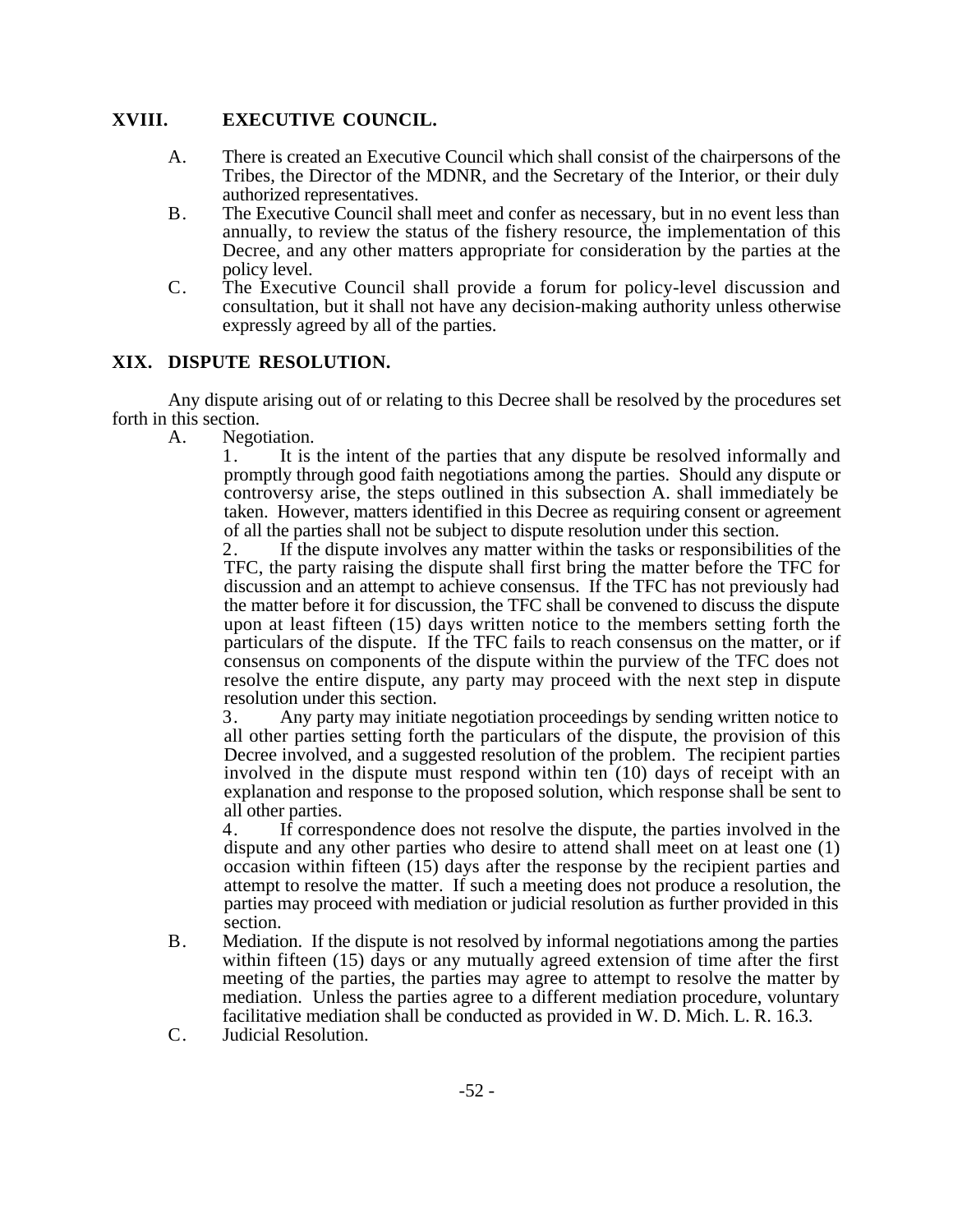1. If the parties do not agree to resolve the matter by mediation, or if mediation attempts are unsuccessful, a party or parties may seek relief from the Court as provided by the Federal Rules of Civil Procedure and the Local Rules of the Western District of Michigan.

2. A party desiring to initiate judicial resolution of the dispute shall file a notice pleading with the Court containing a concise description of the matters in dispute, certification that the party seeking relief has complied with the dispute resolution procedures of this Decree, and a description of the relief requested. The other parties may file a responsive pleading within thirty (30) days.<br>3. Unless the parties agree that the dispute can be resolved.

Unless the parties agree that the dispute can be resolved by motion without the need for discovery or an evidentiary hearing, they shall request a scheduling conference under W.D. Mich. L.R. 16.1 to establish a timetable for disposition of the dispute.

4. In the event of an emergency involving this Decree posing a threat of immediate irreparable harm to the resource or a party, a party may seek immediate or temporary relief under Fed. R. Civ. P. 65 and applicable local court rules without following the procedural steps set forth in this section.

5. Except as provided in the CORA Charter and Tribal Plan, the Tribes have not agreed to any restrictions upon their treaty rights other than those contained in this Decree. Accordingly, except as otherwise provided in section XXI.B., in all disputes brought before the Court, the Court shall grant relief against the Tribes only if their disputed action or failure to act violates:

- a. A provision of this Decree; or
- b. The standards applicable to the regulation of Indian treaty fishing rights.

#### **XX. FINANCIAL AND OTHER COMMITMENTS.**

A. Financial Commitments.

1. State Contributions. Subject to appropriation, the State shall contribute funding to the Tribes in the sum of \$16,225,000, to be used as follows:

- a. The sum of \$14,300,000 for the purposes stated below. In the event that the State fails to fulfill its obligations under this subsection a., the Tribes, acting through GLRC, may void this Decree upon not less than sixty (60) days' prior written notice to the other parties.
	- (1) \$12,415,000 to be placed in an escrow account as provided in section X.C.3.g.(1) to acquire the vessels and equipment and the surrender of licenses of certain State-licensed commercial fishers in whitefish management unit WFM-01 for the purposes provided for in sections X.A. and X.B.
	- (2) \$1,400,000 to the Sault Tribe to fund special circumstances conversions approved by the State as provided in sections X.A.4. and X.C.2.b.
	- (3) \$175,000 to the Sault Tribe to fund consultants for the trap net conversion operations of its Tribal fishers as provided in section X.A.3., of which Sault Tribe shall provide to Grand Traverse \$30,000 per conversion for up to two (2) conversions of Grand Traverse fishers.
	- (4) \$250,000 to Little Traverse which the Tribe shall use for the development of access and docking sites.
	- (5) \$60,000 to Little Traverse to fund consultants for its trap net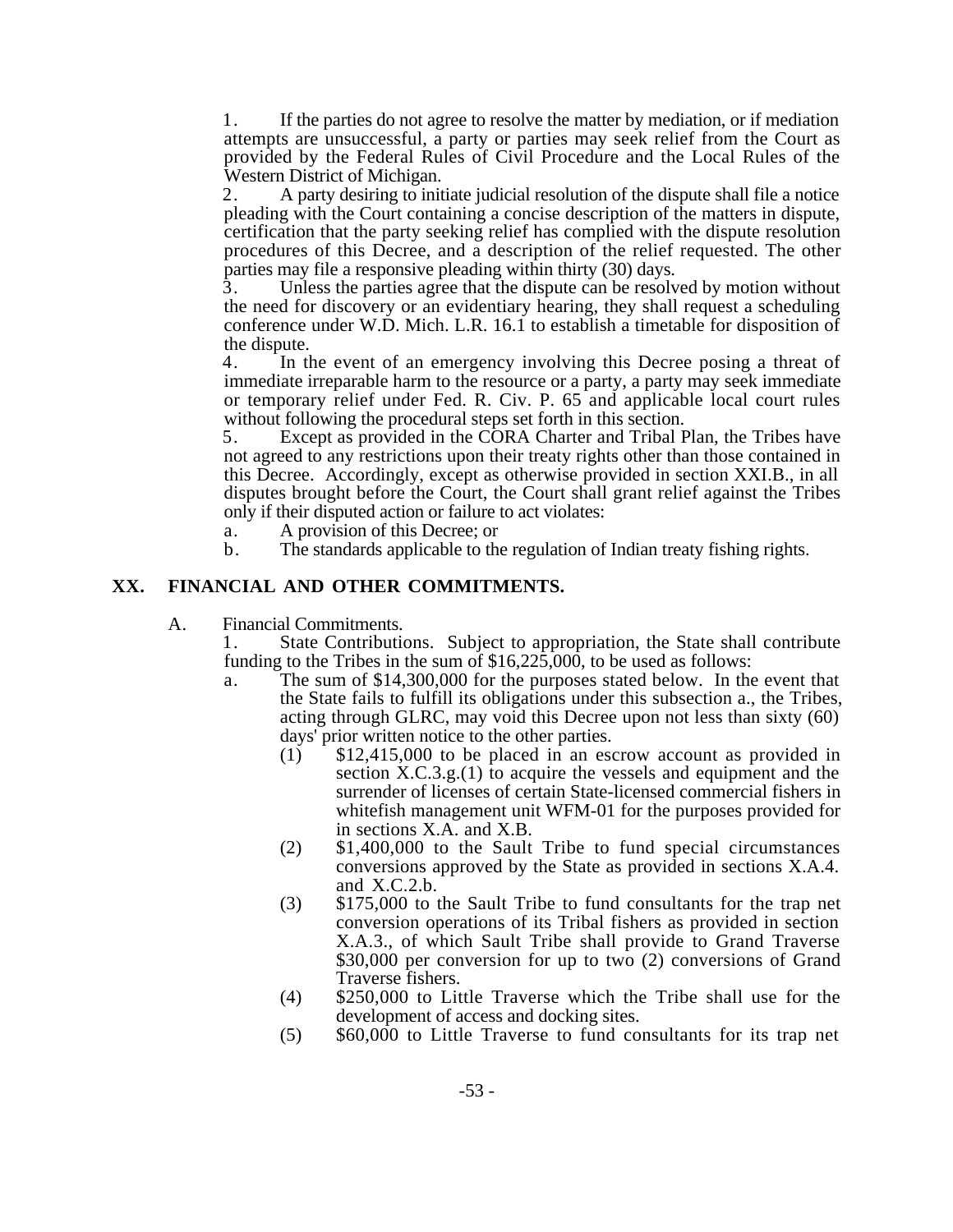operations as provided in section X.A.3.

- b. The sum of \$1,925,000 for Little River which the Tribe shall use for one (1) or more of the following purposes in its discretion:
	- (1) Acquisition, or assistance of Tribal members in the acquisition, of trap net operations, including vessels and gear, and consultants to train Tribal members in the use of such vessels and gear;
	- (2) Acquisition, or assistance of Tribal members in the acquisition, of consultants to train Tribal members in the use of small mesh gill net operations;
	- (3) Payment of operating costs of assessment and law enforcement activities, including costs for personnel, equipment, fuel, maintenance, and dock space;
	- (4) Acquisition, or the assistance of Tribal members in the acquisition, of charter boat operations, including fishing gear and vessels;
	- (5) Construction of a dock, suitable road access, and support buildings for authorized commercial fishing operations and for fisheries management, assessment, and law enforcement, and the equipment and furnishing of such facilities at or near Manistee;
	- (6) Construction of a dock and support buildings for authorized commercial fishing operations on the White Lake channel access site described in section sub. B.1., below; and
	- (7) Acquisition of suitable law enforcement and assessment vessels and associated gear and equipment, to the extent the Tribe finds that the vessels, equipment, and gear provided by the State under subs. B.2. and B.3., below, are inadequate for these purposes.

Because the funding provided under this subsection b. is not expected to be sufficient to fulfill all of the purposes set forth in this subsection b., Little River may use funding obtained under sub. A.2., below, or funding obtained from other sources for any such purposes. In the event that the State does not provide the funding set forth in this subsection b. to Little River within sixty (60) days after the effective date of this Decree, Little River may void all restrictions in this Decree on the use of large mesh gill net operations in the Little River Tribal Zone described in section IV.A.1.f. and the Lake Michigan Southern Development Zone described in section IV.A.1.g. by written notice to all other parties of its election to do so.<br>2. Federal Contributions.

- Federal Contributions.
- a. Subject to Congressional appropriation, the Department of the Interior shall provide \$8,250,000 in funding to be distributed and used as follows:
	- (1) \$1,000,000 to each of the Tribes for 1836 Treaty waters fishing-related activities, including enforcement, training, and access;
	- (2) An additional \$1,000,000 each to Little River and Little Traverse for the purposes stated in sub. (1), above;
	- (3) An additional \$1,000,000 to Grand Traverse which the Tribe shall use for the following purposes in its discretion:
		- (a) Acquisition or construction of fisheries support buildings and/or access to implement this Decree. If an access site is acquired with these monies, the other Tribes shall be allowed to use the site for access to the extent access is available. Grand Traverse shall have the first priority to utilize the available access at such site; or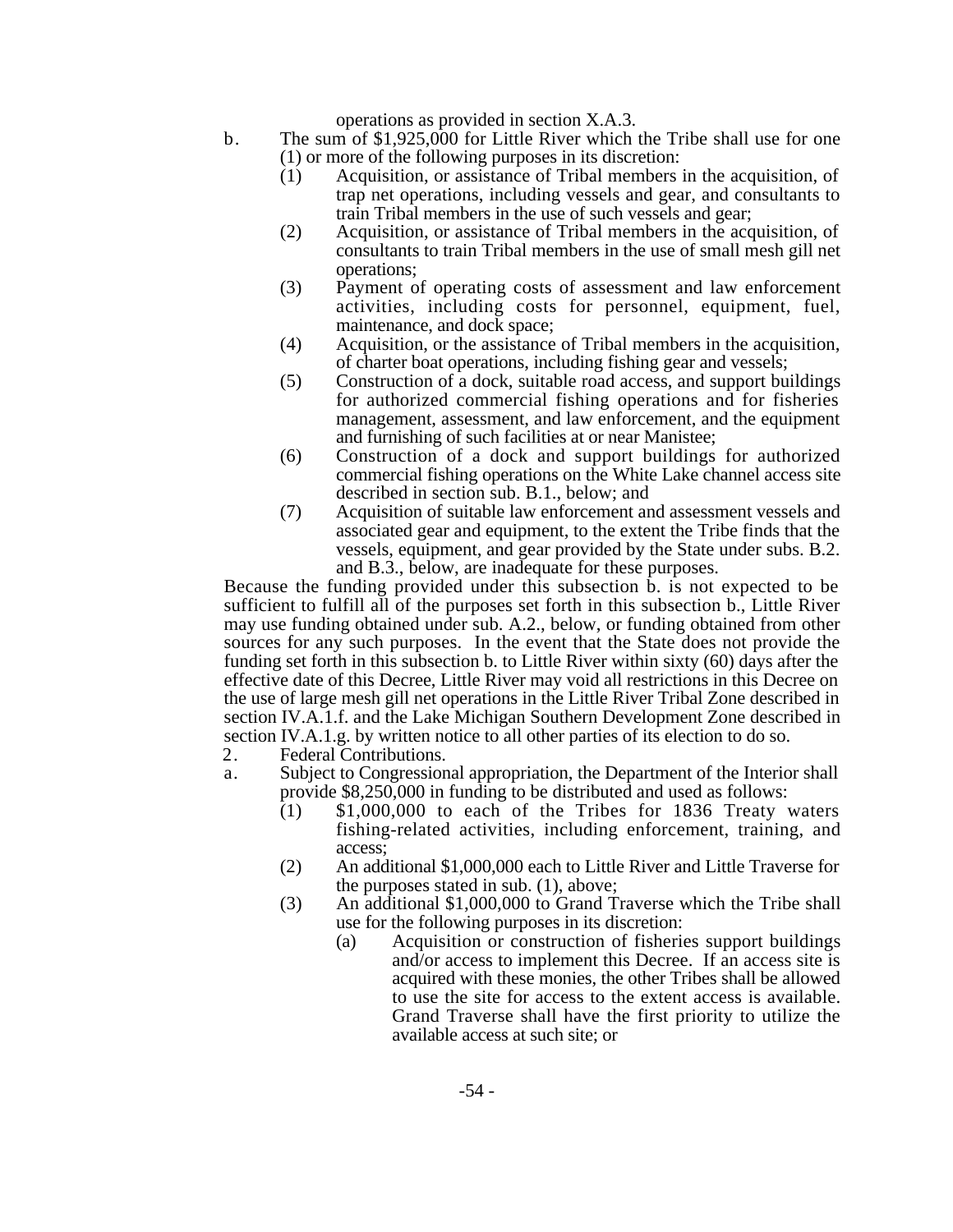- (b) Assistance to current Tribal fishers in the acquisition or maintenance of commercial fishing related gear, equipment, vessels, and training to implement this Decree, or assessment, stocking, and/or hatchery development; provided, that the use of these funds does not significantly increase new fishing effort in Lake Michigan.
- (4) The sum of \$250,000 for Little Traverse which the Tribe shall use for the development of access and docking sites.
- b. Funds provided under sub. a., above, shall not relieve the existing responsibility of the Department of the Interior for the continued support of Tribal programs.
- c. In the event that the funding described is sub. a., above, is not appropriated by the end of federal fiscal year 2002, the Tribes may jointly move the Court to void this Decree.

3. In the event that this Decree is voided under sub. 1.a. or sub. 2.c., above, the matter shall revert to the judicial process and the parties shall request a scheduling conference under W.D. Mich. L.R. 16.1 to establish a timetable for disposition of the resulting dispute.

B. Other Commitments.

1. The State and Little River shall enter into an agreement under which the State shall provide to Little River for the life of this Decree the use of a State-owned parcel on White Lake channel, formerly used by the United States Coast Guard, as an access site for Tribal fishing operations, at no charge to the Tribe.

2. The State shall provide one (1) assessment vessel and gear each to Little River and Little Traverse for use in such Tribes' fisheries assessment work. The vessels shall meet all applicable standards for safety and seaworthiness, and the gear shall be in good usable condition. These vessels and gear shall not be used for commercial fishing with large mesh gill nets.

3. The State shall provide to Little River one (1) vessel suitable for law enforcement use. The vessel shall meet all applicable standards for safety and seaworthiness.

4. The State shall provide four (4) small mesh gill net operations, three (3) to Little River and one (1) to Little Traverse, including vessels and gear, which may be obtained by the State from the conversion program described in section X.C. The vessels shall meet all applicable standards for safety and seaworthiness, as evidenced by a marine inspection, and the gear shall be in good usable condition.

5. Fish Distribution Study. Notwithstanding any other provision of this Decree, Little River may undertake a fish distribution study during the last five (5) years of this Decree in the Little River Tribal Zone described in section IV.A.1.f. and the Lake Michigan Southern Development Zone described in section IV.A.1.g.

a. The study shall initially be performed with two (2) vessels, with up to 6,000 feet of large mesh gill net per vessel. If the Tribe determines that it is not obtaining sufficient data to meet the study's goals with this amount of effort, it may petition the TFC for authorization to increase effort to up to two (2) vessels with up to two (2) gangs of 6,000 feet of large mesh gill net for each vessel. If the TFC does not reach a consensus approving the Tribe's request, the Tribe may invoke the dispute resolution process to obtain a determination whether additional feet of effort are needed, and may increase effort upon receipt of a favorable determination. The Tribe shall have the burden of establishing that additional feet of effort are needed,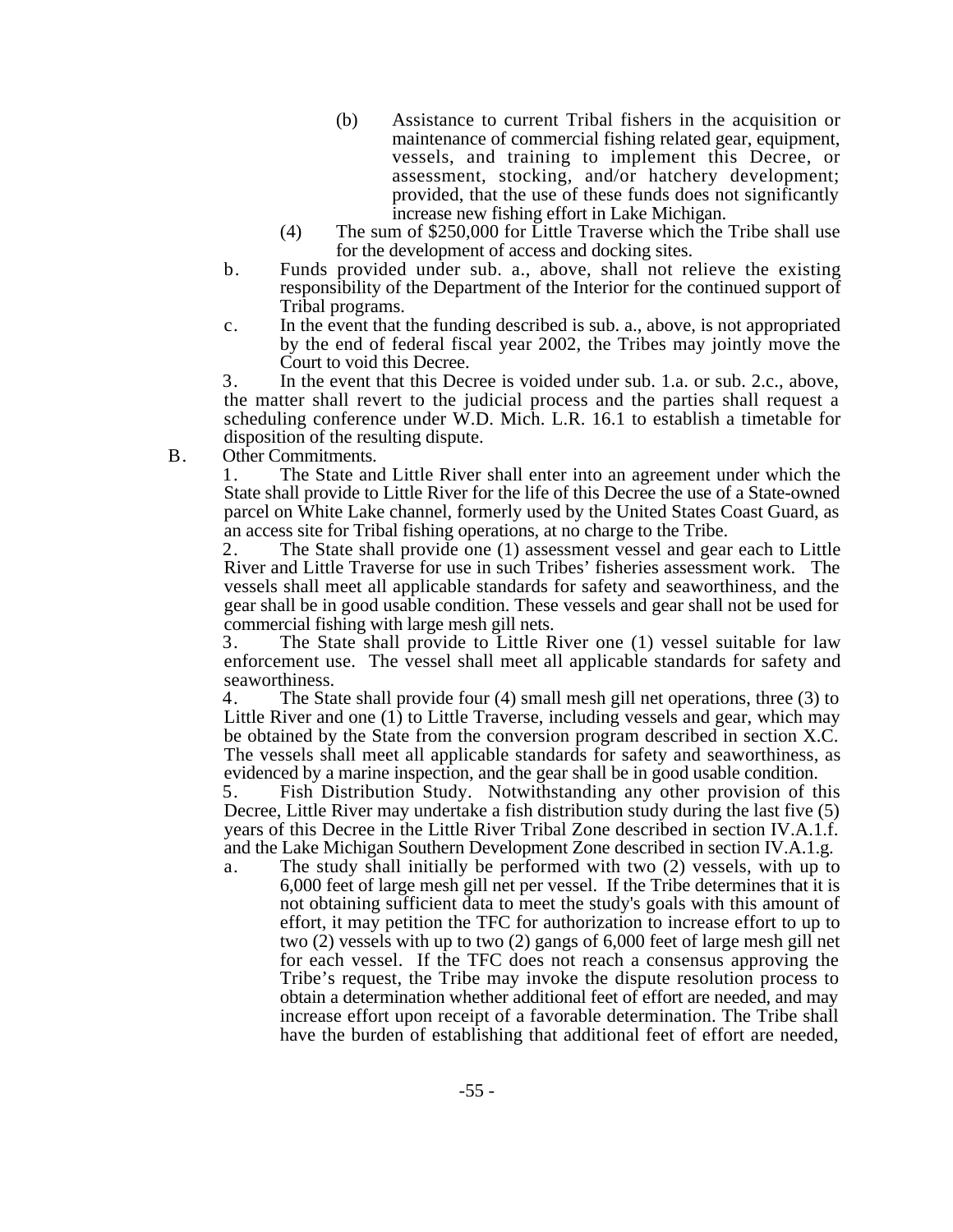before the TFC and in the dispute resolution process.

b. The State shall provide onboard monitoring for twenty percent (20%) of the study. The Tribe and USFWS will be responsible for providing onboard monitoring for the remainder of the study.

#### **XXI. RECONSIDERATION**.

A. Any party may request reconsideration of this Decree or any relevant section or portion of it in the event that any of the following circumstances occurs:

1. Unforeseen changes in circumstances arise not resulting from the fault of the requesting party that significantly frustrate a purpose of this Decree.

2. Material changes in circumstances arise not resulting from the fault of the requesting party that significantly frustrate a purpose of this Decree.

3. One or more of the major assumptions upon which the lake trout management regime contained in section VII. is premised proves to be or becomes materially incorrect through no fault of the requesting party, and as a consequence the requesting party has suffered a material and adverse change in fishing opportunity.

B. If a party wishes to request reconsideration under this section, it must provide a written statement of the basis for reconsideration to all other parties. The matter shall then proceed under the dispute resolution provisions of section XIX. In such dispute resolution, if the Court determines that one of the circumstances described in sub. A., above, is present, the Court shall fashion relief under applicable Indian treaty rights law, including, but not limited to, the conservation and allocation principles under the 1836 Treaty. However, in fashioning relief, the Court shall consider the intent of the parties as reflected in this Decree and shall preserve the basic structure of this Decree and its benefits and obligations for all of the parties to the maximum extent practicable.

#### **XXII. DURATION**.

- A. This Decree shall take effect upon its entry by the Court; provided, that there shall be no change in current regulations applicable to Tribal fishers until thirty (30) days after entry of this Decree or the adoption by CORA of the Tribal Code, whichever shall first occur. The Decree shall expire on the twentieth (20th) anniversary of its entry.
- B. Upon expiration of this Decree, or if earlier terminated for any reason, the provisions, restrictions, and conditions contained in it shall no longer govern the parties in any manner.

#### **XXIII. DISCLAIMERS.**

Neither this Decree nor the Tribal Plan is intended to identify, nor does either define, the maximum extent of the legal entitlement or authority of any of the parties under the 1836 Treaty or existing law. The allocation of harvest opportunities between the Tribes and the State, and the restrictions imposed by this Decree upon harvest, shall be effective for the duration of the Decree. The parties reserve all rights and claims they may have against each other with respect to regulatory issues or the allocation of harvest opportunities in the future, and nothing in this Decree shall limit, prejudice, or otherwise affect the assertion of such rights or claims upon expiration of the Decree, or create a precedent for future allocation or regulation. Any use or construction of this Decree to limit, prejudice, or otherwise affect such rights or claims or to use such as precedent is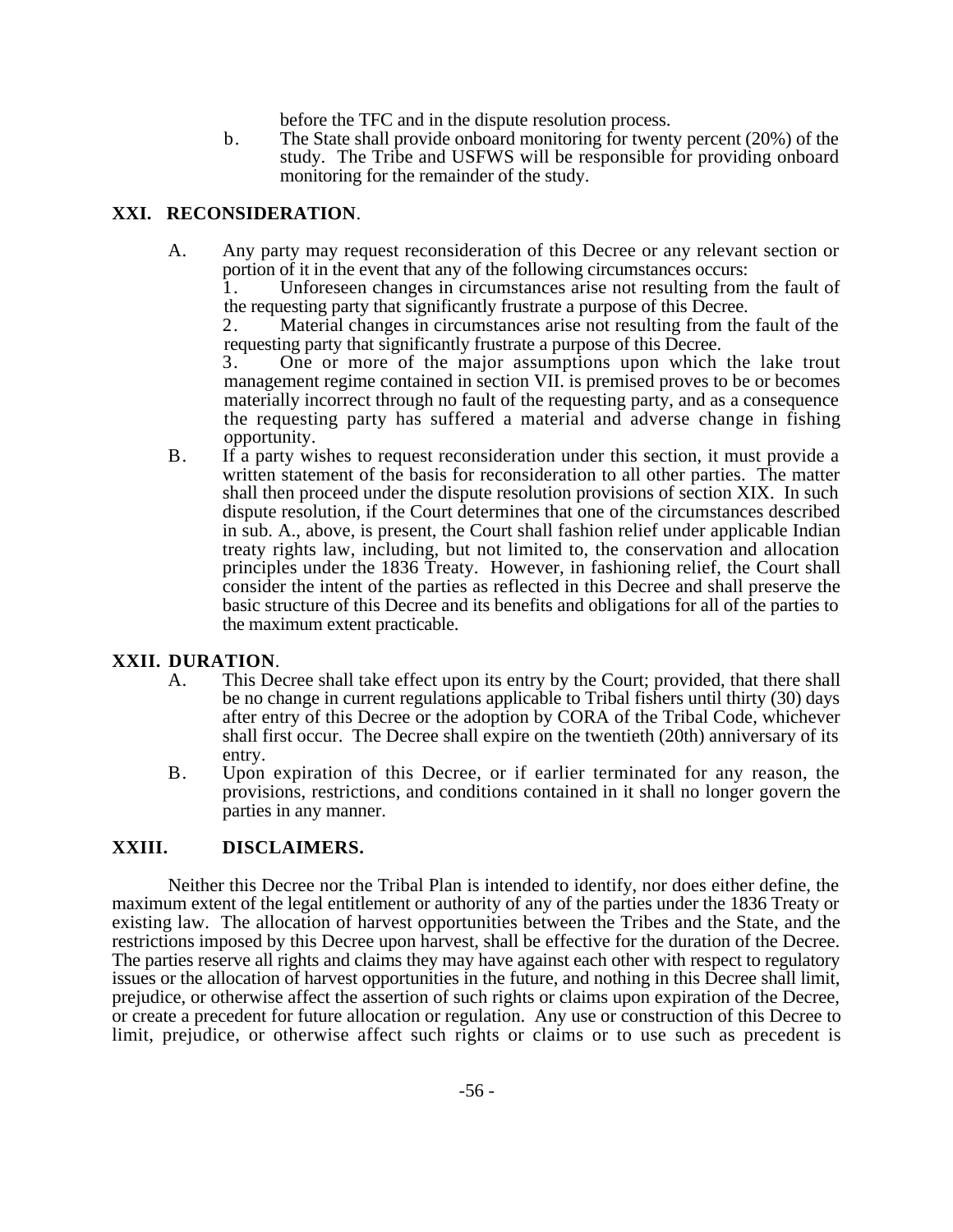unauthorized and improper.

XXIV. ATTORNEY FEES AND COSTS.

Each party shall be responsible for its own expenses incurred in procuring this Decree, including responsibility for its own attorney fees and costs.

XXV. CONTINUING JURISDICTION.

The Court shall retain continuing jurisdiction over this case for purposes of enforcing this Decree, the Tribal Plan, and the CORA Charter.

Alen aule

RICHARD ALAN ENSLEN Chief Judge

DATED at Bay Mills Indian Reservation, MI:

aug I, 2000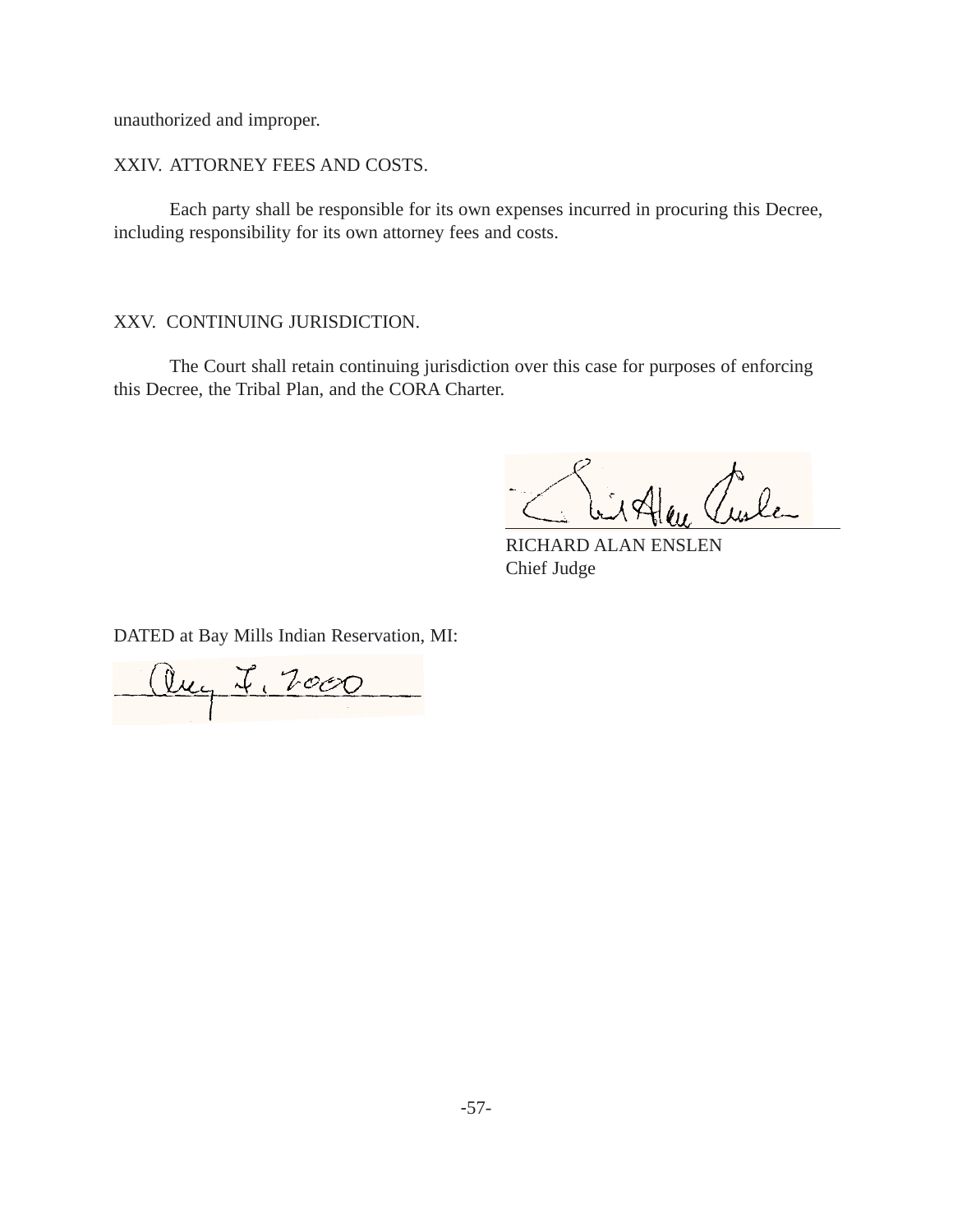

Figure 1. Lake Michigan Statistical Districts and Lake Trout Refuges (Smith, Buettner and Hile 1961, modified to conform to grid lines) (Sec. VII.A.).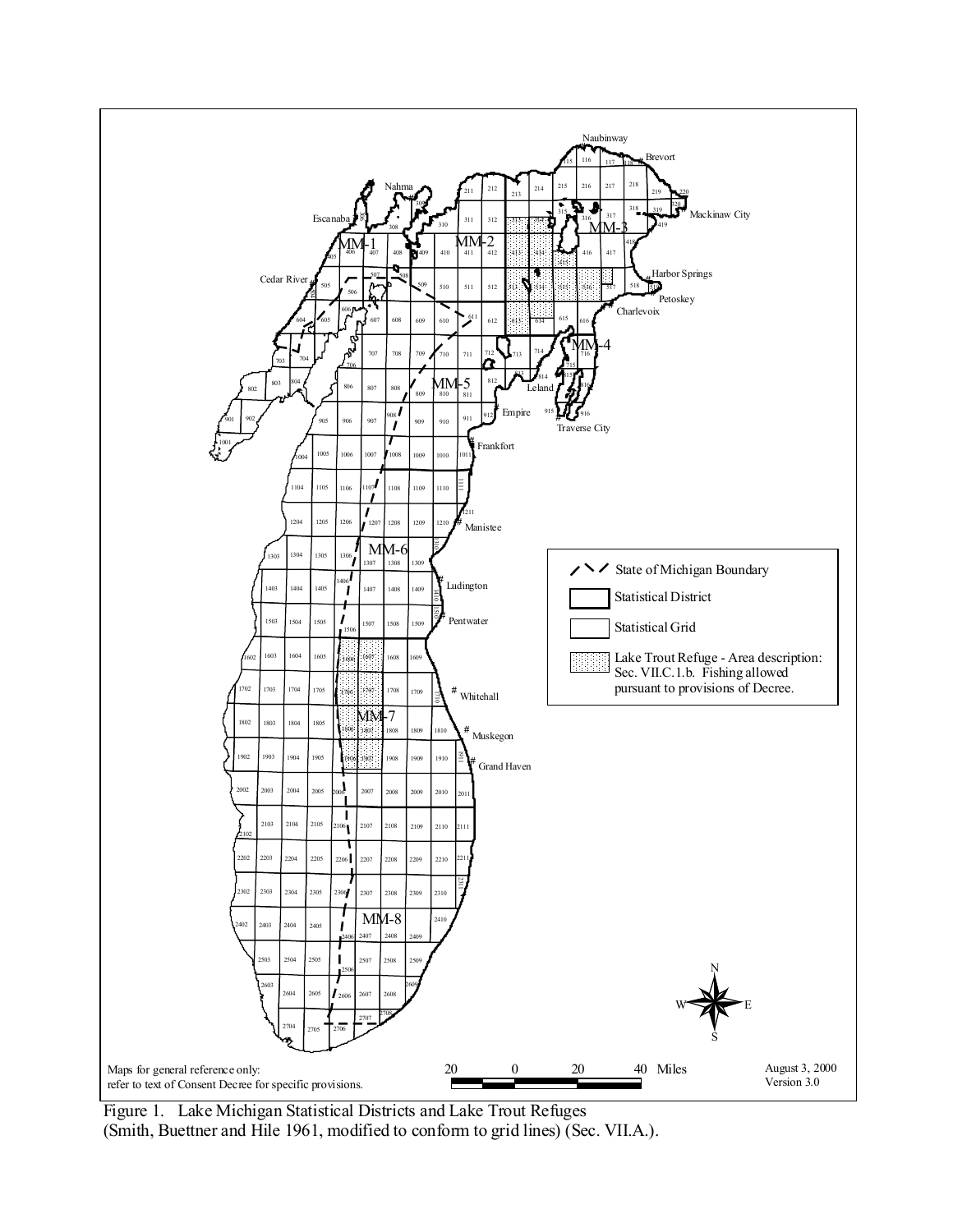

Figure 2. Lake Huron Statistical Districts and Lake Trout Refuge (Smith, Buettner, and Hile 1961, modified to conform to grid lines) (Sec. VII.A.).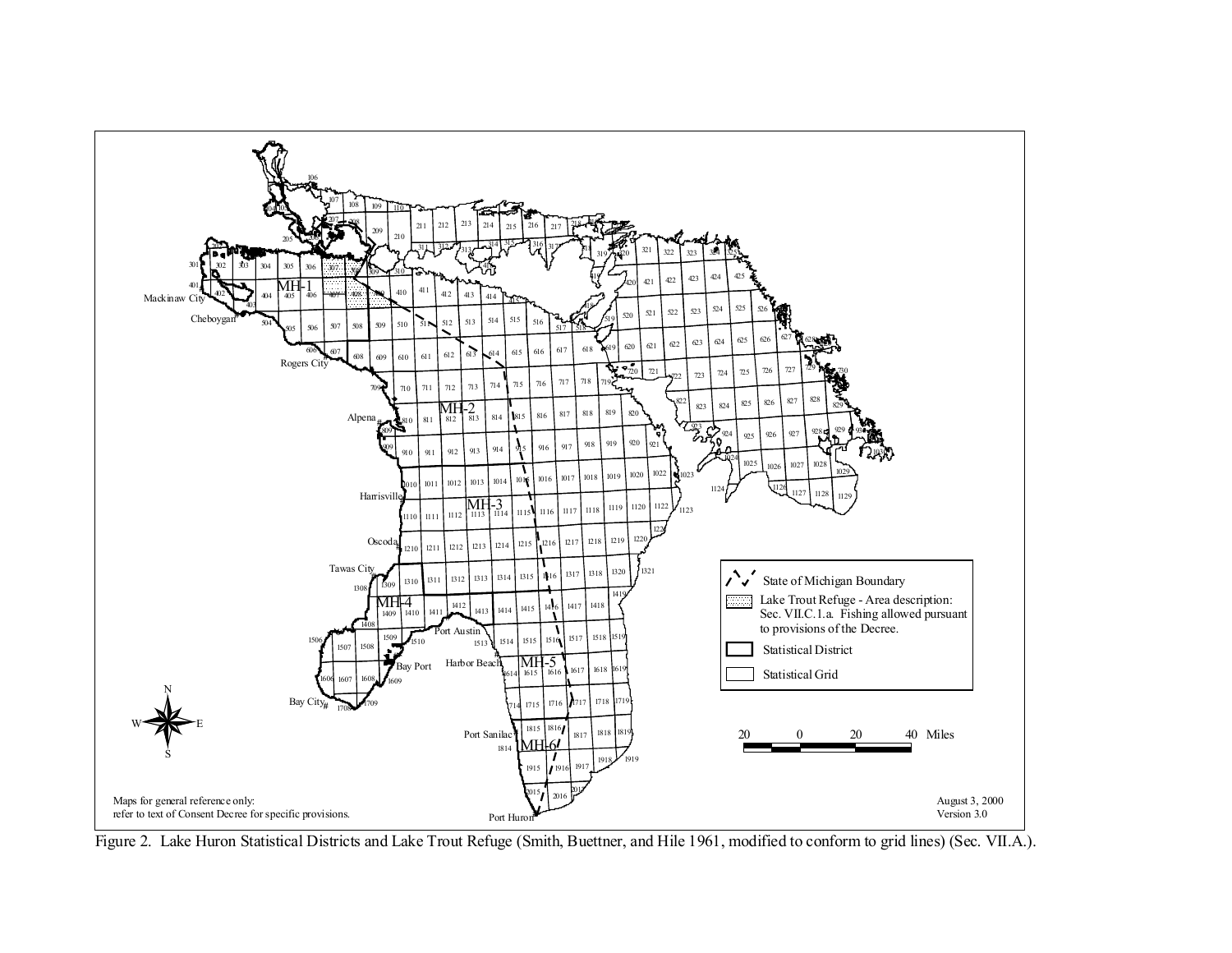

Figure 3. Lake Superior Lake Trout Management Units (Hansen [ED.] 1996) (Sec. VII.A.).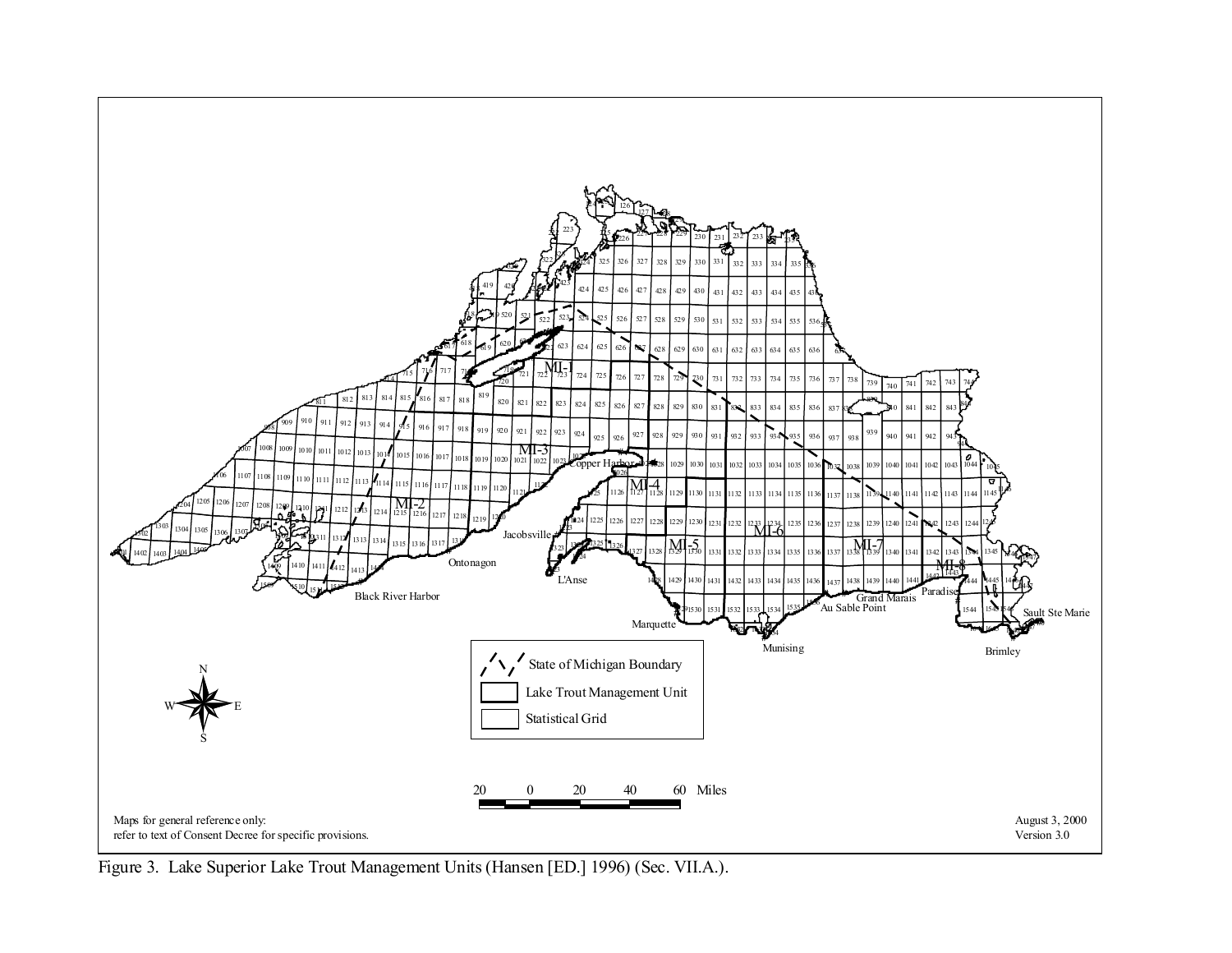

Figure 4. Lake Michigan Whitefish Management Units (Sec. VIII.A.).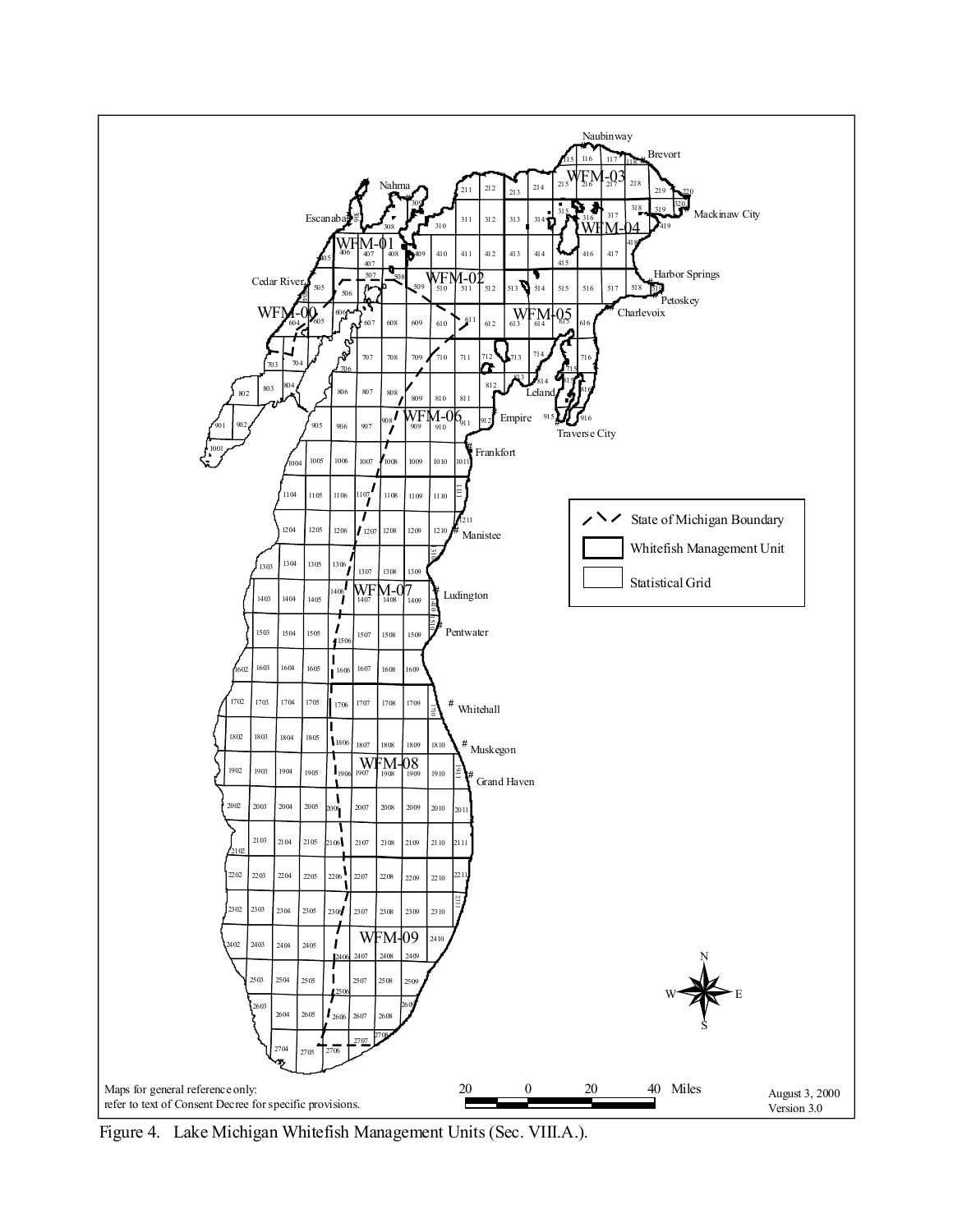

Figure 5. Lake Huron Whitefish Management Units (Sec. VIII.A.).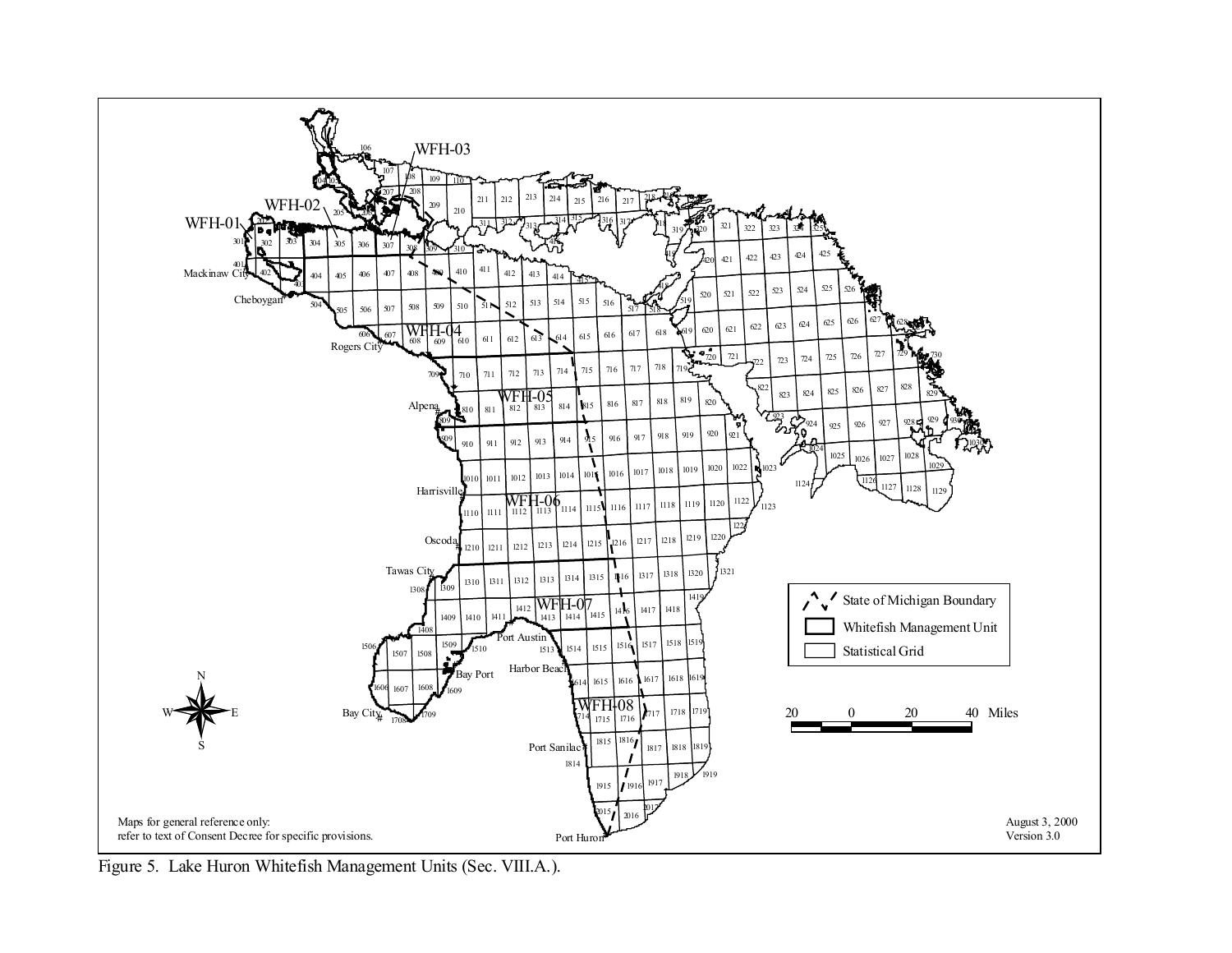

Figure 6. Lake Superior Whitefish Management Units. Sec.VIII.A.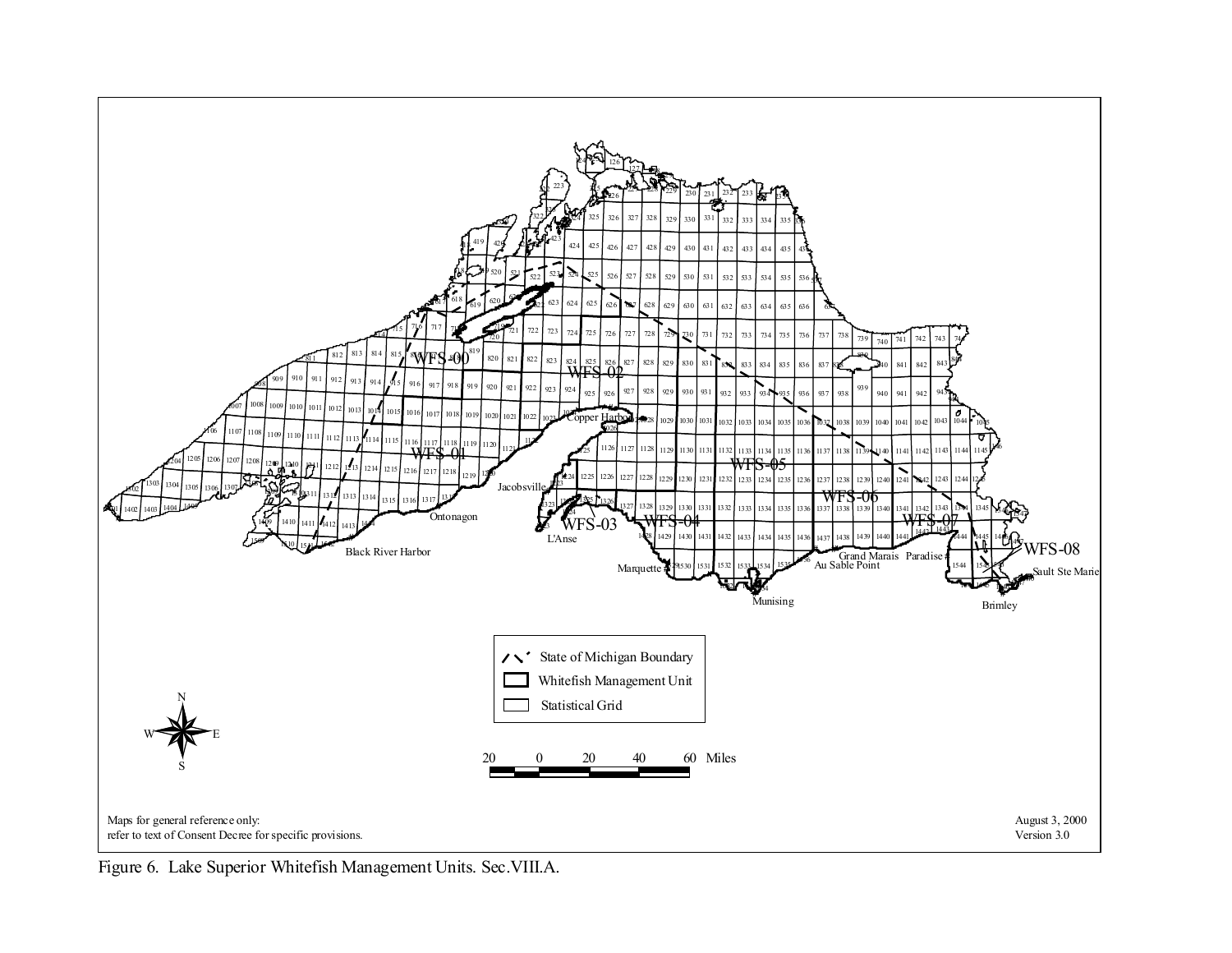

Figure 7. Lake Michigan Tribal Fishing Zones.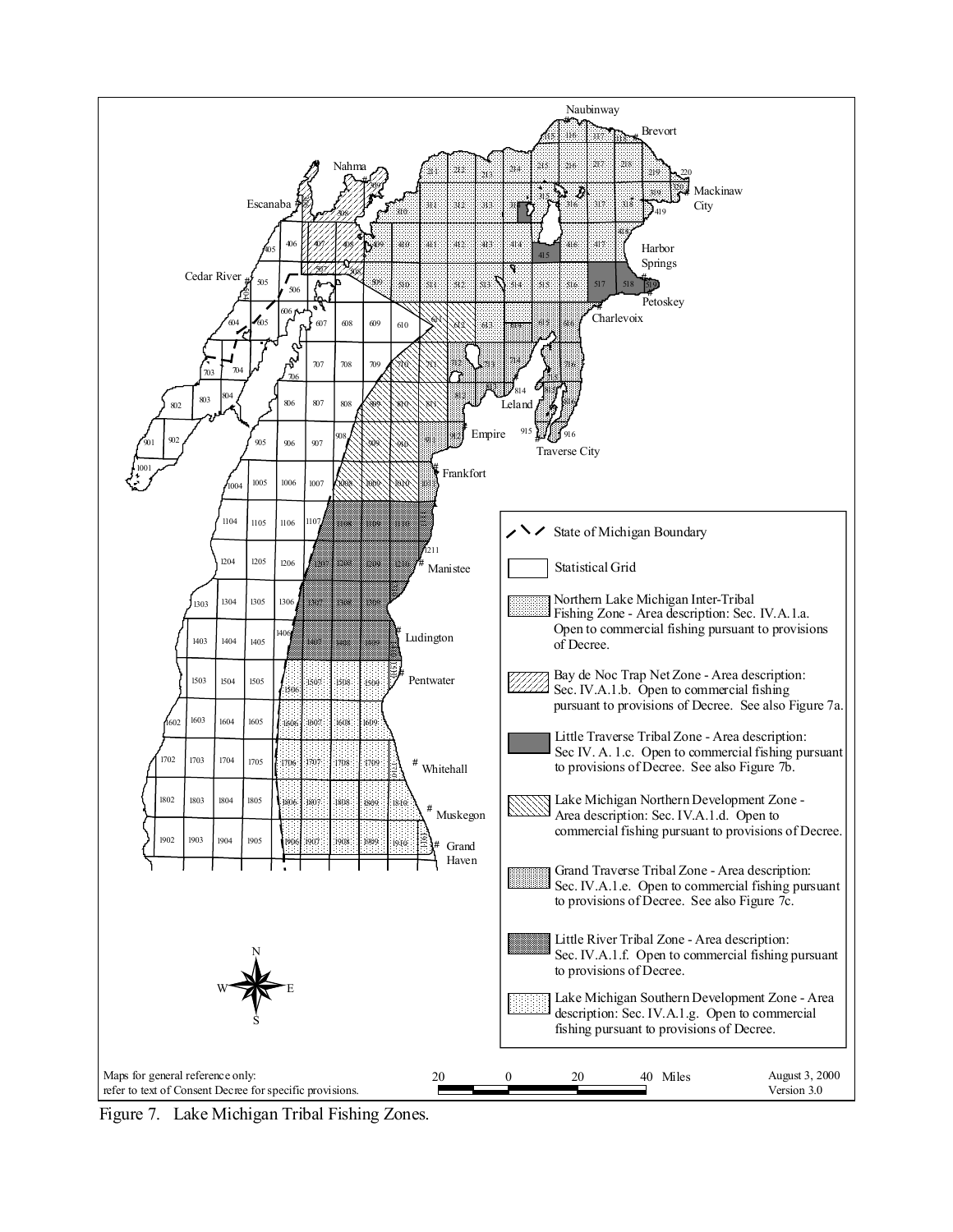

Figure 7a. Bay de Noc Tribal Trap Net Zone Detail (Sec. IV.A.1.b.).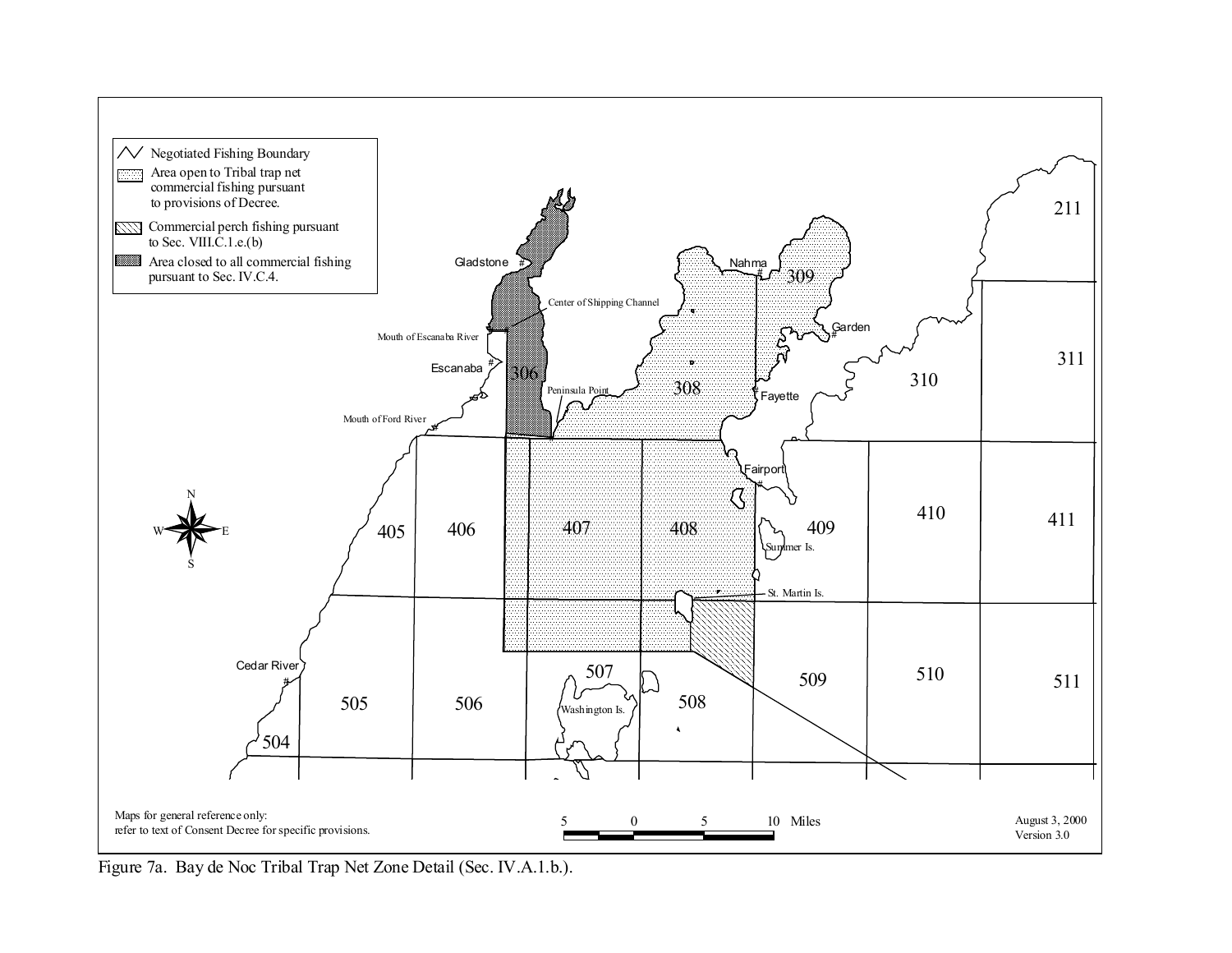

Figure 7b. Little Traverse Tribal Zone Detail (Sec. IV.A.1.c.). See also perch area detail maps, Figures 17, 17c, and salmon area detail map, Figure 14.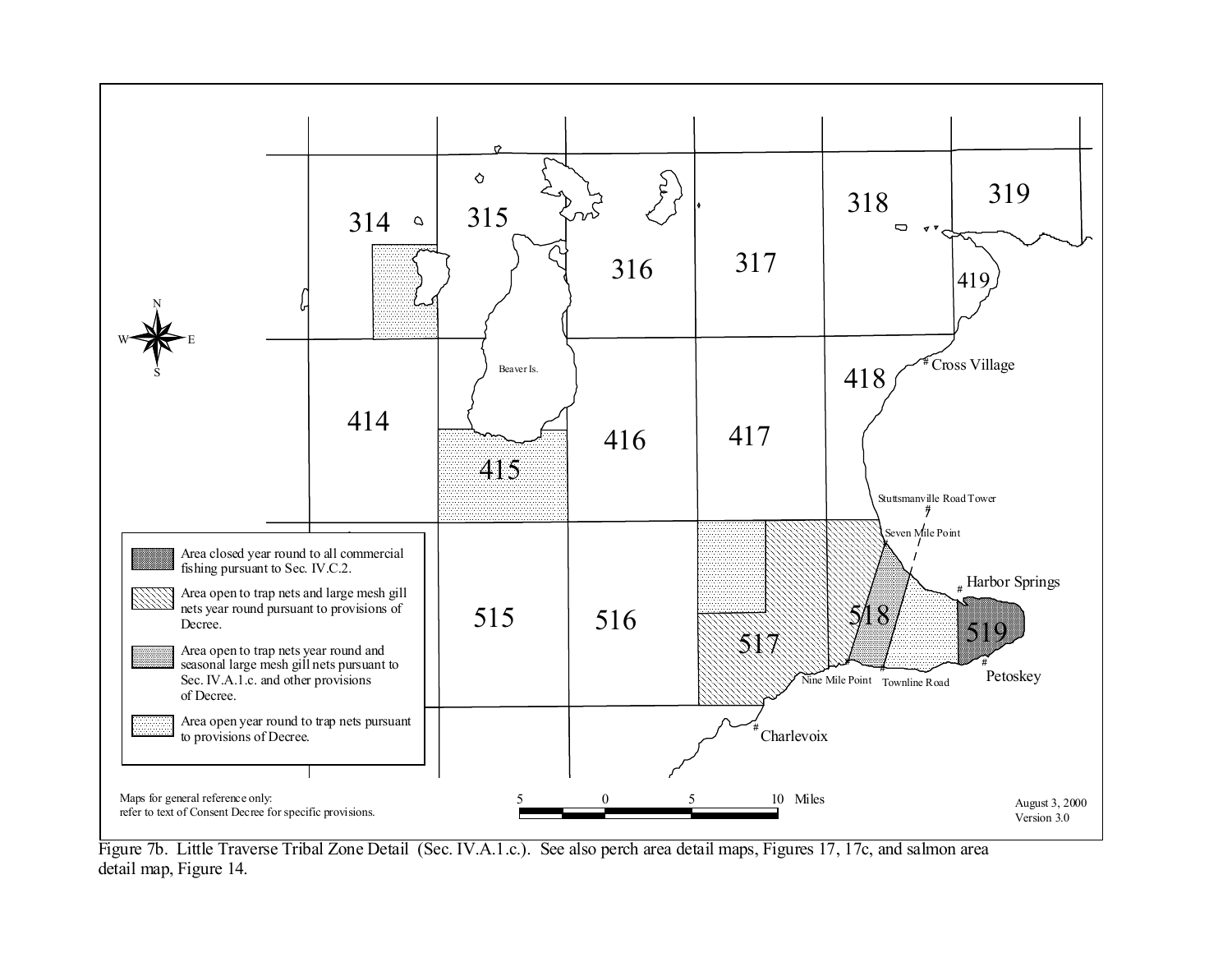

Figure 7c. Grand Traverse Tribal Zone Detail (Sec. IV.A.1.e.). See also perch and walleye area detail maps, Figures 17, 17a, and salmon area detail map, Figure 15.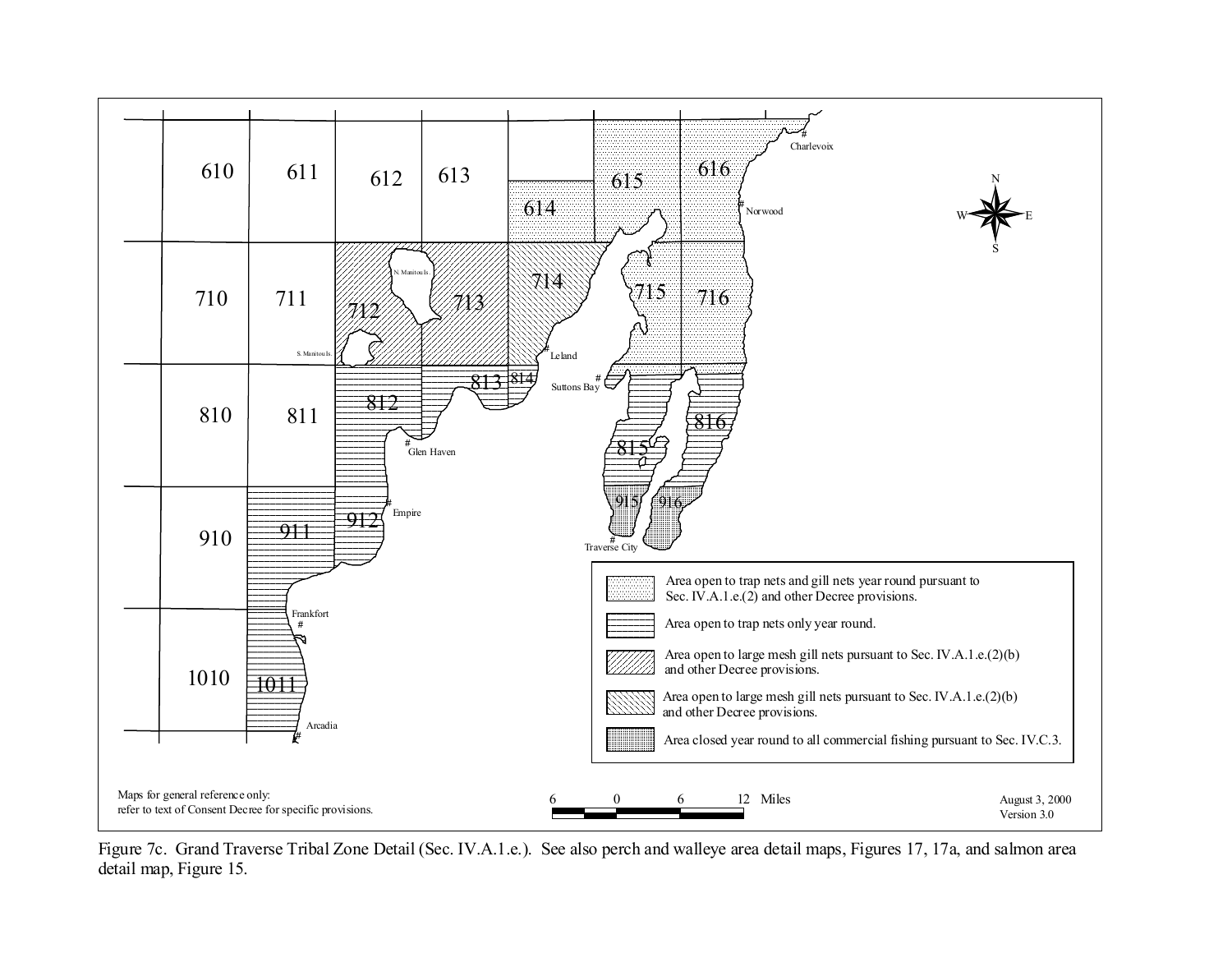

Figure 8. Lake Huron Tribal Fishing Zones (Sec. IV.A.2.).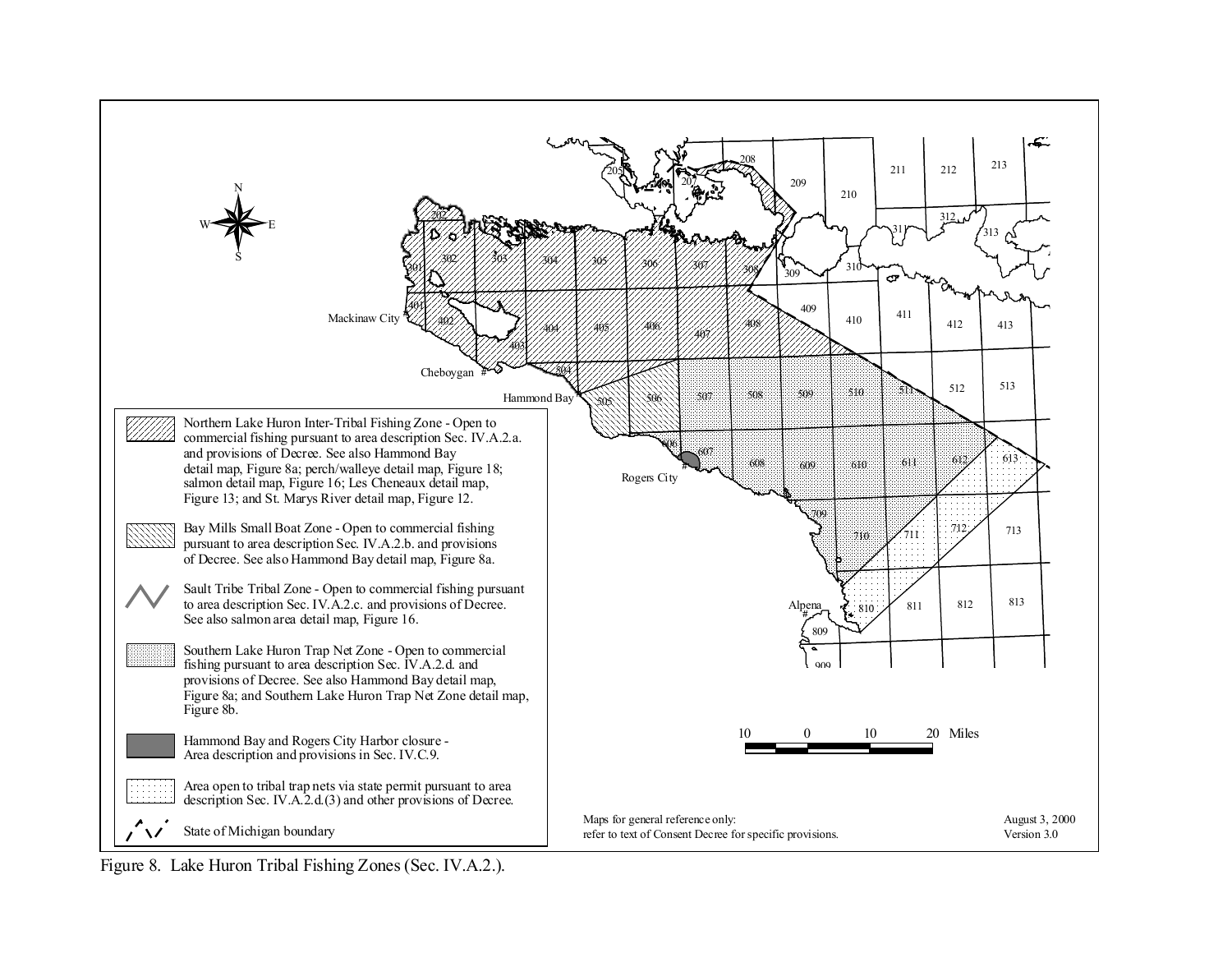

Figure 8a. Hammond Bay Area Detail (Sec. IV.C.9.a.).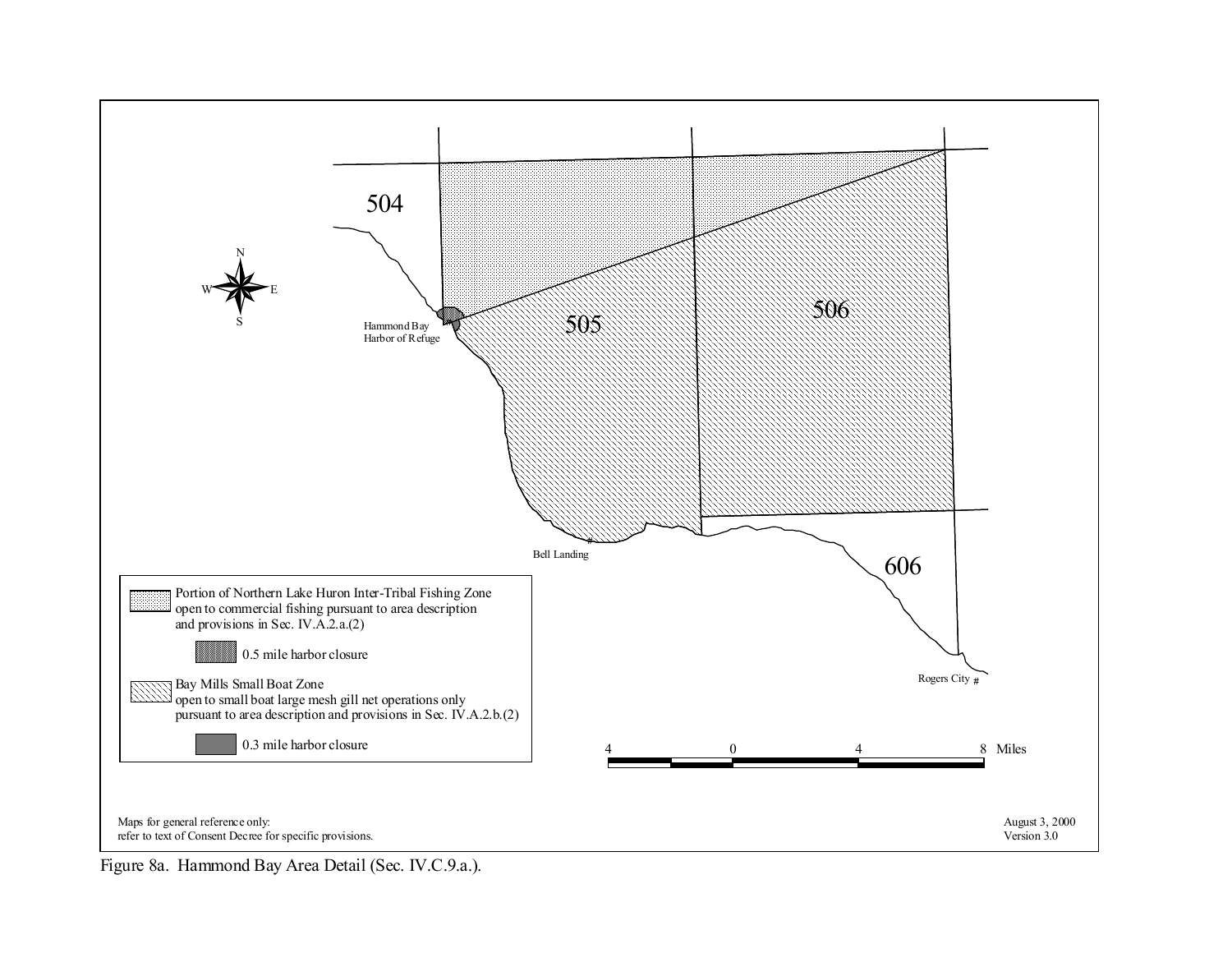

Figure 8b. Southern Lake Huron Trap Net Zone Detail (Sec. IV.A.2.c.).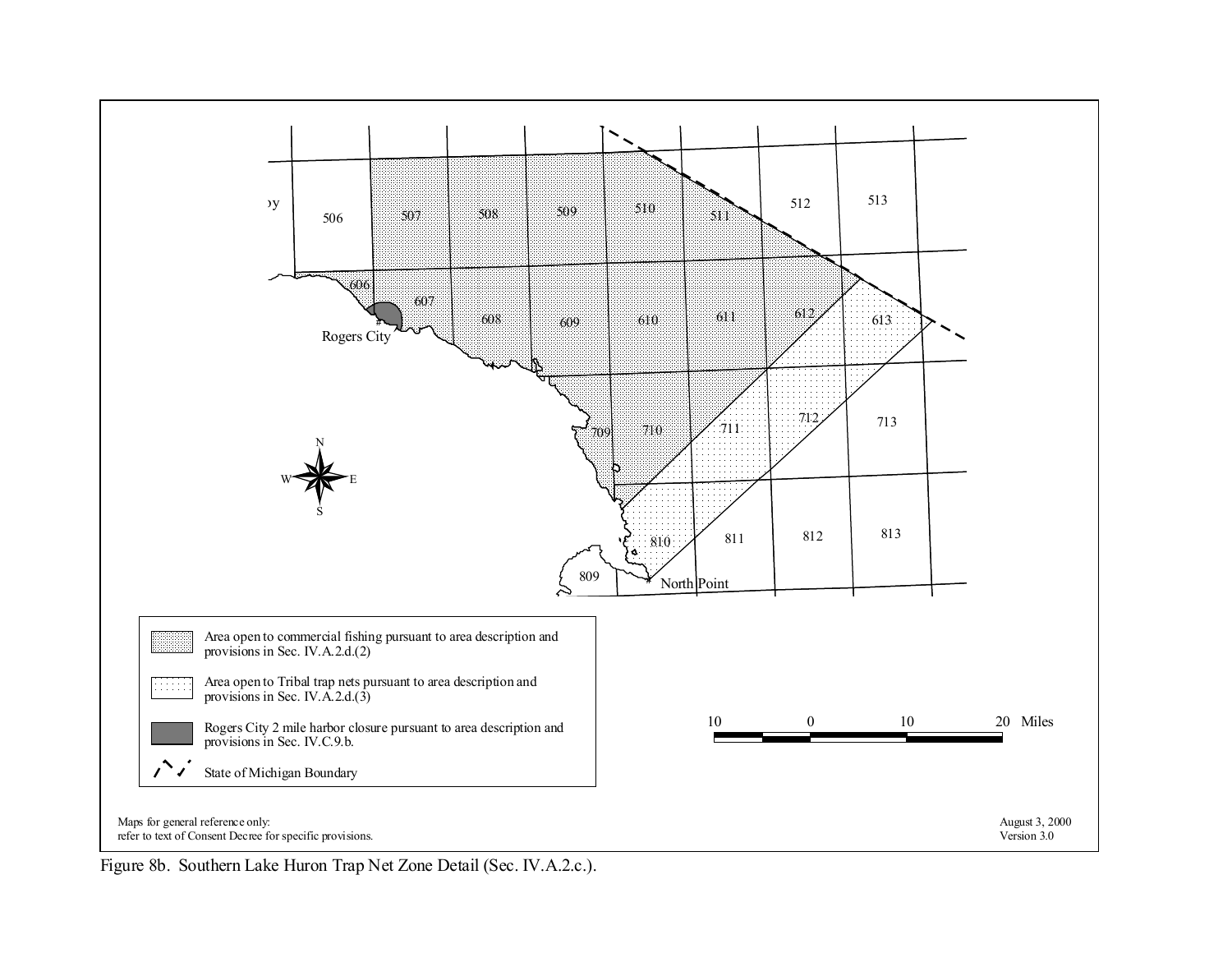

Figure 9. Lake Superior Tribal Fishing Zones (Sec. IV.B.1.A.). See also Zone Boundary Detail, Figure 9a and MI-8 detail map, Figure 9b.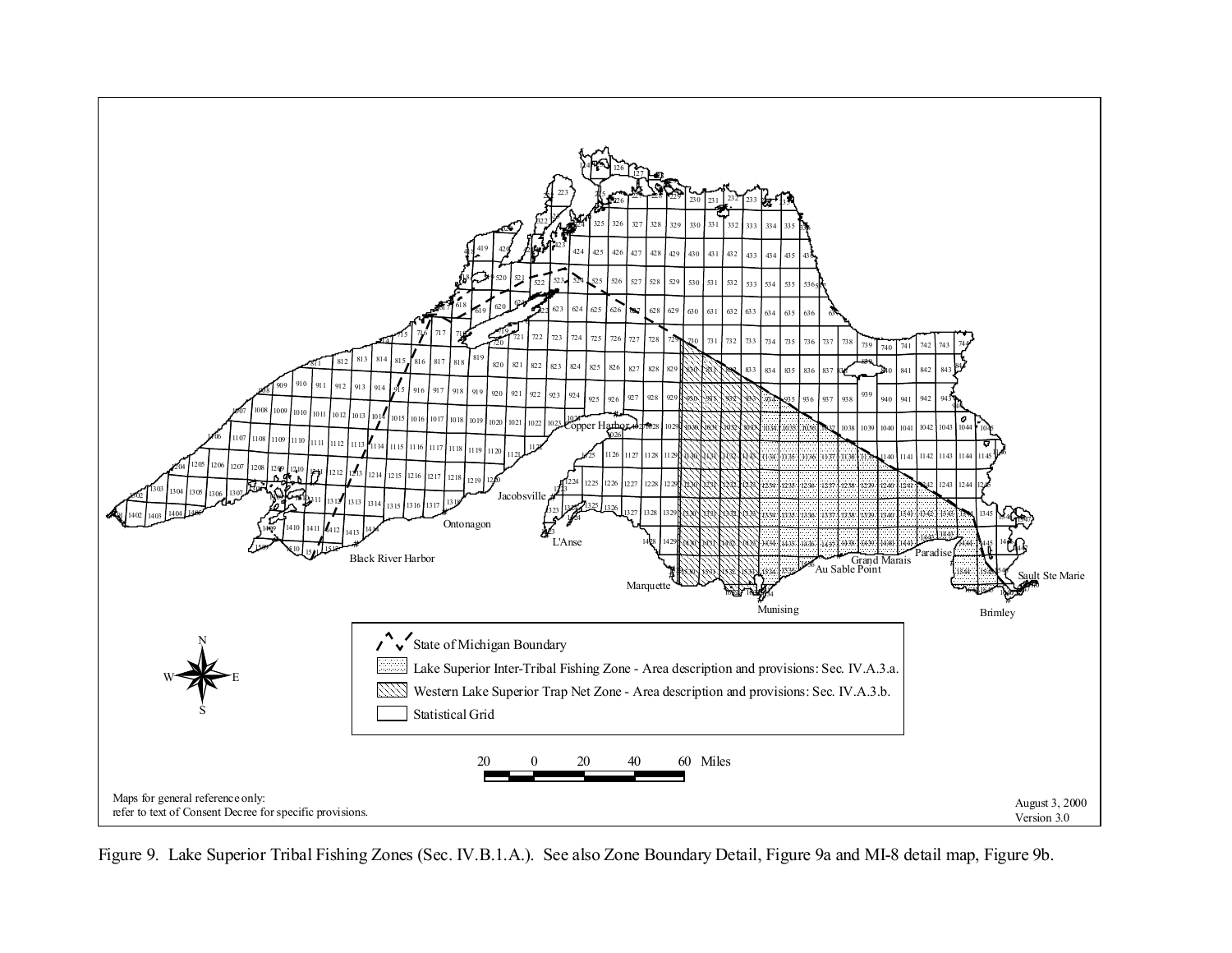

Figure 9a. Lake Superior Tribal Fishing Zones Boundary Detail.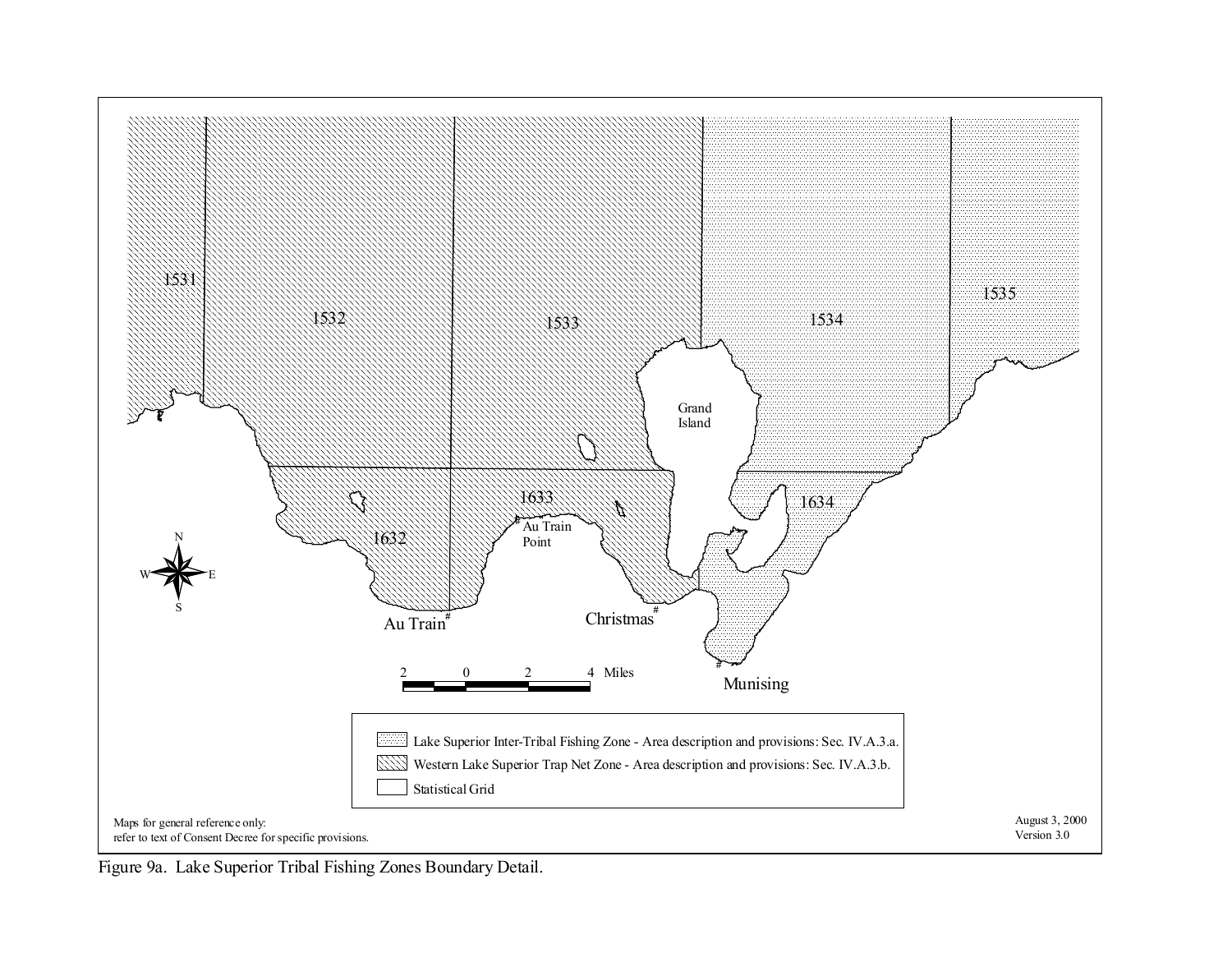

Figure 9b. Lake Superior Management Unit-MI-8 detail; lake trout harvest pursuant to Sec.VII.D.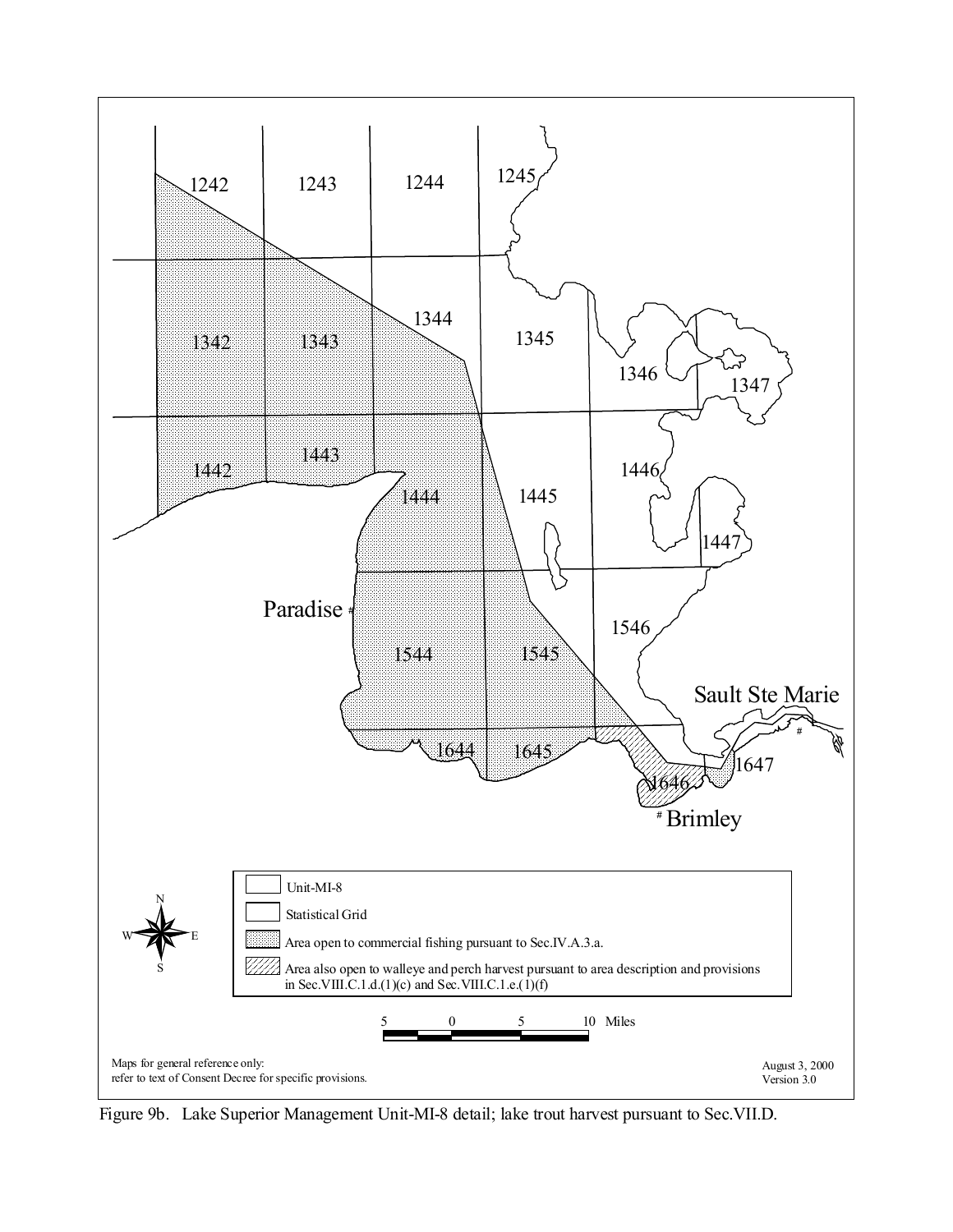

Figure 10. Lake Superior State Commercial Fishing Zones (Sec. IV.B.1.a.).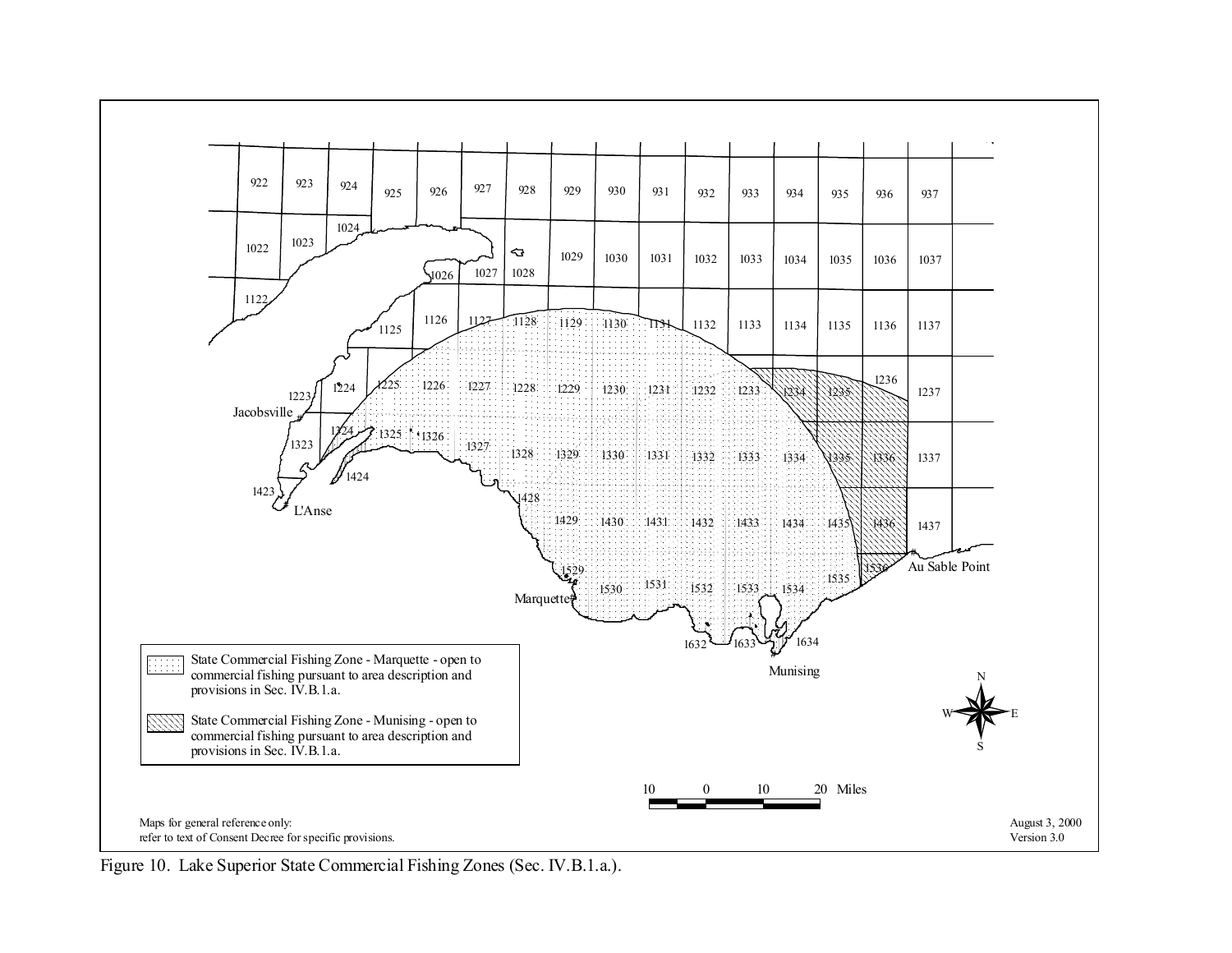

Figure 11. Lake Michigan State Commercial Fishing Zones.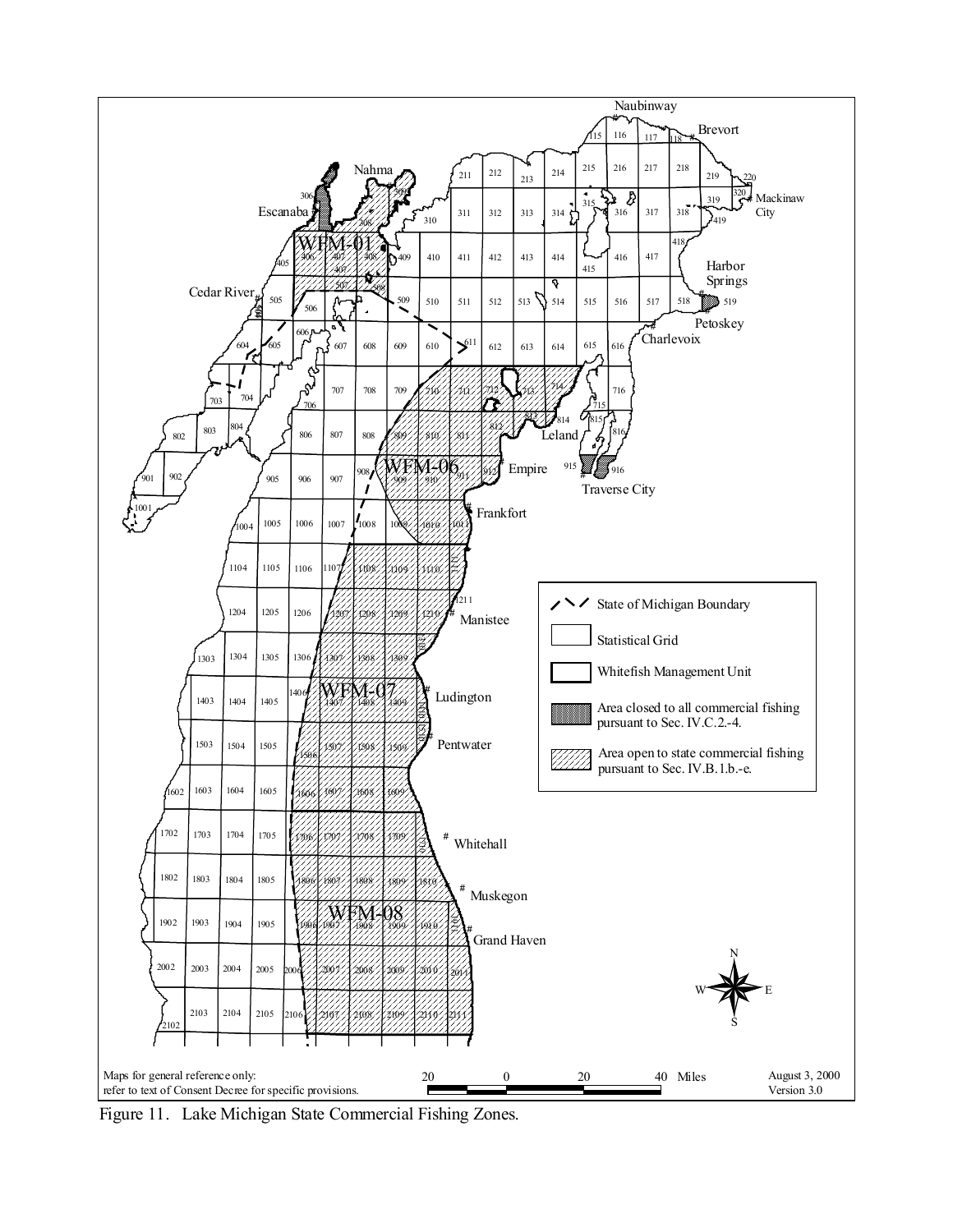

Figure 12. St. Marys River Closure (Sec. IV.C.1.).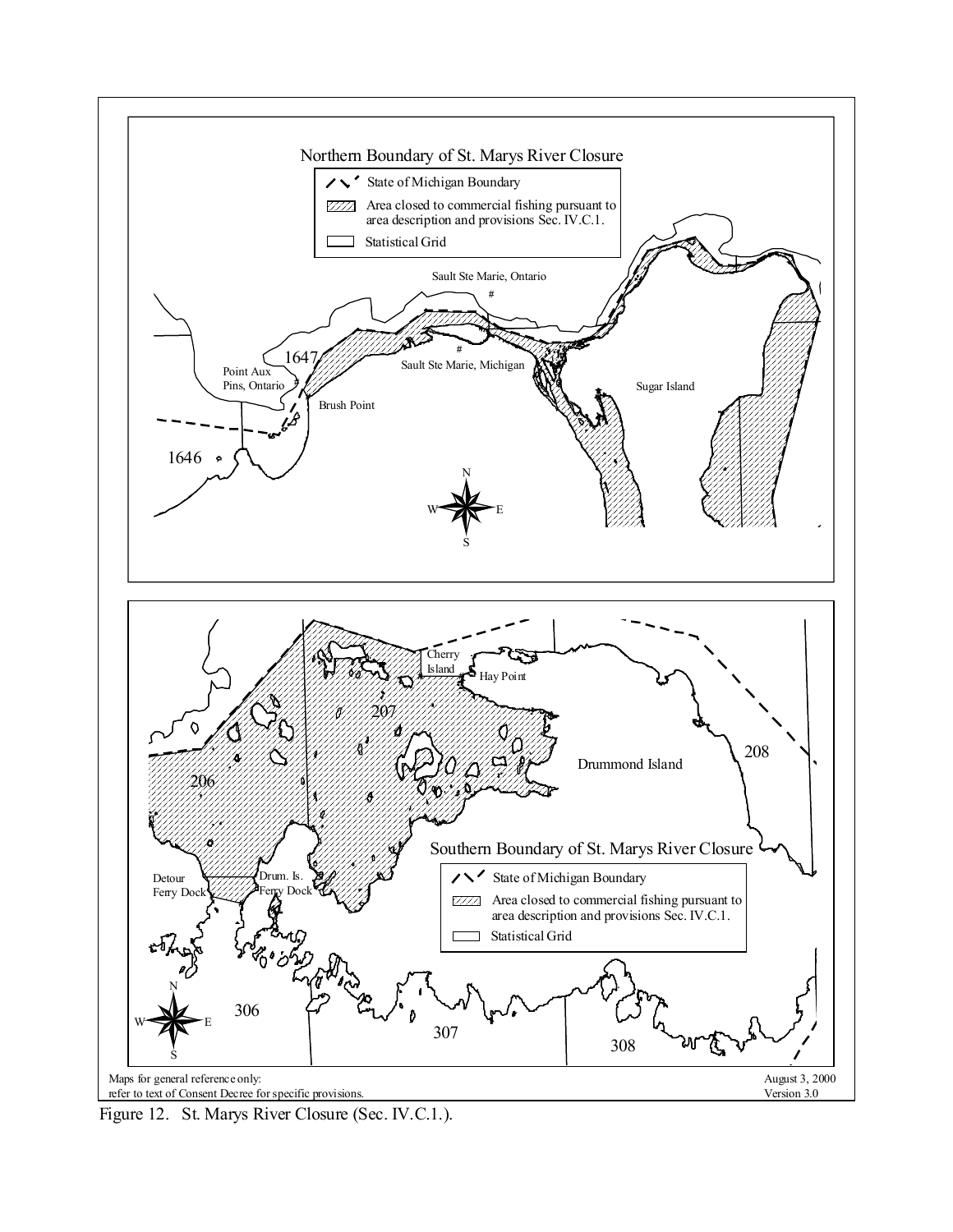

Figure 13. Lake Huron - Les Cheneaux Island Closure.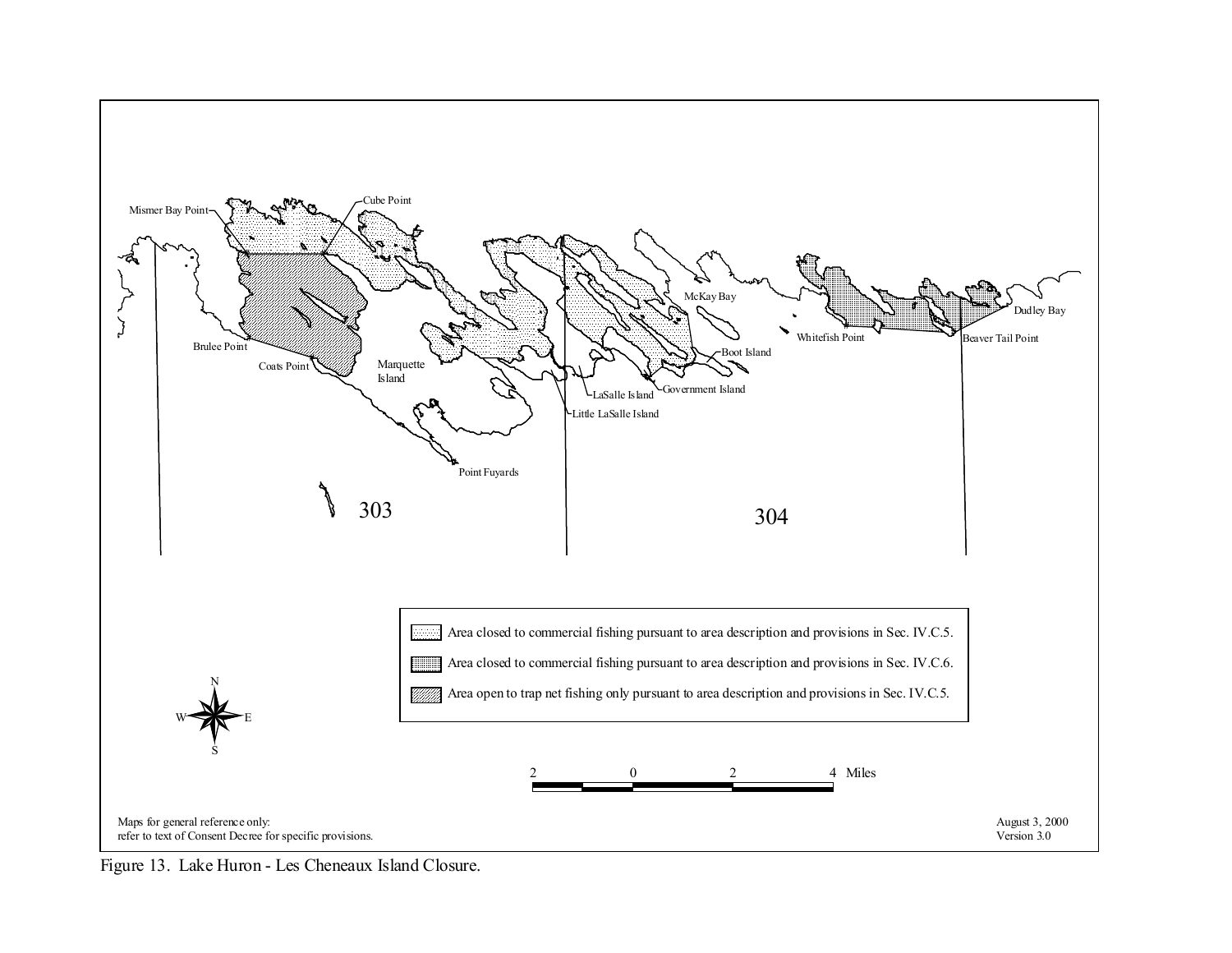

Figure 14. Lake Michigan Little Traverse Bay Bands' Salmon Fishery Detail (Sec. VIII.B.1.).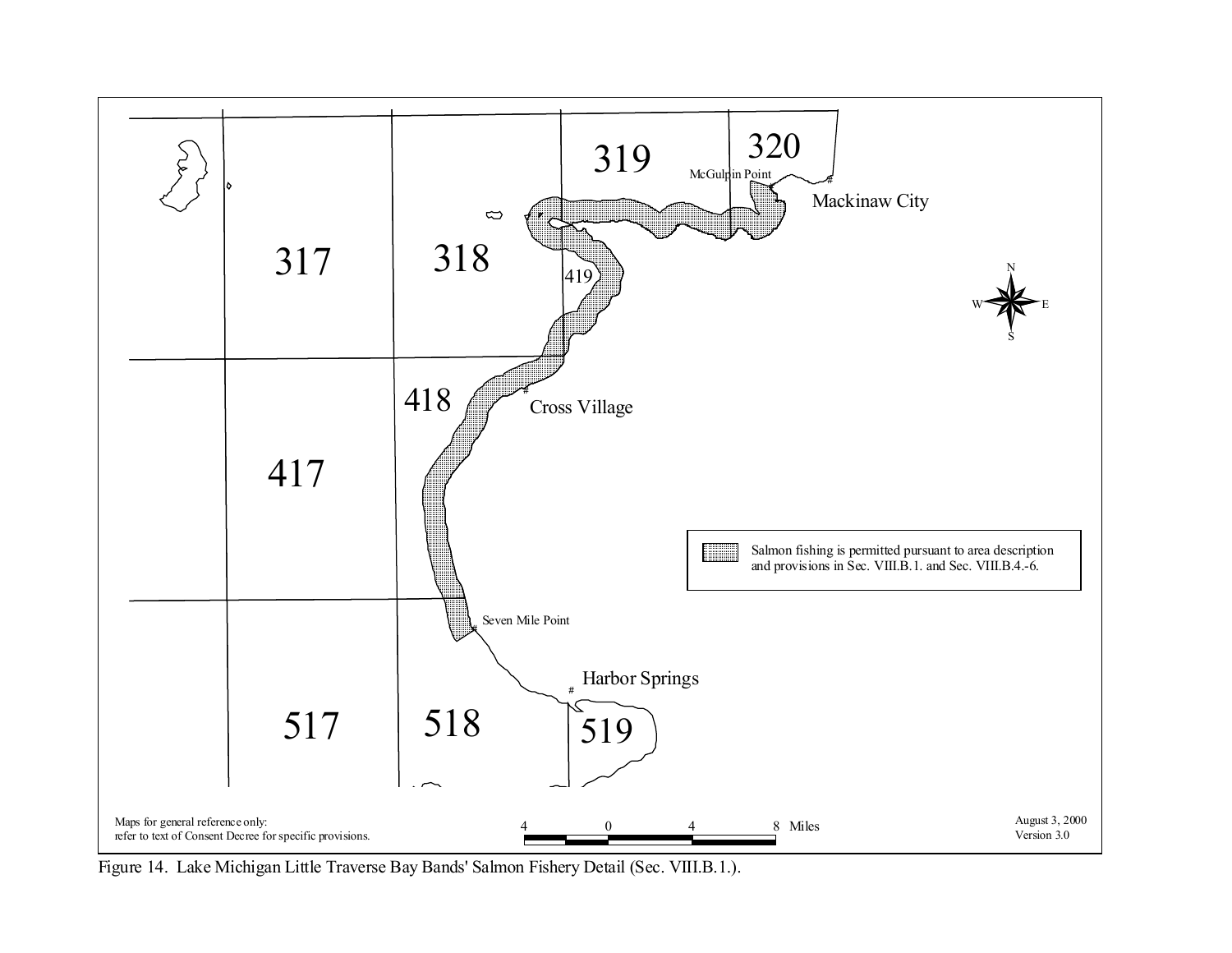

Figure 15. Lake Michigan Grand Traverse Band's Salmon Fishery Detail (Sec. VIII.B.).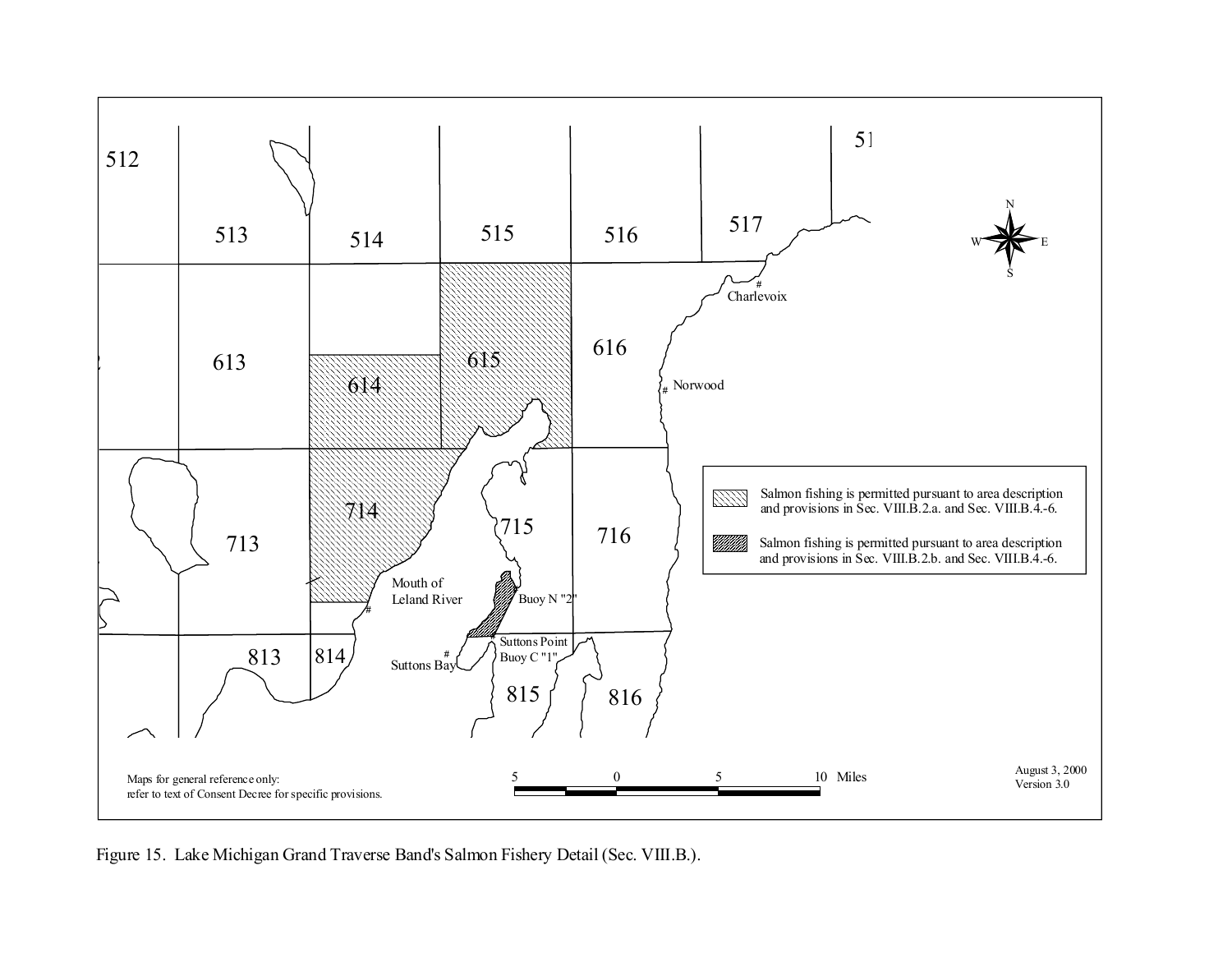

Figure 16. Sault Tribe Tribal Zone (Sec. IV.A.2.C.).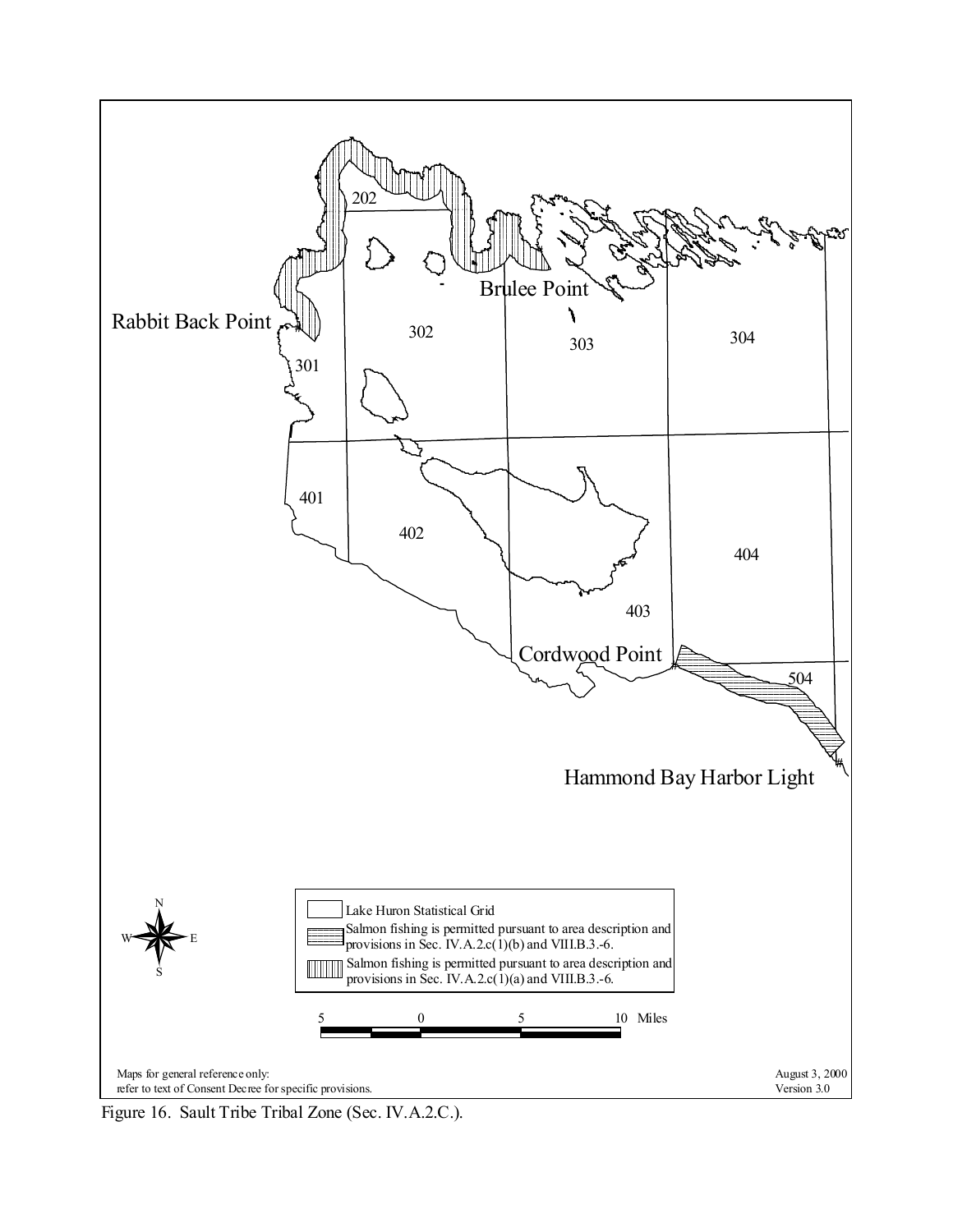

Figure 17. Lake Michigan Tribal Commercial Perch and Walleye Fishing Areas (Sec. VIII.C.1.d. and VIII.C.1.e.). See also Figures 17a-c.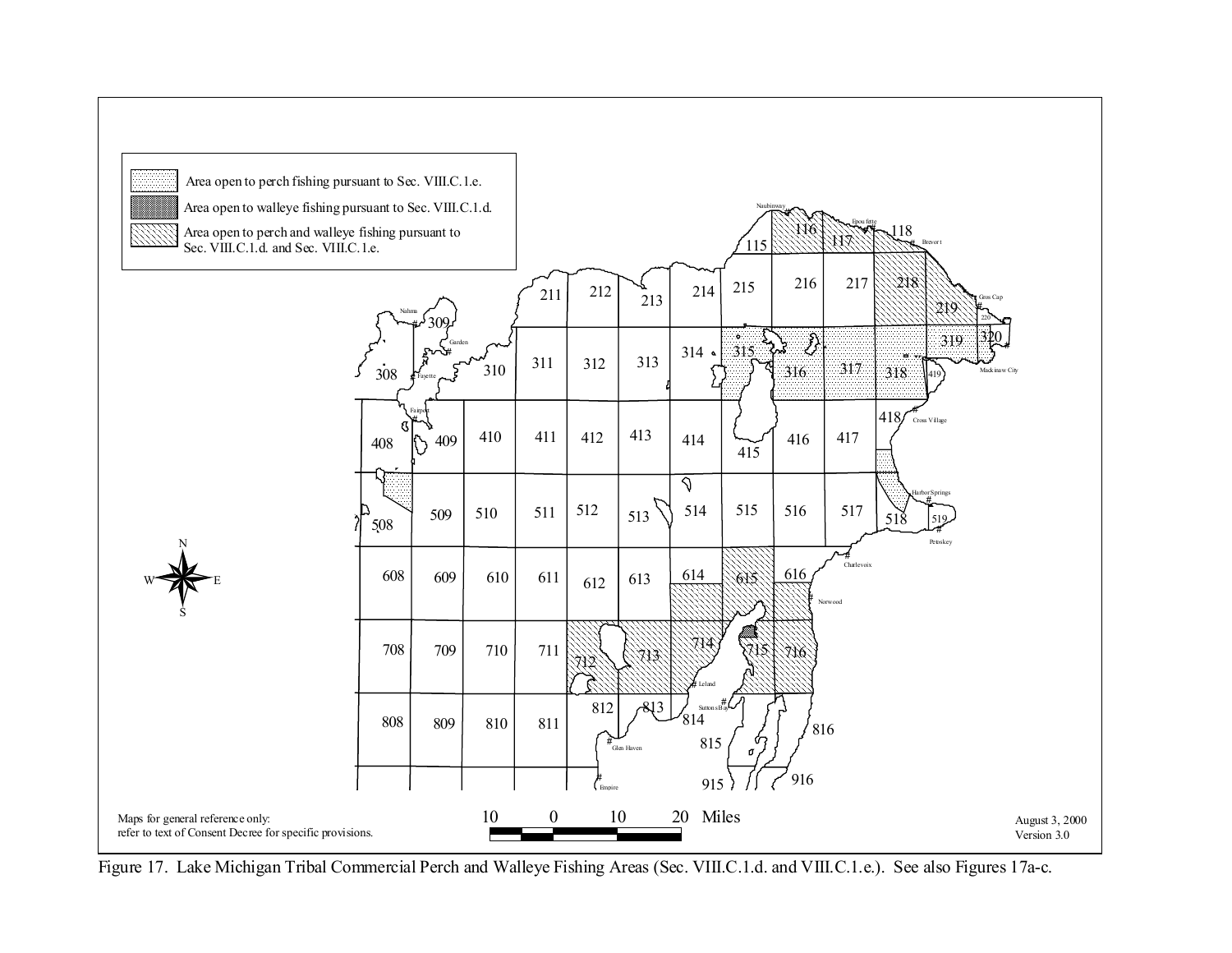

Figure 17a. Lake Michigan Grand Traverse Band Commercial Perch & Walleye Fishery.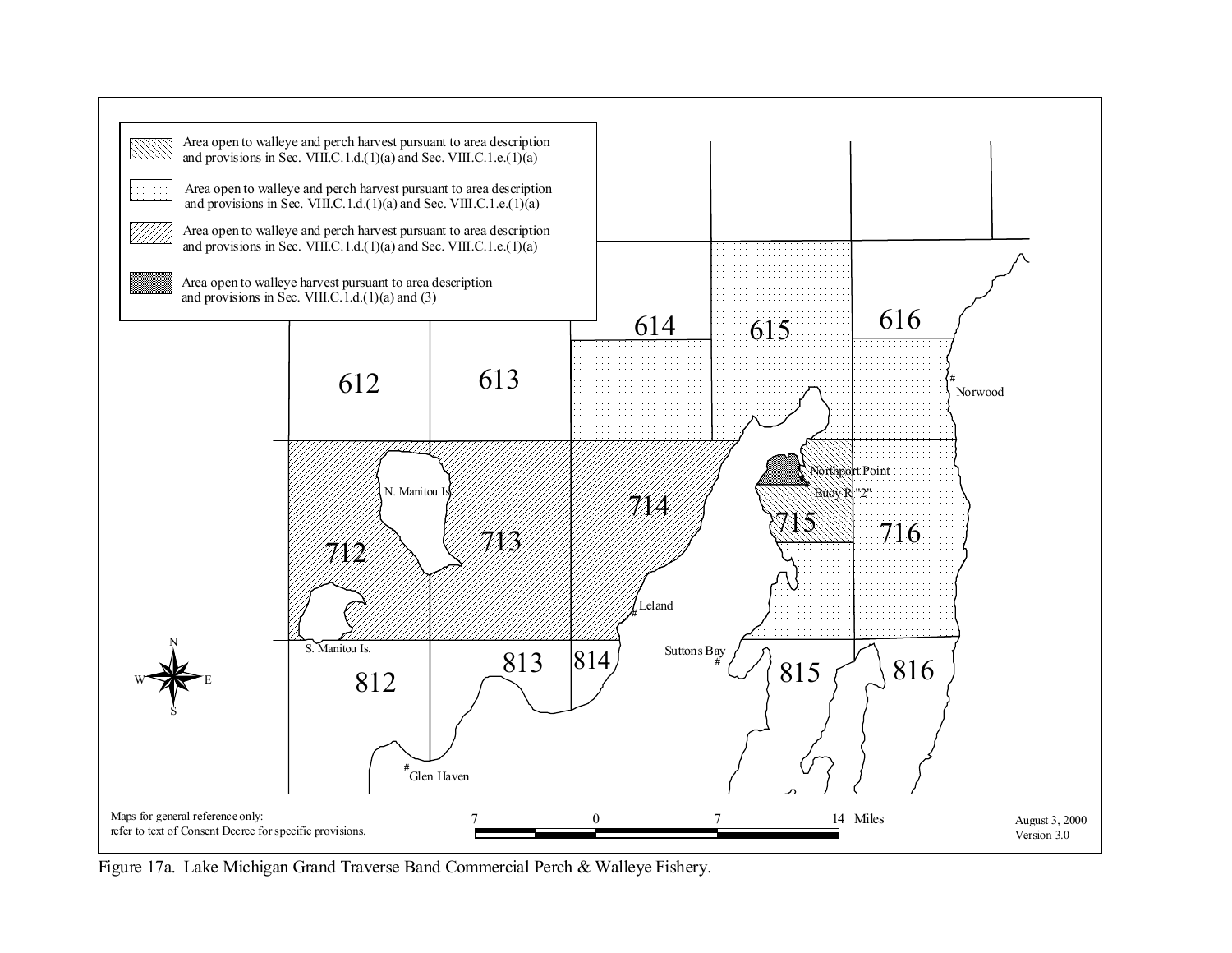

Figure 17b. Lake Michigan Tribal Commercial Perch Fishery (Sec. VII.C.1.e.).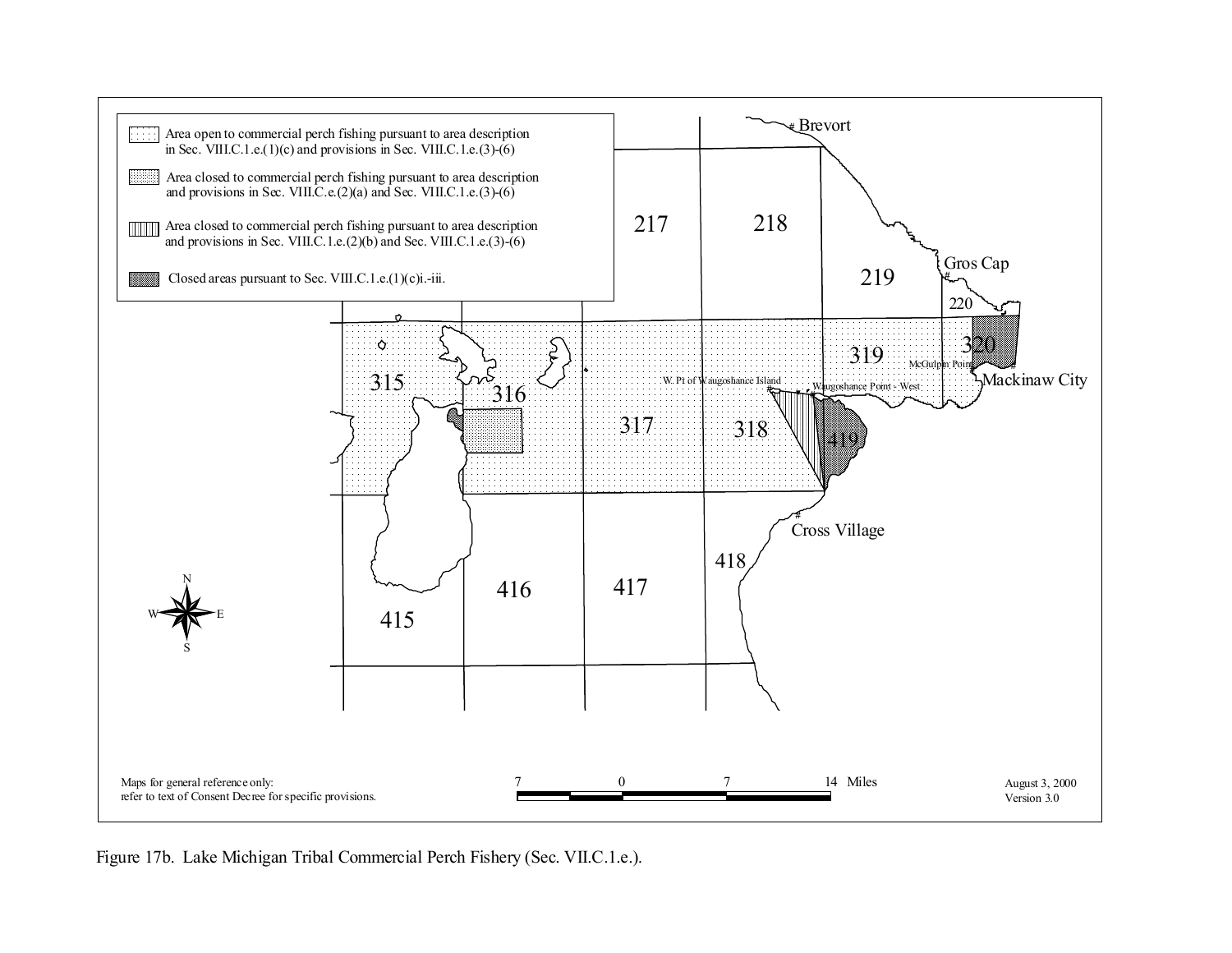

Figure 17c. Lake Michigan Tribal Commercial Perch Fishery.